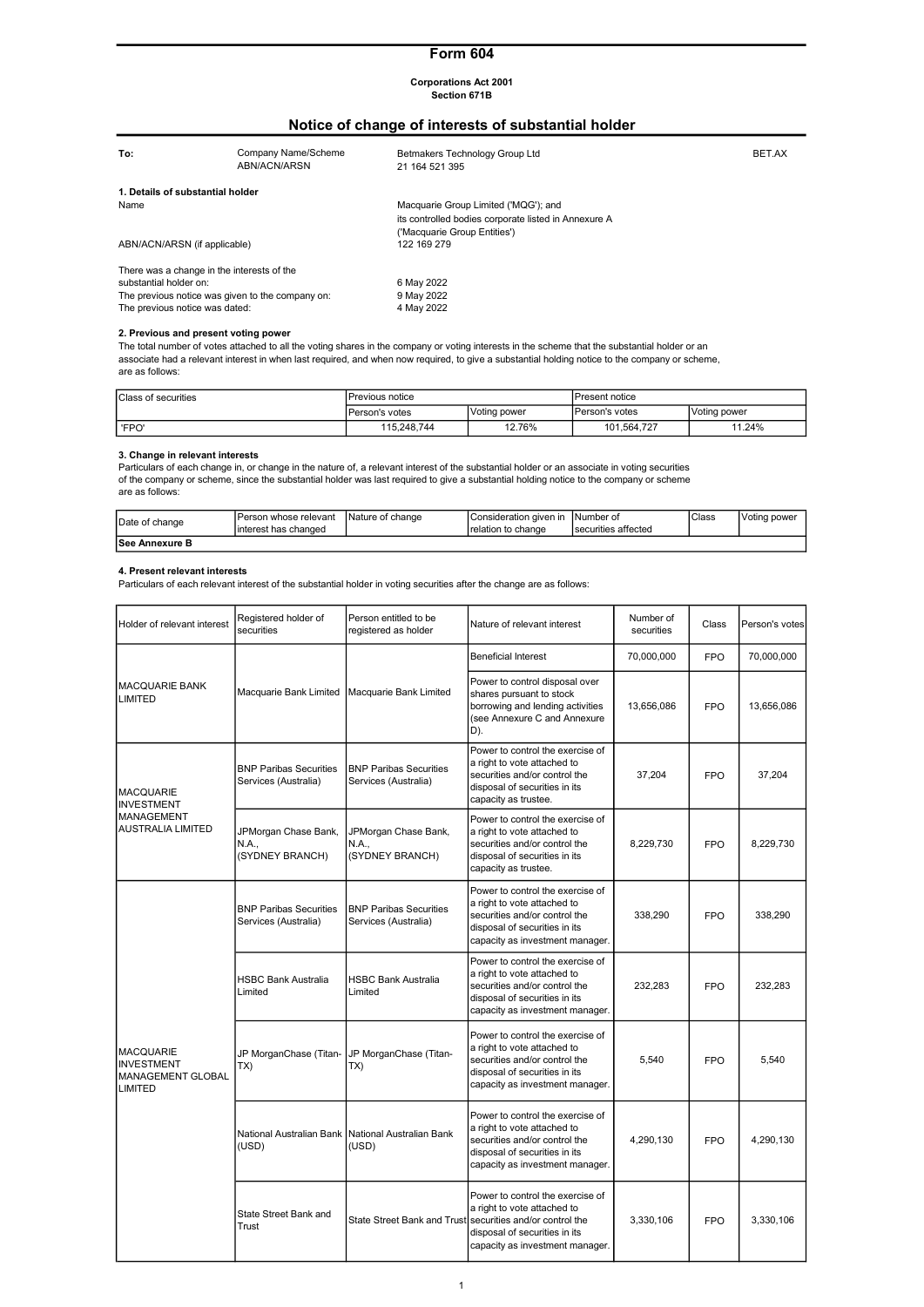| <b>MACQUARIE</b><br><b>INVESTMENT</b><br><b>MANAGEMENT LIMITED</b>                      | Bond Street Custodians<br>Limited                      | Bond Street Custodians<br>Limited                     | MIML as the trustee of APRA<br>regulated superannuation funds<br>and as Responsible Entity (RE)<br>of the Macquarie Separately<br>Managed Account has the power<br>to control the exercise of a right<br>to vote and/or the power to<br>dispose of securities as<br>investment manager or trustee.<br>MIML is the operator of investor<br>directed portfolio services (IDPS)<br>and can be directed by the<br>beneficial asset holders to vote<br>and/or dispose of securities as<br>held within the IDPSs. | 643,591 | <b>FPO</b> | 643,591 |
|-----------------------------------------------------------------------------------------|--------------------------------------------------------|-------------------------------------------------------|-------------------------------------------------------------------------------------------------------------------------------------------------------------------------------------------------------------------------------------------------------------------------------------------------------------------------------------------------------------------------------------------------------------------------------------------------------------------------------------------------------------|---------|------------|---------|
| <b>MACQUARIE</b><br><b>SPECIALIST</b><br><b>INVESTMENT</b><br><b>MANAGEMENT LIMITED</b> | <b>IBNP Paribas Securities</b><br>Services (Australia) | <b>BNP Paribas Securities</b><br>Services (Australia) | Power to control the exercise of<br>a right to vote attached to<br>securities and/or control the<br>disposal of securities in its<br>capacity as trustee.                                                                                                                                                                                                                                                                                                                                                   | 801.767 | <b>FPO</b> | 801.767 |

#### 5. Changes in association

The persons who have become associates of, ceased to be associates of, or have changed the nature of their association with, the substantial holder in relation to voting interests in the company or scheme are as follows:

| Name and ACN (if applicable) | INature of association               |
|------------------------------|--------------------------------------|
| Macquarie Group Limited &    | <b>I</b> Controlled Bodies Corporate |
| Macquarie Group Entities     |                                      |

# 6. Addresses

The addresses of persons named in this form are as follows:

| Name                                                   | Address                                              |
|--------------------------------------------------------|------------------------------------------------------|
| <b>IMACQUARIE GROUP LIMITED</b>                        | Level 6, 50 Martin Place, Sydney NSW 2000, Australia |
| <b>IMACQUARIE BANK LIMITED</b>                         | Level 6, 50 Martin Place, Sydney NSW 2000, Australia |
| IMACQUARIE INVESTMENT MANAGEMENT AUSTRALIA<br>LIMITED  | Level 6, 50 Martin Place, Sydney NSW 2000, Australia |
| IMACQUARIE INVESTMENT MANAGEMENT GLOBAL<br>LIMITED     | Level 6, 50 Martin Place, Sydney NSW 2000, Australia |
| <b>IMACQUARIE INVESTMENT MANAGEMENT LIMITED</b>        | Level 6, 50 Martin Place, Sydney NSW 2000, Australia |
| IMACQUARIE SPECIALIST INVESTMENT MANAGEMENT<br>LIMITED | Level 6, 50 Martin Place, Sydney NSW 2000, Australia |

| Signature | Print name | Dennis Leong | Capacity | Company Secretary |
|-----------|------------|--------------|----------|-------------------|
|           | Sign here  |              | Date     | 10 May 2022       |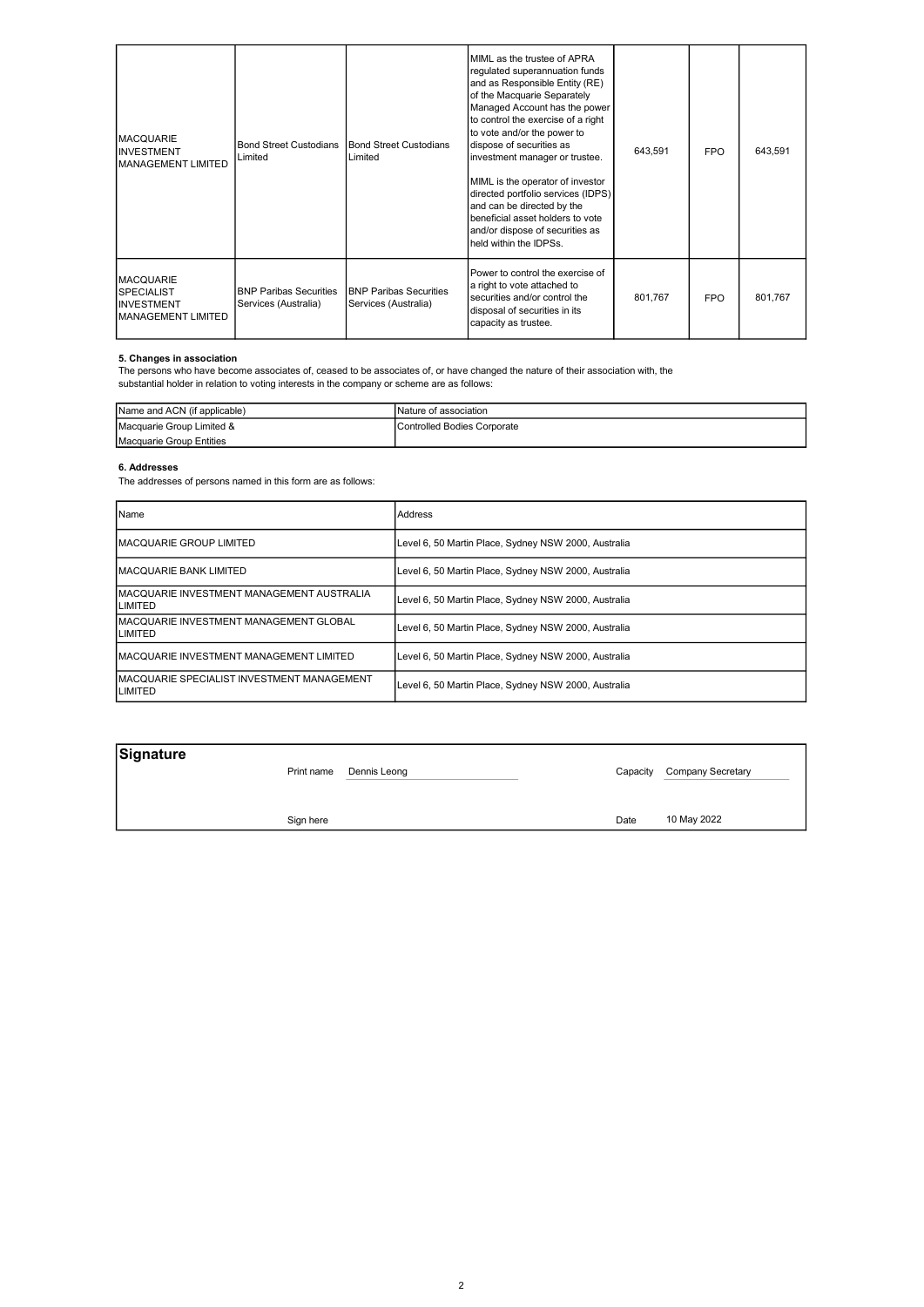This is the annexure marked 'A' of 18 pages referred to in the Notice of change of interests of substantial holder.

#### Dennis Leong Company Secretary, Macquarie Group Limited 10 May 2022

# Controlled Bodies Corporate

| <b>ACN / Company No</b>                        | <b>Entity Name</b>                                  | <b>Incorp Country</b>  |
|------------------------------------------------|-----------------------------------------------------|------------------------|
|                                                | 1250 N LaSalle Member LLC                           | <b>United States</b>   |
|                                                | 1250 N LaSalle Property LLC                         | <b>United States</b>   |
|                                                | 2375 Ala Wai Holding LLC                            | <b>United States</b>   |
|                                                | 2375 Ala Wai Property LLC                           | <b>United States</b>   |
| 136 024 970                                    | A.C.N. 136 024 970 PTY LTD                          | Australia              |
| 153 275 677                                    | A.C.N. 153 275 677 Pty Ltd                          | Australia              |
| 154 402 927                                    | A.C.N. 154 402 927 Pty Ltd (In De-registration)     | Australia              |
| 12725483                                       | Aberthaw Green Limited                              | <b>United Kingdom</b>  |
| B-88238381                                     | Abeto New Energy S.L.                               | Spain                  |
| 13163487                                       | Adapt Biogas FinanceCo Limited                      | <b>United Kingdom</b>  |
| 13161489                                       | Adapt Biogas HoldCo Limited                         | United Kingdom         |
| 8199075                                        | <b>Adapt Biogas Limited</b>                         | United Kingdom         |
|                                                | Aerogy LLC                                          | <b>United States</b>   |
| <b>HRB 237758</b>                              | <b>AIF Business Solutions GmbH</b>                  | Germany                |
| U40106TG2020FTC139383                          | Akamu Solar Power Pyt Ltd                           | India                  |
| U40300GJ2015PLC082716                          | Amun solarfarms Limited                             | India                  |
| 3250247                                        | APR Telecoms (Maintenance) Limited                  | <b>United Kingdom</b>  |
| U40106TG2019FTC135162                          | Aquila Solar Power Pvt Ltd                          | India                  |
| 0100-01-213214                                 | AR WIND ENERGY K.K.                                 | Japan                  |
| 202036427c                                     | Aragorn Holding Company Two Pte. Ltd.               | Singapore              |
| U40106TG2020FTC140186<br>U40107TG2013PTC134776 | Aragorn Renewable Energy Pvt Ltd                    | India                  |
|                                                | Arkha Solar Power Pvt Ltd                           | India                  |
| U40107TG2018FTC125111                          | Atlantic Urja Pvt Ltd                               | India                  |
| 13645130                                       | Atlas Bidco 1 Limited                               | United Kingdom         |
| 13642101                                       | Atlas Midco 1 Limited                               | United Kingdom         |
| 13638689<br>20-3690322                         | Atlas Topco 1 Limited                               | United Kingdom         |
| U40102GJ2015PLC082733                          | AVENAL POWER CENTER, LLC                            | <b>United States</b>   |
| 653 880 785                                    | Avighna Solarfarms Limited<br>B2R No. 1 Pty Limited | India                  |
| 653 881 040                                    | B2R No. 2 Pty Limited                               | Australia              |
| 653 881 693                                    | B2R No. 3 Pty Limited                               | Australia<br>Australia |
| 8604966                                        | BELIKE NOMINEES PTY. LIMITED                        | Australia              |
| 11974335                                       | <b>Bernard Topco Limited</b>                        | <b>United Kingdom</b>  |
| 12095099                                       | <b>Bilbao Offshore TopCo Limited</b>                | <b>United Kingdom</b>  |
| 11431362                                       | <b>Bing TK Holdings Limited</b>                     | United Kingdom         |
| 11431590                                       | <b>Bing TK Limited</b>                              | <b>United Kingdom</b>  |
| 126708                                         | <b>Bing TK Topco Limited</b>                        | Jersey                 |
| 105564078445                                   | BLE 101 (Thailand) Ltd.                             | Thailand               |
| 202025861K                                     | BLE C&I Projects 1 Pte. Ltd.                        | Singapore              |
| 202128699Z                                     | BLE C&I Projects 2 Pte. Ltd.                        | Singapore              |
| 202025770W                                     | BLE C&I Projects Pte. Ltd.                          | Singapore              |
| 0104-03-025952                                 | BLE Japan 101 GK                                    | Japan                  |
| 201901032097                                   | BLE MALAYSIA 101 SDN. BHD.                          | Malaysia               |
| 202111875G                                     | BLE Project 101 Pte. Ltd.                           | Singapore              |
| 202115027N                                     | BLE Project 102 Pte. Ltd.                           | Singapore              |
| 202115880k                                     | BLE Project 103 Pte. Ltd.                           | Singapore              |
| 316923526                                      | <b>BLE Vietnam 101 Company Limited</b>              | Vietnam                |
| 20-2937246                                     | Blue Grass Abstract LLC                             | United States          |
| 201816156M                                     | BLUE LEAF ENERGY ASIA PTE. LTD.                     | Singapore              |
| 202141031K                                     | Blue Leaf Energy India Investments Pte. Ltd.        | Singapore              |
| AAX-3528                                       | Blue Leaf Energy India LLP                          | India                  |
| 0100-01-192544                                 | BLUE LEAF ENERGY JAPAN K.K.                         | Japan                  |
| 703-86-02213                                   | BLUE LEAF ENERGY KOREA CO. LTD.                     | Korea, Republic of     |
| 201901031492                                   | BLUE LEAF ENERGY MALAYSIA HOLDINGS SDN. BHD.        | Malaysia               |
| U45309MH2022FTC375250                          | Blue Leaf Energy Renewables Private Limited         | India                  |
| CS2015160102                                   | BLUE LEAF ENERGY SERVICES PHILIPPINES, INC.         | Philippines            |
| 201536002R                                     | BLUE LEAF ENERGY SPV HOLDCO PTE. LTD.               | Singapore              |
| 83212085                                       | Blue Leaf Energy Taiwan Co., Ltd                    | Taiwan                 |
| 46-5587770                                     | <b>Blueshine, LLC</b>                               | <b>United States</b>   |
|                                                | Bluestone Equity Release Series 1 Warehouse Trust   | Australia              |
| 12725566                                       | <b>Bolney Green Limited</b>                         | United Kingdom         |
| 8607065                                        | <b>BOND STREET CUSTODIANS LIMITED</b>               | Australia              |
| 4680004                                        | BOSTON AUSTRALIA PTY LIMITED                        | Australia              |
| 5008702                                        | BOSTON LEASING PTY. LIMITED                         | Australia              |
| 12516896                                       | <b>Bramford Green Limited</b>                       | United Kingdom         |
| 12723612                                       | <b>Bramley Solar Limited</b>                        | United Kingdom         |
| 12516809                                       | <b>Bridgwater Green Limited</b>                     | United Kingdom         |
| 996 101 045                                    | <b>Buheii Vindkraft AS</b>                          | Norway                 |
| 88217                                          | <b>Bunhill Investments Unlimited</b>                | Jersey                 |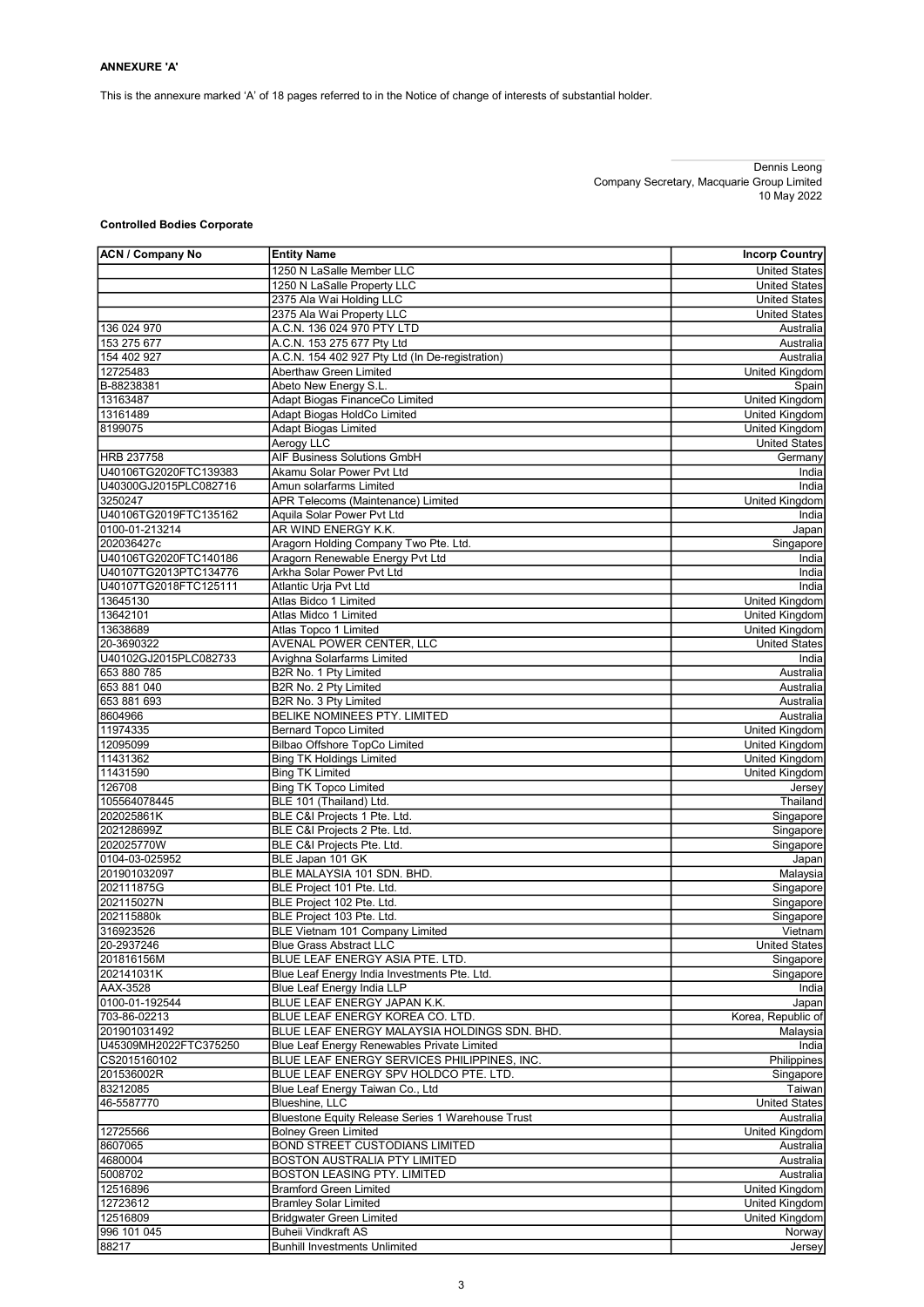| 756-86-01538                  | BUSAN ECO DELTA ENERGY CO., LTD.                                    | Korea, Republic of             |
|-------------------------------|---------------------------------------------------------------------|--------------------------------|
| 198-81-021129                 | BUSAN FLOATING OFFSHORE WIND POWER CO., LTD.                        | Korea, Republic of             |
| 179-81-01129                  | BUSAN OFFSHORE WIND POWER CO., LTD.                                 | Korea, Republic of             |
| 2865830                       | BUTTONWOOD NOMINEES PTY LIMITED                                     | Australia                      |
|                               |                                                                     |                                |
|                               | BVK Phoenix General Partner Inc.                                    | <b>United States</b>           |
|                               | Calibrant Asset 1, LLC                                              | <b>United States</b>           |
|                               | Calibrant Bakersfield, LLC                                          | <b>United States</b>           |
|                               |                                                                     |                                |
|                               | Calibrant Darien, LLC                                               | <b>United States</b>           |
|                               | Calibrant Eldorado I, LLC                                           | <b>United States</b>           |
|                               | Calibrant Eldorado II, LLC                                          |                                |
|                               |                                                                     | <b>United States</b>           |
|                               | Calibrant Equipment, LLC                                            | <b>United States</b>           |
|                               | Calibrant Hammerhead Inc.                                           | United States                  |
|                               | Calibrant Harrisburg I, LLC                                         |                                |
|                               |                                                                     | <b>United States</b>           |
|                               | Calibrant Harrisburg II, LLC                                        | <b>United States</b>           |
|                               | Calibrant Harrisburg III, LLC                                       | <b>United States</b>           |
|                               |                                                                     |                                |
|                               | Calibrant Lena, LLC                                                 | <b>United States</b>           |
|                               | Calibrant Mako, LLC                                                 | <b>United States</b>           |
|                               | Calibrant NY I, LLC                                                 | <b>United States</b>           |
|                               |                                                                     |                                |
|                               | Calibrant Renewable Holdings, LLC                                   | <b>United States</b>           |
|                               | Calibrant South Portland, LLC                                       | <b>United States</b>           |
|                               | Calibrant TE Development, LLC                                       | <b>United States</b>           |
|                               |                                                                     |                                |
|                               | Calibrant TE Fund I, LLC                                            | <b>United States</b>           |
|                               | Calibrant Woodland I, LLC                                           | <b>United States</b>           |
|                               | Calibrant Woodland II, LLC                                          | <b>United States</b>           |
|                               |                                                                     |                                |
|                               | Camp Hill Unit Trust                                                | Jersey                         |
| 13361703                      | Capbal Faune Limited                                                | United Kingdom                 |
| 4800336                       | <b>Capital Meters Holdings Limited</b>                              | <b>United Kingdom</b>          |
|                               |                                                                     |                                |
| 4800317                       | <b>Capital Meters Limited</b>                                       | United Kingdom                 |
|                               | <b>CBP Holdings LLC</b>                                             | <b>United States</b>           |
| 538-88-01399                  | CERES HOLDINGS CO., LTD.                                            | Korea, Republic of             |
|                               |                                                                     |                                |
| 12415204                      | Cero Generation Holdings France Limited                             | United Kingdom                 |
| 13356303                      | Cero Generation Holdings Greece Limited                             | <b>United Kingdom</b>          |
|                               |                                                                     |                                |
| 12316686                      | Cero Generation Holdings Italy Limited                              | <b>United Kingdom</b>          |
| 11346219                      | Cero Generation Holdings Spain Limited                              | United Kingdom                 |
| 12318275                      | Cero Generation Holdings UK Limited                                 | <b>United Kingdom</b>          |
| 12272533                      | <b>Cero Generation Limited</b>                                      |                                |
|                               |                                                                     | United Kingdom                 |
| 162961101000                  | Cero Generation Services Greece I.K.E.                              | Greece                         |
| 13078063                      | Cero Generation Services Limited                                    | United Kingdom                 |
|                               |                                                                     |                                |
| M-752842 Tomo 42548 Folio 161 | Cero Generation Services Limited, Sucursal en España                | Spain                          |
| 11425435                      | Chablis TK Holdings Limited                                         | United Kingdom                 |
| 10974030                      | <b>CHAPTRE GreenCo Holdings Limited</b>                             | <b>United Kingdom</b>          |
|                               |                                                                     |                                |
| 6373185                       | Cheeryble Developments Limited                                      | United Kingdom                 |
| 436-87-01607                  | CHEONGSAPO OFFSHORE WIND POWER CO., LTD.                            | Korea, Republic of             |
|                               |                                                                     |                                |
|                               |                                                                     |                                |
|                               | Chile Pacific HoldCo 2 SpA                                          | Chile                          |
|                               | Chile Pacific Holdco 3 SpA                                          | Chile                          |
|                               |                                                                     |                                |
| 9127639                       | <b>City AVS Ltd</b>                                                 | United Kingdom                 |
| 7082857                       | <b>City Voice and Data Limited</b>                                  | <b>United Kingdom</b>          |
| 13751493                      | <b>Clifton Investment Holdings Limited</b>                          | <b>United Kingdom</b>          |
|                               |                                                                     |                                |
| 20-2937258                    | <b>Closing Documentation Services, LLC</b>                          | <b>United States</b>           |
|                               | <b>CMC Railroad Holdco LLC</b>                                      | <b>United States</b>           |
|                               | CMC Railroad, LLC                                                   | <b>United States</b>           |
|                               |                                                                     |                                |
| KRS 0000854831                | Collfield Investments sp. Z.o.o.                                    | Poland                         |
| 30-0791081                    | Colorado - PTH, LLC                                                 | <b>United States</b>           |
| CER151028DM3                  | Comercializadora Energia de la Reforma S. de R.L. de C.V.           | Mexico                         |
|                               |                                                                     |                                |
|                               | Commerce and Industry Brokerage Inc.                                | <b>United States</b>           |
| 5445964                       | Comms Management Limited (strike off in progress)                   | United Kingdom                 |
| 626485005                     | Conergy Solar Australia Pty Limited                                 | Australia                      |
|                               |                                                                     |                                |
|                               | Connecticut Mystic Lien, LLC                                        | <b>United States</b>           |
| 205-81-43369                  | <b>CORIO GENERATION KOREA LIMITED</b>                               | Korea, Republic of             |
| 13481762                      | <b>Corio Generation Limited</b>                                     | <b>United Kinadom</b>          |
| 3241012                       | Corona Energy Limited                                               | United Kingdom                 |
|                               |                                                                     |                                |
| 3241002                       | Corona Energy Retail 1 Limited                                      | <b>United Kinadom</b>          |
| SC138299                      | Corona Energy Retail 2 Limited                                      | United Kingdom                 |
| 2746961                       | Corona Energy Retail 3 Limited                                      | United Kingdom                 |
|                               |                                                                     |                                |
| 2798334                       | Corona Energy Retail 4 Limited                                      | United Kingdom                 |
| 2879748                       | Corona Gas Management Limited                                       | United Kingdom                 |
| 12517381                      | Cowley Baldon Green Limited                                         | United Kingdom                 |
|                               |                                                                     |                                |
| 11496686                      | Craighouse Investments Limited                                      | United Kingdom                 |
| 51-0566317                    | Crystal Screens Media Inc.                                          | <b>United States</b>           |
|                               | CT MLH Bluff Road Venture, LLC                                      | <b>United States</b>           |
| 82-3700769                    |                                                                     |                                |
| 37-1737048                    | DC - PTH, LLC                                                       | <b>United States</b>           |
| 23-3061021                    | Delaware Capital Management                                         | <b>United States</b>           |
|                               |                                                                     | <b>United States</b>           |
| 27-1291359                    | Delaware Capital Management Advisers, Inc.                          |                                |
| 23-2226487                    | Delaware Distributors, Inc.                                         | <b>United States</b>           |
| 23-2791871                    | Delaware Distributors, L.P.                                         | <b>United States</b>           |
|                               |                                                                     |                                |
| 46-4850078                    | Delaware Investments Advisers Partner, Inc.                         | <b>United States</b>           |
| N/A                           | Delaware Investments Corporate Bond Fund (UCITs)                    | Ireland                        |
| 46-4639812                    | Delaware Investments Distribution Partner, Inc.                     | <b>United States</b>           |
|                               |                                                                     |                                |
| 46-1906107                    | Delaware Investments Fund Advisers                                  | <b>United States</b>           |
| 46-5056965                    | Delaware Investments Fund Services Company                          | <b>United States</b>           |
| 13-3465352                    | Delaware Investments Management Company, LLC                        | <b>United States</b>           |
|                               |                                                                     |                                |
| 23-2859589                    | Delaware Management Company                                         | United States                  |
| 23-2601407<br>13-3465338      | Delaware Management Trust Company<br>Delaware Service Company, Inc. | United States<br>United States |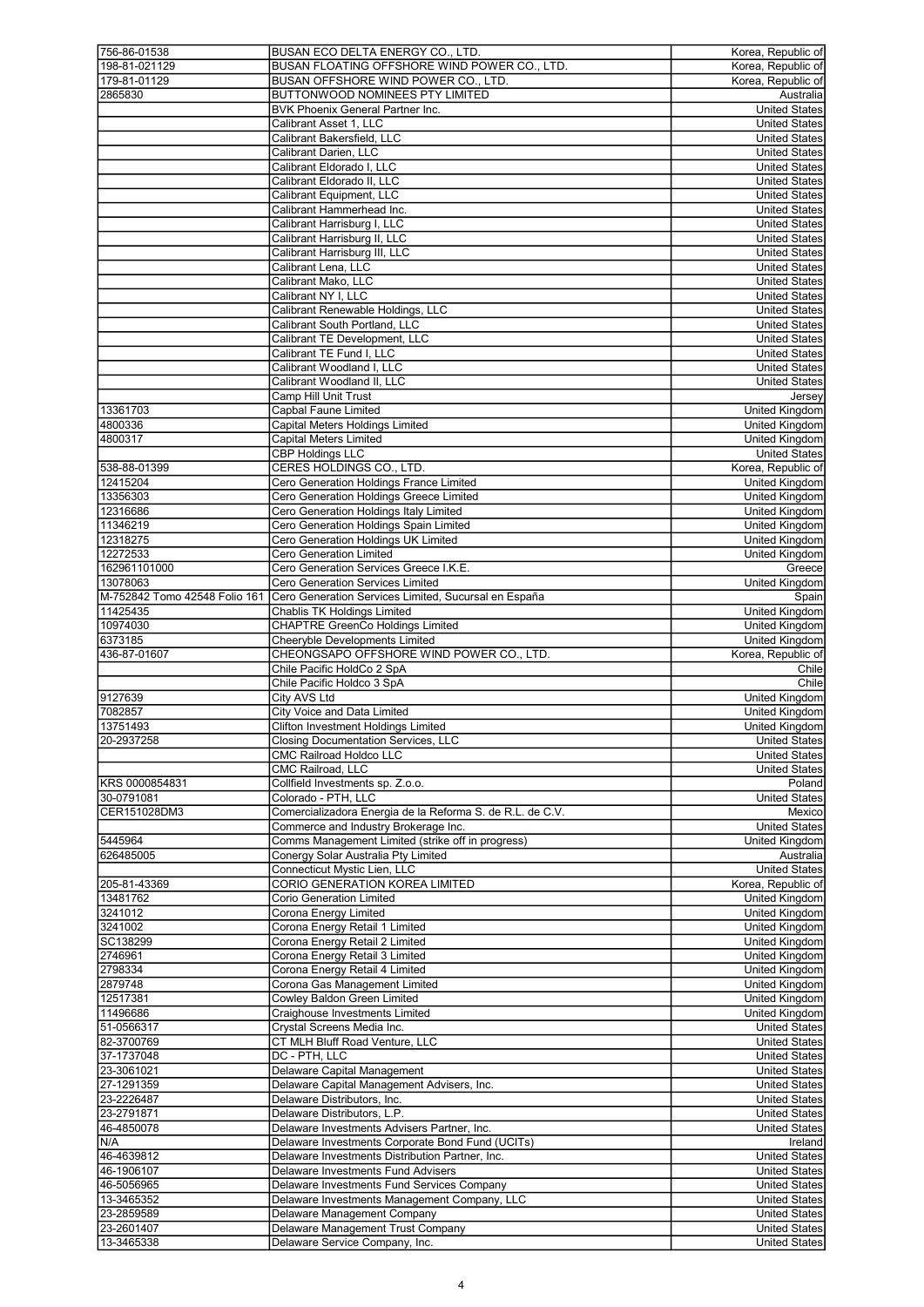| 85-0779258            | Delaware Wilshire Private Markets Fund                      | <b>United States</b>  |
|-----------------------|-------------------------------------------------------------|-----------------------|
|                       | <b>DELTA1 FINANCE TRUST</b>                                 | Australia             |
|                       | DIGITAL ASSET LEASE CO, LLC                                 | <b>United States</b>  |
|                       | Dovel Holdings II, LLC                                      | <b>United States</b>  |
| 3554105               | EBS Technical Limited (strike off in progress)              |                       |
|                       |                                                             | United Kingdom        |
| 12475975              | <b>Edammer GP Limited</b>                                   | United Kingdom        |
| 667764                | <b>Edammer Investco PPP Limited</b>                         | Ireland               |
| 12476154              | <b>Edammer Partner Limited</b>                              | <b>United Kingdom</b> |
| 608 027 505           | EDUWEST EQUITY HOLDING PTY LIMITED                          | Australia             |
| 608 027 434           | EDUWEST PROJECT CO PTY LIMITED                              | Australia             |
| 608 027 596           | EDUWEST PROJECT HOLDING COMPANY PTY LIMITED                 | Australia             |
| U40106TG2018FTC125784 | Egan Solar Power Pvt Ltd                                    | India                 |
| 407-88-02089          | EH ENERGY HOLDINGS CO., LTD.                                | Korea, Republic of    |
| 307-88-02095          | EH YANGJU CO., LTD.                                         | Korea, Republic of    |
| 127338827             | ELAINE WINDFARM PTY LTD                                     | Australia             |
|                       |                                                             |                       |
| U40106TG2020FTC139383 | Elio Energy Private Limited                                 | India                 |
| 69344001              | ELISE NOMINEES PTY LIMITED                                  | Australia             |
| 12517332              | <b>Elstree Green Limited</b>                                | <b>United Kingdom</b> |
| KRS 0000019634        | Elwiatr Pruszynski sp. z o.o.                               | Poland                |
| B-88238423            | Encina New Energy S.L.                                      | Spain                 |
| 6734140822            | Energia Verde Trapani S.r.l.                                | Italy                 |
| 12759332              | Enso Green Holdings A Limited                               | <b>United Kingdom</b> |
| 12763872              | Enso Green Holdings B Limited                               | United Kingdom        |
|                       |                                                             |                       |
| 12761273              | Enso Green Holdings C Limited                               | <b>United Kingdom</b> |
| 12762856              | Enso Green Holdings D Limited                               | United Kingdom        |
| 12763409              | Enso Green Holdings E Limited                               | <b>United Kingdom</b> |
| 12764449              | Enso Green Holdings F Limited                               | <b>United Kingdom</b> |
| 12768166              | Enso Green Holdings G Limited                               | <b>United Kingdom</b> |
| 12767586              | Enso Green Holdings H Limited                               | United Kingdom        |
| 12758956              | Enso Green Holdings I Limited                               | <b>United Kingdom</b> |
|                       |                                                             |                       |
| 12760999              | Enso Green Holdings J Limited                               | <b>United Kingdom</b> |
| 12763391              | Enso Green Holdings K Limited                               | <b>United Kingdom</b> |
| 12763931              | Enso Green Holdings L Limited                               | <b>United Kingdom</b> |
| 12153574              | Enso Green Holdings Limited                                 | United Kingdom        |
| 12764608              | <b>Enso Green Holdings M Limited</b>                        | <b>United Kingdom</b> |
| 12767316              | Enso Green Holdings N Limited                               | United Kingdom        |
| 12767532              | Enso Green Holdings O Limited                               | United Kingdom        |
|                       |                                                             |                       |
| 13327316              | Enso Green Holdings P Limited                               | United Kingdom        |
| 13327737              | Enso Green Holdings Q Limited                               | United Kingdom        |
| 13328511              | Enso Green Holdings R Limited                               | United Kingdom        |
| 13339227              | ENSO GREEN HOLDINGS SS LIMITED                              | <b>United Kingdom</b> |
| 13327847              | Enso Green Holdings T Limited                               | United Kingdom        |
| 13328379              | Enso Green Holdings U Limited                               | United Kingdom        |
|                       |                                                             |                       |
| 13328563              | Enso Green Holdings V Limited                               | United Kingdom        |
| 13328645              | Enso Green Holdings W Limited                               | <b>United Kingdom</b> |
| 13328111              | Enso Green Holdings X Limited                               | <b>United Kingdom</b> |
| 13328867              | Enso Green Holdings Y Limited                               | <b>United Kingdom</b> |
| 13328913              | Enso Green Holdings Z Limited                               | <b>United Kingdom</b> |
| 12483523              | <b>EOS INVESTMENT LIMITED</b>                               | <b>United Kingdom</b> |
| 6435810               | EQUITAS NOMINEES PTY. LIMITED                               |                       |
|                       |                                                             | Australia             |
|                       | ERC Holdco LLC                                              | <b>United States</b>  |
| U40106TG2019FTC135043 | Eridanus Solar Power Pvt Ltd                                | India                 |
| U40100TG2018FTC125395 | Ethan Energy India Pvt Ltd                                  | India                 |
| 79878783              | EURO FIN CO PTY LTD                                         | Australia             |
| 11246622              | Euro II PPP Platform GP Limited                             | United Kingdom        |
| 11246816              | Euro II PPP Platform LP Limited                             | United Kingdom        |
| 11254324              | Euro III Platform Partner Limited                           | <b>United Kinadom</b> |
| 11246941              | Euro III PPP Platform GP Limited                            | United Kingdom        |
|                       |                                                             |                       |
| 619687                | Euro Investco PPP Ireland GP Limited                        | Ireland               |
| 11469733              | Euro IV PPP Platform GP Limited                             | United Kingdom        |
| 11469853              | Euro IV PPP Platform Partner Limited                        | United Kingdom        |
| 11171693              | Euro PPP Platform GP Limited                                | <b>United Kingdom</b> |
| 11171914              | Euro PPP Platform LP Limited                                | United Kingdom        |
| 12126026              | Euro V PPP Platform GP Limited                              | <b>United Kingdom</b> |
| 12130996              | Euro V PPP Platform Partner Limited                         | United Kingdom        |
|                       |                                                             |                       |
| 13182125              | Evercreech BidCo Limited                                    | United Kingdom        |
| 10584231              | Evercreech Renewable Energy Limited                         | <b>United Kingdom</b> |
| 6313441               | Excell (South East) Limited                                 | United Kingdom        |
| 6828619               | Excell (South West) Limited (strike off)                    | <b>United Kingdom</b> |
| 4297226               | Excell Business Systems (Mid) Limited                       | United Kingdom        |
| 5820367               | Excell Business Systems (Midlands) Limited                  | United Kingdom        |
| 3554106               | <b>Excell Business Systems Limited</b>                      | United Kingdom        |
|                       |                                                             |                       |
| 4589520               | Excell Converged Solutions Limited (strike off in progress) | <b>United Kingdom</b> |
| 10834331              | <b>Excell Holdings Limited</b>                              | United Kingdom        |
| 4096546               | Excell IP Solutions Limited (strike off in progress)        | United Kingdom        |
| 7065873               | Excell Managed Services Limited (in strike off)             | United Kingdom        |
| 12277694              | <b>Excell Midco Limited</b>                                 | United Kingdom        |
| 3757024               | Excell Network Solutions Ltd.                               | United Kingdom        |
|                       |                                                             |                       |
| 7550125               | <b>Excell UT Limited</b>                                    | United Kingdom        |
| 8714175               | Farrington Business Group Ltd (strike off in progress)      | United Kingdom        |
| 556654-2675           | Favonius AB                                                 | Sweden                |
| 0713.617.617          | Feliz Holding BV                                            | Belgium               |
| 202208128N            | FEMA HOLDCO PTE. LIMITED                                    | Singapore             |
| 827772                | FEMOREN SPÓŁKA Z OGRANICZONĄ ODPOWIEDZIALNOŚCIĄ             | Poland                |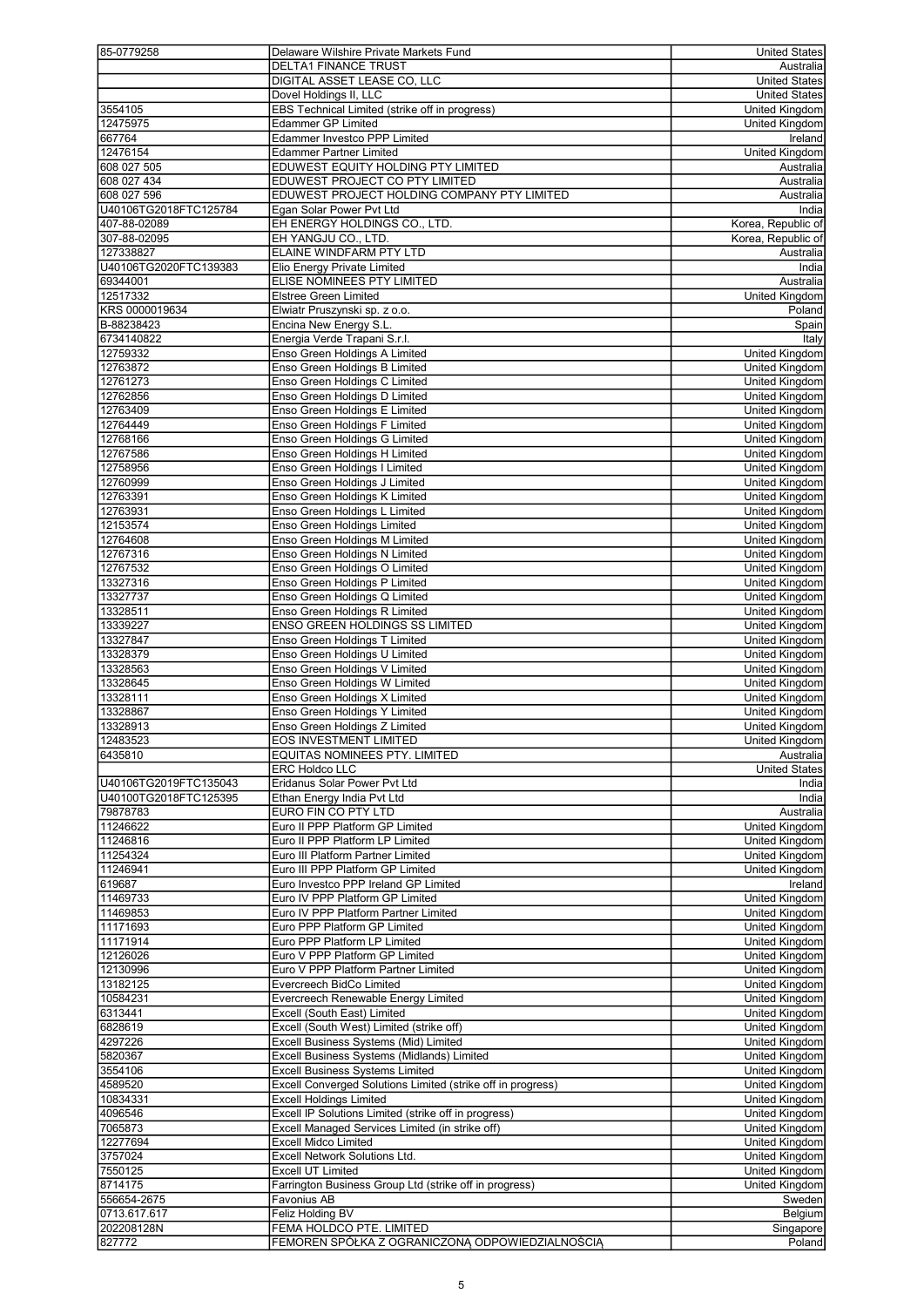| 12131010964       | FibreConnect Italian Holding S.p.A.                         | <b>Italy</b>                          |
|-------------------|-------------------------------------------------------------|---------------------------------------|
| 16449641006       | FibreConnect S.P.A.                                         | Italy                                 |
| B88238514         | Ficus Solar PV, S.L.                                        | Spain                                 |
| 137357            | <b>FINCH SECURITIES LIMITED</b>                             | Cayman Islands                        |
|                   |                                                             |                                       |
| 80-0940702        | FL - PTH 1, LLC                                             | United States                         |
| 36-4767568        | FL - PTH 10, LLC                                            | <b>United States</b>                  |
| 90-1004919        | FL - PTH 2, LLC                                             | <b>United States</b>                  |
| 61-1718024        | FL - PTH 3, LLC                                             | <b>United States</b>                  |
|                   |                                                             | <b>United States</b>                  |
| 80-0941771        | FL - PTH 4, LLC                                             |                                       |
| 90-1005859        | FL - PTH 5, LLC                                             | <b>United States</b>                  |
| 80-0942248        | FL - PTH 6, LLC                                             | <b>United States</b>                  |
| 90-1006383        | FL - PTH 7. LLC                                             | <b>United States</b>                  |
| 80-0942772        |                                                             | <b>United States</b>                  |
|                   | FL - PTH 8, LLC                                             |                                       |
| 80-0943053        | FL - PTH 9, LLC                                             | <b>United States</b>                  |
| 12725583          | <b>Fleet Green Limited</b>                                  | United Kingdom                        |
| 46-2260160        | Florida Coral Lien Investments, LLC                         | <b>United States</b>                  |
|                   |                                                             |                                       |
| 61-1577729        | Florida Dundee Lien Investments, LLC                        | <b>United States</b>                  |
| 06-1058201        | Fox-Pitt Kelton Cochran Caronia Waller LLC                  | <b>United States</b>                  |
| 1601171           | Fox-Pitt, Kelton Limited                                    | United Kingdom                        |
| 32157             | Fox-Pitt, Kelton N.V.                                       | Curacao                               |
|                   |                                                             |                                       |
| 99228             | FPK Capital I CIP GP Limited                                | Jersey                                |
| 20-5600465        | Fremantle Energy Holdings, LLC                              | <b>United States</b>                  |
| 20-2384759        | Fremantle Wind Holdings Inc.                                | <b>United States</b>                  |
| 343302            | Fuinneamh Sceirde Teoranta                                  | Ireland                               |
|                   |                                                             |                                       |
| 106204862         | <b>FUNDCORP PTY LIMITED</b>                                 | Australia                             |
| KRS 0000328768    | Future Energy sp. z o.o.                                    | Poland                                |
| 30-0790149        | GA - PTH, LLC                                               | <b>United States</b>                  |
| 182-86-00475      | GANA ENERGY CO., LTD.                                       | Korea, Republic of                    |
|                   |                                                             |                                       |
| 54001400          | <b>GATESUN PTY, LIMITED</b>                                 | Australia                             |
| 570800            | GGB inBalans Investco Ireland GP Limited                    | Ireland                               |
| 655049504         | GIG AUSTRALIAN OFFSHORE WIND ENERGY HOLDINGS PTY LTD        | Australia                             |
|                   | <b>GIG Australian Offshore Wind Energy Trust</b>            | Australia                             |
|                   |                                                             |                                       |
| 13843476          | GIG Australian Offshore Wind Investments HoldCo Limited     | <b>United Kingdom</b>                 |
|                   | GIG CCS HoldCo, LLC                                         | <b>United States</b>                  |
| 13212922          | <b>GIG Faune HoldCo Limited</b>                             | United Kingdom                        |
|                   |                                                             |                                       |
|                   | GIG Infrastructure HoldCo, LLC                              | <b>United States</b>                  |
| 12397572          | GIG OSW Extension TopCo Limited                             | United Kingdom                        |
| 14043915          | GIG OSW Investments Appointer Limited                       | United Kingdom                        |
| 13715492          | <b>GIG OSW Investments Limited</b>                          | United Kingdom                        |
|                   |                                                             |                                       |
| 13805252          | GIG OSW Service Company Limited                             | United Kingdom                        |
|                   | GIG SHE Finance, LLC                                        | <b>United States</b>                  |
|                   | GIG SHE Holdings, LLC                                       | <b>United States</b>                  |
|                   | GIG Solar HoldCo, LLC                                       | <b>United States</b>                  |
|                   |                                                             | <b>United States</b>                  |
|                   |                                                             |                                       |
|                   | GIG Solar US Legacy 1, LLC                                  |                                       |
|                   | GIG Solar US Legacy 2, LLC                                  | <b>United States</b>                  |
|                   |                                                             |                                       |
|                   | GIG US Investment Holdings Inc.                             | <b>United States</b>                  |
|                   | GIG US Storage Holdings LLC                                 | <b>United States</b>                  |
| 505-88-01841      | GIJANG OFFSHORE WIND POWER CO., LTD                         | Korea, Republic of                    |
| 9642942           | <b>GILLMAN PTY, LIMITED</b>                                 | <b>Australia</b>                      |
|                   |                                                             |                                       |
| 0100-03-033353    | GK SHIROISHI KOSUGOU WIND                                   | Japan                                 |
|                   | GLL 200 State Street Corp                                   | <b>United States</b>                  |
| 81-1829460        | GLL 400 Hope Interest, LLC                                  | <b>United States</b>                  |
|                   | <b>GLL Americas Fund GP Corp</b>                            | <b>United States</b>                  |
|                   |                                                             |                                       |
| <b>HRB 148775</b> | <b>GLL Asset Management GmbH</b>                            | Germany                               |
|                   | <b>GLL Asset Management LLC</b>                             | <b>United States</b>                  |
| 47-2799970        | <b>GLL BVK Austin GP Inc</b>                                | <b>United States</b>                  |
| 47-1067714        | GLL BVK Denver GP Inc.                                      | <b>United States</b>                  |
|                   | <b>GLL BVK General Partner Inc</b>                          |                                       |
|                   |                                                             | <b>United States</b>                  |
| 81-4279580        | GLL BVK Miracorp General Partner, Inc.                      | <b>United States</b>                  |
| 47-2784803        | GLL BVK W.Adams GP, Inc                                     | <b>United States</b>                  |
|                   | <b>GLL Development and Management Inc</b>                   | <b>United States</b>                  |
| <b>HRB 139371</b> | <b>GLL Erste Verwaltungs GmbH</b>                           | Germany                               |
|                   |                                                             |                                       |
|                   | <b>GLL Fremont Interest II LLC</b>                          | <b>United States</b>                  |
| <b>HRB 149112</b> | <b>GLL Holding AG</b>                                       | Germany                               |
| HRB 198702        | <b>GLL HR CEE Management GmbH</b>                           | Germany                               |
|                   | <b>GLL HRE General Partner Inc</b>                          | <b>United States</b>                  |
|                   |                                                             |                                       |
| <b>HRB 254244</b> | <b>GLL Investment Management 3 GmbH</b>                     | Germany                               |
| <b>HRB 217096</b> | <b>GLL Investment Management GmbH</b>                       | Germany                               |
| B236844           | GLL NY 1 GP S.à r.l.                                        | Luxembourg                            |
| <b>HRB 180132</b> | <b>GLL Office II Management GmbH</b>                        | Germany                               |
|                   |                                                             |                                       |
| <b>HRB 188989</b> | <b>GLL Office Management GmbH</b>                           | Germany                               |
| B 200874          | <b>GLL Opportunities GP Sarl</b>                            | Luxembourg                            |
|                   | <b>GLL Properties Fund Corp. II</b>                         | <b>United States</b>                  |
| <b>HRB 134934</b> | <b>GLL Real Estate Partners GmbH</b>                        | Germany                               |
|                   |                                                             |                                       |
| 76.140.219-6      | <b>GLL Real Estate Partners GmbH Limitada</b>               | Chile                                 |
| 20601960843       | <b>GLL Real Estate Partners GmbH SAC</b>                    | Peru                                  |
|                   | <b>GLL Real Estate Partners Inc</b>                         | <b>United States</b>                  |
| <b>HRB 206240</b> | GLL Real Estate Partners Kapitalverwaltungsgesellschaft mbH | Germany                               |
|                   |                                                             |                                       |
| 01-09-905516      | GLL Real Estate Partners Kft.                               | Hungary                               |
| <b>HRB 188990</b> | <b>GLL Retail Management GmbH</b>                           | Germany                               |
|                   | <b>GLL Selection II GP Corp</b>                             | <b>United States</b>                  |
| B 165993          | <b>GLL Services Luxembourg Sarl</b>                         | Luxembourg                            |
|                   |                                                             |                                       |
|                   | <b>GLL US Office Corp</b><br><b>GLL US Retail Corp</b>      | <b>United States</b><br>United States |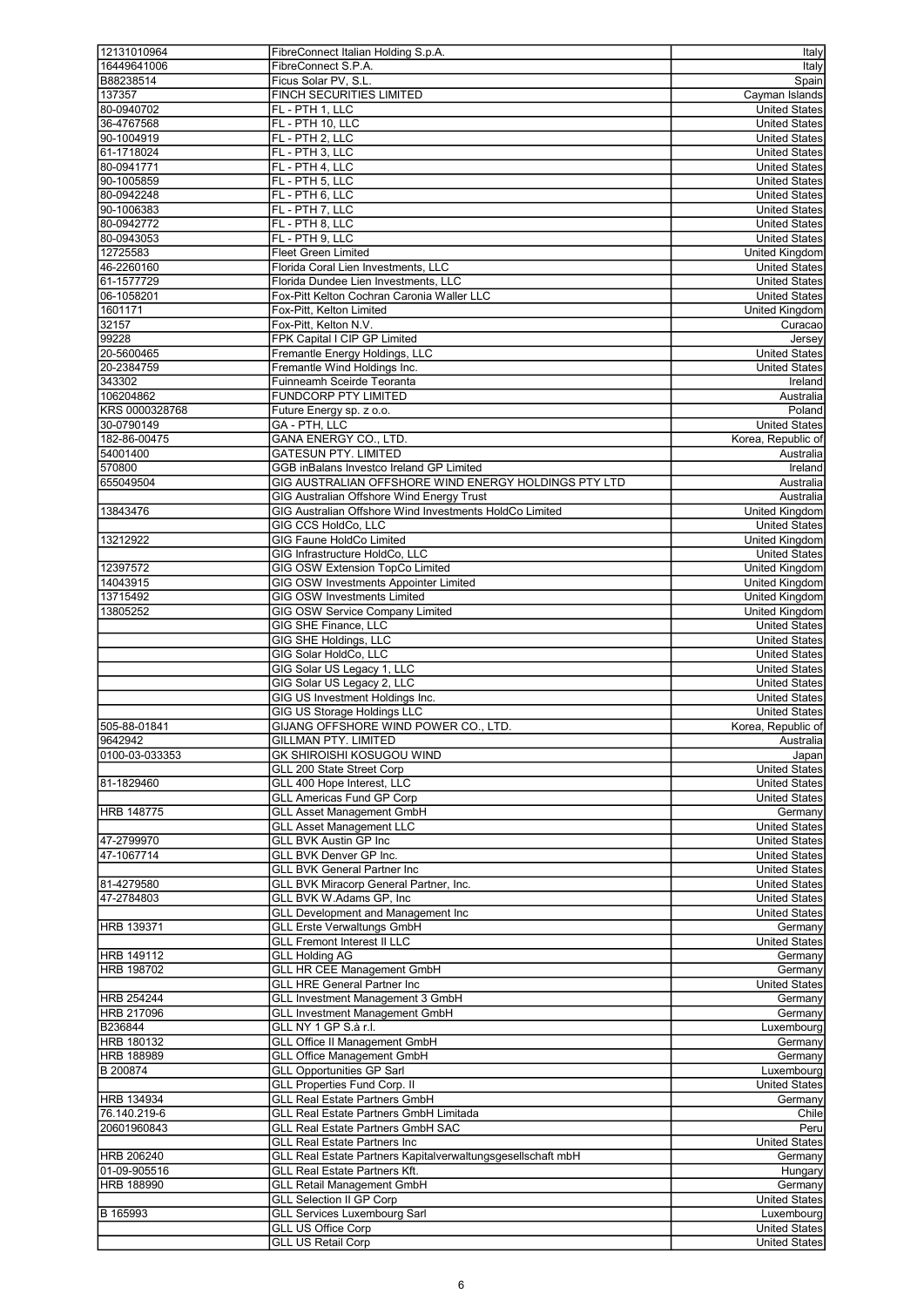|                       | <b>GLL USA Management LLC</b>                                                                        | <b>United States</b>   |
|-----------------------|------------------------------------------------------------------------------------------------------|------------------------|
| <b>HRB 236848</b>     | Globe Beteiligungs GmbH                                                                              | Germany                |
| 13033086              | Goodstone Living Limited                                                                             | United Kingdom         |
| 5481707               | Goonzaran Bluebell Funding Limited                                                                   | <b>United Kingdom</b>  |
|                       |                                                                                                      |                        |
| 5473771               | Goonzaran Bluebell Leasing Limited                                                                   | <b>United Kingdom</b>  |
| 12296818              | <b>Gordon Topco Limited</b>                                                                          | United Kingdom         |
|                       | Great Southern Offshore Wind Farm Asset Trust                                                        | Australia              |
|                       | Great Southern Offshore Wind Farm Hold Trust                                                         | Australia              |
| 655049595             | GREAT SOUTHERN OFFSHORE WIND FARM PROJECT CO PTY LTD                                                 | Australia              |
| 655049693             | GREAT SOUTHERN OFFSHORE WIND FARM PTY LTD                                                            | Australia              |
| 11654061              | Green Empire WtE Holdings Limited                                                                    | United Kingdom         |
| 538-88-00707          | GREEN INVESTMENT GROUP (KOREA) LLC                                                                   | Korea, Republic of     |
| SC576143              | Green Investment Group Investments Limited                                                           | <b>United Kingdom</b>  |
| SC574147              | Green Investment Group Limited                                                                       | <b>United Kingdom</b>  |
|                       |                                                                                                      |                        |
| SC460459              | Green Investment Group Management Limited                                                            | <b>United Kingdom</b>  |
| 9135277               | <b>Green Mobile Limited</b>                                                                          | <b>United Kingdom</b>  |
| 617-86-04977          | GWindSky Co., Ltd.                                                                                   | Korea, Republic of     |
| 846-87-01653          | <b>GYEONGJU CLEAN ENERGY CO., LTD.</b>                                                               | Korea, Republic of     |
| 77.447.163-4          | <b>HC Three Investments SpA</b>                                                                      | Chile                  |
| 11727242              | <b>HC2 Investments Limited</b>                                                                       | <b>United Kingdom</b>  |
| 642634759             | HEARTBEAT ENERGY HOLDCO PTY LIMITED                                                                  | Australia              |
| 125438600             | HENDERSON WA PTY LIMITED                                                                             | Australia              |
| not registered        | HENDERSON WA TRUST                                                                                   | Australia              |
|                       | Herman Midco Limited                                                                                 |                        |
| 13148447              |                                                                                                      | <b>United Kingdom</b>  |
| 13145062              | Herman Topco Limited                                                                                 | United Kingdom         |
| 559017                | Hermes Infrastructure Investco Ireland GP Limited                                                    | Ireland                |
| 57093204              | HSINYOUNG ENERGY CO., LTD.                                                                           | Taiwan                 |
| 97666                 | Hydra Investments 2007 Limited                                                                       | Jersey                 |
|                       | I-4 Logistics Center Tampa GP LLC                                                                    | <b>United States</b>   |
| 13859624              | Ibsen Investment Holdings Limited                                                                    | <b>United Kingdom</b>  |
| 2757020               | IDAMENEO (NO. 79) NOMINEES PTY. LIMITED                                                              | Australia              |
| 12479162              | <b>ILIOS INVESTMENT LIMITED</b>                                                                      | <b>United Kingdom</b>  |
| 46-1490923            | Illinois Salt Fox Investments, LLC                                                                   | <b>United States</b>   |
|                       |                                                                                                      |                        |
| 20-2937198            | Indiana TLP, LLC                                                                                     | <b>United States</b>   |
| 13426129              | Inis Holding Company Limited                                                                         | <b>United Kingdom</b>  |
| 13413233              | Inis Top Company Limited                                                                             | United Kingdom         |
| 2988533               | Internal Systems Ltd                                                                                 | <b>United Kingdom</b>  |
| 75920433              | International Compliance Software Holding B.V.                                                       | Netherlands            |
| 201729633K            | ION ENERGY PTE. LIMITED (In Liquidation 27/08/2021)                                                  | Singapore              |
| 12517505              | Iron Acton Green Limited                                                                             | <b>United Kingdom</b>  |
| 65-0417837            | Ivy Distributors, Inc.                                                                               | <b>United States</b>   |
| 03-0481447            | Ivy Investment Management Company                                                                    | <b>United States</b>   |
| 0100-02-036303        | <b>JIG HOLDINGS LIMITED</b>                                                                          |                        |
|                       |                                                                                                      | Japan                  |
| 611 447 628           | JURIS PARTNERSHIP MCHPL EQUITY HOLDING COMPANY PTY LTD<br>JURIS PARTNERSHIP MCHPL PROJECT CO PTY LTD | Australia              |
|                       |                                                                                                      | Australia              |
| 609 122 901           |                                                                                                      |                        |
| 609 115 997           | JURIS PARTNERSHIP MCHPL PROJECT HOLDING COMPANY PTY LTD                                              | Australia              |
| 9541115               | Kingswood Mortgages 2015-1 Holdings Limited                                                          | <b>United Kingdom</b>  |
| 9541195               | Kingswood Mortgages 2015-1 PLC (entered voluntary liquidation 25 June 2021)                          | <b>United Kingdom</b>  |
| U40106TG2020FTC142784 | Kleio Solar Power Pvt Ltd                                                                            | India                  |
|                       | Kusten Offshore Holding Company Limited                                                              | United Kingdom         |
| 13621736              |                                                                                                      |                        |
| 738797                | KW SOLAR I SPÓŁKA Z OGRANICZONA ODPOWIEDZIALNOSCIA                                                   | Poland                 |
| 750045                | KW SOLAR II SPÓŁKA Z OGRANICZONA ODPOWIEDZIALNOŚCIA                                                  | Poland                 |
| 750035                | KW SOLAR III SPÓŁKA Z OGRANICZONĄ ODPOWIEDZIALNOŚCIĄ                                                 | Poland                 |
| 749571                | KW SOLAR V SPÓŁKA Z OGRANICZONĄ ODPOWIEDZIALNOŚCIĄ                                                   | Poland                 |
| 749579                | KW SOLAR VI SPÓŁKA Z OGRANICZONA ODPOWIEDZIALNOŚCIA                                                  | Poland                 |
| 752225                | KW SOLAR VII SPÓŁKA Z OGRANICZONA ODPOWIEDZIALNOŚCIA                                                 | Poland                 |
| 749817                | KW SOLAR VIII SPÓŁKA Z OGRANICZONA ODPOWIEDZIALNOŚCIA                                                | Poland                 |
| 56649800              | L2 B.V.                                                                                              | Netherlands            |
| FC032012              | L2 B.V. (UK Branch)                                                                                  | United Kingdom         |
|                       | Lake Wind AB                                                                                         |                        |
| 559169-5928           |                                                                                                      | Sweden                 |
| 8763016               | Lakehouse Mortgages Limited                                                                          | <b>United Kingdom</b>  |
| 617 886 567           | LAL LAL WIND FARMS ASSET CO PTY LIMITED                                                              | Australia              |
|                       | Lal Lal Wind Farms Asset Trust                                                                       | Australia              |
|                       | Lal Lal Wind Farms Hold Trust                                                                        | Australia              |
| 617 788 217           | LAL LAL WIND FARMS HOLDINGS PTY LIMITED                                                              | Australia              |
| 615861259             | LAL LAL WIND FARMS PTY LIMITED                                                                       | Australia              |
| 13205508              | Lapin Investment Limited                                                                             | <b>United Kingdom</b>  |
|                       | Laxman Beach LLC                                                                                     | <b>United States</b>   |
|                       | Liberty Green Renewables Indiana, LLC                                                                | <b>United States</b>   |
|                       | Lien Data Services, LLC                                                                              | <b>United States</b>   |
| 20-2937206            |                                                                                                      |                        |
| SC703881              | Lochlann FinCo Limited                                                                               | United Kingdom         |
| SC703990              | Lochlann HoldCo Limited                                                                              | United Kingdom         |
| SC703876              | Lochlann TopCo Limited                                                                               | <b>United Kingdom</b>  |
|                       | Long Beach Airport Hangar Owner LLC                                                                  | <b>United States</b>   |
| B88238449             | Loto Solar PV, S.L.                                                                                  | Spain                  |
| 12517014              | Lovedean Green Limited                                                                               | <b>United Kingdom</b>  |
|                       | M Acquisition Company V Corporation                                                                  | <b>United States</b>   |
|                       | M Acquisition Company VI Corporation                                                                 | <b>United States</b>   |
|                       |                                                                                                      | <b>United States</b>   |
|                       | M Acquisition Company VII Corporation                                                                |                        |
|                       | M Acquisition V Sponsor, LLC                                                                         | <b>United States</b>   |
|                       | M Acquisition VI Sponsor, LLC                                                                        | <b>United States</b>   |
|                       | M Acquisition VII Sponsor, LLC                                                                       | <b>United States</b>   |
| 198500776M            | MAC FUND ONE TRUST<br>MACQUARIE (ASIA) PTE LTD.                                                      | Australia<br>Singapore |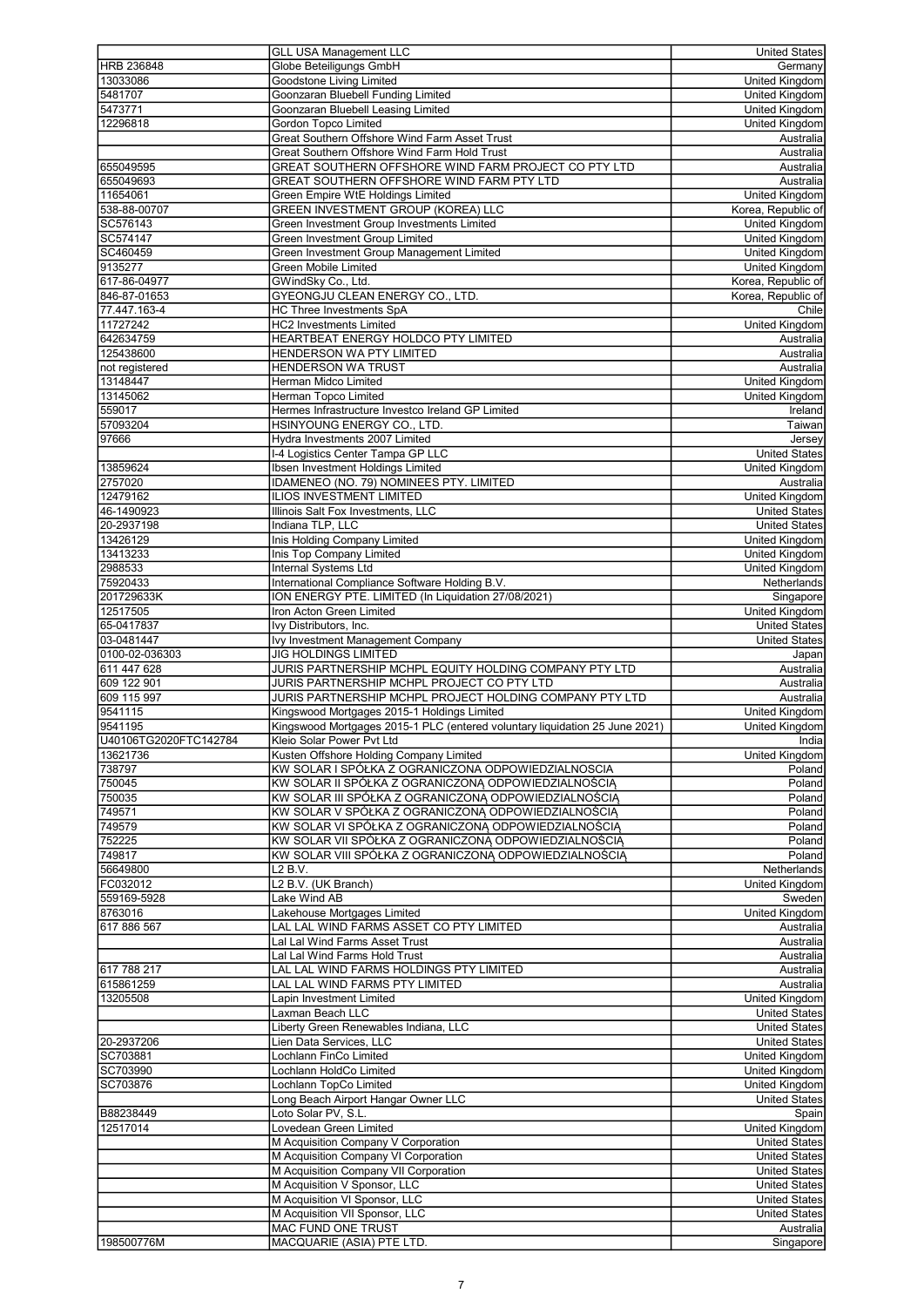| 27230949            | MACQUARIE (ASIA) PTE LTD. TAIWAN BRANCH                                      | Taiwan                                |
|---------------------|------------------------------------------------------------------------------|---------------------------------------|
| 51983               | Macquarie (Bermuda) Limited                                                  |                                       |
|                     |                                                                              | Bermuda                               |
| 0100-01-068766      | MACQUARIE (JAPAN) LIMITED                                                    | Japan                                 |
| SC280388            | Macquarie (Scotland) GP Limited                                              | United Kingdom                        |
| 6287793             | Macquarie (UK) Group Services Limited                                        | United Kingdom                        |
| 8594885             | MACQUARIE ACCEPTANCES PTY LIMITED                                            | Australia                             |
| 95180788            | MACQUARIE ADMIN SERVICES PTY LIMITED                                         | Australia                             |
|                     |                                                                              |                                       |
| 211745              | Macquarie Advanced Investment Partners G.P. Ltd.                             | Cayman Islands                        |
| CS201900544         | MACQUARIE ADVISORS (PHILIPPINES) INC.                                        | Philippines                           |
| 2003/014483/07      | Macquarie Advisory and Capital Markets South Africa Proprietary Limited      | South Africa                          |
| 6863307             | Macquarie Aerospace Investments Limited                                      | United Kingdom                        |
| 27-1564084          | Macquarie Affiliated Managers (USA) Inc.                                     | <b>United States</b>                  |
| 26-2103542          |                                                                              | <b>United States</b>                  |
|                     | Macquarie Affiliated Managers Holdings (USA) Inc.                            |                                       |
| 2000/001243/07      | MACQUARIE AFRICA PROPRIETARY LIMITED                                         | South Africa                          |
| 122169368           | MACQUARIE AGRICULTURAL FUNDS MANAGEMENT LTD                                  | Australia                             |
| 611566217           | MACQUARIE AGRICULTURAL FUNDS MANAGEMENT NO.2 PTY LIMITED                     | Australia                             |
| 139 654 407         | MACQUARIE AIRCRAFT LEASING PTY LIMITED                                       | Australia                             |
| 130 643 319         | MACQUARIE AIRCRAFT LEASING SERVICES (AUSTRALIA) PTY LTD                      | Australia                             |
|                     |                                                                              |                                       |
|                     | MACQUARIE AIRCRAFT LEASING TRUST A                                           | Australia                             |
| 37-1740746          | Macquarie Alpine Inc.                                                        | <b>United States</b>                  |
| 103237181           | MACQUARIE ALTERNATIVE ASSETS MANAGEMENT LIMITED                              | Australia                             |
| 26-3816229          | Macquarie Alternative Strategies                                             | <b>United States</b>                  |
| 26-3769039          | Macquarie America Holdings Inc.                                              | <b>United States</b>                  |
|                     | Macquarie America Services Inc.                                              | <b>United States</b>                  |
| 26-3771444          |                                                                              |                                       |
| 13-4184042          | MACQUARIE AMERICAS CORP.                                                     | <b>United States</b>                  |
| 124071414           | MACQUARIE AMERICAS HOLDINGS PTY LTD                                          | Australia                             |
| 325180              | Macquarie ASEAN Technology Investments Holdings GP Ltd.                      | Cayman Islands                        |
| 201713780Z          | Macquarie Asia Infrastructure Management 2 Pte. Limited                      | Singapore                             |
| 289176              | Macquarie Asia Infrastructure Management Limited                             | Cayman Islands                        |
|                     |                                                                              |                                       |
| 170076              | Macquarie Asia Securities Limited                                            | Hong Kong                             |
| 313050              | Macquarie Asia Specialized Asset Management I Limited                        | Cayman Islands                        |
| 647 926 485         | Macquarie Asian Progress Fund                                                | Australia                             |
| T20LP0057G          | Macquarie Asia-Pacific Infrastructure Fund 3 LP                              | Singapore                             |
| 202017632H          | Macquarie Asia-Pacific Infrastructure Management 3 Pte. Ltd.                 | Singapore                             |
|                     |                                                                              |                                       |
| 41-2183382          | Macquarie Asset Advisers                                                     | <b>United States</b>                  |
| 8253772             | Macquarie Asset Finance Holdings Limited                                     | United Kingdom                        |
| 0100-01-107687      | MACQUARIE ASSET FINANCE JAPAN LIMITED                                        | Japan                                 |
| 128212868           | Macquarie Asset Finance Management (Australia) Limited                       | Australia                             |
| 57952C1/GBL         | MACQUARIE ASSET FINANCE MAURITIUS LTD                                        | Mauritius                             |
|                     |                                                                              |                                       |
| 64219601            | MACQUARIE ASSET FINANCE PTY LIMITED                                          | Australia                             |
| 11670775            | Macquarie Asset Holdings Limited                                             | United Kingdom                        |
| 461290              | MACQUARIE ASSET MANAGEMENT (NZ) LIMITED                                      | New Zealand                           |
| 637680767           | MACQUARIE ASSET MANAGEMENT EUROPE HOLDINGS PTY LIMITED                       | Australia                             |
| B233.546            | Macquarie Asset Management Europe S.à r.l.                                   | Luxembourg                            |
|                     |                                                                              |                                       |
| 42498254            | Macquarie Asset Management Europe S.à r.l., Denmark Branch, filial af Macqua | Denmark                               |
|                     | rie Asset Management Europe S.à.r.l., Luxembourg                             |                                       |
| MI - 2608249        | Macquarie Asset Management Europe S.à r.l., Italy Branch                     |                                       |
|                     | Macquarie Asset Management Europe S.à r.l., Netherlands Branch               | Italy                                 |
|                     |                                                                              |                                       |
| 84650265            |                                                                              | Netherlands                           |
| HRB 265605          | Macquarie Asset Management Europe S.a.r.l., Niederlassung Deutschland        | Germany                               |
| 516412-5832         | Macquarie Asset Management Europe S.à.r.l., Sweden Filial                    | Sweden                                |
| 134474712           | MACQUARIE ASSET MANAGEMENT HOLDINGS PTY LIMITED                              | Australia                             |
| FC037906            | Macquarie Asset Management Holdings Pty Limited (UK Branch)                  | United Kingdom                        |
|                     |                                                                              |                                       |
| 0100-01-156193      | MACQUARIE ASSET MANAGEMENT JAPAN CO., LTD.                                   | Japan                                 |
| 397181              | Macquarie Asset Management México, S.A. de C.V.                              | Mexico                                |
| 1263583             | MACQUARIE ASSET MANAGEMENT PTY LIMITED                                       | Australia                             |
| 339052              | Macquarie Asset Management Public Investments (NZ) Limited                   | New Zealand                           |
|                     | Macquarie Asset Management Strategic Solutions, LLC                          | <b>United States</b>                  |
| 12514361            | Macquarie Asset Management UK Holdings No.1 Limited                          | United Kingdom                        |
|                     |                                                                              |                                       |
| 12514477            | Macquarie Asset Management UK Holdings No.2 Limited                          | United Kingdom                        |
| 637680374           | MACQUARIE ASSET MANAGEMENT UK HOLDINGS PTY LIMITED                           | Australia                             |
| 637679102           | MACQUARIE ASSET MANAGEMENT US HOLDINGS PTY LIMITED                           | Australia                             |
| 736210              | MACQUARIE AUSTRALIA PTY LIMITED                                              | Australia                             |
| 74453286            | MACQUARIE AUSTRALIA SECURITIES PTY LIMITED                                   | Australia                             |
| 77595012            | MACQUARIE AUSTRALIAN INFRASTRUCTURE MANAGEMENT 1 LIMITED                     | Australia                             |
|                     |                                                                              |                                       |
| 131476910           | MACQUARIE AUSTRALIAN INFRASTRUCTURE MANAGEMENT 2 LIMITED                     | Australia                             |
| 121836235           | MACQUARIE AVENIR NO. 2 PTY LIMITED                                           | Australia                             |
| 124071432           | MACQUARIE B.H. PTY LTD                                                       | Australia                             |
| 848 958 278         | Macquarie Bank Europe DAC, Paris Branch                                      | France                                |
| 634817              | Macquarie Bank Europe Designated Activity Company                            | Ireland                               |
|                     |                                                                              |                                       |
| <b>HRB 115545</b>   | Macquarie Bank Europe Designated Activity Company, Frankfurt Branch          | Germany                               |
| 8583542             | MACQUARIE BANK LIMITED                                                       | Australia                             |
| 1045                | Macquarie Bank Limited (DIFC Recognised Company)                             | <b>United Arab Emirates</b>           |
| F18649              | MACQUARIE BANK LIMITED (HONG KONG BRANCH)                                    | Hong Kong                             |
| FC018220            | Macquarie Bank Limited (London Branch)                                       | <b>United Kingdom</b>                 |
| 2019/524903/10      | Macquarie Bank Limited (registered as an external company in South Africa)   | South Africa                          |
|                     |                                                                              |                                       |
| FC018220            | Macquarie Bank Limited (US Representative Office)                            | <b>United States</b>                  |
| N/A                 | Macquarie Bank Limited (Zurich Rep Office)                                   | Switzerland                           |
| T11FC0018C          | MACQUARIE BANK LIMITED SINGAPORE BRANCH                                      | Singapore                             |
| R.P.M. 892390892    | Macquarie Belgium TCG SRL                                                    | <b>Belgium</b>                        |
|                     |                                                                              |                                       |
| CNPJ03.516.449/0001 | MACQUARIE BRASIL PARTICIPACOES LTDA                                          | <b>Brazil</b>                         |
| 109 649 292         | MACQUARIE BUSINESS SOLUTIONS PTY LIMITED                                     | Australia                             |
|                     | Macquarie CAF Funding II LLC                                                 | <b>United States</b>                  |
|                     | Macquarie CAF Holdings Inc.<br>Macquarie CAF LLC                             | <b>United States</b><br>United States |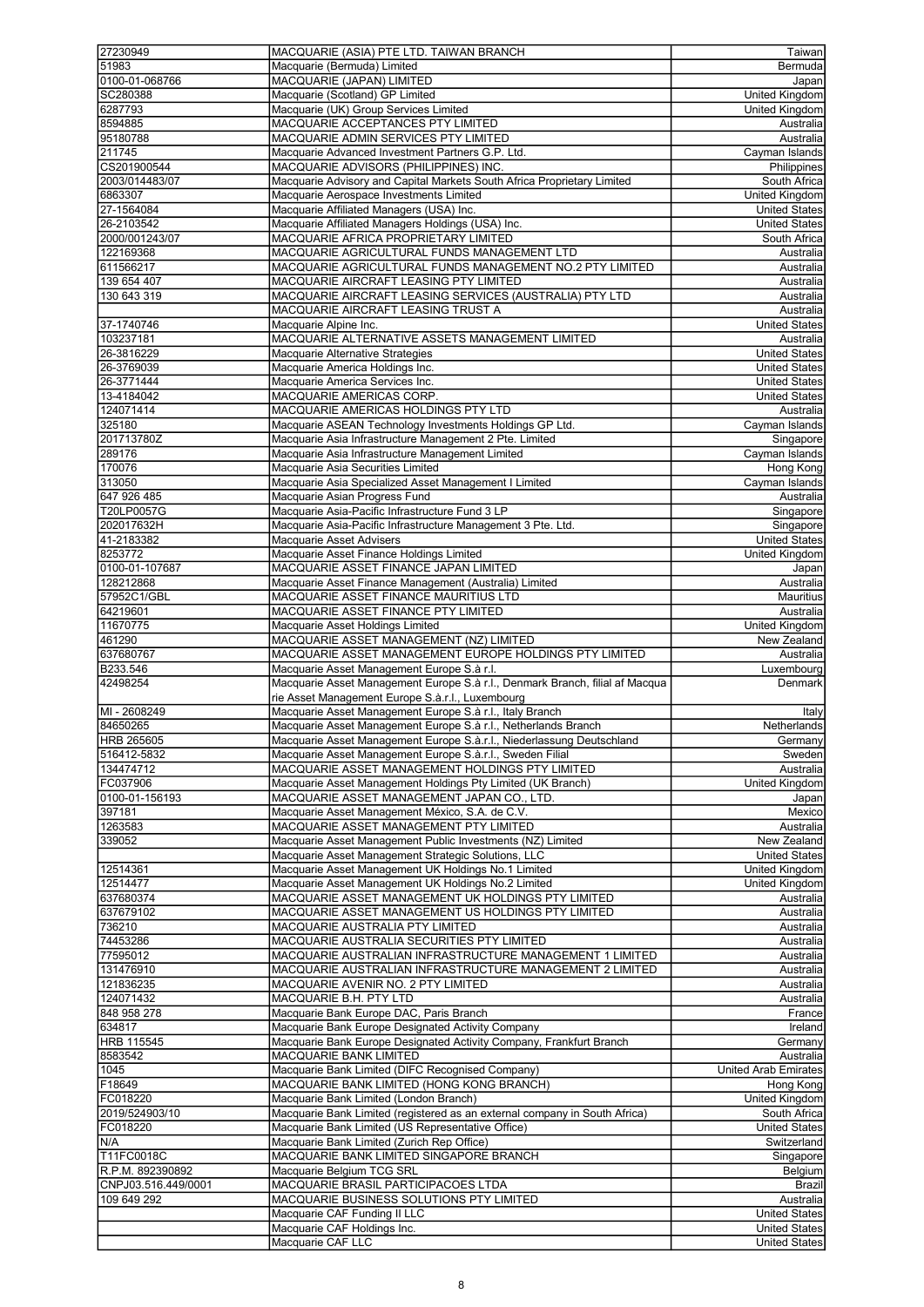| 13-4055193                    |                                                                             | <b>United States</b>  |
|-------------------------------|-----------------------------------------------------------------------------|-----------------------|
|                               | Macquarie CAF Management LLC                                                |                       |
|                               | Macquarie CAF RE Holdings, Inc.                                             | <b>United States</b>  |
| 839742-2                      | Macquarie Canada MPIP GP Ltd.                                               | Canada                |
| 839745-7                      | Macquarie Canada MPIP LP Ltd.                                               | Canada                |
|                               |                                                                             |                       |
| 683412-4                      | Macquarie Canada Services Ltd.                                              | Canada                |
| 6489800                       | Macquarie Canadian Investment Holdings Ltd.                                 | Canada                |
| 123199548                     | MACQUARIE CAPITAL (AUSTRALIA) LIMITED                                       | Australia             |
|                               |                                                                             |                       |
| 61414                         | Macquarie Capital (Chile) SpA                                               | Chile                 |
| 3704031                       | Macquarie Capital (Europe) Limited                                          | United Kingdom        |
| 847 728 359                   |                                                                             |                       |
|                               | Macquarie Capital (Europe) Limited Paris Branch                             | France                |
| 34297902                      | Macquarie Capital (Europe) Limited, Amsterdam Branch                        | Netherlands           |
| 905963                        | Macquarie Capital (Europe) Limited, Dublin Branch                           | Ireland               |
|                               |                                                                             | Switzerland           |
| N/A                           | Macquarie Capital (Europe) Limited, Geneva Representative Office            |                       |
| HRB 82506                     | Macquarie Capital (Europe) Limited, Niederlassung Deutschland               | Germany               |
| N/A                           | Macquarie Capital (Europe) Limited, Oficina de Representacion en Espana     | Spain                 |
|                               |                                                                             |                       |
| 634747                        | Macquarie Capital (Ireland) Designated Activity Company                     | Ireland               |
| 104-81-64533                  | MACQUARIE CAPITAL (KOREA) LIMITED                                           | Korea, Republic of    |
|                               |                                                                             |                       |
| 1952567                       | MACQUARIE CAPITAL (NEW ZEALAND) LIMITED                                     | <b>New Zealand</b>    |
| 199704430K                    | MACQUARIE CAPITAL (SINGAPORE) PTE. LIMITED                                  | Singapore             |
| 90610664                      | Macquarie Capital (Taiwan) Co., Ltd                                         | Taiwan                |
|                               |                                                                             |                       |
| 98-0141094                    | MACQUARIE CAPITAL (USA) INC.                                                | <b>United States</b>  |
| 2149053                       | Macquarie Capital Acquisitions (Canada) Ltd.                                | Canada                |
|                               |                                                                             |                       |
| 716740-7                      | Macquarie Capital Acquisitions (Canada) No.2 Ltd.                           | Canada                |
| 130 342 915                   | MACQUARIE CAPITAL ADVISERS CRE PTY LTD                                      | Australia             |
| 20-5426915                    | Macquarie Capital Americas Holdings Inc.                                    | <b>United States</b>  |
|                               |                                                                             |                       |
| 137760822                     | MACQUARIE CAPITAL ARGENTINA PTY LTD                                         | Australia             |
| 364888                        | Macquarie Capital Asia Technology Investments Holdings GP Ltd.              | Cayman Islands        |
|                               |                                                                             |                       |
| 905313-1                      | Macquarie Capital Development Canada Ltd.                                   | Canada                |
| 127829458                     | MACQUARIE CAPITAL FINANCE (AUSTRALIA) PTY LTD                               | Australia             |
|                               | MACQUARIE CAPITAL FINANCE HOLDINGS (AUSTRALIA) PTY LIMITED                  | Australia             |
| 133 664 632                   |                                                                             |                       |
| 885 184 697 R.C.S. Paris      | Macquarie Capital France Société Anonyme                                    | France                |
| 80503837                      | Macquarie Capital France Société Anonyme, Benelux Branch                    | Netherlands           |
|                               |                                                                             |                       |
| MI - 2629590                  | Macquarie Capital France Société Anonyme, Italy Branch                      | Italy                 |
| <b>HRB 120651</b>             | Macquarie Capital France Société Anonyme, Niederlassung Deutschland         | Germany               |
|                               |                                                                             |                       |
| T. 41201, F. 171, H. M-730487 | Macquarie Capital France Société Anonyme, Sucursal en España                | Spain                 |
| 897 955 597 R.C.S. Paris      | Macquarie Capital French Fund, Société d'Investissement à Capital Variable  | France                |
| 110605724                     | MACQUARIE CAPITAL FUNDING (LP) PTY LIMITED                                  | Australia             |
|                               |                                                                             |                       |
| 13-3789912                    | Macquarie Capital Funding LLC                                               | <b>United States</b>  |
| 2149050                       | Macquarie Capital Holdings (Canada) Ltd.                                    | Canada                |
|                               |                                                                             |                       |
| 135973                        | MACQUARIE CAPITAL LIMITED                                                   | Hong Kong             |
| 110-84-02227                  | MACQUARIE CAPITAL LIMITED (SEOUL BRANCH)                                    | Korea, Republic of    |
|                               |                                                                             |                       |
| 89407381                      | Macquarie Capital Limited, Taiwan Securities Branch                         | Taiwan                |
| 565608                        | Macquarie Capital Markets Canada Ltd./Marchés Financiers Macquarie Canada   | Canada                |
|                               | Ltée.                                                                       |                       |
|                               |                                                                             |                       |
| 1079073                       | Macquarie Capital Markets North America Ltd./Marchés Financiers Macquarie A | Canada                |
|                               | mérique Du Nord Ltée.                                                       |                       |
|                               |                                                                             |                       |
| 126957                        | Macquarie Capital Mexico, S.A.P.I. de C.V.                                  | Mexico                |
|                               | Macquarie Capital Partners, LLC                                             | United States         |
| 803092-8                      | Macquarie Capital Principal Holdings Canada Ltd                             |                       |
|                               |                                                                             |                       |
|                               |                                                                             | Canada                |
| U65920MH1995PTC090696         | Macquarie Capital Securities (India) Private Limited                        | India                 |
|                               |                                                                             |                       |
| MC-134609                     | MACQUARIE CAPITAL SECURITIES (JAPAN) LIMITED                                | Cayman Islands        |
| 0100-03-012063                | MACQUARIE CAPITAL SECURITIES (JAPAN) LIMITED (TOKYO BRANCH)                 | Japan                 |
| 199801007342                  | MACQUARIE CAPITAL SECURITIES (MALAYSIA) SDN. BHD.                           | Malaysia              |
|                               |                                                                             |                       |
| 15184/2070C1/GBL              | MACQUARIE CAPITAL SECURITIES (MAURITIUS) LIMITED                            | Mauritius             |
| 180496                        | Macquarie Capital Securities (Philippines) Inc.                             | Philippines           |
|                               |                                                                             | Singapore             |
| 198702912C                    | MACQUARIE CAPITAL SECURITIES (SINGAPORE) PTE. LIMITED                       |                       |
| B240282                       | Macquarie Capital SG GP S.a r.l.                                            | Luxembourg            |
| B240420                       | Macquarie Capital SICAV-RAIF                                                | Luxembourg            |
|                               |                                                                             |                       |
| 13-3789912                    | Macquarie Capital US Acquisitions LLC                                       | <b>United States</b>  |
| 201918662k                    | MACQUARIE CAPITAL VIETNAM GREEN INVESTMENTS PTE. LIMITED                    | Singapore             |
| 169009                        | MACQUARIE CAYMAN HOLDINGS 2 CO.                                             | Cayman Islands        |
|                               |                                                                             |                       |
| 168347                        | MACQUARIE CAYMAN HOLDINGS CO                                                | Cayman Islands        |
| 81119477                      | MACQUARIE CGM TRADING PTY LIMITED                                           | Australia             |
|                               |                                                                             |                       |
|                               | Macquarie CMF LLC                                                           | <b>United States</b>  |
| 201016397N                    | MACQUARIE COMMODITIES (SINGAPORE) PTE. LIMITED (in Liquidation wef          | Singapore             |
|                               | 18/09/2020)                                                                 |                       |
|                               |                                                                             |                       |
| 5259474                       | Macquarie Commodities (UK) Limited                                          | <b>United Kingdom</b> |
| 26-0555065                    | MACQUARIE COMMODITIES (USA) INC.                                            | <b>United States</b>  |
| 15.246.175/0001-50            | Macquarie Commodities Brasil S/A                                            | Brazil                |
|                               |                                                                             |                       |
| 6863247                       | Macquarie Commodities Factoring Holdings (UK) Limited                       | <b>United Kingdom</b> |
| 5259503                       | Macquarie Commodities Finance (UK) Limited                                  | United Kingdom        |
|                               |                                                                             |                       |
| 1049253-1                     | Macquarie Commodities Holding Canada Ltd.                                   | Canada                |
| 633 247 935                   | MACQUARIE COMMODITIES PTY LIMITED                                           | Australia             |
|                               |                                                                             |                       |
| 619688                        | Macquarie Commodities Trading (Ireland) Limited                             | Ireland               |
| 913100003017347000            | MACQUARIE COMMODITIES TRADING (SHANGHAI) CO, LTD                            | China                 |
|                               |                                                                             | China                 |
| 91310000342091408Y            | Macquarie Commodities Trading (Shanghai) Co, Ltd First Branch               |                       |
| 201711753C                    | MACQUARIE COMMODITIES TRADING (SINGAPORE) PTE. LIMITED                      | Singapore             |
| 620092435                     | MACQUARIE COMMODITIES TRADING AUSTRALIA PTY LIMITED                         | Australia             |
|                               |                                                                             |                       |
| 199655                        | MACQUARIE COMMODITIES TRADING BAHAMAS LTD                                   | Bahamas               |
| 1049254-0                     | Macquarie Commodities Trading Canada Ltd.                                   | $\overline{Canada}$   |
| 625 945 119                   | MACQUARIE COMMODITIES TRADING PTY LIMITED                                   | Australia             |
|                               |                                                                             |                       |
| CHE-490.254.918               | Macquarie Commodities Trading SA                                            | Switzerland           |
|                               | Macquarie Commodities Trading US, LLC                                       | United States         |
| 200813631K                    | MACQUARIE COMMODITY MARKETS (SINGAPORE) PTE. LIMITED                        | Singapore             |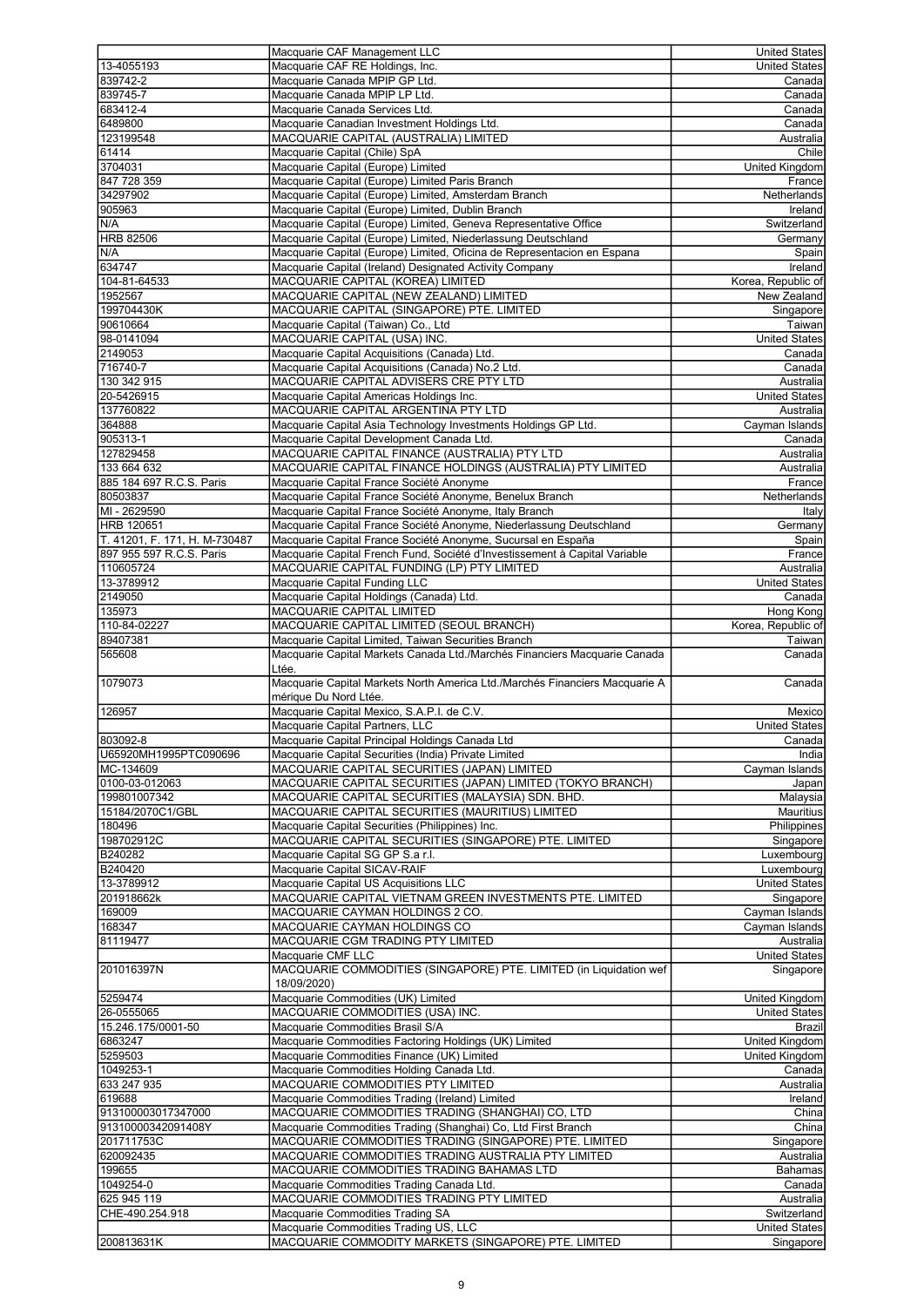|                              | Macquarie Communications Infrastructure Holdings, LLC                     | <b>United States</b>  |
|------------------------------|---------------------------------------------------------------------------|-----------------------|
|                              |                                                                           |                       |
| 4752472                      | Macquarie Corona Energy Holdings Limited                                  | United Kingdom        |
| 611405                       | Macquarie Corporate (Hong Kong) Limited                                   | Hong Kong             |
| 7815862                      | Macquarie Corporate and Asset Finance 1 Limited                           | <b>United Kingdom</b> |
|                              |                                                                           |                       |
| 8253764                      | Macquarie Corporate and Asset Finance 2 Limited                           | United Kingdom        |
| 6198910                      | MACQUARIE CORPORATE AND ASSET FINANCE LIMITED                             | Australia             |
| 26-3769367                   | MACQUARIE CORPORATE AND ASSET FUNDING INC.                                | <b>United States</b>  |
|                              | MACQUARIE CORPORATE FINANCE HOLDINGS PTY LIMITED                          |                       |
| 8606862                      |                                                                           | Australia             |
| 8595426                      | MACQUARIE CORPORATE FINANCE LIMITED                                       | Australia             |
| HRB52973                     | MACQUARIE CORPORATE FINANCE LIMITED NIEDERLASSUNG DEUTSCH                 | Germany               |
|                              |                                                                           |                       |
|                              | LAND                                                                      |                       |
| 686899659                    | Macquarie Corporate Holdings Belgium NV                                   | Belgium               |
| 125895                       | Macquarie Corporate Holdings Europe Limited                               | Jersey                |
|                              |                                                                           |                       |
| 096 705 109                  | MACQUARIE CORPORATE HOLDINGS PTY LIMITED                                  | Australia             |
| FC027878                     | Macquarie Corporate Holdings Pty Limited (UK Branch)                      | United Kingdom        |
| 123199253                    | MACQUARIE CORPORATE INTERNATIONAL HOLDINGS PTY LIMITED                    | Australia             |
|                              |                                                                           |                       |
| 20-1536178                   | MACQUARIE COTTON INTERNATIONAL INC.                                       | <b>United States</b>  |
| 27-2279644                   | Macquarie Crop Partners GP, LLC                                           | <b>United States</b>  |
| 132821580                    | MACQUARIE DELTA1 FINANCE SERVICES PTY LIMITED                             | Australia             |
|                              |                                                                           |                       |
| 102607616                    | MACQUARIE DEVELOPMENT CAPITAL II PTY LIMITED                              | Australia             |
| 202125957C                   | MACQUARIE DIGITAL INFRASTRUCTURE ASIA PTE. LIMITED                        | Singapore             |
|                              | MACQUARIE DIGITAL TOWER PTE. LIMITED                                      |                       |
| 202126530W                   |                                                                           | Singapore             |
| 8607083                      | MACQUARIE DIRECT INVESTMENT PTY LIMITED                                   | Australia             |
| 114099795                    | MACQUARIE DIVERSIFIED ASSET ADVISORY PTY LIMITED                          | Australia             |
|                              |                                                                           |                       |
| 54-2077555                   | MACQUARIE ELECTRONICS USA INC                                             | <b>United States</b>  |
| 200408424K                   | MACQUARIE EMERGING MARKETS ASIAN TRADING PTE. LIMITED                     | Singapore             |
| F18440                       | MACQUARIE EMERGING MARKETS ASIAN TRADING PTE. LIMITED (HONG               | Hong Kong             |
|                              |                                                                           |                       |
|                              | <b>KONG BRANCH)</b>                                                       |                       |
|                              | Macquarie Emerging Markets Debt Select Opportunities Master Fund, Ltd     | Cayman Islands        |
| 143365673                    | Macquarie Emerging Markets Investments Pty Ltd                            | Australia             |
|                              |                                                                           |                       |
| 127185719                    | MACQUARIE EMG HOLDINGS PTY LIMITED                                        | Australia             |
| 22.084.882/0001-53           | Macquarie Energia Brasil Comercializadora Ltda.                           | Brazil                |
|                              |                                                                           |                       |
| CNPJ 19.641.624/0001-16      | Macquarie Energia Brasil Ltda.                                            | <b>Brazil</b>         |
| 90547380                     | Macquarie Energy (Taiwan) Co., Ltd                                        | Taiwan                |
| 1149253-5                    | Macquarie Energy Canada Ltd.                                              | Canada                |
|                              |                                                                           |                       |
| 122300592                    | MACQUARIE ENERGY HOLDINGS PTY LTD                                         | Australia             |
| TDP 09.03.6.73.02806         | MACQUARIE ENERGY HOLDINGS PTY LTD, Indonesia Foreign Trade Repres         | Indonesia             |
|                              |                                                                           |                       |
|                              | entative Office                                                           |                       |
| 0104-03-023033               | MACQUARIE ENERGY JAPAN LIMITED                                            | Japan                 |
| 8253776                      | Macquarie Energy Leasing Limited                                          | United Kingdom        |
|                              |                                                                           |                       |
| 93-1043421                   | Macquarie Energy LLC                                                      | <b>United States</b>  |
| MGS141223CE7                 | Macquarie Energy Mexico, S. de R.L. de C.V.                               | Mexico                |
|                              |                                                                           |                       |
| 20-3690322                   | Macquarie Energy North America Investments, LLC                           | <b>United States</b>  |
| 20-3690322                   | MACQUARIE ENERGY NORTH AMERICA TRADING INC.                               | <b>United States</b>  |
|                              | Macquarie Energy Partners GP LLC                                          | <b>United States</b>  |
|                              |                                                                           |                       |
|                              | Macquarie Energy Partners Inc.                                            | <b>United States</b>  |
| 631 067 224                  | MACQUARIE ENERGY SERVICES PTY LIMITED                                     | Australia             |
|                              |                                                                           |                       |
|                              | Macquarie Energy Trading LLC                                              | <b>United States</b>  |
|                              | Macquarie Equipment Capital Inc.                                          | <b>United States</b>  |
| 935411-5                     | Macquarie Equipment Finance (Canada) Limited                              | Canada                |
|                              |                                                                           |                       |
| 421234                       | Macquarie Equipment Finance Designated Activity Company                   | Ireland               |
| 2017/387403/10               | Macquarie Equipment Finance Designated Activity Company (Registered as an | South Africa          |
|                              | external Company in South Africa)                                         |                       |
|                              |                                                                           |                       |
| 262381                       | MACQUARIE EQUIPMENT FINANCE LIMITED                                       | New Zealand           |
| 605377-7                     | Macquarie Equipment Finance Ltd./Macquarie Financement d'Équipement Ltée. | Canada                |
| 475730                       | Macquarie Equipment Finance Services Limited                              | <b>Ireland</b>        |
|                              |                                                                           |                       |
| FN 520974 p                  | Macquarie Equipment Finance Services Limited, Vienna Branch               | Austria               |
| 468487                       | Macquarie Equipment Funding Limited                                       | Ireland               |
| 199801003389                 | MACQUARIE EQUIPMENT LEASING SDN. BHD.                                     | Malaysia              |
|                              |                                                                           |                       |
| 63906392                     | MACQUARIE EQUITIES (US) HOLDINGS PTY. LIMITED                             | Australia             |
| 2574923                      | MACQUARIE EQUITIES LIMITED                                                | Australia             |
|                              |                                                                           |                       |
| 2006/000899/07               | Macquarie Equities South Africa Proprietary Limited                       | South Africa          |
| 1374572                      | MACQUARIE EQUITY CAPITAL MARKETS PTY LIMITED (De-                         | Australia             |
|                              | registered 18/04/2022)                                                    |                       |
| 7713808                      |                                                                           |                       |
|                              | Macquarie Euro Limited                                                    | <b>United Kingdom</b> |
| 78771123                     | MACQUARIE EUROPEAN HOLDINGS PTY LIMITED                                   | Australia             |
| F15820                       | MACQUARIE EUROPEAN HOLDINGS PTY LIMITED (HONG KONG BRANCH)                | Hong Kong             |
|                              |                                                                           |                       |
| 6146573                      | Macquarie European Investment Holdings Limited                            | United Kingdom        |
| <b>HRB 82991</b>             | Macquarie European Rail GmbH                                              | Germany               |
| 8253782                      | Macquarie European Rail Limited                                           | United Kingdom        |
|                              |                                                                           |                       |
|                              | Macquarie Executive Holdings LLC                                          | <b>United States</b>  |
| 122169304                    | MACQUARIE FARM SERVICES PTY LIMITED                                       | Australia             |
|                              |                                                                           |                       |
| 26-2864605                   | Macquarie FG Holdings Inc.                                                | <b>United States</b>  |
|                              |                                                                           | <b>United States</b>  |
|                              | Macquarie FICC Holdings USA Inc.                                          |                       |
|                              |                                                                           |                       |
| U65999MH2009PTC190863        | MACQUARIE FINANCE (INDIA) PRIVATE LIMITED                                 | India                 |
| 118817440                    | MACQUARIE FINANCE HOLDINGS LIMITED                                        | Australia             |
|                              |                                                                           |                       |
| 106-81-94256                 | MACQUARIE FINANCE KOREA CO., LTD.                                         | Korea, Republic of    |
| 1214964                      | Macquarie Finance Pty Limited                                             | Australia             |
| 13-3789912                   | Macquarie Financial Holdings (USA) LLC                                    | <b>United States</b>  |
|                              |                                                                           |                       |
| 124071398                    | MACQUARIE FINANCIAL HOLDINGS PTY LIMITED                                  | Australia             |
| 95135694                     | MACQUARIE FINANCIAL PRODUCTS MANAGEMENT LIMITED                           | Australia             |
|                              |                                                                           |                       |
| <b>HRB 98935</b>             | Macquarie Fonds GmbH                                                      | Germany               |
| <b>HRB 99628</b><br>93752946 | Macquarie Fondsmanagement GmbH<br>MACQUARIE FORESTRY SERVICES PTY LIMITED | Germany<br>Australia  |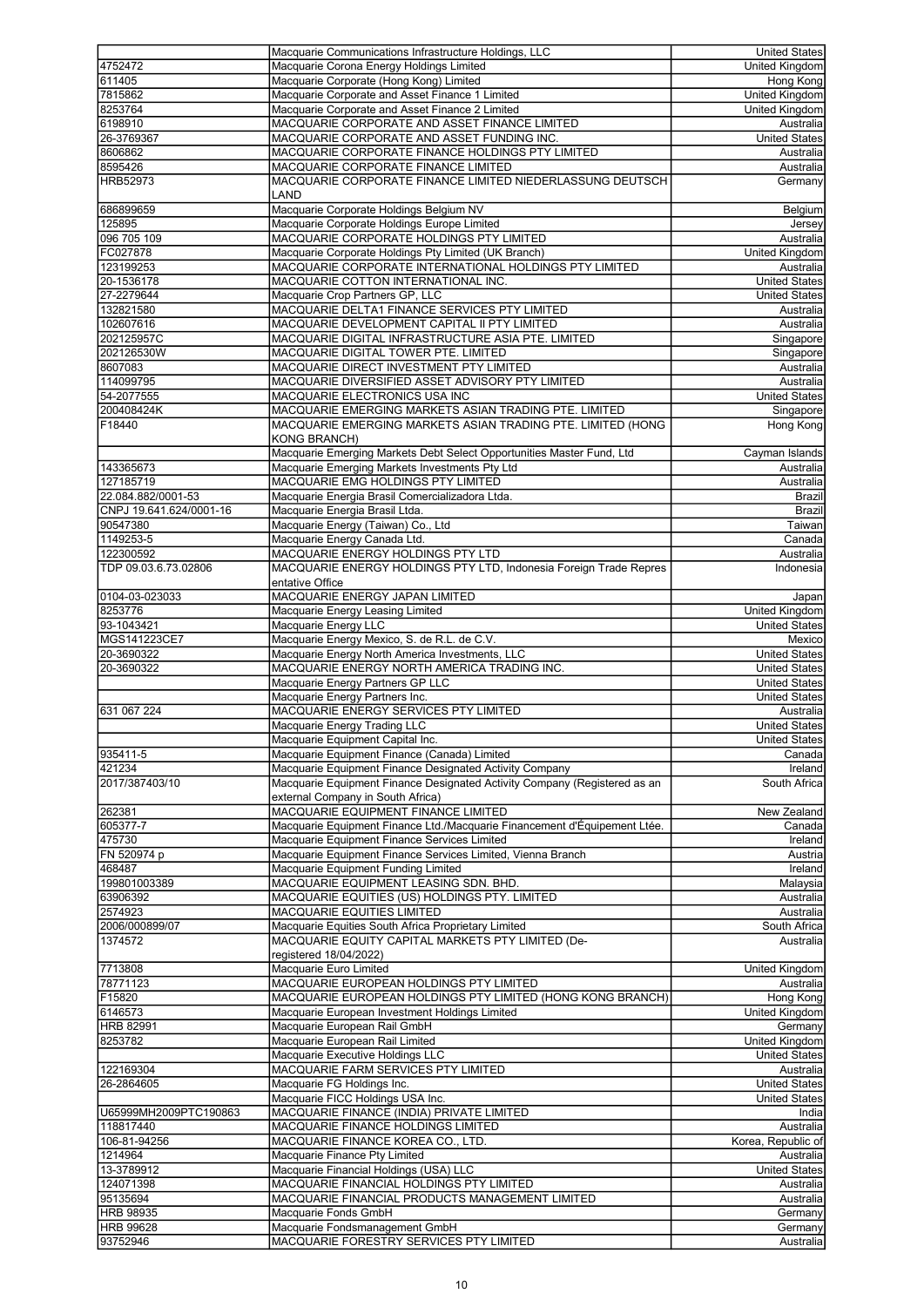| 52230658                 | Macquarie Formosa 1 Co., Ltd.                                                              | Taiwan                |
|--------------------------|--------------------------------------------------------------------------------------------|-----------------------|
| 55667289                 | Macquarie Formosa Solar Co., Ltd.                                                          | Taiwan                |
|                          |                                                                                            |                       |
| 481 104 479 R.C.S. Paris | Macquarie France SARL                                                                      | France                |
| 127735960                | MACQUARIE FUND ADVISERS PTY LIMITED                                                        | Australia             |
| 20084503097              | Macquarie Fund Solutions - Global Listed Real Assets                                       | Luxembourg            |
| 3UMP7T,99999,SL,442      | Macquarie Fund Solutions - Macquarie Corporate Bond                                        | Luxembourg            |
| 3UMP7T,99999,SL,442      | Macquarie Fund Solutions- Emerging Markets Small Cap Fund                                  | Luxembourg            |
|                          | Macquarie Fund Solutions-                                                                  | Luxembourg            |
|                          | Macquarie Emerging Markets Debt Sustainable Opportunities Fund                             |                       |
| 657826-8                 | Macquarie Funding Holdings Canada Ltd.                                                     | Canada                |
|                          |                                                                                            |                       |
| 20-5913559               | MACQUARIE FUNDING HOLDINGS LLC                                                             | <b>United States</b>  |
| 6581935                  | Macquarie Funding Inc.                                                                     | Canada                |
| LP00000352               | MACQUARIE FUNDING LIMITED PARTNERSHIP                                                      | Australia             |
|                          | Macquarie Funding LLC                                                                      | <b>United States</b>  |
| 23.964.702/0001-90       | Macquarie Fundo De Investimento Multimercado Crédito Privado Investimento N                | <b>Brazil</b>         |
|                          | o Exterior                                                                                 |                       |
| 093 177 407              | MACQUARIE FUNDS MANAGEMENT HOLDINGS PTY LIMITED                                            | Australia             |
| 724745                   | MACQUARIE FUNDS MANAGEMENT HONG KONG LIMITED                                               | Hong Kong             |
| 201715715W               | MACQUARIE FUTURES (SINGAPORE) PTE. LIMITED                                                 | Singapore             |
|                          |                                                                                            |                       |
| 20-4193486               | Macquarie Futures USA LLC                                                                  | <b>United States</b>  |
| 137072112                | MACQUARIE FX INVESTMENTS PTY LTD                                                           | Australia             |
| <b>HRB 82733</b>         | Macquarie Germany Holdings GmbH                                                            | Germany               |
| B 252.203                | Macquarie GIG Energy Transition Solutions SCSp                                             | Luxembourg            |
| 068897C1/GBL             | MACQUARIE GLOBAL FINANCE SERVICES (MAURITIUS) LIMITED                                      | <b>Mauritius</b>      |
| 5259497                  | Macquarie Global Investments (UK) Limited                                                  | <b>United Kingdom</b> |
| 194165                   | MACQUARIE GLOBAL OPPORTUNITIES PARTNERS G.P. LTD                                           | Cayman Islands        |
| 20-8983535               | Macquarie Global Opportunities Partners LLC                                                | <b>United States</b>  |
|                          | Macquarie Global Services (USA) LLC                                                        | <b>United States</b>  |
|                          |                                                                                            |                       |
| U93090DL2007FTC199006    | MACQUARIE GLOBAL SERVICES PRIVATE LIMITED                                                  | India                 |
|                          | MACQUARIE GLOBAL VALUE EQUITY FUND                                                         | Australia             |
|                          | Macquarie Good Ventures Inc.                                                               | <b>United States</b>  |
| 5488013                  | Macquarie GP Limited                                                                       | United Kingdom        |
| 5718600                  | Macquarie GP2 Limited                                                                      | United Kingdom        |
| 1396768                  | Macquarie Greater China Infrastructure Advisory Limited                                    | Hong Kong             |
| WK-245599                | Macquarie Greater China Infrastructure Management Limited                                  | Cayman Islands        |
| 124071389                | MACQUARIE GROUP (US) HOLDINGS NO.1 PTY LTD                                                 | Australia             |
| 122169279                | MACQUARIE GROUP EMPLOYEE RETAINED EQUITY PLAN (MEREP Trust)                                | Australia             |
| 200412291W               | MACQUARIE GROUP HOLDINGS (SINGAPORE) PTE. LIMITED                                          | Singapore             |
| 6357992                  | Macquarie Group Holdings (UK) No.1 Limited                                                 | <b>United Kingdom</b> |
| 6357999                  |                                                                                            | United Kingdom        |
|                          | Macquarie Group Holdings (UK) No.2 Limited<br>MACQUARIE GROUP HOLDINGS NEW ZEALAND LIMITED |                       |
| 1952566                  |                                                                                            | New Zealand           |
| 124071478                | MACQUARIE GROUP HOLDINGS NO.3 PTY LTD                                                      | Australia             |
| 11670358                 | Macquarie Group Investments (UK) No.1 Limited                                              | United Kingdom        |
| 7438584                  | Macquarie Group Investments (UK) No.2 Limited                                              | United Kingdom        |
| 122169279                | MACQUARIE GROUP LIMITED                                                                    | Australia             |
| U74999DL2021FTC375793    | Macquarie Group Management (India) Private Limited                                         | India                 |
| CS201909201              | MACQUARIE GROUP SERVICES (PHILIPPINES), INC.                                               | Philippines           |
| 200703288K               | MACQUARIE GROUP SERVICES (SINGAPORE) PTE. LIMITED                                          | Singapore             |
| 116467031                | MACQUARIE GROUP SERVICES AUSTRALIA PTY LTD                                                 | Australia             |
| FC027877                 | MACQUARIE GROUP SERVICES AUSTRALIA PTY LTD (UK BRANCH)                                     | United Kingdom        |
| 891 855 033 R.C.S        | Macquarie Group Services Australia Pty Ltd France                                          | France                |
| 909027                   | Macquarie Group Services Australia PTY LTD, Ireland Branch                                 | Ireland               |
| 637 731 250              | MACQUARIE GROUP TREASURY FUNDING PTY LIMITED                                               | Australia             |
| 609449149                | MACQUARIE GROUP TREASURY PTY LTD                                                           | Australia             |
| 656 140 251              | Macquarie GT Holdings Pty Limited                                                          | Australia             |
| 728003-3                 |                                                                                            | Canada                |
|                          | Macquarie Holdings (Canada) Ltd                                                            |                       |
| 388232                   | Macquarie Holdings (Mexico), S.A. DE C.V.                                                  | Mexico                |
| 200703280D               | MACQUARIE HOLDINGS (SINGAPORE) PTE. LTD.                                                   | Singapore             |
| 13-3789912               | MACQUARIE HOLDINGS (U.S.A.) INC.                                                           | <b>United States</b>  |
| 6309919                  | Macquarie Holdings (UK) No.1 Limited                                                       | United Kingdom        |
| 201714295K               | MACQUARIE HOLDINGS 2 (SINGAPORE) PTE. LIMITED                                              | Singapore             |
| 2006/000891/07           | Macquarie Holdings South Africa Proprietary Limited                                        | South Africa          |
| MC-199805                | Macquarie Hong Kong Finance Limited                                                        | Cayman Islands        |
| F15963                   | Macquarie Hong Kong Finance Limited (Hong Kong Branch)                                     | Hong Kong             |
| 133001751                | MACQUARIE I A RETURNS PTY LIMITED                                                          | Australia             |
| 36-4307649               | MACQUARIE INC.                                                                             | <b>United States</b>  |
| 58341C1/GBL              | MACQUARIE INDIA HOLDINGS LIMITED                                                           | Mauritius             |
| 200823500E               | MACQUARIE INDIA INFRASTRUCTURE MANAGEMENT HOLDINGS PTE. LI                                 | Singapore             |
|                          | <b>MITED</b>                                                                               |                       |
| C41803                   | MACQUARIE INDUSTRIAL INVESTMENTS MALTA LIMITED                                             | Malta                 |
| CS201221372              | MACQUARIE INFRASTRUCTURE ADVISORY (PHILIPPINES) INC.                                       | Philippines           |
| 3976881                  | Macquarie Infrastructure and Real Assets (Europe) Limited                                  | United Kingdom        |
|                          |                                                                                            |                       |
| n/a                      | Macquarie Infrastructure and Real Assets (Europe) Limited (Spain)                          | Spain                 |
| 499 798 742 R.C.S. Paris | Macquarie Infrastructure and Real Assets (Europe) Limited, Paris Branch                    | France                |
| 084 32 112               | Macquarie Infrastructure and Real Assets (Europe) Limited, Prague branch                   | Czech Republic        |
| 623285                   | Macquarie Infrastructure and Real Assets (Hong Kong) Limited                               | Hong Kong             |
| 85118986                 | Macquarie Infrastructure and Real Assets (Hong Kong) Limited, Taiwan Branch                | Taiwan                |
| U67190MH2013PTC241809    | Macquarie Infrastructure and Real Assets (India) Private Limited                           | India                 |
| 784370-4                 | Macquarie Infrastructure and Real Assets (Sales) Canada Ltd                                | Canada                |
| 200513362E               | MACQUARIE INFRASTRUCTURE AND REAL ASSETS (SINGAPORE) PTE. LI                               | Singapore             |
|                          | <b>MITED</b>                                                                               |                       |
| 10640222                 | Macquarie Infrastructure and Real Assets Core Limited                                      | United Kingdom        |
| 82018399                 | MACQUARIE INFRASTRUCTURE AND REAL ASSETS HOLDINGS PTY LIMIT                                | Australia             |
|                          | ED                                                                                         |                       |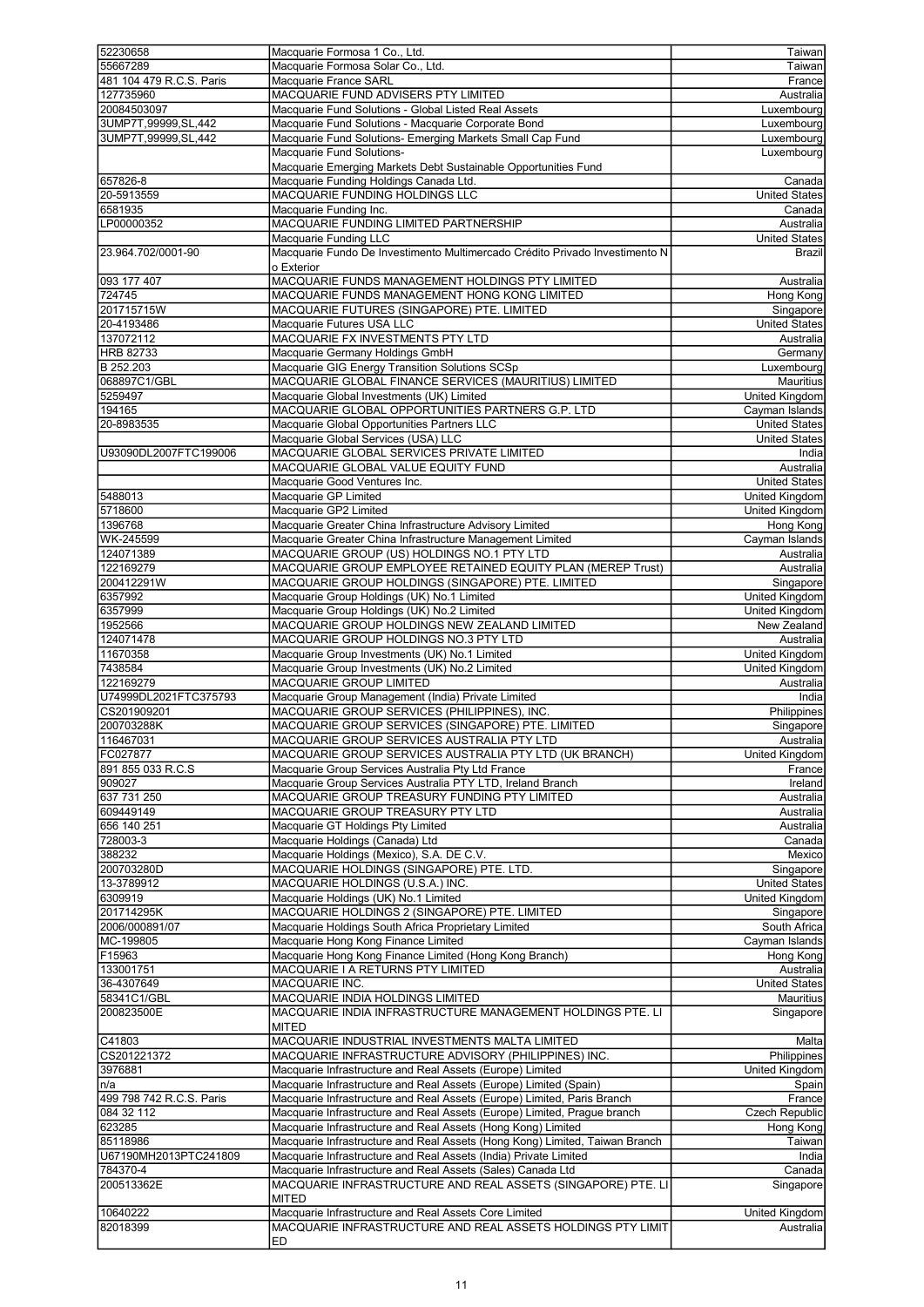| 20-8983572         | Macquarie Infrastructure and Real Assets Inc.                              | <b>United States</b>  |
|--------------------|----------------------------------------------------------------------------|-----------------------|
| B 209.047          | Macquarie Infrastructure and Real Assets Investments (Luxembourg) S.à r.l. | Luxembourg            |
| 8248121            | Macquarie Infrastructure and Real Assets Investments Limited               | United Kingdom        |
| 1273174            | Macquarie Infrastructure and Real Assets Management (Hong Kong) Limited    | Hong Kong             |
|                    |                                                                            |                       |
| B138295            | Macquarie Infrastructure and Real Assets S.à r.l.                          | Luxembourg            |
| 12867138           | Macquarie Infrastructure and Real Assets US Holdings Limited               | <b>United Kingdom</b> |
|                    | Macquarie Infrastructure Developments LLC                                  | <b>United States</b>  |
|                    |                                                                            |                       |
| 74311390           | MACQUARIE INFRASTRUCTURE FUNDS MANAGEMENT PTY LIMITED                      | Australia             |
| 5755862            | Macquarie Infrastructure GP Limited                                        | United Kingdom        |
| 201218395M         | MACQUARIE INFRASTRUCTURE HOLDINGS (PHILIPPINES) PTE. LIMITED               | Singapore             |
| WK-228075          | MACQUARIE INFRASTRUCTURE LIMITED                                           | Cayman Islands        |
|                    |                                                                            |                       |
| 112772871          | MACQUARIE INFRASTRUCTURE MANAGEMENT (ASIA) PTY LIMITED                     | Australia             |
| T06FC6823A         | MACQUARIE INFRASTRUCTURE MANAGEMENT (ASIA) PTY LIMITED -                   | Singapore             |
|                    | SINGAPORE BRANCH                                                           |                       |
|                    | MACQUARIE INFRASTRUCTURE MANAGEMENT (USA) INC                              | <b>United States</b>  |
| 20-0643354         |                                                                            |                       |
| 1174010-5          | Macquarie Infrastructure Partners Canada GP Ltd.                           | Canada                |
|                    | Macquarie Infrastructure Partners II GP LLC                                | <b>United States</b>  |
| 30-0777655         | Macquarie Infrastructure Partners III GP LLC                               | <b>United States</b>  |
|                    |                                                                            |                       |
| 20-4166306         | MACQUARIE INFRASTRUCTURE PARTNERS INC                                      | <b>United States</b>  |
|                    | Macquarie Infrastructure Partners IV GP LLC                                | <b>United States</b>  |
| 20-8983572         |                                                                            | <b>United States</b>  |
|                    | Macquarie Infrastructure Partners U.S. GP LLC                              |                       |
|                    | Macquarie Infrastructure Partners V GP, LLC                                | <b>United States</b>  |
|                    | Macquarie Infrastructure Partners V, L.P.                                  | <b>United States</b>  |
|                    | Macquarie Infrastructure Partners VI GP, LLC                               | <b>United States</b>  |
|                    |                                                                            |                       |
|                    | Macquarie Infrastructure Partners VI, L.P.                                 | <b>United States</b>  |
| 46726              | Macquarie Infrastructure Philippines Limited                               | Bermuda               |
| 41533              | MACQUARIE INFRASTRUCTURE REINSURANCE COMPANY LIMITED                       | Bermuda               |
|                    |                                                                            |                       |
| 330937             | Macquarie Innovative Vision Fund Manager Limited                           | Cayman Islands        |
| 337957             | Macquarie Innovative Vision Partners II Limited                            | Cayman Islands        |
| 330936             | Macquarie Innovative Vision Partners Limited                               | Cayman Islands        |
| 200505701K         | MACQUARIE INSURANCE (SINGAPORE) PTE. LTD.                                  | Singapore             |
|                    |                                                                            |                       |
| B231864            | Macquarie Insurance Facility Luxembourg S.à r.l.                           | Luxembourg            |
| 92985263           | MACQUARIE INTERNATIONAL FINANCE LIMITED                                    | Australia             |
| 4125302            | Macquarie International Holdings Limited                                   | <b>United Kingdom</b> |
|                    |                                                                            |                       |
| 91310000736671894N | MACQUARIE INTERNATIONAL HOUSING AND LAND CONSULTING (SHANG                 | China                 |
|                    | HAI) COMPANY LIMITED                                                       |                       |
| 108590996          | MACQUARIE INTERNATIONAL INVESTMENTS PTY LIMITED                            | Australia             |
|                    |                                                                            |                       |
| 1802574            | Macquarie International Limited                                            | <b>United Kingdom</b> |
| F11422             | MACQUARIE INTERNATIONAL LIMITED (HONG KONG BRANCH)                         | Hong Kong             |
| 169002             | MACQUARIE INTERNATIONAL NEW YORK PARKING CO                                | Cayman Islands        |
|                    |                                                                            |                       |
| 502151             | Macquarie International Services Limited                                   | Hong Kong             |
| 4957256            | Macquarie Internationale Investments Limited                               | <b>United Kingdom</b> |
| 1660458            | Macquarie Internet Investments Limited                                     | Hong Kong             |
|                    |                                                                            |                       |
| 36631              | MACQUARIE INVESTMENT (HONG KONG) LIMITED                                   | Hong Kong             |
| 91110000765502969R | MACQUARIE INVESTMENT ADVISORY (BEIJING) CO LTD                             | China                 |
| 91310000662467128L | MACQUARIE INVESTMENT ADVISORY (BEIJING) CO LTD (SHANGHAI BRA               | China                 |
|                    |                                                                            |                       |
|                    | NCH)                                                                       |                       |
| 91310000MA1K31CL4R | Macquarie Investment Consulting (Shanghai) Co Ltd.                         | China                 |
| 91310000MA1FR21D8P | Macquarie Investment Consulting (Shanghai) Co Ltd. (Shanghai Branch)       | China                 |
| 112017919          | MACQUARIE INVESTMENT HOLDINGS NO.2 PTY LIMITED                             | Australia             |
|                    |                                                                            |                       |
| 122939600          | MACQUARIE INVESTMENT HOLDINGS PTY LIMITED                                  | Australia             |
| 41471              | MACQUARIE INVESTMENT MANAGEMENT (BERMUDA) LIMITED                          | Bermuda               |
| 23-2859590         | Macquarie Investment Management Advisers                                   | <b>United States</b>  |
|                    |                                                                            |                       |
| 92552611           | MACQUARIE INVESTMENT MANAGEMENT AUSTRALIA LIMITED                          | Australia             |
| FN 171881 t        | Macquarie Investment Management Austria Kapitalanlage AG                   | Austrial              |
| N/A                | Macquarie Investment Management Business Trust                             | <b>United States</b>  |
| 9612439            | Macquarie Investment Management Europe Limited                             | United Kingdom        |
|                    |                                                                            |                       |
| HRB 235204         | Macquarie Investment Management Europe Limited, Niederlassung München      | Germany               |
| HRB 250325         | Macquarie Investment Management Europe S.A. (Germany Branch)               | Germany               |
| 41107480           | Macquarie Investment Management Europe S.A. Denmark Branch, filial af Macq | Denmark               |
|                    | uarie Investment Management Europe S.A., Luxembourg                        |                       |
|                    |                                                                            |                       |
| B62.793            | Macquarie Investment Management Europe SA                                  | Luxembourg            |
| 81-0842539         | Macquarie Investment Management General Partner, Inc.                      | <b>United States</b>  |
| 86159060           | MACQUARIE INVESTMENT MANAGEMENT GLOBAL LIMITED                             | Australia             |
|                    |                                                                            |                       |
| FN 350922 m        | Macquarie Investment Management Holdings (Austria) GmbH                    | Austria               |
| B222865            | Macquarie Investment Management Holdings (Luxembourg) S.à r.l.             | Luxembourg            |
| 604 942 127        | MACQUARIE INVESTMENT MANAGEMENT HOLDINGS PTY LIMITED                       | Australia             |
| 002 867 003        |                                                                            |                       |
|                    | MACQUARIE INVESTMENT MANAGEMENT LTD                                        | Australia             |
| CHE-283.758.331    | Macquarie Investment Management Switzerland GmbH                           | Switzerland           |
| 071 745 401        | MACQUARIE INVESTMENT SERVICES LIMITED                                      | Australia             |
| WK-133809          | MACQUARIE INVESTMENTS (SINGAPORE) LIMITED                                  | Cayman Islands        |
|                    |                                                                            |                       |
| 4104671            | Macquarie Investments (UK) Limited                                         | <b>United Kingdom</b> |
| 5582630            | Macquarie Investments 1 Limited                                            | United Kingdom        |
| 5708696            | Macquarie Investments 2 Limited                                            | <b>United Kingdom</b> |
|                    |                                                                            |                       |
| 7012592            | Macquarie Investments 3 Limited                                            | United Kingdom        |
| 69416977           | MACQUARIE INVESTMENTS AUSTRALIA PTY LIMITED                                | Australia             |
| <b>HRB 74953</b>   | Macquarie Investments Deutschland GmbH                                     | Germany               |
|                    |                                                                            |                       |
| 45-2856257         | Macquarie Investments US Inc.                                              | <b>United States</b>  |
| 119211433          | MACQUARIE INVESTORS PTY LTD (In Deregistration)                            | Australia             |
| 107147222          | MACQUARIE JAPAN INFRASTRUCTURE NO.1 PTY LIMITED                            | Australia             |
| 107147188          | MACQUARIE JAPAN INFRASTRUCTURE NO.2 PTY LIMITED                            |                       |
|                    |                                                                            | Australia             |
| 117560282          | MACQUARIE JAPAN INFRASTRUCTURE NO.3 PTY LIMITED                            | Australia             |
| 117560415          | MACQUARIE JAPAN INFRASTRUCTURE NO.4 PTY LIMITED                            | Australia             |
|                    |                                                                            |                       |
| LP16087            | Macquarie Juweel Investor LP                                               | United Kingdom        |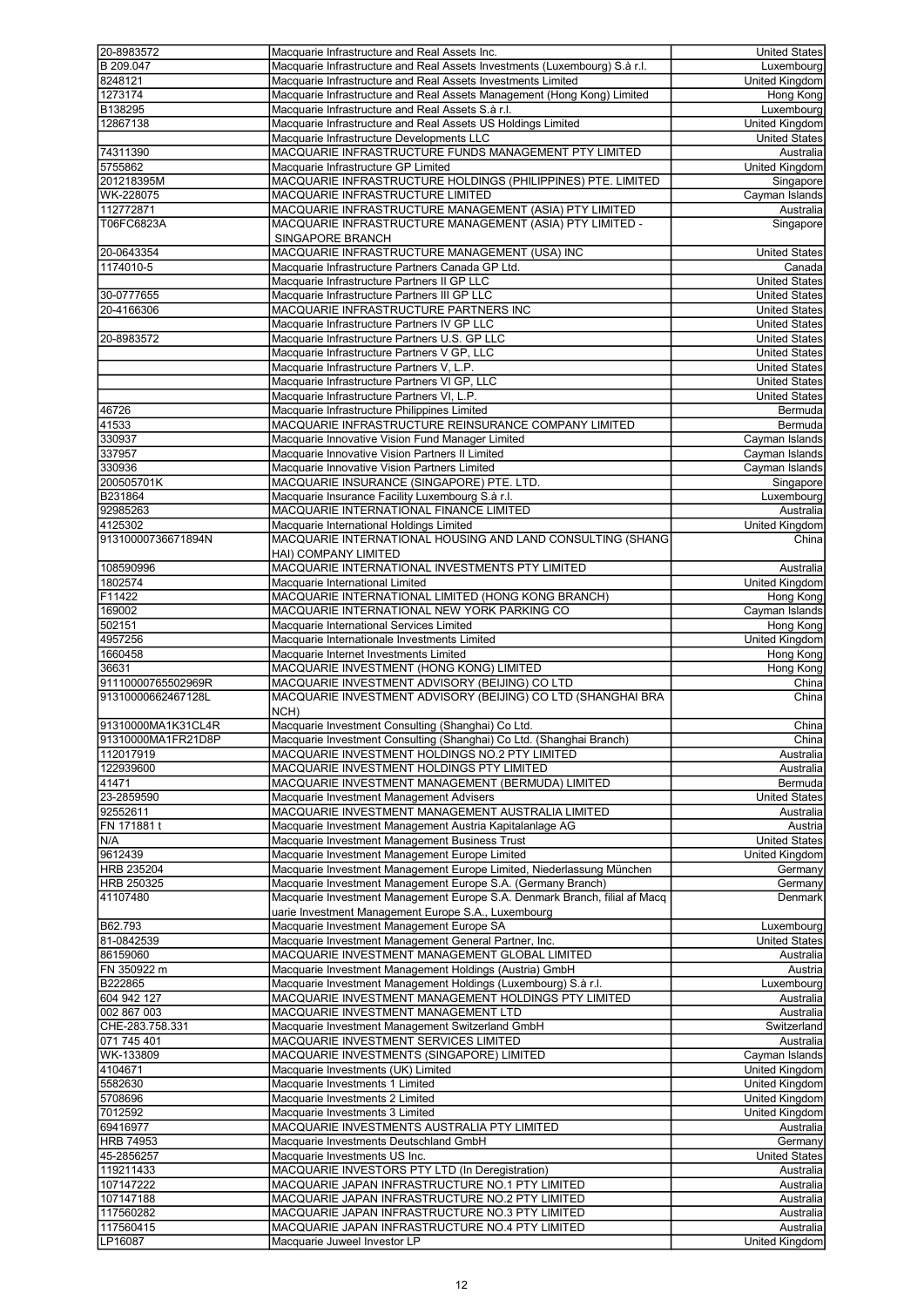| 796-87-01038            | MACQUARIE KOREA ADMINISTRATION SERVICES LIMITED                                             | Korea, Republic of              |
|-------------------------|---------------------------------------------------------------------------------------------|---------------------------------|
| 104-81-76330            | MACQUARIE KOREA ASSET MANAGEMENT CO., LTD.                                                  | Korea, Republic of              |
| 110356968               | MACQUARIE LAH PTY LIMITED                                                                   | Australia                       |
| 91110000717864826D      | MACQUARIE LEASING (CHINA) CO LIMITED                                                        | China                           |
| 2997799                 | Macquarie Leasing (UK) Limited                                                              | United Kingdom                  |
| 5867292                 | Macquarie Leasing Limited                                                                   | <b>United Kingdom</b>           |
| 20-3609362              | Macquarie Leasing LLC                                                                       | <b>United States</b>            |
| 2675032                 | MACQUARIE LEASING NSW PTY LTD                                                               | Australia                       |
| 002 674 982<br>OC363068 | MACQUARIE LEASING PTY. LIMITED                                                              | Australia                       |
| 3963773                 | Macquarie Lending & Investment Partners LLP<br>MACQUARIE LIFE LIMITED                       | United Kingdom<br>Australia     |
| <b>HRB 74075</b>        | Macquarie Management GmbH                                                                   | Germany                         |
| 23-2693133              | Macquarie Management Holdings, Inc.                                                         | <b>United States</b>            |
| 2921417                 | Macquarie Markets Trading Limited                                                           | Hong Kong                       |
| 51142C1/GBL             | MACQUARIE MAURITIUS INVESTMENTS LIMITED                                                     | <b>Mauritius</b>                |
| 616 486 974             | MACQUARIE MEREENIE PTY LIMITED                                                              | Australia                       |
| 639997-5                | Macquarie Metals and Energy Capital (Canada) Ltd.                                           | Canada                          |
| 4920378                 | Macquarie Meters 2 (UK) Limited                                                             | United Kingdom                  |
| 7361419                 | Macquarie Meters 3 (UK) Limited                                                             | United Kingdom                  |
| 1344888                 | Macquarie Meters 4 Limited                                                                  | Hong Kong                       |
| 9794737                 | Macquarie Meters 5 (UK) Limited                                                             | <b>United Kingdom</b>           |
| 95180564                | MACQUARIE MIDDLE EAST HOLDINGS PTY LIMITED                                                  | Australia                       |
| 616 486 983             | MACQUARIE MINING AND ENERGY INVESTMENTS PTY LIMITED                                         | Australia                       |
| 130225222               | MACQUARIE MIRA FUND INVESTMENTS PTY LTD                                                     | Australia                       |
| 120070788               | MACQUARIE MORTGAGES CANADA HOLDINGS PTY LIMITED                                             | Australia                       |
| 22-3840451              | MACQUARIE MORTGAGES USA LLC                                                                 | <b>United States</b>            |
| 200404077D              | MACQUARIE NE HOLDINGS (SINGAPORE) PTE. LIMITED (in liquidation wef 2                        | Singapore                       |
|                         | 8/11/2016)                                                                                  |                                 |
| 643783528               | MACQUARIE NEW ENERGY HOLDINGS PTY LIMITED                                                   | Australia                       |
|                         | MACQUARIE NEW ENERGY TRUST                                                                  | Australia                       |
| 6798497                 | Macquarie New World Gaming Canada Ltd.                                                      | Canada                          |
| N/A                     | Macquarie New World Gaming Partnership                                                      | Canada                          |
|                         | Macquarie NG-KIH Holdings, LLC<br>Macquarie North America Ltd.                              | <b>United States</b><br>Canada  |
| 3481018                 | Macquarie Nufang US LLC                                                                     | <b>United States</b>            |
| 8595711                 | MACQUARIE NZ HOLDINGS PTY LIMITED                                                           | Australia                       |
| 140 135 379             | MACQUARIE OFFSHORE SERVICE HOLDINGS PTY LIMITED                                             | Australia                       |
| 129 590 576             | MACQUARIE OFFSHORE SERVICES PTY LTD                                                         | Australia                       |
| FS200805155             | Macquarie Offshore Services Pty Ltd - Philippine Branch                                     | Philippines                     |
| 26-4389305              | Macquarie Opportunities Inc.                                                                | <b>United States</b>            |
|                         | Macquarie Pelican Inc.                                                                      | <b>United States</b>            |
|                         | Macquarie Pelican Investor LLC                                                              | <b>United States</b>            |
|                         | Macquarie PF II LLC                                                                         | <b>United States</b>            |
|                         | Macquarie PF Inc.                                                                           | <b>United States</b>            |
|                         | Macquarie PF LLC                                                                            | <b>United States</b>            |
| 9995266                 | Macquarie Physical Commodities UK Limited                                                   | <b>United Kingdom</b>           |
| 83-2987158              | Macquarie Physical Commodities, LLC                                                         | <b>United States</b>            |
| 45-1622999              | Macquarie Physical Metals (USA) Inc.                                                        | <b>United States</b>            |
| 201842473W              | MACQUARIE PRINCIPAL FINANCE ASIA PTE. LIMITED                                               | Singapore                       |
| 629759600               | MACQUARIE PRINCIPAL FINANCE PTY LIMITED                                                     | Australia                       |
| FC035740                | Macquarie Principal Finance Pty Limited, UK Branch                                          | United Kingdom                  |
| 11667655                | Macquarie Principal Finance UK Limited                                                      | <b>United Kingdom</b>           |
| 112561501               | MACQUARIE PRINCIPAL PTY LIMITED                                                             | Australia                       |
| 82038328                | MACQUARIE PRISM PTY LIMITED                                                                 | Australia                       |
|                         | Macquarie Private Debt Asset Management, LLC                                                | <b>United States</b>            |
| 590627                  | Macquarie Private Debt Europe Limited                                                       | Ireland                         |
| 625128                  | Macquarie Products (Ireland) Limited                                                        | Ireland                         |
| 64904169                | MACQUARIE PROPERTY (OBU) PTY LIMITED                                                        | Australia                       |
|                         | Macquarie Qualified Staff Investment Series, LLC                                            | <b>United States</b>            |
| 142 083 092             | MACQUARIE RADAR HOLDINGS PTY LIMITED                                                        | Australia                       |
| 27-2437046              | Macquarie Real Estate Absolute Return Partners, Inc.                                        | <b>United States</b>            |
| 26-3872414              | MACQUARIE REAL ESTATE ADVISORY SERVICES LLC                                                 | <b>United States</b>            |
| HRB 167136              | Macquarie Real Estate Financial Services GmbH                                               | Germany                         |
| 82-2058238              | Macquarie Real Estate Funds Management Inc.                                                 | <b>United States</b>            |
| 625995324               | MACQUARIE REAL ESTATE INVESTMENT HOLDING (AUSTRALIA) PTY LIM<br><b>ITED</b>                 | Australia                       |
|                         | Macquarie Real Estate Investments Holdings (North America), Inc.                            | <b>United States</b>            |
| 115524028               | MACQUARIE REAL ESTATE MANAGEMENT (AUSTRALIA) LIMITED                                        | Australia                       |
| 616987949               | MACQUARIE RENEWABLE ENERGY HOLDINGS PTY LIMITED                                             | Australia                       |
| 26-1386300              | MACQUARIE RENEWABLE ENERGY INC                                                              | <b>United States</b>            |
|                         | Macquarie Renewables Asset Trust                                                            | Australia                       |
|                         | Macquarie Renewables Project Trust                                                          | Australia                       |
| 672846-4                | Macquarie Resource Capital Canada Ltd.                                                      | Canada                          |
| 7055620                 | Macquarie Restorations Limited                                                              | <b>United Kingdom</b>           |
|                         | Macquarie Room 125 Holdings LLC                                                             | <b>United States</b>            |
| 6309906                 | Macquarie Ropemaker Limited                                                                 | United Kingdom                  |
| <b>HRB 189708</b>       | Macquarie Ropemaker Limited, Niederlassung Deutschland<br>Macquarie Rotorcraft Holdings LLC | Germany                         |
| 535266                  | Macquarie Rotorcraft Leasing (Ireland) Limited                                              | <b>United States</b><br>Ireland |
| 11697950                | Macquarie Rotorcraft Leasing Holdings Limited                                               | United Kingdom                  |
| 2789711                 | Macquarie Rotorcraft Leasing Services (Hong Kong) Limited                                   | Hong Kong                       |
| 640740                  | Macquarie Rotorcraft Leasing Services (Ireland) Limited                                     | Ireland                         |
| 11744005                | Macquarie Rotorcraft Leasing Services (UK) Limited                                          | United Kingdom                  |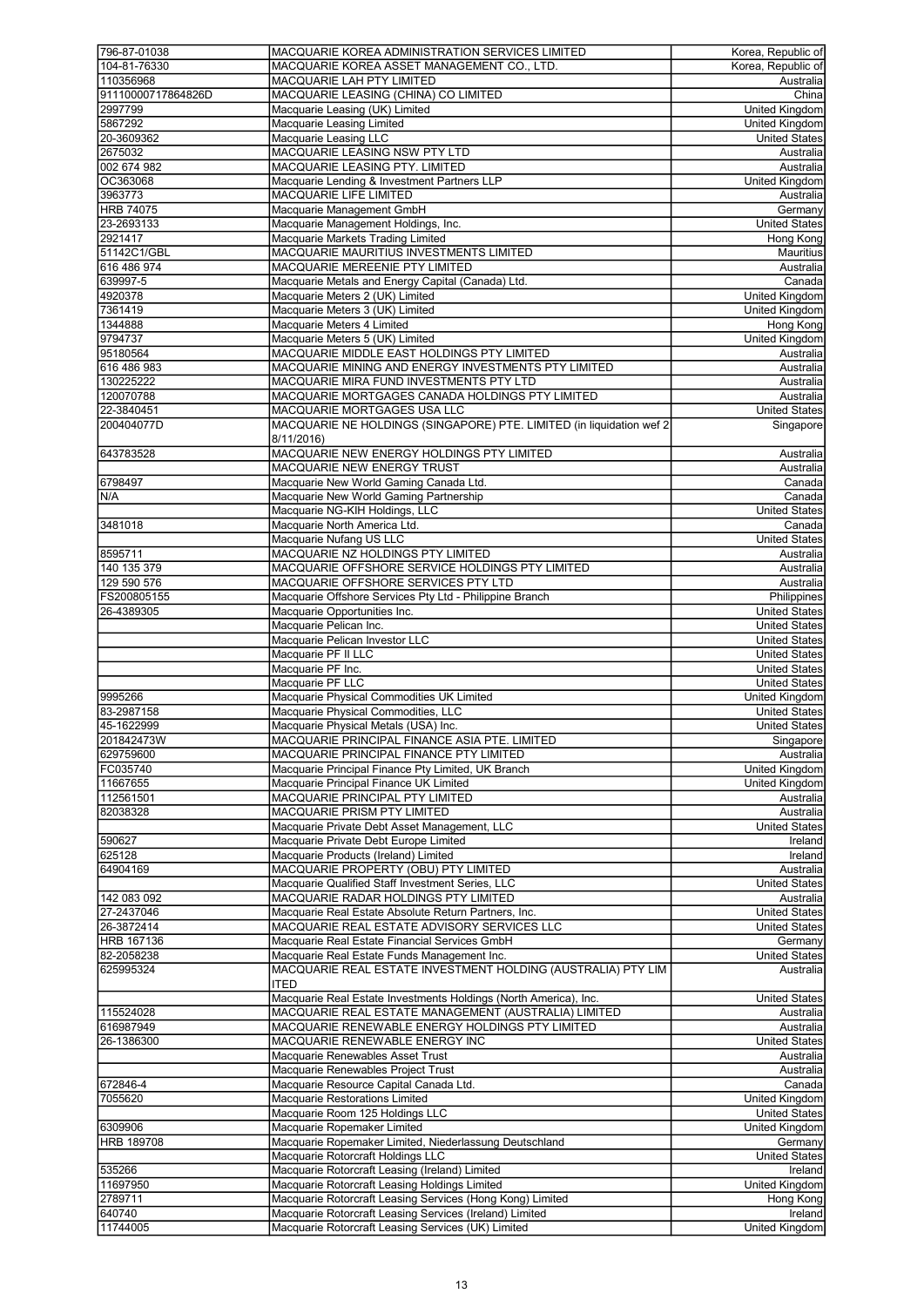| 2019/234469/10             | Macquarie Rotorcraft Leasing Services (UK) Limited (Registered as an external             | South Africa                          |
|----------------------------|-------------------------------------------------------------------------------------------|---------------------------------------|
|                            | Company in South Africa)                                                                  |                                       |
| 46-3045888                 | Macquarie Rotorcraft Leasing, Inc.                                                        | United States                         |
| 604949144                  | MACQUARIE SCT PTY LIMITED                                                                 | Australia                             |
| 2832126                    | MACQUARIE SECURITIES (AUSTRALIA) LIMITED                                                  | Australia                             |
| 9131000066438035XT         | MACQUARIE SECURITIES (AUSTRALIA) LIMITED SHANGHAI REPRESENTA                              | China                                 |
|                            | <b>TIVE OFFICE</b>                                                                        |                                       |
| 1748511                    | MACQUARIE SECURITIES (NZ) LIMITED                                                         | New Zealand                           |
| 105539119915               | MACQUARIE SECURITIES (THAILAND) LIMITED                                                   | Thailand                              |
| 728007-6                   | Macquarie Securities Financing Ltd (Canada)                                               | Canada                                |
| 104-81-99444               | MACQUARIE SECURITIES KOREA LIMITED                                                        | Korea, Republic of                    |
| 3435443                    | MACQUARIE SECURITIES MANAGEMENT PTY LIMITED                                               | Australia                             |
| 2006/023546/07<br>75289002 | MACQUARIE SECURITIES SOUTH AFRICA (PTY) LTD<br>MACQUARIE SECURITISATION (OBU) PTY LIMITED | South Africa<br>Australia             |
| 3297336                    | MACQUARIE SECURITISATION LIMITED                                                          | Australia                             |
| 44                         | Macquarie Septa (Guernsey), LLP                                                           | Guernsey                              |
| LP016856                   | Macquarie Septa (UK) I, LP                                                                | United Kingdom                        |
| LP016857                   | Macquarie Septa (UK) II, LP                                                               | <b>United Kingdom</b>                 |
|                            | Macquarie Septa (US) I, LLC                                                               | <b>United States</b>                  |
|                            | Macquarie Septa Aero, LLC                                                                 | United States                         |
| 496224                     | MACQUARIE SERVICES (HONG KONG) LIMITED                                                    | Hong Kong                             |
| 388231                     | MACQUARIE SERVICES (MEXICO), S.A. de C.V.                                                 | Mexico                                |
| 27-3610899                 | Macquarie Services (USA) LLC                                                              | <b>United States</b>                  |
| 608 027 667                | MACQUARIE SERVICES PARTNERSHIP PTY LIMITED                                                | Australia                             |
| CHE-147.179.326            | Macquarie Services SA                                                                     | Switzerland                           |
| 17733                      | Macquarie Servicios Electricos de Mexico S. de R.L de C.V.                                | Mexico                                |
| 11.988.470/001-21          | Macquarie Servicos de Consultoria Limitada                                                | <b>Brazil</b>                         |
| 45-4703789                 | Macquarie Sierra Investment Holdings Inc.                                                 | <b>United States</b>                  |
| 116 582 524                | MACQUARIE SPECIALISED ACCOMMODATION SOLUTIONS PTY LIMITED                                 | Australia                             |
| 75295608                   | MACQUARIE SPECIALISED ASSET MANAGEMENT 2 LIMITED                                          | Australia                             |
| 87382965                   | MACQUARIE SPECIALISED ASSET MANAGEMENT LTD                                                | Australia                             |
| 9699834                    | Macquarie Specialised Asset Services Limited                                              | United Kingdom                        |
| 10325961                   | Macquarie Specialised Investment Solutions Limited                                        | United Kingdom                        |
| 86438995                   | MACQUARIE SPECIALIST INVESTMENT MANAGEMENT LIMITED                                        | Australia                             |
| 125 574 389                | MACQUARIE SPECIALIST INVESTMENTS LENDING PTY LIMITED                                      | Australia                             |
| 46-2151809                 | Macquarie Storage Investments Inc.                                                        | <b>United States</b>                  |
| 086 587 635                | MACQUARIE STRUCTURED AND SPECIALIST INVESTMENTS HOLDINGS P                                | Australia                             |
|                            | <b>TY LIMITED</b>                                                                         |                                       |
| 65747417                   | MACQUARIE STRUCTURED PRODUCTS (INTERNATIONAL) PTY LIMITED                                 | Australia                             |
| 489855                     | Macquarie Structured Securities (Europe) Public Limited Company (in voluntary I           | <b>Ireland</b>                        |
|                            | iquidation from 19/11/2019)                                                               |                                       |
| 65309033                   | MACQUARIE SYNDICATION (NO.12) PTY LIMITED                                                 | Australia                             |
| 80218846                   | MACQUARIE TECHNOLOGY INVESTMENTS PTY LIMITED                                              | Australia                             |
|                            |                                                                                           |                                       |
| 680639-2                   | Macquarie Technology Services (Canada) Ltd.                                               | Canada                                |
|                            | Macquarie Texas Loan Holder LLC                                                           | <b>United States</b>                  |
| 6863285                    | Macquarie Trade & Asset Finance International Limited                                     | United Kingdom                        |
| 20-5913622                 | Macquarie Trading Services Inc.                                                           | <b>United States</b>                  |
| 78223382                   | MACQUARIE TRANSPORTATION FINANCE AUSTRALIA PTY LIMITED                                    | Australia                             |
| 11655793                   | Macquarie Transportation Finance Limited                                                  | <b>United Kingdom</b>                 |
| 11172202                   | Macquarie Transportation Holdings Limited                                                 | United Kingdom                        |
| <b>HRB 76979</b>           | Macquarie Treuvermögen GmbH                                                               | Germany                               |
| 8607109                    | MACQUARIE TWENTIETH AVIATION LEASING PTY. LIMITED                                         | Australia                             |
| 2579363                    | Macquarie UK Holdings Limited                                                             | <b>United Kingdom</b><br>Australia    |
| 655 531 561<br>5452920     | Macquarie UK Holdings Pty Limited<br>Macquarie UK Passenger Leasing Limited               | <b>United Kingdom</b>                 |
| 46-1366111                 | Macquarie US Gas Supply LLC                                                               | <b>United States</b>                  |
|                            | Macquarie US MPIP GP LLC                                                                  | <b>United States</b>                  |
|                            | Macquarie US MPIP LP LLC                                                                  | <b>United States</b>                  |
| 3UMP7T.99999.SL.442        | Macquarie US Smaller Companies                                                            | Luxembourg                            |
| 45-2856257                 | Macquarie US Trading LLC                                                                  | <b>United States</b>                  |
| 261723                     | MACQUARIE VEHICLES (NZ) LIMITED                                                           | New Zealand                           |
| 2299526                    | Macquarie Ventures (Hong Kong) Limited                                                    | Hong Kong                             |
| <b>HRB 99629</b>           | Macquarie Vermögenstreuhand GmbH                                                          | Germany                               |
| HRB 232580                 | Macquarie Verwaltungs GmbH                                                                | Germany                               |
|                            | Macquarie Waikiki Holdings LLC                                                            | <b>United States</b>                  |
| 603 363 220                | MACQUARIE WORSLEY HOLDINGS PTY LIMITED                                                    | Australia                             |
| 213181                     | Macquarie Zhaopin Holdings Limited                                                        | Cayman Islands                        |
| 46-2716036                 | Macquarie-PowerFin Solar, LLC                                                             | <b>United States</b>                  |
| 6740557                    | Macseven Consultants Ltd                                                                  | <b>United Kingdom</b>                 |
| 619 573 643                | MAFCA INVESTMENTS PTY LIMITED                                                             | Australia                             |
| B-88238456                 | Magnolia Solar PV, S.L.                                                                   | Spain                                 |
| B 222.868                  | MAIF 2 Executives SCSp                                                                    | Luxembourg                            |
| B 215.119                  | MAIF 2 Luxembourg GP S.à r.l.                                                             | Luxembourg                            |
| B245842                    | MAIF 3 Luxembourg GP S.à r.l.                                                             | Luxembourg                            |
| 13645088                   | Maldon BESS Limited                                                                       | <b>United Kingdom</b>                 |
|                            | MAM Alliance Partners Infrastructure Fund GP, LLC                                         | <b>United States</b>                  |
|                            | MAM Alliance Partners Infrastructure Fund Holdings, L.P.                                  | <b>United States</b>                  |
|                            | MAM Alliance Partners Infrastructure Fund Parent, L.P.                                    | <b>United States</b>                  |
|                            | <b>MAM Alliance Partners, LLC</b><br>MAM Americas, Inc.                                   | United States<br><b>United States</b> |
|                            | MAM Ashita AMS1 BidCo BV                                                                  |                                       |
| B88238464                  | Manzano Solar PV, S.L.                                                                    | Spain                                 |
|                            | MAP Gateway Holdings, LLC                                                                 | Netherlands<br>United States          |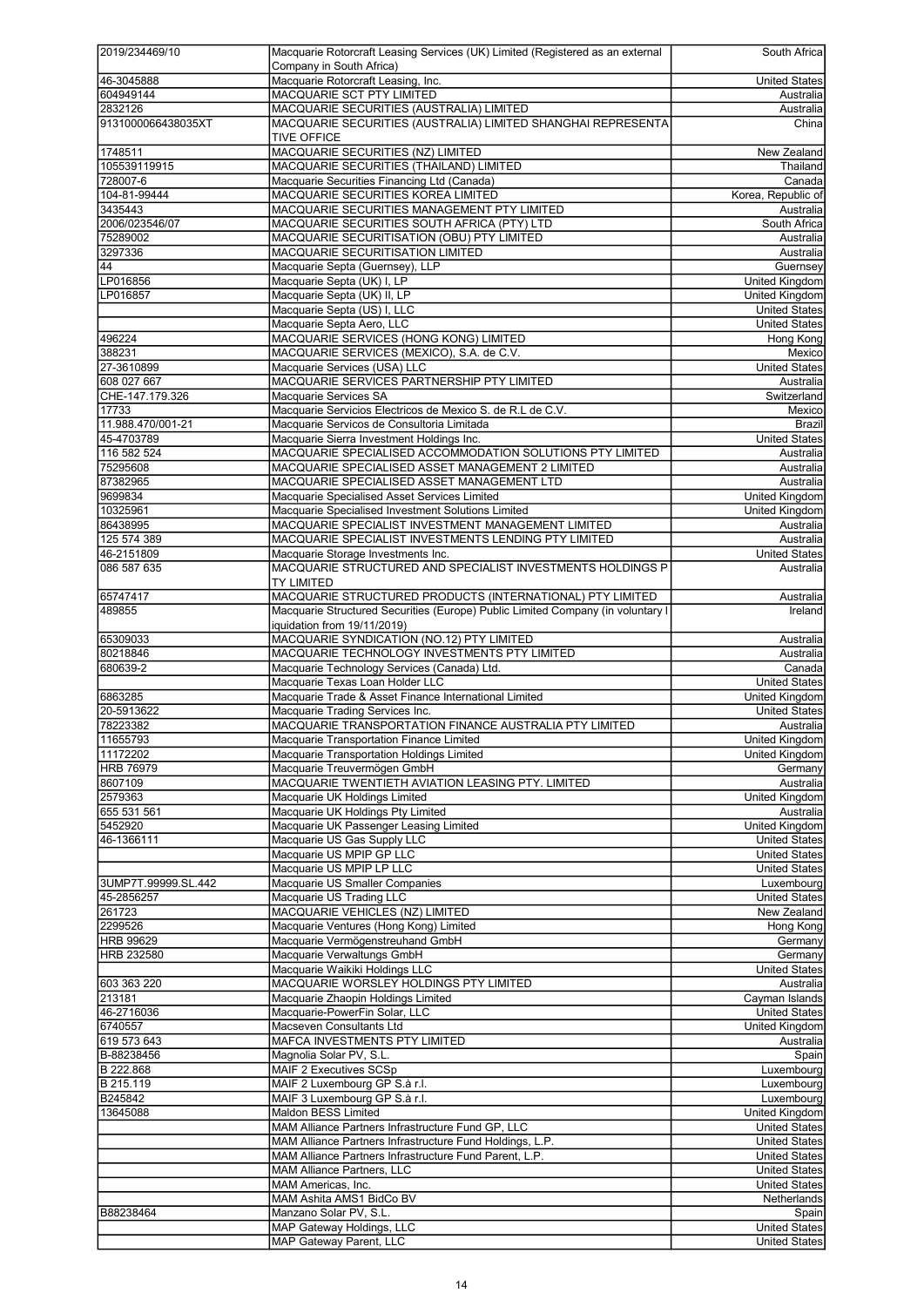|                | <b>MAP HOLDING TRUST</b>                                   | Australia             |
|----------------|------------------------------------------------------------|-----------------------|
| 13262637       | Maryland HoldCo Limited                                    | <b>United Kingdom</b> |
| 13743697       | Maryland Topco Limited                                     | United Kingdom        |
| 9011066        | Matrix Networks (Holdings) Limited                         | <b>United Kingdom</b> |
|                |                                                            |                       |
| 11227977       | Matrix Networks Group Limited                              | United Kingdom        |
| 6024071        | <b>Matrix Networks Limited</b>                             | United Kingdom        |
|                | <b>MBL COVERED BOND TRUST</b>                              | Australia             |
| 146 752 329    | MC EDUCATION HOLDINGS PTY LTD (IN DEREGISTRATION)          | Australia             |
| 26-1386300     | MCP Solar Assets Partners I LLC                            | <b>United States</b>  |
| 26-2282798     | <b>MCP Solar Assets Partners II LLC</b>                    | <b>United States</b>  |
| 90-1003550     | MD - PTH, LLC                                              | <b>United States</b>  |
|                |                                                            |                       |
|                | <b>Medical Student Loan Trust</b>                          | <b>United States</b>  |
| 4866246        | MEIF (UK) Limited                                          | <b>United Kingdom</b> |
| SL29421        | MEIF 5 Executives LP                                       | United Kingdom        |
| 61582          | <b>MEIF 5 Guernsey GP Limited</b>                          | Guernsey              |
| B 205.045      | MEIF 5 Luxembourg GP S.à r.l.                              | Luxembourg            |
| B 230.098      | MEIF 6 Executives SCSp                                     | Luxembourg            |
|                |                                                            |                       |
| B224086        | MEIF 6 Luxembourg GP S.à r.l.                              | Luxembourg            |
| 69775          | MEIF 6 N2 GP Limited                                       | Guernsey              |
| B 257.565      | MEIF 7 Co-Invest SCSp                                      | Luxembourg            |
| B256935        | MEIF 7 Luxembourg GP S.à.r.l.                              | Luxembourg            |
| 12517251       | Melksham Calne Green Limited                               | <b>United Kingdom</b> |
| B252339        | MELREF Luxembourg GP S.à r.l.                              | Luxembourg            |
|                |                                                            |                       |
|                | <b>MEP California Energy, LLC</b>                          | <b>United States</b>  |
| B252024        | MGETS Luxembourg GP S.à r.l.                               | Luxembourg            |
| 61686          | <b>MGIDF Guernsey GP Limited</b>                           | Guernsey              |
| <b>B250906</b> | MGIF Luxembourg GP S.à r.l.                                | Luxembourg            |
| 200708397H     | MGJ HOLDINGS PTE. LIMITED (in liquidation wef 17 Sep 2019) | Singapore             |
| 20-8983572     | MGOP Feeder I GP LLC                                       | <b>United States</b>  |
|                |                                                            |                       |
| 9299753        | MGREF 1 GP Limited                                         | <b>United Kingdom</b> |
| B233863        | MGREF 2 Luxembourg GP S.à r.l.                             | Luxembourg            |
| 58972          | MIDF UK1 GUERNSEY GP LIMITED                               | Guernsey              |
| 7              | MIDF UK1 LLP                                               | Guernsey              |
| 59027          | MIDF UK1B GUERNSEY GP LIMITED                              | Guernsey              |
| 61687          |                                                            |                       |
|                | MIDF UK2 Guernsey GP Limited                               | Guernsey              |
| HRB 121454     | MIF Holdings GmbH                                          | Germany               |
| 10140440       | <b>MIF Holdings Limited</b>                                | <b>United Kingdom</b> |
| 20-8723490     | MIF US Investment Holdings LLC                             | <b>United States</b>  |
| 20-8879012     | MIF US INVESTMENT PARTNERSHIP                              | <b>United States</b>  |
|                | MIGS (ECI) GP, LLC                                         | <b>United States</b>  |
|                |                                                            |                       |
|                | MIGS II (ECI) GP, LLC                                      | <b>United States</b>  |
|                | MIGS II Electing Staff Blocker, LLC                        | <b>United States</b>  |
|                | MIHI Boxwood Sponsor, LLC                                  | <b>United States</b>  |
| 13-3789912     | <b>MIHI LLC</b>                                            | <b>United States</b>  |
| 38-3938360     | MIP III (ECI) GP LLC                                       | <b>United States</b>  |
|                | MIP IV (Canada) GP, LLC                                    | <b>United States</b>  |
|                |                                                            |                       |
|                | MIP IV (ECI) Australian Executives, G.P.                   | <b>United States</b>  |
|                | MIP IV (ECI) Carry, L.P.                                   | <b>United States</b>  |
|                | MIP IV (ECI) Executives, L.P.                              | <b>United States</b>  |
|                | MIP IV (ECI) Global Executives, L.P.                       | <b>United States</b>  |
|                | MIP IV (ECI) GP, LLC                                       | <b>United States</b>  |
|                | MIP IV Executives, L.P.                                    |                       |
|                |                                                            | <b>United States</b>  |
| B 213.745      | MIP IV Luxembourg GP S.à r.l.                              | Luxembourg            |
|                | MIP V (ECI) EXECUTIVES, L.P.                               | <b>United States</b>  |
|                | MIP V (ECI) Global Executives, L.P.                        | <b>United States</b>  |
|                | MIP V (ECI) GP, LLC                                        | <b>United States</b>  |
|                | MIP V Executives, L.P.                                     | <b>United States</b>  |
|                |                                                            |                       |
| B241810        | MIP V Luxembourg GP S.à r.l.                               | Luxembourg            |
| HRB 212106     | <b>MIRA Beteiligungs GmbH</b>                              | Germany               |
|                | MIRA Infrastructure Global Solution GP LLC                 | <b>United States</b>  |
|                | MIRA Infrastructure Global Solution II GP, LLC             | <b>United States</b>  |
| 62697          | MIRA UK Gas Holdings GP Limited                            | Guernsev              |
| 11392304       | Mitochon Limited                                           | United Kingdom        |
|                |                                                            |                       |
| 82-3000316     | MLH 650 Oakdale, LLC                                       | <b>United States</b>  |
| 82-3448347     | MLH Bluff Road Holdings, LLC                               | <b>United States</b>  |
|                | MLH Bluff Road Lot 3, LLC                                  | United States         |
| 82-4149757     | MLH Logistics DevCo, LLC                                   | <b>United States</b>  |
| 82-2986892     | <b>MLH Logistics Holdings, LLC</b>                         | United States         |
| 82-3012398     | MLH Oakdale Holdings, LLC                                  | <b>United States</b>  |
|                |                                                            |                       |
| 20-5336393     | Moonstone Lien Investments, LLC                            | <b>United States</b>  |
| 10480217       | Moorgate PL Holdings Limited                               | United Kingdom        |
|                | <b>MPF Boca Investor LLC</b>                               | <b>United States</b>  |
| 8499211        | <b>MPF Nominees Limited</b>                                | United Kingdom        |
|                | MPF Oxford Thompson Holding LLC                            | <b>United States</b>  |
|                |                                                            |                       |
|                | MPF Oxford Thompson Property LLC                           | <b>United States</b>  |
| 7317376        | MPF PARKING HOLDINGS NZ LIMITED                            | New Zealand           |
| 7320380        | MPF PARKING NZ LIMITED                                     | New Zealand           |
|                | <b>MPF Thompson Investor LLC</b>                           | <b>United States</b>  |
|                | MPF Vanderbilt Boca Holding LLC                            | United States         |
|                | MPF Vanderbilt Boca PropCo Parent LLC                      | <b>United States</b>  |
|                |                                                            |                       |
|                | MPF Vanderbilt Boca Property II LLC                        | United States         |
|                |                                                            |                       |
|                | MPF Vanderbilt Boca Property LLC                           | United States         |
| 12341536       | <b>MPRC Europe Ltd</b>                                     | United Kingdom        |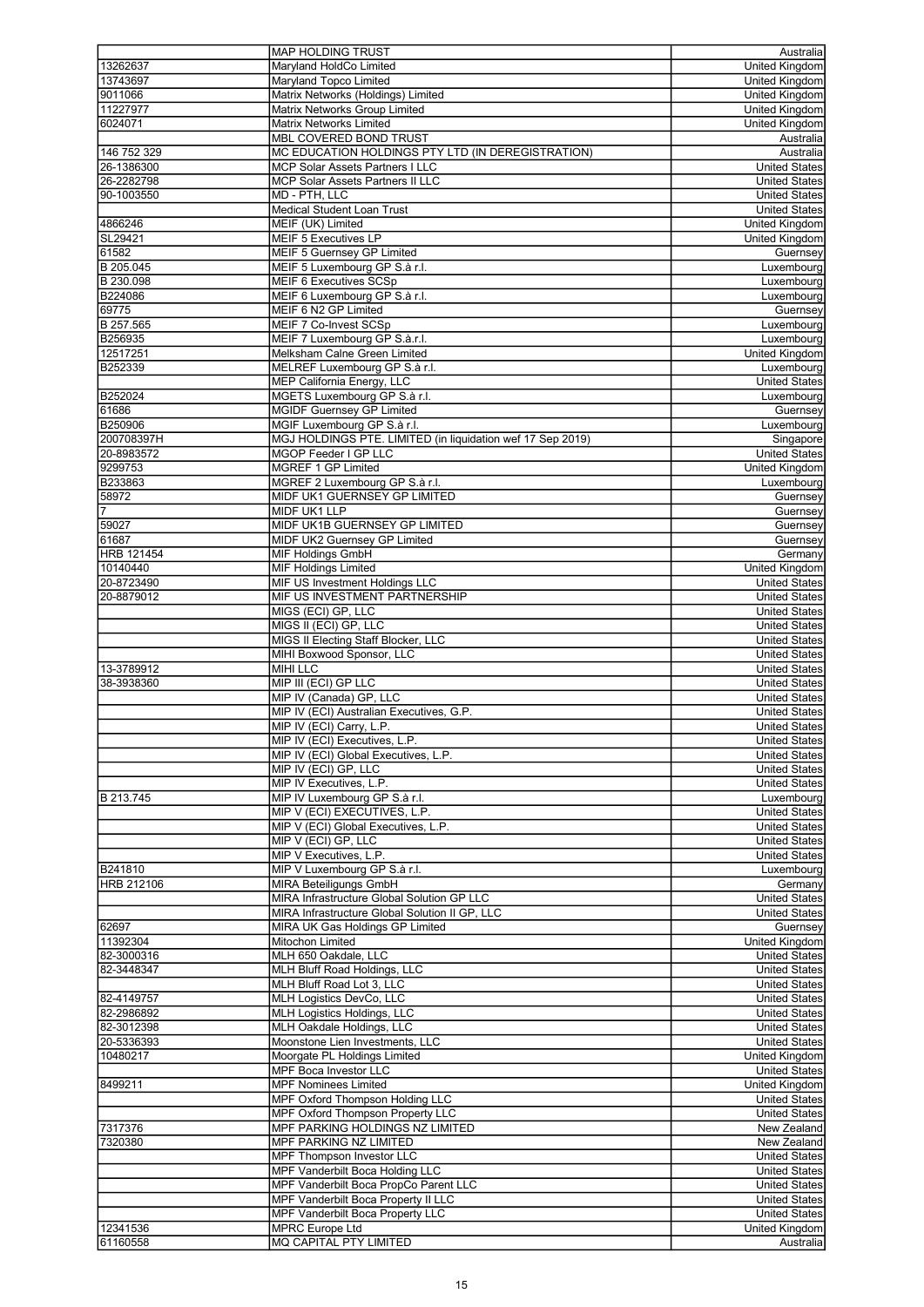|                       | MQ Car Park, LLC                                                  | <b>United States</b>                     |
|-----------------------|-------------------------------------------------------------------|------------------------------------------|
| 600550                | MQ PPP Investments Ireland GP Limited                             | Ireland                                  |
| U51909MH2012FTC226545 | MQG Commodities (India) Private Limited                           |                                          |
|                       |                                                                   | India                                    |
|                       | <b>MRED Lending, LLC</b>                                          | <b>United States</b>                     |
| B262005               | MREP GP S.à.r.l.                                                  | Luxembourg                               |
| Not Registered        | <b>MSAS Services Trust</b>                                        | Australia                                |
| B 214.067             | MSCIF Luxembourg GP S.à r.l.                                      | Luxembourg                               |
|                       | MSS Development, LLC                                              | <b>United States</b>                     |
|                       | MSS Energy Holdings, LLC                                          | <b>United States</b>                     |
| 124335333             | MTF HOLDINGS PTY LIMITED                                          | Australia                                |
| 7789756               | Murrow AD Plant Ltd                                               | United Kingdom                           |
| Not Registered        | My Specialised Accommodation Solutions Holding Trust              | Australia                                |
|                       |                                                                   |                                          |
| Not registered        | My Specialised Accommodation Solutions Sub-Trust                  | Australia                                |
| 658 747 730           | MYSAS Services Pty Limited                                        | Australia                                |
| U40300TG2014PTC094049 | Natems Renewables Energy Pvt Ltd                                  | India                                    |
| U40102TG2014PTC094073 | Natems Solar Power Pvt Ltd                                        | India                                    |
| 90-0891597            | New Jersey Boardwalk Lien Investments, LLC                        | <b>United States</b>                     |
| B132283               | New World Gaming International S.a.r.I                            | Luxembourg                               |
| 46-1504548            | New York Crystal Swan, LLC                                        | <b>United States</b>                     |
|                       | Newton Solar SPV I LLC                                            | <b>United States</b>                     |
|                       |                                                                   |                                          |
| 11868153              | NieuweWind HoldCo Limited                                         | <b>United Kingdom</b>                    |
| 559325-9095           | Nordic Onshore Renewables Investments AB                          | Sweden                                   |
| 559134-1499           | Nordic Renewable Power (Holdings) AB                              | Sweden                                   |
| 559176-0623           | Nordic Renewable Power AB                                         | Sweden                                   |
| 11909504              | Nordic Renewable Power Holdings (UK) Limited                      | <b>United Kingdom</b>                    |
| 13788742              | NORGH HOLDING COMPANY LIMITED                                     | United Kingdom                           |
|                       | Northeast Property Owner LLC                                      | <b>United States</b>                     |
|                       | Notar I-4 Tampa LP                                                | <b>United States</b>                     |
|                       |                                                                   |                                          |
| 900275                | NRG 1 spółka z ograniczona odpowiedzialnościa                     | Poland                                   |
| 927704                | NRG 10 spółka z ograniczoną odpowiedzialnością                    | Poland                                   |
| 927663                | NRG 11 spółka z ograniczoną odpowiedzialnością                    | Poland                                   |
| 927650                | NRG 12 spółka z ograniczoną odpowiedzialnością                    | Poland                                   |
| 927739                | NRG 13 spółka z ograniczoną odpowiedzialnością                    | Poland                                   |
| 927667                | NRG 14 spółka z ograniczoną odpowiedzialnością                    | Poland                                   |
| 927647                | NRG 16 spółka z ograniczoną odpowiedzialnością                    | Poland                                   |
|                       |                                                                   |                                          |
| 900081                | NRG 2 spółka z ograniczoną odpowiedzialnością                     | Poland                                   |
| 900083                | NRG 3 spółka z ograniczoną odpowiedzialnością                     | Poland                                   |
| 927646                | NRG 4 spółka z ograniczoną odpowiedzialnością                     | Poland                                   |
| 927740                | NRG 5 spółka z ograniczoną odpowiedzialnością                     | Poland                                   |
| 927716                | NRG 6 spółka z ograniczoną odpowiedzialnością                     | Poland                                   |
| 927712                | NRG 7 spółka z ograniczoną odpowiedzialnością                     | Poland                                   |
| 927741                | NRG 8 spółka z ograniczoną odpowiedzialnością                     | Poland                                   |
| 927718                |                                                                   |                                          |
|                       | NRG 9 spółka z ograniczoną odpowiedzialnością                     | Poland                                   |
| OC370637              | <b>NTS Communications LLP</b>                                     | <b>United Kingdom</b>                    |
| 624 080 404           | <b>NU MOBILE PTY LIMITED</b>                                      | Australia                                |
| BC0883591             | NWG Canada Investments Ltd.                                       | Canada                                   |
| 157723441             | <b>NZ MORTGAGES PTY LTD</b>                                       | Australia                                |
| 3791037               | NZ MORTGAGES PTY LTD (Branch Office)                              | New Zealand                              |
|                       | Ocean Drive Unit Trust                                            | Jersey                                   |
| 305533                | Odyssey Water GP Partners Ltd                                     | Cayman Islands                           |
| 27-4650575            | OLF, LLC                                                          |                                          |
|                       |                                                                   |                                          |
| B88269352             |                                                                   | <b>United States</b>                     |
|                       | Olivo New Energy S.L.                                             | Spain                                    |
| 26-33383464           | One Call Debt Help LLC                                            | <b>United States</b>                     |
| 14043856              | OSW Investments Galloper JVCo (UK) Limited                        | <b>United Kingdom</b>                    |
| 14044244              | OSW Investments Japan JVCo 1 Limited                              | United Kingdom                           |
| 14044571              | OSW Investments Japan JVCo 2 Limited                              | United Kingdom                           |
|                       |                                                                   |                                          |
| 14044316              | OSW Investments Korea JVCo 2 Limited                              | United Kingdom                           |
| 14045792              | OSW Investments Korean JVCo 1 Limited                             | <b>United Kingdom</b>                    |
| 14045466              | OSW Investments Korean JVCo 3 Limited                             | <b>United Kingdom</b>                    |
| 14045222              | OSW Investments Korean JVCo 4 Limited                             | United Kingdom                           |
| 14046991              | OSW Investments Korean JVCo 5 Limited                             | <b>United Kingdom</b>                    |
| 14043366              | OSW Investments R4 JVCo (UK) Limited                              | <b>United Kingdom</b>                    |
| 14043860              | OSW Investments Rampion JVCo (UK) Limited                         | United Kingdom                           |
| 13794983              | OSW Investments Taiwan JVCo 1 Limited                             | <b>United Kingdom</b>                    |
|                       |                                                                   |                                          |
| 13796726              | OSW Investments Taiwan JVCo 2 Limited                             | United Kingdom                           |
| 13797421              | OSW Investments Taiwan JVCo 3 Limited                             | United Kingdom                           |
| 113519823             | OT HOLDINGS PTY LTD                                               | Australia                                |
| 71982244              | PACIFIC RIM OPERATIONS PTY LIMITED                                | Australia                                |
| 26-1286651            | PADUA MG HOLDINGS LLC                                             | <b>United States</b>                     |
| 42541265              | Pakaa HoldCo ApS                                                  | Denmark                                  |
| B-8828411             | Paseta Servicios Empresariales, S.L.                              | Spain                                    |
| 628 898 153           | PATHWAY INVESTMENTS AUSTRALIA PTY LIMITED                         | Australia                                |
|                       | Pelican Bidco LLC                                                 | <b>United States</b>                     |
|                       |                                                                   |                                          |
|                       | Pelican Blocker Corporation                                       | <b>United States</b>                     |
|                       | Pelican Investor Holdings LLC                                     | <b>United States</b>                     |
| 66 531 917 920        | PELICAN WAREHOUSE TRUST NO.1                                      | Australia                                |
| 12725744              | Pembroke Green Limited                                            | United Kingdom                           |
| 11727301              | Pentacom Investments (UK) HoldCo Limited                          | <b>United Kingdom</b>                    |
|                       | Permian Water Supply Company LLC                                  | <b>United States</b>                     |
|                       | Petro Tradelinks Inc.                                             |                                          |
| 752614982             |                                                                   | <b>United States</b>                     |
| 13843650              | Philippines OSW Investments Limited                               | United Kingdom                           |
|                       | Pipeline Rehabilitation No.4 Trust                                |                                          |
| 12023482              | Poland Wind HoldCo Limited<br>Polaris Global Equity Fund (Hedged) | Australia<br>United Kingdom<br>Australia |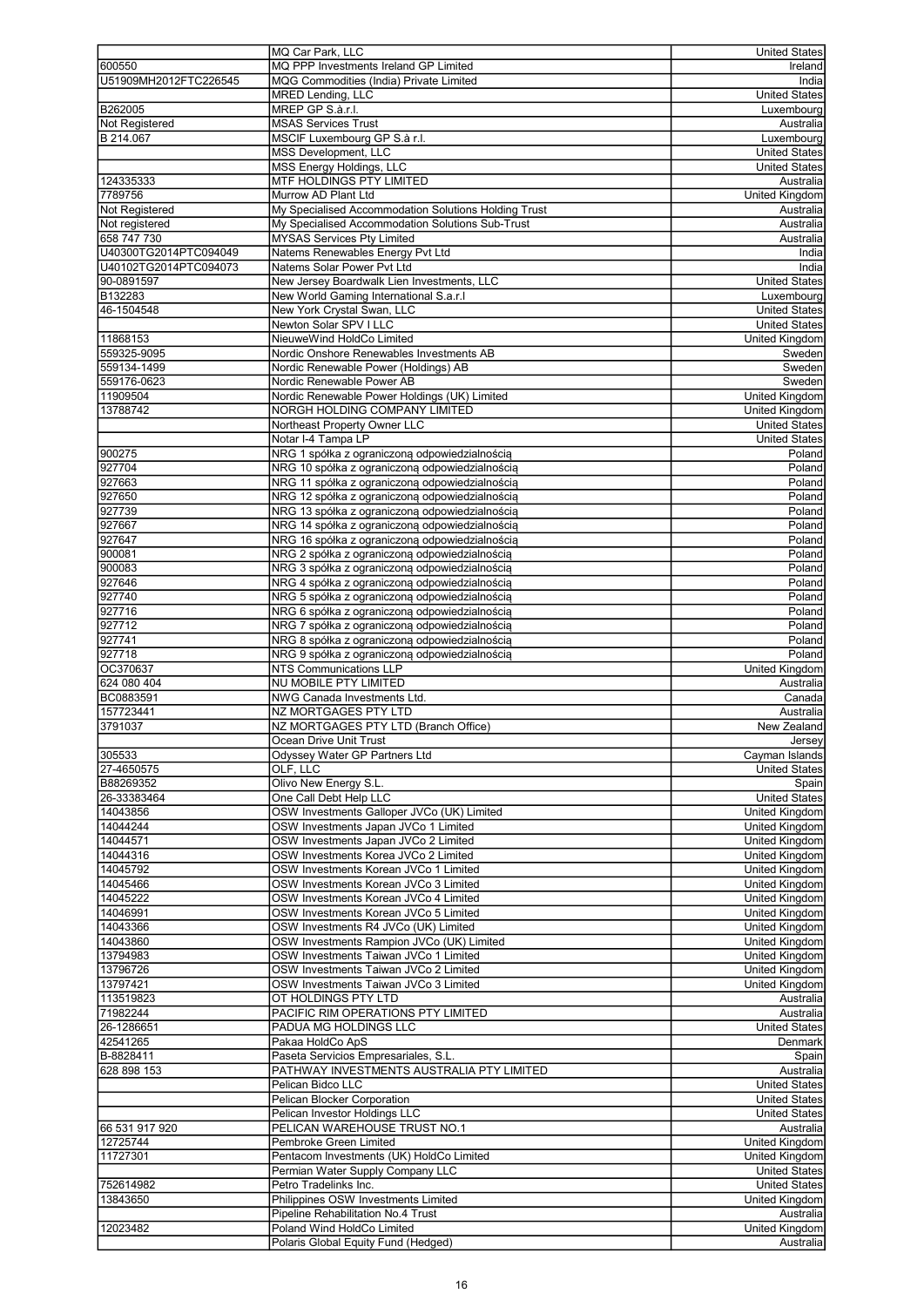|                       | Procentrix, LLC                                 | United States         |
|-----------------------|-------------------------------------------------|-----------------------|
|                       | PROPERTYIQ PTY LIMITED                          |                       |
| 603672975             |                                                 | Australia             |
| 606 466 675           | PROPERTYIQ STRATA PTY LIMITED                   | Australia             |
| U40200TG2018FTC125773 | Proteus Energy Pvt Ltd                          | India                 |
| 09.03.1.05.73897      | PT MACQUARIE COMMODITIES INDONESIA              | Indonesia             |
|                       |                                                 |                       |
| 09.03.1.67.21972      | PT MACQUARIE SEKURITAS INDONESIA                | Indonesia             |
| 64904212              | PUMA MANAGEMENT PTY LIMITED (IN DEREGISTRATION) | Australia             |
|                       | PUMA MASTERFUND P-17                            | Australia             |
|                       |                                                 |                       |
|                       | PUMA Masterfund S-10                            | Australia             |
|                       | PUMA MASTERFUND S-11                            | Australia             |
|                       | PUMA Masterfund S-12                            | Australia             |
|                       | PUMA Masterfund S-13                            | Australia             |
|                       |                                                 |                       |
|                       | PUMA SERIES 2014-1                              | Australia             |
|                       | PUMA Series 2014-2                              | Australia             |
| Not registered        | PUMA Series 2014-4P                             | Australia             |
|                       |                                                 |                       |
|                       | PUMA Series 2015-1                              | Australia             |
|                       | PUMA Series 2015-2P                             | Australia             |
|                       | PUMA SERIES 2015-3                              | Australia             |
|                       | PUMA Series 2017-1                              | Australia             |
|                       |                                                 |                       |
|                       | PUMA Series 2019-1                              | Australia             |
|                       | PUMA Series 2020-1P                             | Australia             |
|                       | PUMA Series 2021-1P Trust                       | Australia             |
|                       |                                                 |                       |
|                       | PUMA Series 2021-2 Trust                        | Australia             |
|                       | PUMA Series 2022-1 Trust                        | Australia             |
|                       | <b>PUMA Series R Trust</b>                      | Australia             |
|                       | PUMA Series Trust 2013-1                        | Australia             |
|                       |                                                 |                       |
|                       | <b>PUMA Series W Trust</b>                      | Australia             |
|                       | PUMA SUBFUND B-1                                | Australia             |
|                       | PUMA SUBFUND COMMBANK                           | Australia             |
|                       |                                                 |                       |
| 654223                | Purple Investco PPP Limited                     | <b>Ireland</b>        |
| 797065                | PV 1100 SPÓŁKA Z OGRANICZONĄ ODPOWIEDZIALNOŚCIĄ | Poland                |
| 797141                | PV 1110 SPÓŁKA Z OGRANICZONĄ ODPOWIEDZIALNOŚCIĄ | Poland                |
|                       |                                                 |                       |
| 797026                | PV 1120 SPÓŁKA Z OGRANICZONĄ ODPOWIEDZIALNOŚCIĄ | Poland                |
| 797117                | PV 1130 SPÓŁKA Z OGRANICZONĄ ODPOWIEDZIALNOŚCIĄ | Poland                |
| 797034                | PV 1140 SPÓŁKA Z OGRANICZONĄ ODPOWIEDZIALNOŚCIĄ | Poland                |
| 797028                | PV 1150 SPÓŁKA Z OGRANICZONĄ ODPOWIEDZIALNOŚCIĄ | Poland                |
|                       |                                                 |                       |
| 763055                | PV 120 SPÓŁKA Z OGRANICZONA ODPOWIEDZIALNOŚCIA  | Poland                |
| 797907                | PV 1230 SPÓŁKA Z OGRANICZONĄ ODPOWIEDZIALNOŚCIĄ | Poland                |
| 797986                | PV 1270 SPÓŁKA Z OGRANICZONA ODPOWIEDZIALNOŚCIA | Poland                |
|                       |                                                 |                       |
| 763209                | PV 130 SPÓŁKA Z OGRANICZONĄ ODPOWIEDZIALNOŚCIĄ  | Poland                |
| 798085                | PV 1310 SPÓŁKA Z OGRANICZONA ODPOWIEDZIALNOSCIA | Poland                |
| 763423                | PV 140 SPÓŁKA Z OGRANICZONĄ ODPOWIEDZIALNOŚCIĄ  | Poland                |
|                       |                                                 |                       |
| 806863                | PV 1460 SPÓŁKA Z OGRANICZONA ODPOWIEDZIALNOSCIA | Poland                |
| 763381                | PV 150 SPÓŁKA Z OGRANICZONĄ ODPOWIEDZIALNOŚCIĄ  | Poland                |
| 806857                | PV 1510 SPÓŁKA Z OGRANICZONA ODPOWIEDZIALNOSCIA | Poland                |
| 807338                | PV 1520 SPÓŁKA Z OGRANICZONA ODPOWIEDZIALNOSCIA | Poland                |
|                       |                                                 |                       |
| 763381                | PV 170 SPÓŁKA Z OGRANICZONĄ ODPOWIEDZIALNOŚCIĄ  | Poland                |
| 763324                | PV 180 SPÓŁKA Z OGRANICZONĄ ODPOWIEDZIALNOŚCIĄ  | Poland                |
| 763398                | PV 210 SPÓŁKA Z OGRANICZONĄ ODPOWIEDZIALNOŚCIĄ  | Poland                |
|                       |                                                 |                       |
| 763792                | PV 220 SPÓŁKA Z OGRANICZONĄ ODPOWIEDZIALNOŚCIĄ  | Poland                |
| 763313                | PV 230 SPÓŁKA Z OGRANICZONĄ ODPOWIEDZIALNOŚCIĄ  | Poland                |
| 763368                | PV 240 SPÓŁKA Z OGRANICZONĄ ODPOWIEDZIALNOŚCIĄ  | Poland                |
| 763730                | PV 250 SPÓŁKA Z OGRANICZONĄ ODPOWIEDZIALNOŚCIĄ  | Poland                |
|                       |                                                 |                       |
| 763619                | PV 260 SPÓŁKA Z OGRANICZONĄ ODPOWIEDZIALNOŚCIĄ  | Poland                |
| 763383                | PV 310 SPÓŁKA Z OGRANICZONĄ ODPOWIEDZIALNOŚCIĄ  | Poland                |
| 763636                | PV 350 SPÓŁKA Z OGRANICZONĄ ODPOWIEDZIALNOŚCIĄ  | Poland                |
|                       |                                                 |                       |
| 763697                | PV 390 SPÓŁKA Z OGRANICZONA ODPOWIEDZIALNOŚCIA  | Poland                |
| 763692                | PV 440 SPÓŁKA Z OGRANICZONĄ ODPOWIEDZIALNOŚCIĄ  | Poland                |
| 763710                | PV 450 SPÓŁKA Z OGRANICZONĄ ODPOWIEDZIALNOŚCIĄ  | Poland                |
| 763370                | PV 460 SPÓŁKA Z OGRANICZONA ODPOWIEDZIALNOŚCIA  | Poland                |
|                       |                                                 |                       |
| 763733                | PV 480 SPÓŁKA Z OGRANICZONĄ ODPOWIEDZIALNOŚCIĄ  | Poland                |
| 763698                | PV 490 SPÓŁKA Z OGRANICZONĄ ODPOWIEDZIALNOŚCIĄ  | Poland                |
| 795636                | PV 510 SPÓŁKA Z OGRANICZONA ODPOWIEDZIALNOSCIA  | $\overline{P}$ oland  |
| 795608                |                                                 |                       |
|                       | PV 520 SPÓŁKA Z OGRANICZONĄ ODPOWIEDZIALNOŚCIĄ  | Poland                |
| 795669                | PV 530 SPÓŁKA Z OGRANICZONĄ ODPOWIEDZIALNOŚCIĄ  | Poland                |
| 795671                | PV 540 SPÓŁKA Z OGRANICZONĄ ODPOWIEDZIALNOŚCIĄ  | Poland                |
| 795666                | PV 550 SPÓŁKA Z OGRANICZONĄ ODPOWIEDZIALNOŚCIĄ  | Poland                |
|                       |                                                 |                       |
| 795546                | PV 560 SPÓŁKA Z OGRANICZONĄ ODPOWIEDZIALNOŚCIĄ  | Poland                |
| 795634                | PV 570 SPÓŁKA Z OGRANICZONA ODPOWIEDZIALNOŚCIA  | Poland                |
| 795616                | PV 580 SPÓŁKA Z OGRANICZONA ODPOWIEDZIALNOSCIA  | Poland                |
| 795618                | PV 600 SPÓŁKA Z OGRANICZONĄ ODPOWIEDZIALNOŚCIĄ  | Poland                |
|                       |                                                 |                       |
| 796292                | PV 610 SPÓŁKA Z OGRANICZONĄ ODPOWIEDZIALNOŚCIĄ  | Poland                |
| 796239                | PV 620 SPÓŁKA Z OGRANICZONĄ ODPOWIEDZIALNOŚCIĄ  | Poland                |
| 796171                | PV 650 SPÓŁKA Z OGRANICZONA ODPOWIEDZIALNOŚCIA  | Poland                |
|                       |                                                 |                       |
| 796258                | PV 690 SPÓŁKA Z OGRANICZONĄ ODPOWIEDZIALNOŚCIĄ  | Poland                |
| 5329567               | Pyranet UK Limited (strike off in progress)     | United Kingdom        |
| 4010368               | Qubic Group Limited (strike off in progress)    | United Kingdom        |
|                       |                                                 |                       |
| KRS 0000297772        | Radzyn Clean Energy Poland sp. z o.o.           | Poland                |
| 12517501              | Rayleigh Green Limited                          | United Kingdom        |
| 6334248               | Real Leasing Solutions Limited                  | <b>United Kingdom</b> |
| 26-4203808            | Regal Capital Group, LLC                        | <b>United States</b>  |
|                       |                                                 |                       |
| not registered        | <b>REGIONAL MEDIA TRUST</b>                     | Australia             |
| 150 449 684           | RELOAD WIND FARM PTY LTD                        | Australia             |
| 13515008              | Renewables HoldCo Limited                       | <b>United Kingdom</b> |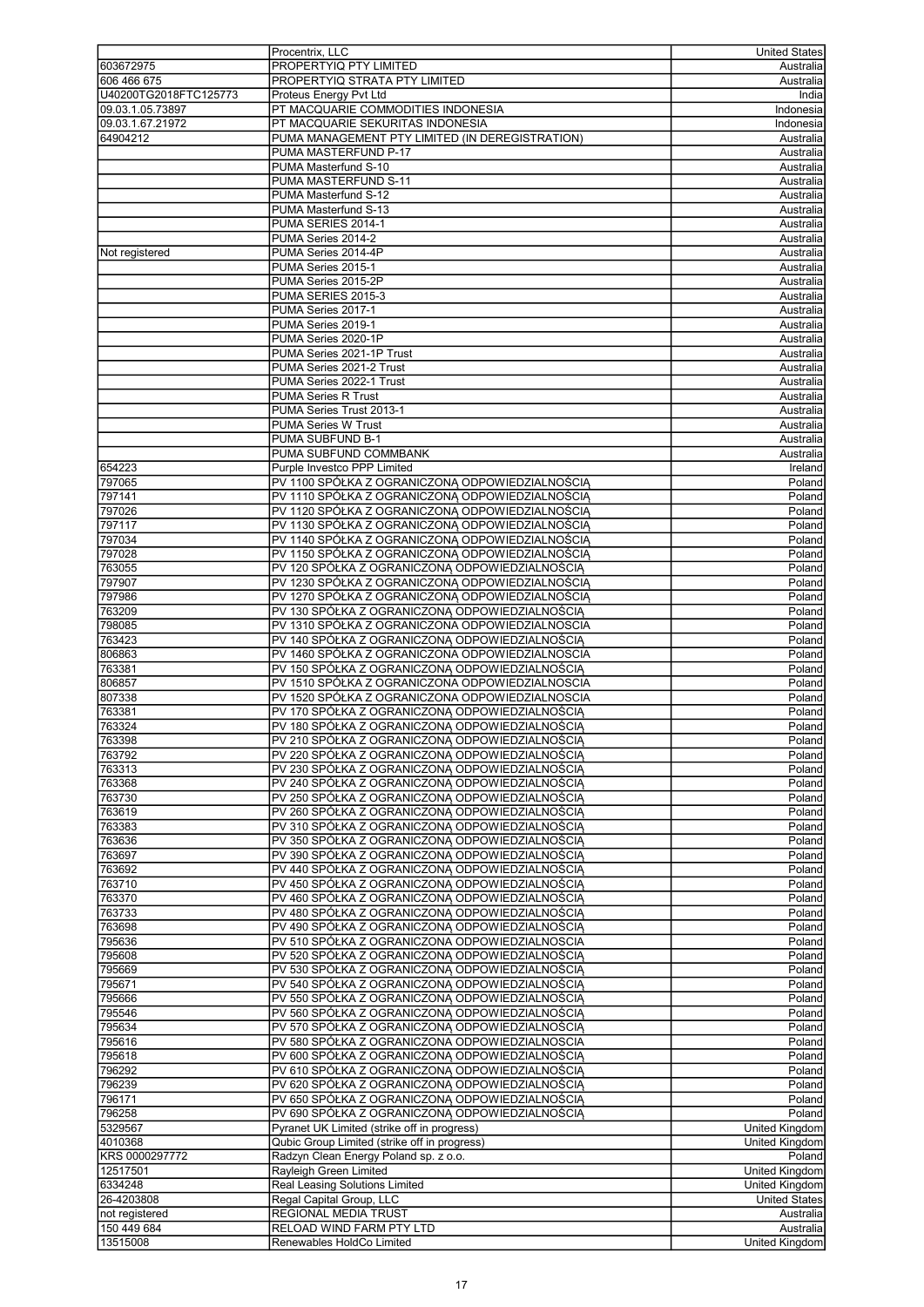| U40108TG2014PTC095876 | Repal Green Power Pvt Ltd                           | India                 |
|-----------------------|-----------------------------------------------------|-----------------------|
|                       |                                                     |                       |
| U40102TG2014PTC094845 | Repal Renewables Pvt Ltd                            | India                 |
| 200921086K            | RESOURCE MARINE PTE. LIMITED                        | Singapore             |
| FC029978              | Resource Marine Pte. Limited (UK Establishment)     | <b>United Kingdom</b> |
| 8812523               | <b>Resource Utilities Limited</b>                   | <b>United Kingdom</b> |
|                       |                                                     |                       |
| 114 594 080           | REVERSE MORTGAGE SERVICES PTY LTD                   | Australia             |
| 827762                | RIBOLLA SPÓŁKA Z OGRANICZONĄ ODPOWIEDZIALNOŚCIĄ     | Poland                |
| 630706                | Rijn InvestCo PPP Ireland GP Limited                | Ireland               |
| 10290340              | Robin Bidco Limited                                 | <b>United Kingdom</b> |
|                       |                                                     |                       |
| 10289677              | Robin Midco Limited                                 | <b>United Kingdom</b> |
| 10289095              | Robin Topco Limited                                 | United Kingdom        |
| MC-25427              | ROC Asia Pacific Private Equity Offshore Fund, L.P. | Cayman Islands        |
|                       |                                                     |                       |
| 10379378              | Ropemaker RB Holdings Limited                       | <b>United Kingdom</b> |
| 827762                | ROSELLE SPÓŁKA Z OGRANICZONĄ ODPOWIEDZIALNOŚCIĄ     | Poland                |
| B88269329             | Sabina Solar PV S.L.                                | Spain                 |
|                       | Samphire CH Trust                                   | Australia             |
|                       |                                                     |                       |
| 646786941             | SAMPHIRE CHCO PTY LIMITED                           | Australia             |
| 646765031             | SAMPHIRE HOLDCO PTY LIMITED                         | Australia             |
|                       | Samphire Partner Trust                              |                       |
|                       |                                                     | Australia             |
| 646791620             | SAMPHIRE PARTNERCO PTY LIMITED                      | Australia             |
| B88300579             | Sauce New Energy, S.L.                              | Spain                 |
|                       | Savion Module Supply Support Provider, LLC          | <b>United States</b>  |
|                       |                                                     |                       |
| 622786                | Scheldt Investco PPP Ireland GP Limited             | Ireland               |
|                       | <b>SE Health LLC</b>                                | <b>United States</b>  |
|                       | <b>SE Health Member LLC</b>                         | <b>United States</b>  |
|                       |                                                     |                       |
|                       | SE Health Trust                                     | <b>United States</b>  |
| 13525889              | Sea Lion Wind HoldCo Limited                        | <b>United Kingdom</b> |
| 201420398Z            | SELENE INVESTMENTS SINGAPORE PTE. LTD.              | Singapore             |
| 622787                | Shannon Investco PPP Ireland GP Limited             | Ireland               |
|                       |                                                     |                       |
|                       | Sierra-KBMP, LLC                                    | <b>United States</b>  |
| 627 172 445           | SKYLIGHT DEV CO PTY LIMITED                         | Australia             |
| 627 172 490           | SKYLIGHT MID CO PTY LIMITED                         | Australia             |
|                       |                                                     |                       |
|                       | <b>SKYLIGHT MID TRUST</b>                           | Australia             |
| 627172543             | SKYLIGHT PROJECT CO PTY LIMITED                     | Australia             |
|                       | SKYLIGHT PROJECT TRUST                              | Australia             |
|                       | SKYLIGHT RETAIL NORTH SUB TRUST                     |                       |
|                       |                                                     | Australia             |
| 627172589             | SKYLIGHT RN PTY LIMITED                             | Australia             |
|                       | SMART 2022-1P Trust                                 | Australia             |
|                       | SMART ABS Series 2016-1 Trust                       | Australia             |
|                       |                                                     |                       |
|                       | SMART ABS Series 2016-2US Trust                     | Australia             |
|                       | SMART ABS SERIES 2016-3 TRUST                       | Australia             |
|                       | SMART ABS Series 2017-1 Trust                       | Australia             |
|                       |                                                     |                       |
|                       | SMART ABS Series 2017-2 Trust                       | Australia             |
|                       | SMART ABS SERIES 2019-1 Trust                       | Australia             |
|                       | SMART ABS Series 2020-1 Trust                       | Australia             |
|                       |                                                     |                       |
|                       | SMART ABS Series 2022-1P Trust                      | Australia             |
|                       | <b>SMART ABS Series W Trust</b>                     | Australia             |
|                       | SMART ABS SERIES W2 TRUST                           | Australia             |
|                       |                                                     |                       |
|                       | SMART E Trust                                       | Australia             |
| 7949577               | Smart Hosted Solutions Ltd (strike off in progress) | United Kingdom        |
|                       | <b>SMART O Warehouse Trust</b>                      | Australia             |
|                       | <b>SMART S Warehouse Trust</b>                      | Australia             |
|                       |                                                     |                       |
|                       | <b>SMART Series R Trust</b>                         | Australia             |
| 1985150893            | SOL PV1 S.R.L.                                      | Italy                 |
| 10481790961           | Solar Italy III S.R.L.                              | Italy                 |
| 10482220968           | Solar Italy VI S.R.L.                               | Italy                 |
|                       |                                                     |                       |
| B90336116             | Solar-PV EXT 001 Sociedad Limitada                  | Spain                 |
| 11788560              | Sole Renewables Italy Limited                       | United Kingdom        |
| 11729534              | Sole Renewables Limited                             | United Kingdom        |
|                       | Somerset Farm (East Anglia) Ltd                     |                       |
| 8128232               |                                                     | United Kingdom        |
| 12068057              | Sonne (Italy) Holdings Limited                      | <b>United Kingdom</b> |
| 11218550              | Sonne Solar Limited                                 | United Kingdom        |
| 80-0852389            | South Carolina Sandy Tyger Investments, LLC         | <b>United States</b>  |
|                       |                                                     |                       |
| 648267234             | SPECIALISED ACCOMMODATION SOLUTIONS PTY LIMITED     | Australia             |
|                       | Specialty Finance Holdings, Inc.                    | <b>United States</b>  |
| 10707700968           | SR Augusta S.R.L.                                   | Italy                 |
| 10707690961           | SR Bari S.R.L.                                      | Italy                 |
|                       |                                                     |                       |
| 10707680962           | SR Project 1 S.R.L.                                 | Italy                 |
| 10706940961           | SR Project 4 S.R.L.                                 | Italy                 |
| 10706920963           | SR Project 5 S.R.L.                                 | Italy                 |
|                       |                                                     |                       |
| 10706730966           | SR San Giuseppe S.R.L.                              | Italy                 |
| 10706720967           | SR Taranto S.R.L.                                   | Italy                 |
| 10706710968           | SR Torino S.R.L.                                    | Italy                 |
|                       |                                                     |                       |
| 10706700969           | SR Trapani S.R.L.                                   | Italy                 |
| 13639535              | <b>Steep Housing Holdings Limited</b>               | <b>United Kingdom</b> |
| 692062                | <b>Steep Housing Investments Limited</b>            | Ireland               |
| 34298324              | Stichting Security Trustee E-MAC DE 2009-I          | Netherlands           |
|                       |                                                     |                       |
| Not Registered        | Summer Housing SDA Trust                            | Australia             |
|                       | Summerset Intermediate Holdings 2 LLC               | <b>United States</b>  |
| 12726010              | Sundon Green Limited                                | United Kingdom        |
|                       |                                                     |                       |
| MC189033              | SYNTHETIC ASSET FUNDING ENTITY 2 LIMITED            | Cayman Islands        |
|                       | TA Trust                                            | Australia             |
| 12428321              | <b>Taranis Bidco Limited</b>                        | United Kingdom        |
| 12412264              | Taranis Midco Limited                               | <b>United Kingdom</b> |
|                       |                                                     |                       |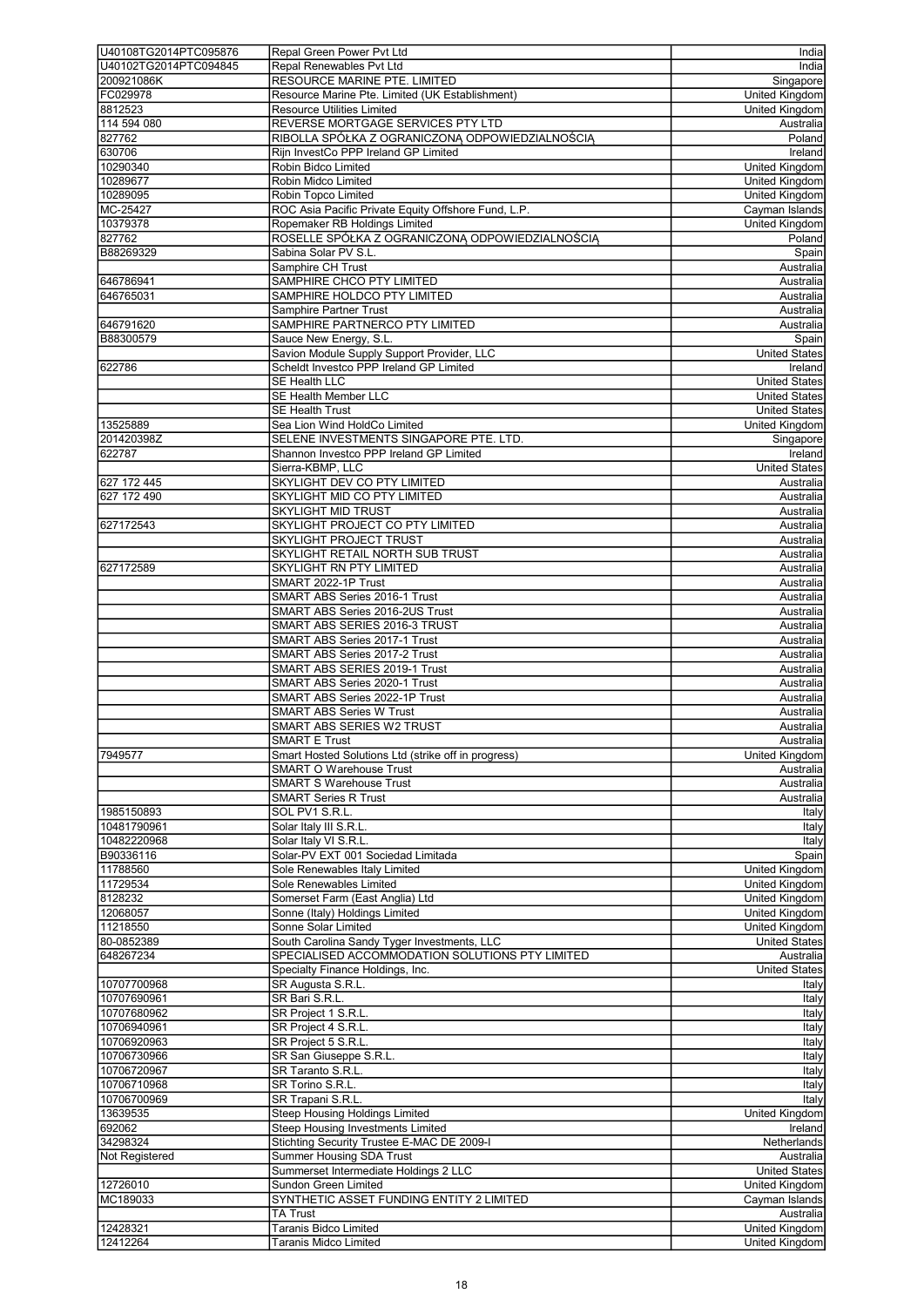| 12415435                            | <b>Taranis Parentco Limited</b>                                       | United Kingdom        |
|-------------------------------------|-----------------------------------------------------------------------|-----------------------|
|                                     | <b>Taranis Topco Limited</b>                                          |                       |
| 12409681                            |                                                                       | United Kingdom        |
| U40300TG2020FTC140936               | <b>Tasoula Energy Private Limited</b>                                 | India                 |
| 20-5474013                          | Tax Ease CA, LLC                                                      | <b>United States</b>  |
| 37-1750174                          | Tax Ease Company LLC                                                  | <b>United States</b>  |
| 20-2937172                          | Tax Ease Employee Services Company LLC                                | <b>United States</b>  |
| 75-3130882                          | Tax Ease Financial Services, LP                                       | <b>United States</b>  |
| 41-2228674                          | Tax Ease FL REO, LLC                                                  | <b>United States</b>  |
| 75-3130887                          | Tax Ease Funding GP LLC                                               | <b>United States</b>  |
| 90-0909796                          | Tax Ease Funding Two, LLC                                             | <b>United States</b>  |
| 75-3130885                          | Tax Ease Funding, LLC                                                 | <b>United States</b>  |
| 20-2937047                          | <b>Tax Ease Holdings LLC</b>                                          | <b>United States</b>  |
|                                     |                                                                       |                       |
| 20-2937080                          | Tax Ease Lien Investments 1. LLC                                      | <b>United States</b>  |
| 26-4377481                          | Tax Ease Lien Servicing, LLC                                          | <b>United States</b>  |
| 46-5586117                          | Tax Ease NV LLC                                                       | <b>United States</b>  |
| 20-2937103                          | Tax Ease Ohio, LLC                                                    | <b>United States</b>  |
| 42-1664041                          | Tax Ease PA, LLC                                                      | <b>United States</b>  |
|                                     | Tax Ease REO I, LLC                                                   | <b>United States</b>  |
|                                     | Tax Ease REO II, LLC                                                  | <b>United States</b>  |
| 655672254                           | TC AKARUA 1 PTY LIMITED                                               | Australia             |
| 624 520 556                         | TC AKARUA 2 PTY LIMITED                                               | Australia             |
|                                     | <b>TC Feeder GP Ltd</b>                                               |                       |
| WC-374858                           |                                                                       | Cayman Islands        |
| 202105903W                          | TC Singapore Holdings GP Pte Ltd                                      | Singapore             |
| 655646772                           | TC YORK OFFICE 1 PTY LIMITED                                          | Australia             |
| 656117930                           | TC YORK OFFICE 2 PTY LIMITED                                          | Australia             |
| 656133345                           | TC YORK OFFICE 3 PTY LIMITED                                          | Australia             |
| 202132829Z                          | TCK Holdings 1 GP Pte. Ltd.                                           | Singapore             |
|                                     | Tech and Energy Transition Corporation                                | <b>United States</b>  |
|                                     | <b>Tech and Energy Transition Sponsor LLC</b>                         | <b>United States</b>  |
| 113508160                           | TELBANE 2 PTY LIMITED                                                 | Australia             |
| 70142951                            | <b>TELBANE PTY LTD</b>                                                | Australia             |
| 12035922                            | <b>Tenacity Capital Limited</b>                                       | <b>United Kingdom</b> |
|                                     |                                                                       |                       |
| B-88284153                          | Tencata Servicios Empresariales, S.L.                                 | Spain                 |
| OC315196                            | The Bluebell Transportation LLP                                       | United Kingdom        |
| 3678027                             | The Excell Group Limited                                              | United Kingdom        |
| OC315171                            | The Goonzaran LLP                                                     | <b>United Kingdom</b> |
| IT1935/08                           | THE MACQUARIE TOPI40 INVESTMENT TRUST                                 | South Africa          |
| 13152295                            | Thetis BidCo Limited                                                  | United Kingdom        |
| 13169124                            | <b>Thetis MidCo Limited</b>                                           | United Kingdom        |
| 13150629                            | <b>Thetis ParentCo Limited</b>                                        | United Kingdom        |
| 13167752                            | Thetis TopCo Limited                                                  | <b>United Kingdom</b> |
|                                     |                                                                       |                       |
| B-88282181                          | Ticopa Servicios Empresariales, S.L.                                  | Spain                 |
| 80-0939458                          | TN - PTH, LLC                                                         | <b>United States</b>  |
| 12159282                            | Tornado Acquisitions Bidco Limited                                    | <b>United Kingdom</b> |
| 12156815                            | Tornado Acquisitions Midco Limited                                    | United Kingdom        |
| 12157015                            | Tornado Acquisitions Parentco Limited                                 | United Kingdom        |
| 12156673                            | <b>Tornado Acquisitions Topco Limited</b>                             | United Kingdom        |
| OC332571                            | Townley Network Solutions (UK) LLP                                    | <b>United Kingdom</b> |
| 5318259                             | Townley Network Solutions Ltd (strike off in progress)                | United Kingdom        |
|                                     | TRAMS ABS Series 2015-1                                               | Australia             |
| 2764070906                          | Trisol 81 S.r.l.                                                      | Italy                 |
| 2764090904                          | Trisol 82 S.r.l.                                                      |                       |
|                                     |                                                                       | Italy                 |
| 2012853459                          | Tristone Capital Global Inc.                                          | Canada                |
| 208568022                           | Tristone Capital Inc.                                                 | Canada                |
| 1782120                             | Tristone Capital SA (Argentine Branch)                                | Argentina             |
| 2012712838                          | Tristone Capital SA Ltd                                               | Canada                |
| 5061907                             | TTG (Southern) Limited                                                | United Kingdom        |
|                                     | Tunnel Hill Blocker, LLC                                              | <b>United States</b>  |
| 986 736 565                         | <b>Tysvaer Vindpark AS</b>                                            | Norway                |
| 7064975                             | <b>UK Gas Transportation Limited</b>                                  | United Kingdom        |
| 9243327                             | UK Green Community Lending Limited                                    | United Kingdom        |
| SC424067                            | UK Green Investment Bank Limited                                      | <b>United Kingdom</b> |
|                                     |                                                                       |                       |
| 9568027                             | UK Green Investment Climate International Limited                     | United Kingdom        |
| 9648750                             | UK NPD Investments GP Limited                                         | United Kingdom        |
| 10636785                            | <b>UK Platform GP Limited</b>                                         | United Kingdom        |
| 10637715                            | <b>UK Platform Partner Limited</b>                                    | United Kingdom        |
| 6339585                             | UK Power Distribution Limited                                         | United Kingdom        |
| 9316859                             | UK PPP Investments GP Limited                                         | United Kingdom        |
| 12330605                            | UK PPP Transportation GP Limited                                      | United Kingdom        |
| 661644                              | UK PPP Transportation No 3 Limited                                    | Ireland               |
| 12332255                            | UK PPP Transportation Partner Limited                                 | United Kingdom        |
| 32134118                            | Urja Seventh B.V.                                                     | Netherlands           |
| 3705740                             | <b>Utility Metering Services Limited</b>                              | United Kingdom        |
|                                     |                                                                       |                       |
| 12980402                            | Vanadium Holdco Limited                                               | United Kingdom        |
|                                     | Vantage Commodities Financial Services II, LLC                        | <b>United States</b>  |
|                                     | Vantage Commodities Financial Services LLC                            | <b>United States</b>  |
| U40100TG2021FTC157349               | VEH Aarush Renewables Private Limited                                 | India                 |
| U40102TG2015FTC097559               | VEH Global India Pvt Ltd                                              | India                 |
| U40100TG2021FTC157117               | VEH Jayin Renewables Private Limited                                  | India                 |
| U40106TG2021FTC157202               |                                                                       |                       |
|                                     |                                                                       |                       |
|                                     | <b>VEH Mitra Energy Private Limited</b>                               | India                 |
| U40106TG2021FTC157036               | <b>VEH Renewables Private Limited</b>                                 | India                 |
| U40106TG2021FTC156436               | VEH Srishti Energy Private Limited                                    | India                 |
| U40300TG2021FTC157482<br>201544292E | VEH Surya Energy Private Limited<br>Vibrant Energy Holdings Pte. Ltd. | India<br>Singapore    |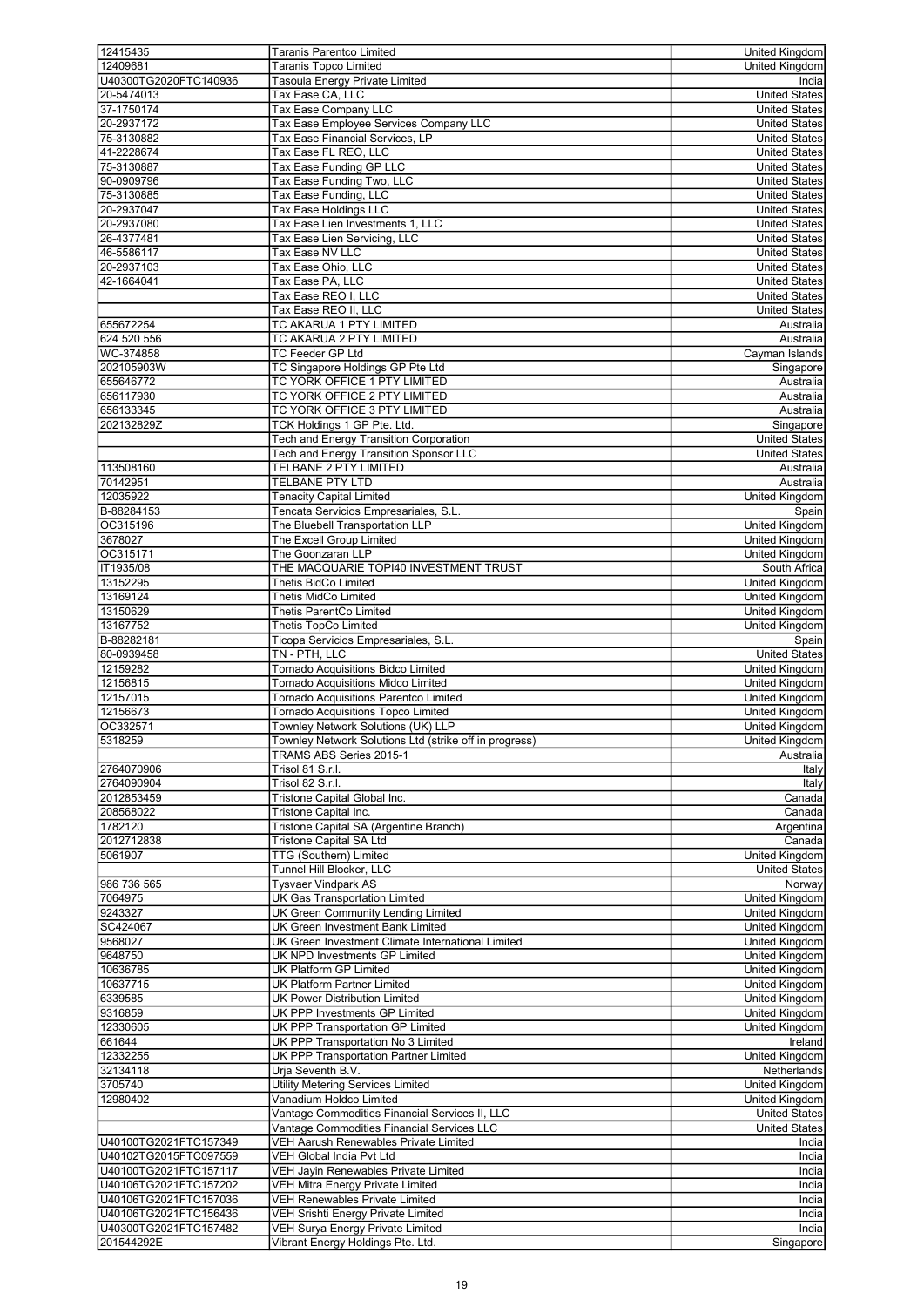| 9944694          | Vibrant Energy Holdings UK Ltd                          | United Kingdom        |
|------------------|---------------------------------------------------------|-----------------------|
| 201610864Z       | Vibrant Energy India Pte. Ltd.                          | Singapore             |
| 2021020007075-00 | VIND ENERGY CORP.                                       | Philippines           |
| 90-0423397       | W & R Corporate LLC                                     | <b>United States</b>  |
| 51-0261715       | Waddell & Reed Financial, Inc.                          | <b>United States</b>  |
| 43-1244426       | <b>Waddell &amp; Reed Services Company</b>              | <b>United States</b>  |
| 12517507         | <b>Walpole Green Limited</b>                            | <b>United Kingdom</b> |
| 12725706         | <b>Warley Green Limited</b>                             | United Kingdom        |
| 158126936000     | Wattcrop Hellas Developments & Services I.K.E.          | Greece                |
| 151637036000     | WattCrop Hellas I.K.E                                   | Greece                |
| 13433898         | Wattcrop Projects UK Limited                            | United Kingdom        |
| 13181262         | Wattcrop UK Developments & Services Ltd                 | <b>United Kingdom</b> |
|                  | <b>WaveCrest Energy Services, LLC</b>                   | <b>United States</b>  |
|                  | WaveCrest Energy, LLC                                   | <b>United States</b>  |
| 9056366          | Wavenet (Holdings) Limited                              | <b>United Kingdom</b> |
| 11486047         | Wavenet Group Holdings Limited                          | <b>United Kingdom</b> |
| 3919664          | <b>Wavenet Limited</b>                                  | <b>United Kingdom</b> |
|                  | <b>WCE Holdings, LLC</b>                                | <b>United States</b>  |
|                  | Whole Loan Trust                                        | <b>United States</b>  |
|                  | Wholesale DC Asset Holdings LLC                         | <b>United States</b>  |
|                  | WI RNG Hub North HoldCo LLC                             | <b>United States</b>  |
| 85-2105927       | WI RNG Hub North LLC                                    | <b>United States</b>  |
|                  | <b>Willow Depositor LLC</b>                             | United States         |
| 20-2937224       | Winslow Lien Investments, LLC                           | <b>United States</b>  |
| 54813080         | WOODROSS NOMINEES PTY. LIMITED                          | Australia             |
|                  | Woodway Bluebonnet Pipeline LLC                         | <b>United States</b>  |
|                  | Woodway Energy Infrastructure LLC                       | <b>United States</b>  |
|                  | Woodway Holdings LLC                                    | <b>United States</b>  |
|                  | Woodway Management Holdings LLC                         | <b>United States</b>  |
|                  | Woodway Management LLC                                  | <b>United States</b>  |
|                  | Woodway Midstream Holdings LLC                          | <b>United States</b>  |
|                  | Woodway Texas Pipeline LLC                              | <b>United States</b>  |
| 12726341         | Wylfa Green Limited                                     | <b>United Kingdom</b> |
| 127338783        | YENDON WINDFARM PTY LTD                                 | Australia             |
| 1449995          | Yorkton Capital Partners II Inc.                        | Canada                |
| 1430727          | Yorkton Capital Partners Inc.                           | Canada                |
| Not Registered   | YoungMac Trust                                          | Australia             |
|                  | Zhonghe Fengtai Equity Investment (Tianjin) Partnership | China                 |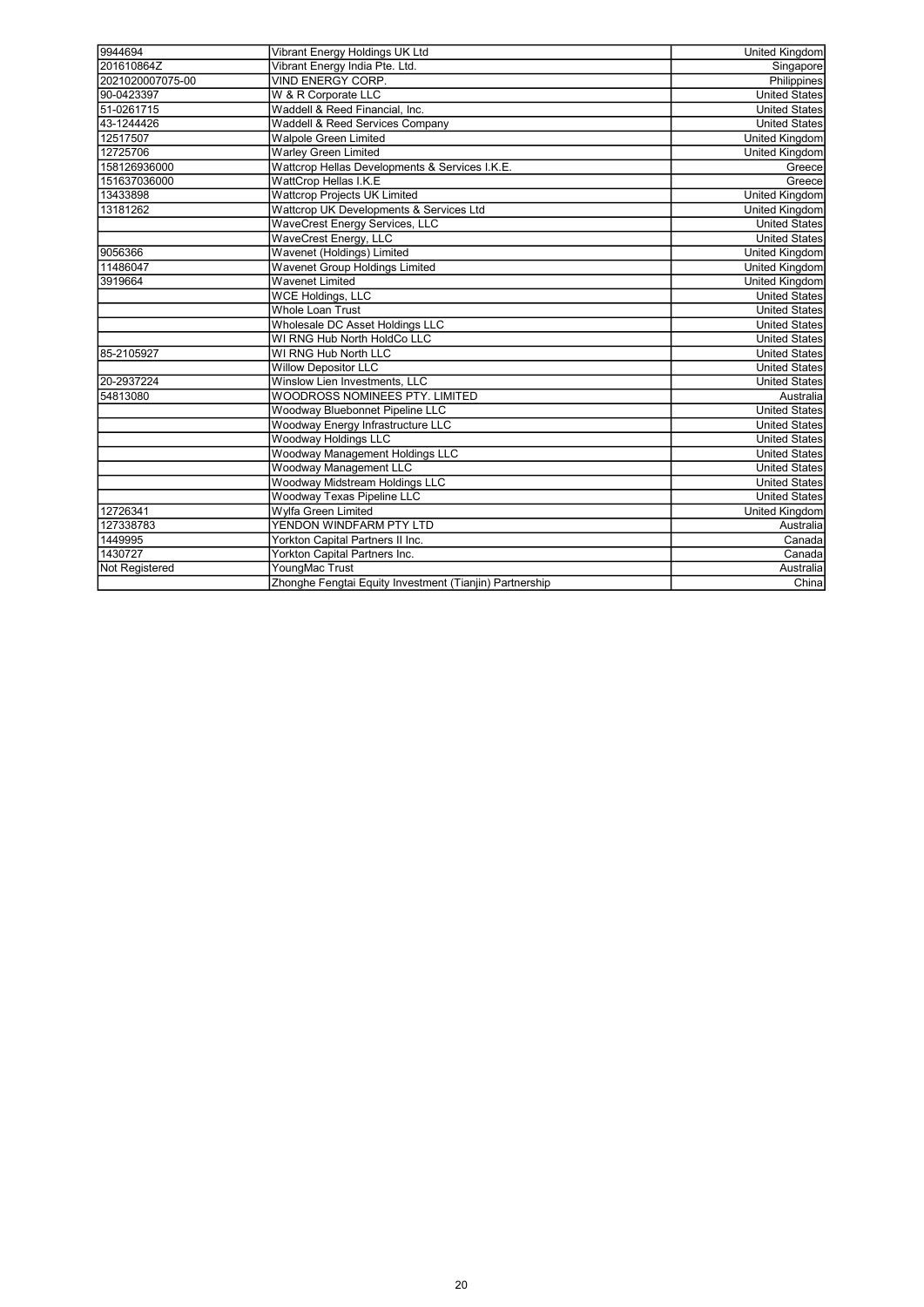# ANNEXURE 'B'

This is the annexure marked 'B' of 1 page(s) referred to in the Notice of change of interests of substantial holder.

Dennis Leong Company Secretary, Macquarie Group Limited 10 May 2022

| Date of<br>change | Person whose<br>relevant interest<br>changed | Nature of change     | Consideration<br>per security | Number of<br>securities<br>affected | Class      | Person's votes<br>affected |
|-------------------|----------------------------------------------|----------------------|-------------------------------|-------------------------------------|------------|----------------------------|
| 05-May-22         | <b>MBL</b>                                   | Borrow Return        | <b>AUD 0.00</b>               | $-1,812,044$                        | <b>FPO</b> | 1,812,044                  |
| 06-May-22         | <b>MBL</b>                                   | <b>Borrow Return</b> | <b>AUD 0.00</b>               | $-4, 155, 285$                      | <b>FPO</b> | 4,155,285                  |
| 06-May-22         | <b>MBL</b>                                   | <b>Borrow Return</b> | <b>AUD 0.00</b>               | $-1,450,000$                        | <b>FPO</b> | 1,450,000                  |
| 06-May-22         | <b>MBL</b>                                   | <b>Borrow Return</b> | AUD 0.00                      | $-1,388,737$                        | <b>FPO</b> | 1,388,737                  |
| 06-May-22         | <b>MBL</b>                                   | <b>Borrow Return</b> | <b>AUD 0.00</b>               | $-928,000$                          | <b>FPO</b> | 928,000                    |
| 06-May-22         | <b>MBL</b>                                   | <b>Borrow Return</b> | AUD 0.00                      | $-718,283$                          | <b>FPO</b> | 718,283                    |
| 06-May-22         | <b>MBL</b>                                   | Borrow Return        | AUD 0.00                      | $-550,668$                          | <b>FPO</b> | 550,668                    |
| 06-May-22         | <b>MBL</b>                                   | <b>Borrow Return</b> | AUD 0.00                      | $-300,000$                          | <b>FPO</b> | 300,000                    |
| 06-May-22         | <b>MBL</b>                                   | <b>Borrow Return</b> | <b>AUD 0.00</b>               | $-40,000$                           | <b>FPO</b> | 40,000                     |
| 06-May-22         | <b>MBL</b>                                   | <b>Borrow Return</b> | <b>AUD 0.00</b>               | $-1,145,000$                        | <b>FPO</b> | 1,145,000                  |
| 06-May-22         | <b>MBL</b>                                   | <b>Borrow Return</b> | AUD 0.00                      | $-1,096,000$                        | <b>FPO</b> | 1,096,000                  |
| 06-May-22         | <b>MBL</b>                                   | Stock - Sale         | AUD 0.49                      | $-27,024$                           | <b>FPO</b> | 27,024                     |
| 06-May-22         | <b>MBL</b>                                   | Stock - Sale         | AUD 0.49                      | $-14,511$                           | <b>FPO</b> | 14,511                     |
| 06-May-22         | <b>MBL</b>                                   | Stock - Sale         | AUD 0.49                      | $-12,915$                           | <b>FPO</b> | 12,915                     |
| 06-May-22         | <b>MBL</b>                                   | Stock - Sale         | <b>AUD 0.49</b>               | $-41,860$                           | <b>FPO</b> | 41,860                     |
| 06-May-22         | <b>MBL</b>                                   | Stock - Sale         | <b>AUD 0.49</b>               | $-3,235$                            | <b>FPO</b> | 3,235                      |
| 06-May-22         | <b>MBL</b>                                   | Stock - Sale         | <b>AUD 0.49</b>               | $-455$                              | <b>FPO</b> | 455                        |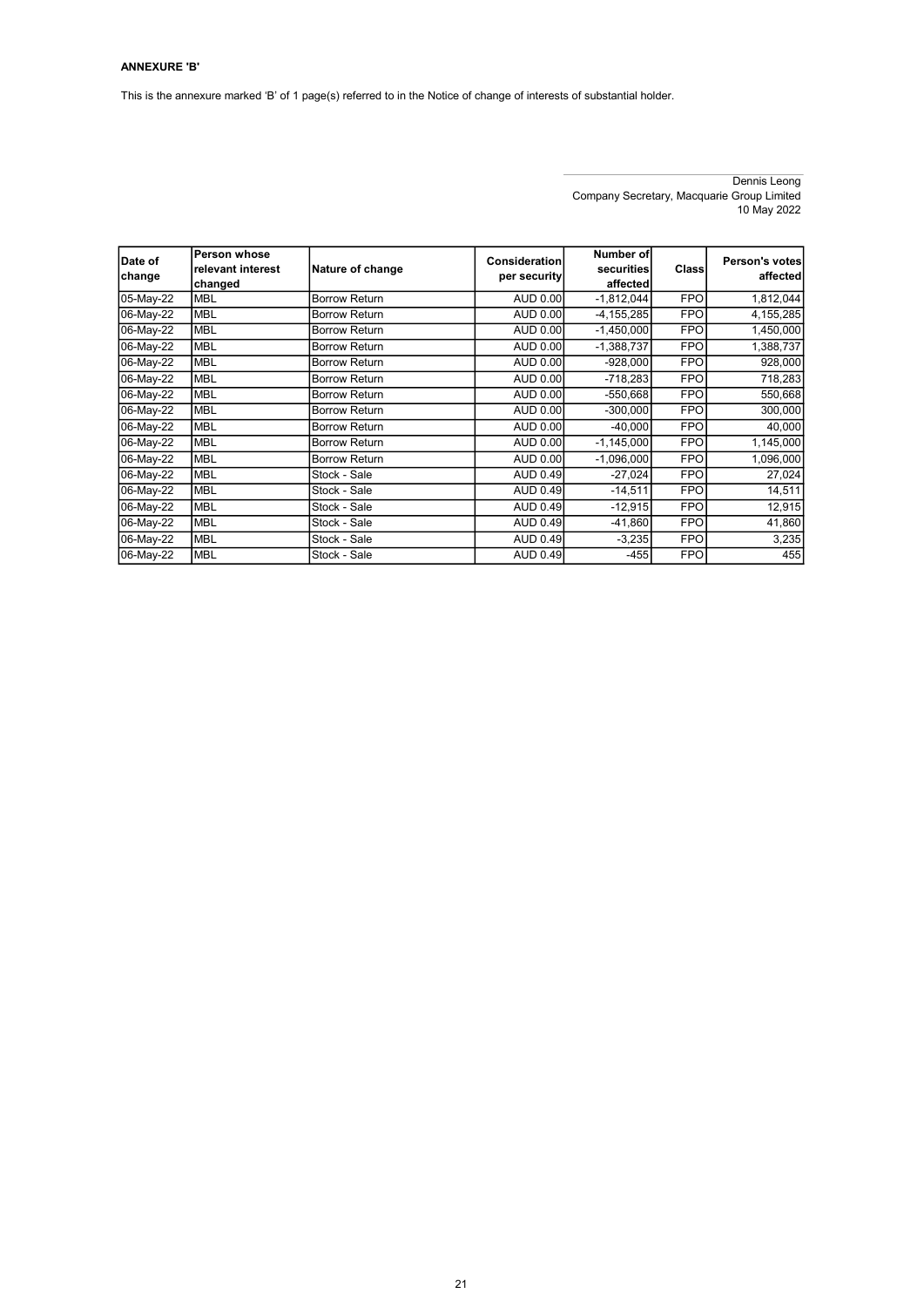# ANNEXURE 'C'

This is the annexure marked 'C' of 1 page referred to in the Notice of change of interests of substantial holder.

Dennis Leong Company Secretary, Macquarie Group Limited 10 May 2022

| Type of agreement                                    | Securities Lending Agreement                                                                                                                                                                                                                                                                                                                                   |
|------------------------------------------------------|----------------------------------------------------------------------------------------------------------------------------------------------------------------------------------------------------------------------------------------------------------------------------------------------------------------------------------------------------------------|
| <b>Parties to agreement</b>                          | (i) Macquarie Bank Limited ("MBL") and                                                                                                                                                                                                                                                                                                                         |
|                                                      | (ii) Client (Please refer to Annexure C-1.)                                                                                                                                                                                                                                                                                                                    |
| <b>Transfer date</b>                                 | Please refer to Annexure C-1 against Lender.                                                                                                                                                                                                                                                                                                                   |
| Holder of voting rights                              | <b>MBL</b>                                                                                                                                                                                                                                                                                                                                                     |
| Are there any restrictions on<br>voting rights?      | As all rights and title in the securities pass to the<br>transferee/Borrower, the transferee/Borrower has the right<br>to vote or not to vote at its discretion.<br>However in certain circumstances agreed between the<br>parties, the transferee/Borrower may seek to exercise voting<br>rights in accordance with instructions of the<br>transferor/Lender. |
|                                                      |                                                                                                                                                                                                                                                                                                                                                                |
| Scheduled return date<br>(if any)                    | N/A                                                                                                                                                                                                                                                                                                                                                            |
| Does the Borrower have the<br>right to return early? | Yes, the Borrower has the right to return at its discretion and<br>with notice.                                                                                                                                                                                                                                                                                |
| Does the Lender have the                             | Yes, with notice given to the other party before close of                                                                                                                                                                                                                                                                                                      |
| right to recall early?                               | Business on a Business Day, unless otherwise agreed with<br>the Client (see Annexure D).                                                                                                                                                                                                                                                                       |
| Will securities be returned on<br>settlement?        | Yes. Borrower will redeliver securities.                                                                                                                                                                                                                                                                                                                       |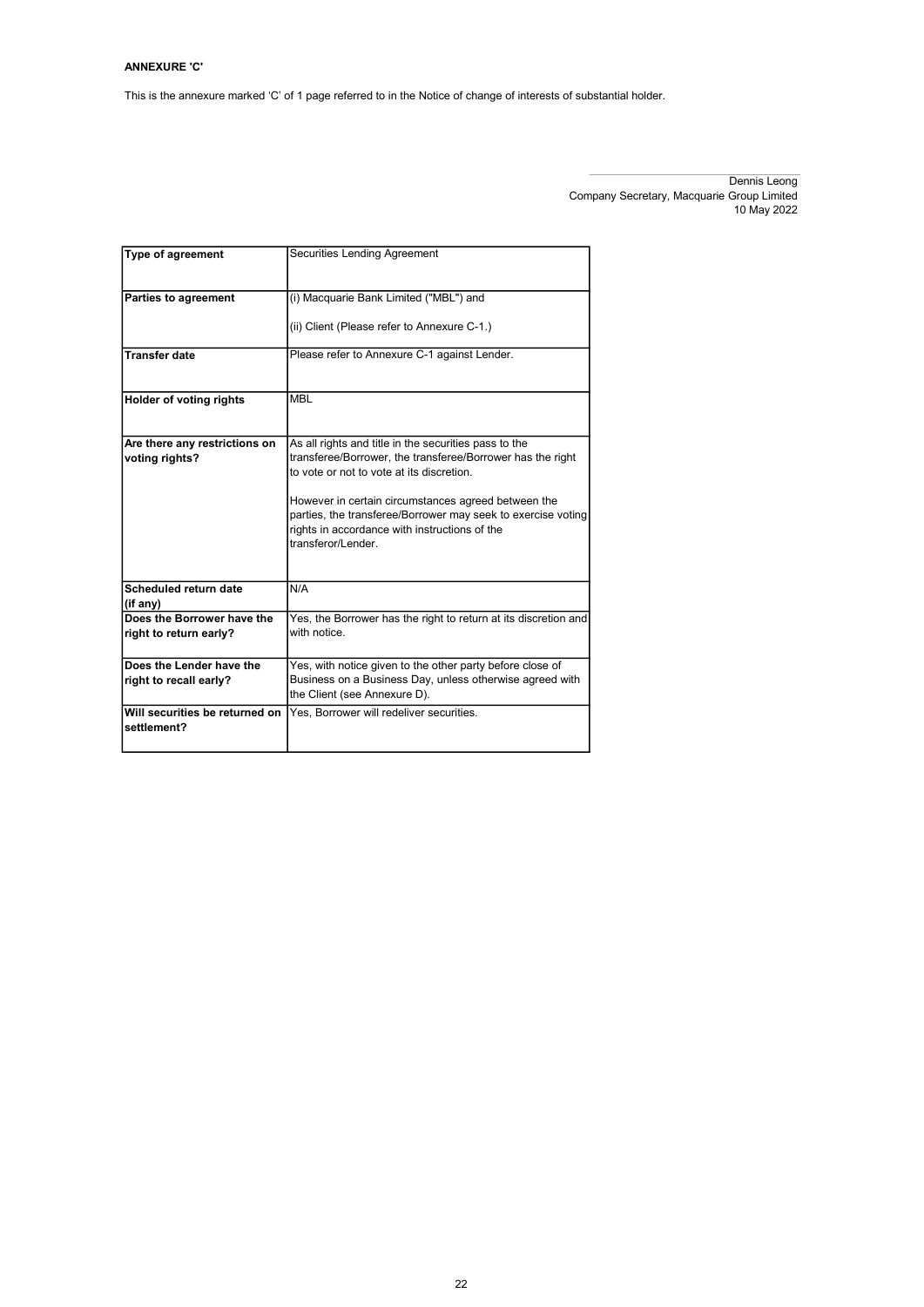# ANNEXURE 'C-1'

# Securities Lending Agreement - Macquarie Bank Limited

| Parties to agreement                                             | <b>Transfer dates</b>                                                                                   |
|------------------------------------------------------------------|---------------------------------------------------------------------------------------------------------|
| Citibank NA (London branch) as agent                             | 21/02/2022<br>3/05/2022                                                                                 |
| Citibank NA (Sydney branch) as agent                             | 21/02/2022                                                                                              |
| National Australia Bank Limited                                  | 25/01/2022                                                                                              |
| State Street Bank and Trust Company<br>(Sydney) as agent         | 20/01/2022<br>3/03/2022                                                                                 |
| Vinva Investment Management Limited<br>as responsible entity     | 15/09/2021                                                                                              |
| Waterhouse VC Pty Ltd as trustee for<br>Waterhouse VC Unit Trust | 7/02/2022<br>9/02/2022<br>11/02/2022<br>17/02/2022<br>7/03/2022<br>8/03/2022<br>9/03/2022<br>10/03/2022 |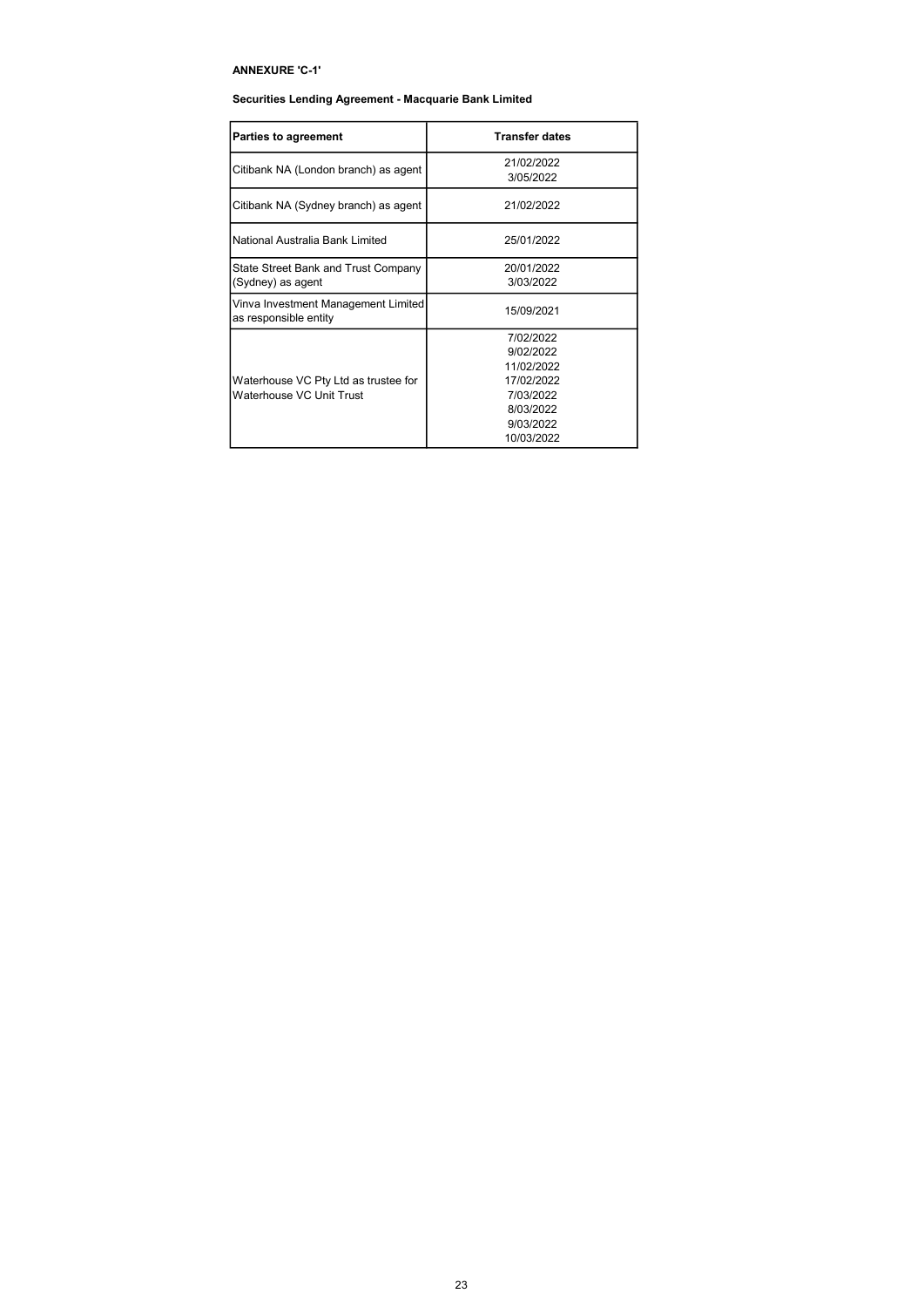# ANNEXURE 'D'

This is the annexure marked 'D' referred to in the Notice of change of interests of substantial holder.

Dennis Leong Company Secretary, Macquarie Group Limited 10 May 2022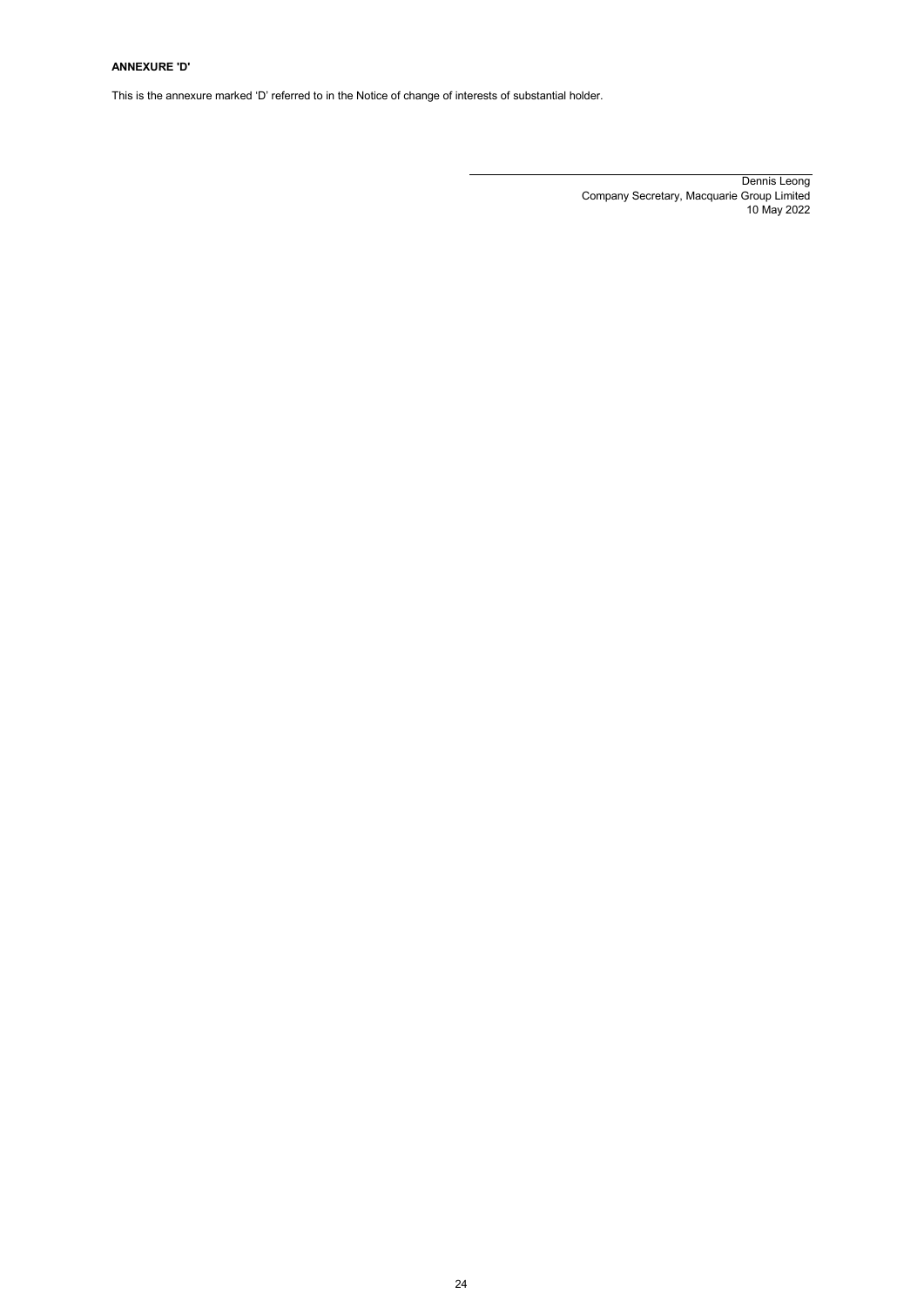DATE 9 AUGUST 2021

# EQUITY OPTION AND LOAN FACILITY **\_\_\_\_\_\_\_\_\_\_\_\_\_\_\_\_\_\_\_\_**

**\_\_\_\_\_\_\_\_\_\_\_\_\_\_\_\_\_\_\_\_** 



MACQUARIE BANK LIMITED (ABN 46 008 583 542) 50 Martin Place Sydney NSW 2000 Telephone: (02) 8232 8333 © Macquarie Bank Limited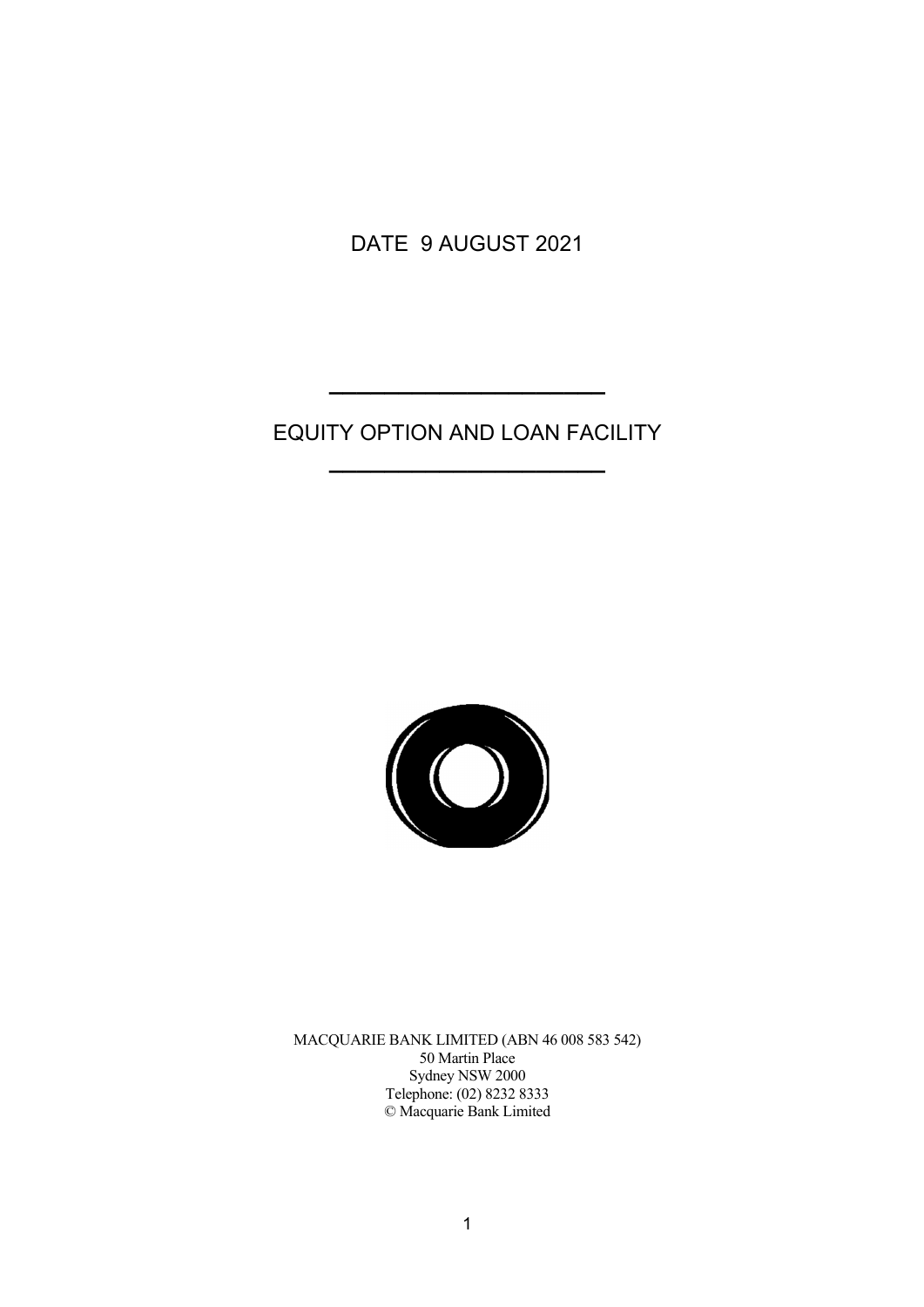# Contents Page:

| 1.             |  |
|----------------|--|
| 2.             |  |
| 2.1            |  |
| 2.2            |  |
| 2.3            |  |
| 2.4            |  |
| 3.             |  |
| 3.1            |  |
| 3.2            |  |
| 3.3            |  |
| 4.             |  |
| 5.             |  |
| 5.1            |  |
| 5.2            |  |
| 5.3            |  |
| 5.4            |  |
| 5.5            |  |
| 6.             |  |
| 6.1            |  |
| 6.2            |  |
| 7 <sub>1</sub> |  |
| 7.1            |  |
| 7.2            |  |
|                |  |
| 1.             |  |
| 2.             |  |
| 2.1            |  |
| 2.2            |  |
| 2.3            |  |
| 2.4            |  |
| 2.5            |  |
| 2.6            |  |
| 2.7            |  |
| 2.8            |  |
| 3.             |  |
| 4.             |  |
| 5.             |  |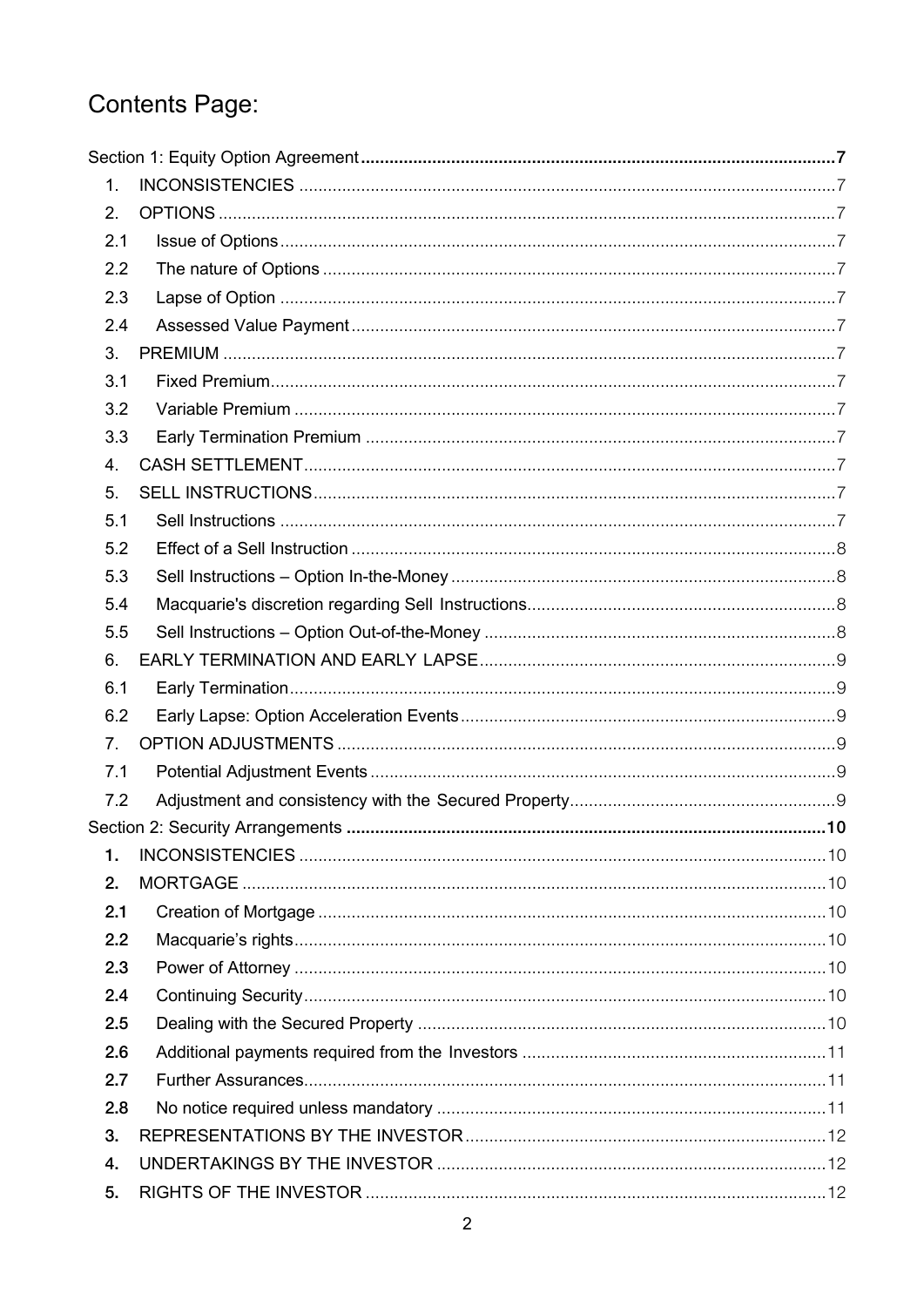| 6.   |                                                           |  |
|------|-----------------------------------------------------------|--|
| 6.1  |                                                           |  |
| 6.2  |                                                           |  |
| 6.3  |                                                           |  |
| 6.4  |                                                           |  |
| 6.5  |                                                           |  |
|      |                                                           |  |
| 1.   |                                                           |  |
| 1.1  |                                                           |  |
| 1.2  |                                                           |  |
| 2.   |                                                           |  |
| 2.1  |                                                           |  |
| 2.2  |                                                           |  |
| 2.3  |                                                           |  |
| 2.4  |                                                           |  |
| 2.5  |                                                           |  |
| 2.6  |                                                           |  |
| 2.7  |                                                           |  |
| 2.8  |                                                           |  |
| 2.9  |                                                           |  |
| 2.10 |                                                           |  |
| 2.11 |                                                           |  |
| 3.   |                                                           |  |
| 3.1  |                                                           |  |
| 3.2  |                                                           |  |
| 4.   |                                                           |  |
| 4.1  |                                                           |  |
| 4.2  |                                                           |  |
| 5.   |                                                           |  |
| 6.   |                                                           |  |
| 7.   |                                                           |  |
| 8.   |                                                           |  |
| 9.   |                                                           |  |
|      |                                                           |  |
| 1.   |                                                           |  |
| 1.1  |                                                           |  |
| 1.2  |                                                           |  |
| 1.3  |                                                           |  |
| 1.4  |                                                           |  |
| 2.   | EARLY TERMINATION, EARLY REPAYMENT DATES AND PREPAYMENT18 |  |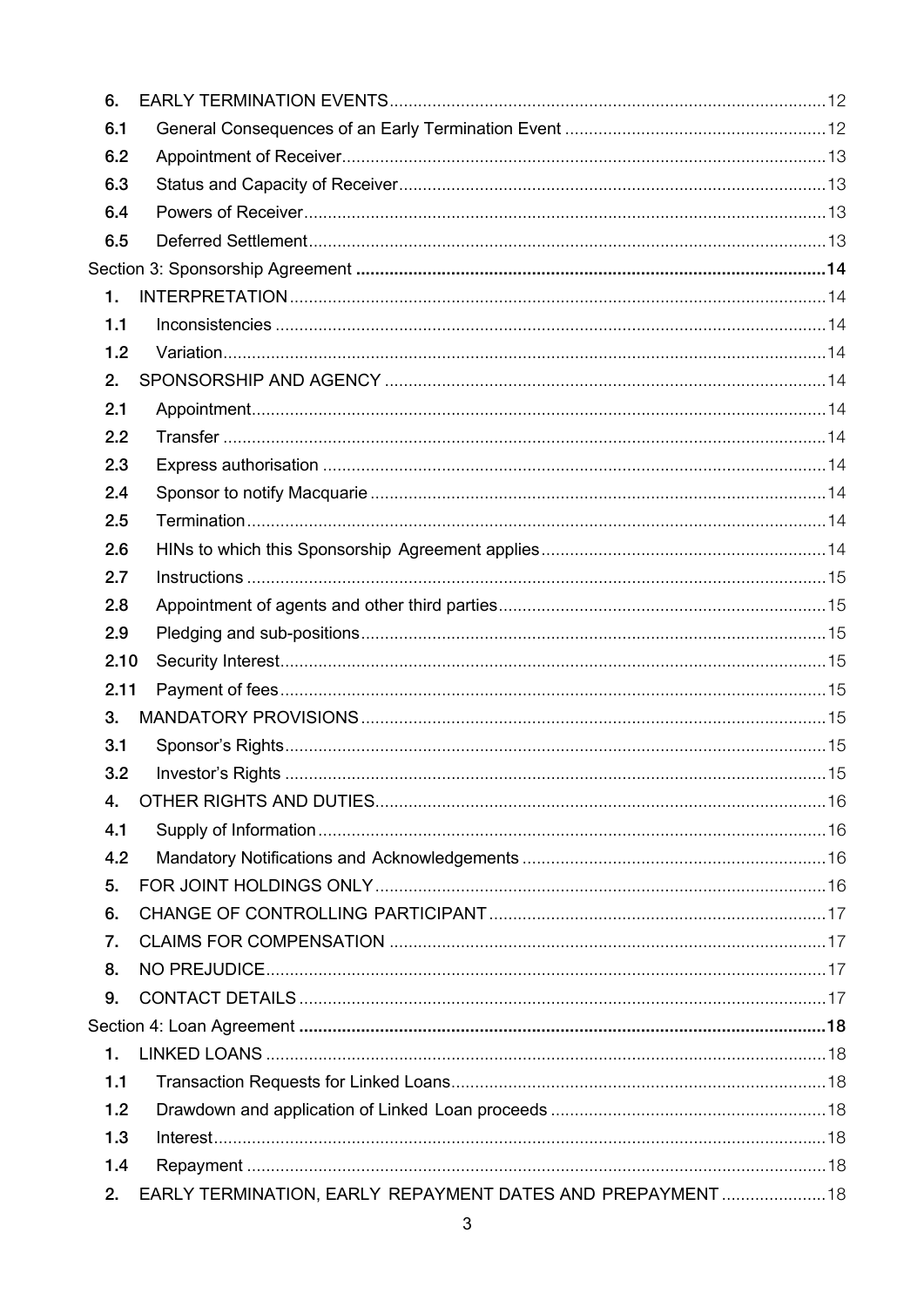| 2.1 |  |
|-----|--|
| 2.2 |  |
| 2.3 |  |
| 3.  |  |
|     |  |
| 1.  |  |
| 1.1 |  |
| 1.2 |  |
| 2.  |  |
| 2.1 |  |
| 2.2 |  |
| 2.3 |  |
| 2.4 |  |
| 2.5 |  |
| 2.6 |  |
| 2.7 |  |
| 2.8 |  |
| 2.9 |  |
| 3.  |  |
|     |  |
|     |  |
|     |  |
| 1.  |  |
| 1.1 |  |
| 1.2 |  |
| 1.3 |  |
| 1.4 |  |
| 1.5 |  |
| 1.6 |  |
| 1.7 |  |
| 1.8 |  |
| 2.  |  |
| 2.1 |  |
| 2.2 |  |
| 3.  |  |
| 3.1 |  |
| 3.2 |  |
| 4.  |  |
| 5.  |  |
| 6.  |  |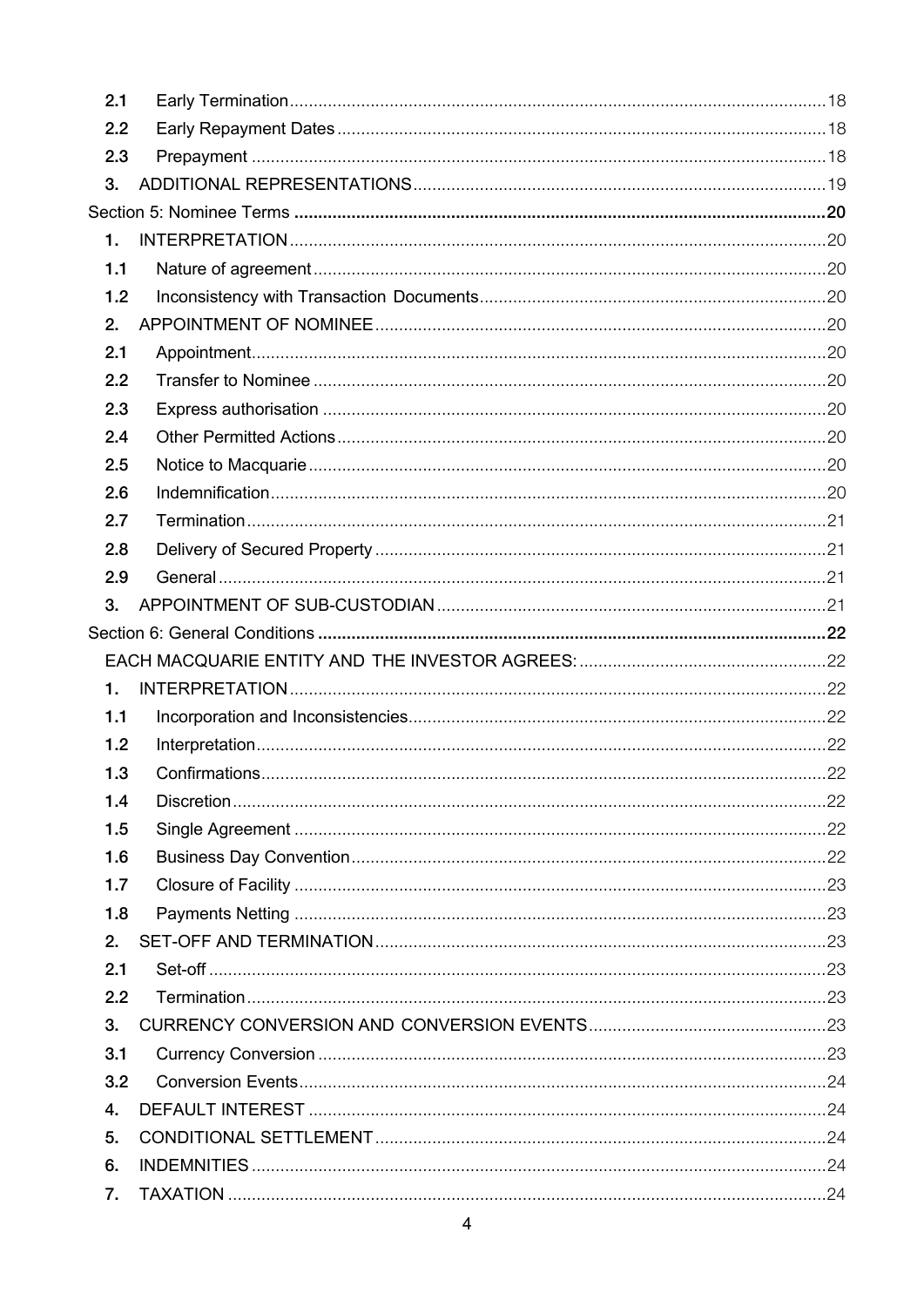| 7.1  |                                                                 |  |
|------|-----------------------------------------------------------------|--|
| 7.2  |                                                                 |  |
| 7.3  |                                                                 |  |
| 8.   |                                                                 |  |
| 9.   |                                                                 |  |
| 10.  |                                                                 |  |
| 11.  |                                                                 |  |
| 11.1 |                                                                 |  |
| 11.2 |                                                                 |  |
| 12.  |                                                                 |  |
| 12.1 |                                                                 |  |
| 12.2 |                                                                 |  |
| 12.3 |                                                                 |  |
| 12.4 |                                                                 |  |
| 12.5 |                                                                 |  |
| 13.  |                                                                 |  |
| 14.  |                                                                 |  |
| 15.  | ANTI-MONEY LAUNDERING - COUNTER-TERRORIST FINANCING (AML-CTF)27 |  |
| 16.  |                                                                 |  |
| 17.  |                                                                 |  |
| 18.  |                                                                 |  |
| 19.  |                                                                 |  |
| 20.  |                                                                 |  |
| 21.  |                                                                 |  |
| 22.  |                                                                 |  |
| 23.  |                                                                 |  |
| 24.  |                                                                 |  |
| 25.  |                                                                 |  |
| 25.1 |                                                                 |  |
| 25.2 |                                                                 |  |
| 26.  |                                                                 |  |
| 27.  |                                                                 |  |
| 28.  |                                                                 |  |
|      |                                                                 |  |
| 1.   |                                                                 |  |
| 2.   |                                                                 |  |
| 3.   |                                                                 |  |
| 4.   |                                                                 |  |
| 5.   | EARLY TERMINATION AND CASH SETTLEMENT OF STOCK LOAN 32          |  |
| 6.   |                                                                 |  |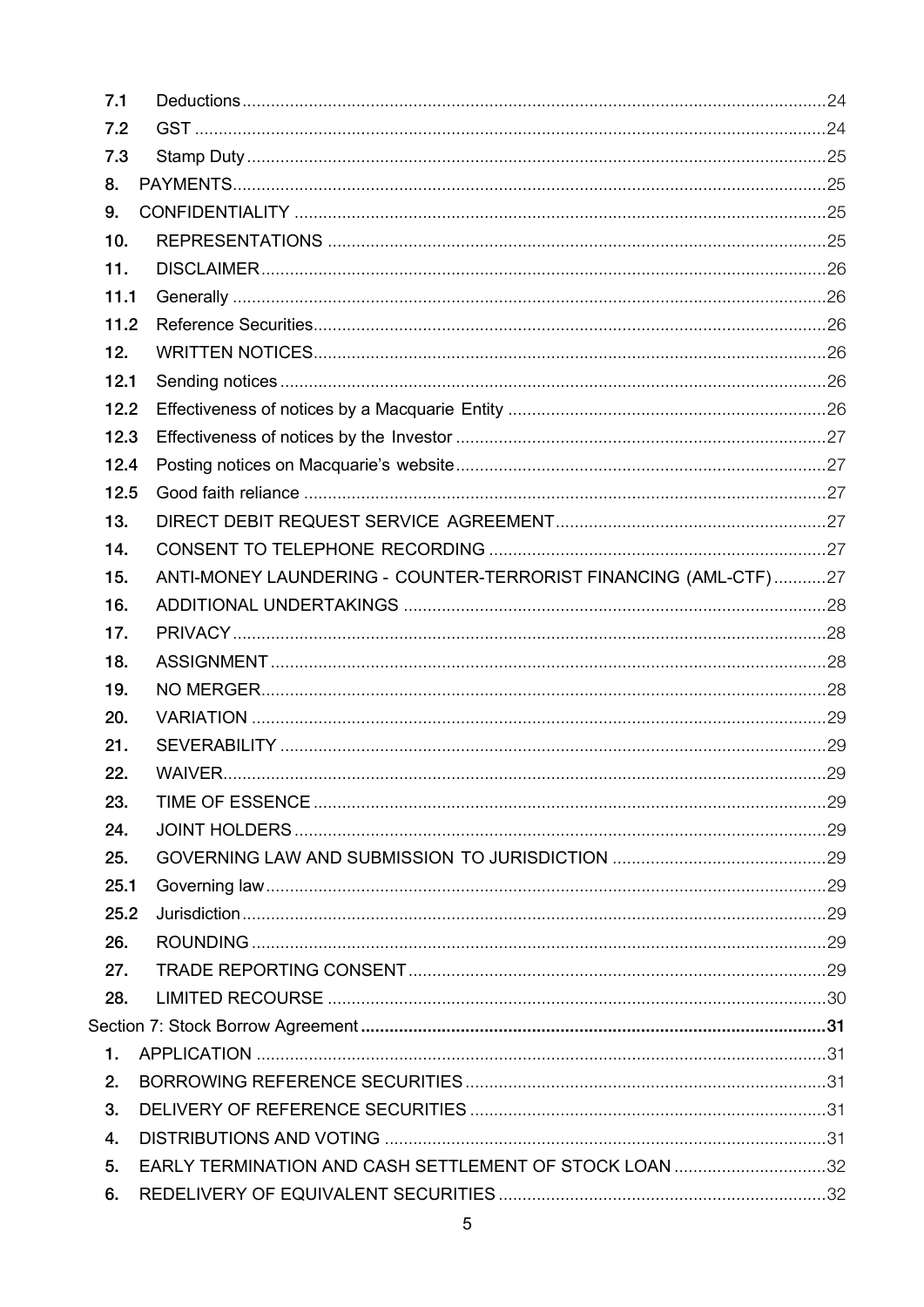| 7.             |  |
|----------------|--|
| 8.             |  |
| 9.             |  |
| 10.            |  |
| 11.            |  |
| 12.            |  |
| 13.            |  |
| 14.            |  |
|                |  |
| 1.             |  |
| 2 <sub>1</sub> |  |
| 3.             |  |
| $\mathbf{4}$   |  |
|                |  |
|                |  |
|                |  |
|                |  |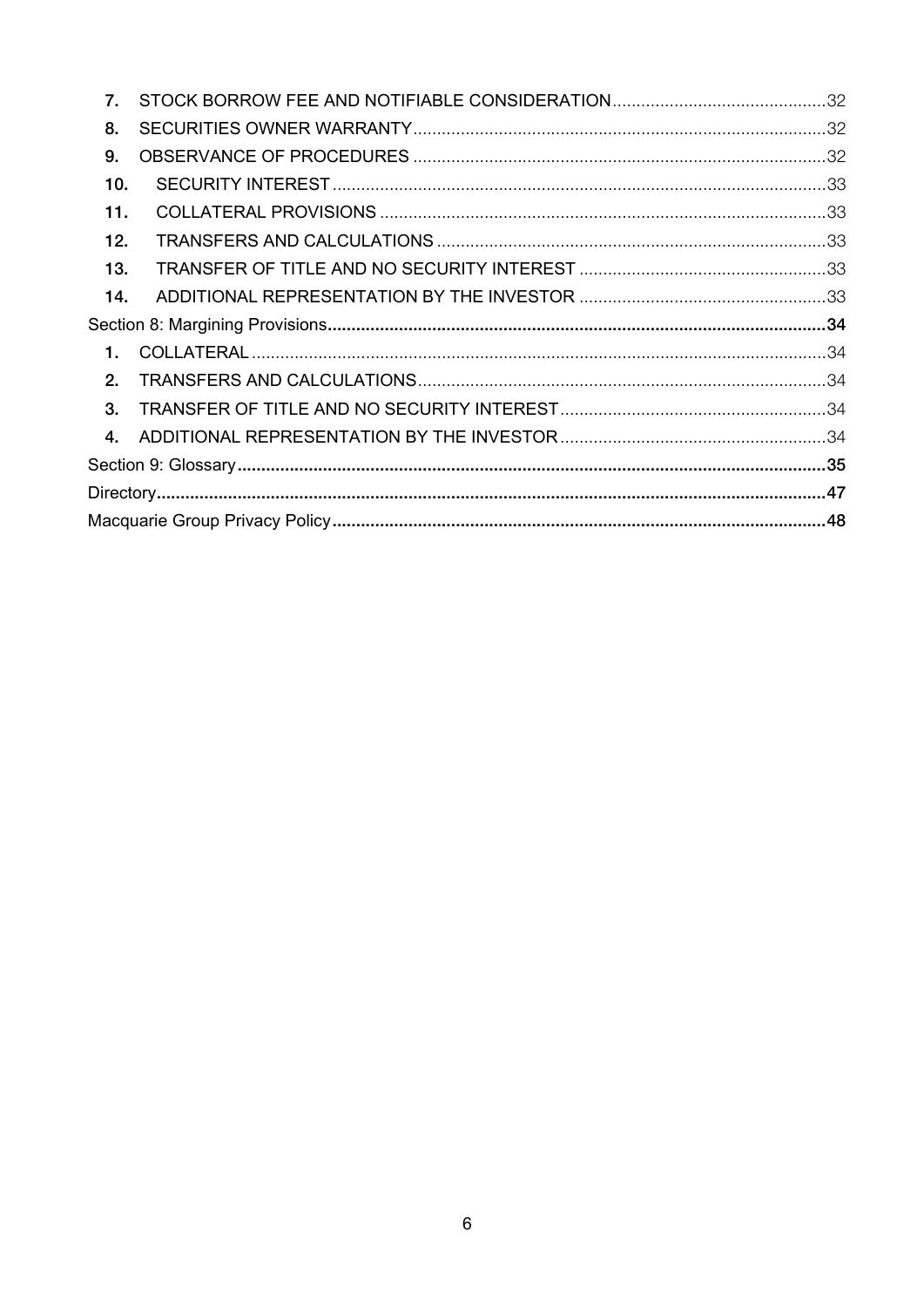# Section 1: Equity Option Agreement

MACQUARIE, THE TRADING PARTICIPANT, THE SPONSOR, THE NOMINEE AND THE INVESTOR AGREE:

# 1. INCONSISTENCIES

Unless otherwise specified, to the extent that there is any inconsistency between a Confirmation for an Option and any other Transaction Document, such Confirmation will prevail for the purpose of the relevant Option.

# 2. OPTIONS

- 2.1 Issue of Options
	- (a) The Investor can apply for one or more Options by making a Transaction Request.
	- (b) Macquarie is not obliged to accept any Transaction Request.
	- (c) If Macquarie accepts a Transaction Request for one or more Options, in consideration of the promise by the Investor to pay to Macquarie:
		- (i) any Fixed Premium;
		- (ii) any Variable Premium; and
		- (iii) any Early Termination Premium,

Macquarie will grant those Options to the Investor, on the terms of this Equity Option Agreement.

2.2 The nature of Options

Each Option constitutes an irrevocable offer by Macquarie to the Investor to, on effective exercise of that Option during the Exercise Period and where the Option is In-the-Money:

- (a) if the Investor has given Macquarie a valid Sell Instruction, buy the Underlying Parcel for the Protection Price of the Option, subject to and in accordance with clause 5; or
- (b) if the Investor has given Macquarie a valid Cash Settlement Request, pay the Investor the Cash Settlement Amount (if any) on the Cash Settlement Payment Date.
- 2.3 Lapse of Option

Any offer made by Macquarie to the Investor in respect of an Option expires at the end of the Option's Exercise Period and may not be accepted by the Investor thereafter.

# 2.4 Assessed Value Payment

If an Option which was In-the-Money lapses by operation of clause 2.3, Macquarie will pay the Assessed Value Payment (if any) to the Investor on the Cash Settlement Payment Date.

#### 3. PREMIUM

- 3.1 Fixed Premium
- (a) The Investor must pay to Macquarie the Fixed Premium (if any) for an Option.
- (b) Unless clause 3.1(c) applies, the Investor must pay the Fixed Premium to Macquarie on the Fixed Premium Payment Date.
- (c) The Investor and Macquarie may agree that the Fixed Premium will be payable by way of instalments, in which case the Investor must pay an amount equal to the Fixed Premium Instalment to Macquarie on each Fixed Premium Payment Date.
- 3.2 Variable Premium

The Investor must pay to Macquarie the Variable Premium (if any) for an Option on the Variable Premium Payment Date.

### 3.3 Early Termination Premium

The Investor must pay to Macquarie the Early Termination Premium (if any) for an Option on the Early Termination Premium Payment Date.

## 4. CASH SETTLEMENT

- (a) The Investor may accept Macquarie's offer in clause 2.2(b) by giving a Cash Settlement Request to Macquarie in accordance with clause 4(b).
- (b) A Cash Settlement Request must:
	- (i) be in writing and signed by the Investor;
	- (ii) identify the type and number of Options to which the Cash Settlement Request relates; and
	- (iii) state that the Investor is exercising such Options and elects settlement by way of Cash Settlement.
- (c) Any Cash Settlement Request given by the Investor to Macquarie in relation to an Option prior to the Exercise Period will be irrevocable and will be deemed to be received by Macquarie at the start of the Exercise Period.
- (d) Macquarie may in its absolute discretion agree to accept as a Cash Settlement Request any instruction (whether oral or written) from the Investor purporting to exercise an Option and electing settlement by way of Cash Settlement, notwithstanding the requirements of clause 4(b) have not been satisfied in full.

# 5. SELL INSTRUCTIONS

The Investor may accept Macquarie's offer in clause 2.2(a) by giving a Sell Instruction to Macquarie in accordance with clause 5.1.

- 5.1 Sell Instructions
	- (a) A Sell Instruction must:
		- (i) be in writing and duly signed by the Investor;
		- (ii) identify the type and number of Options to which the Sell Instruction relates; and
		- (iii) be received by Macquarie no later than 10 (ten) Scheduled ASX Business Days before the Expiry Date of those Options.
	- (b) Any Sell Instruction given by the Investor to Macquarie in relation to an Option (which is not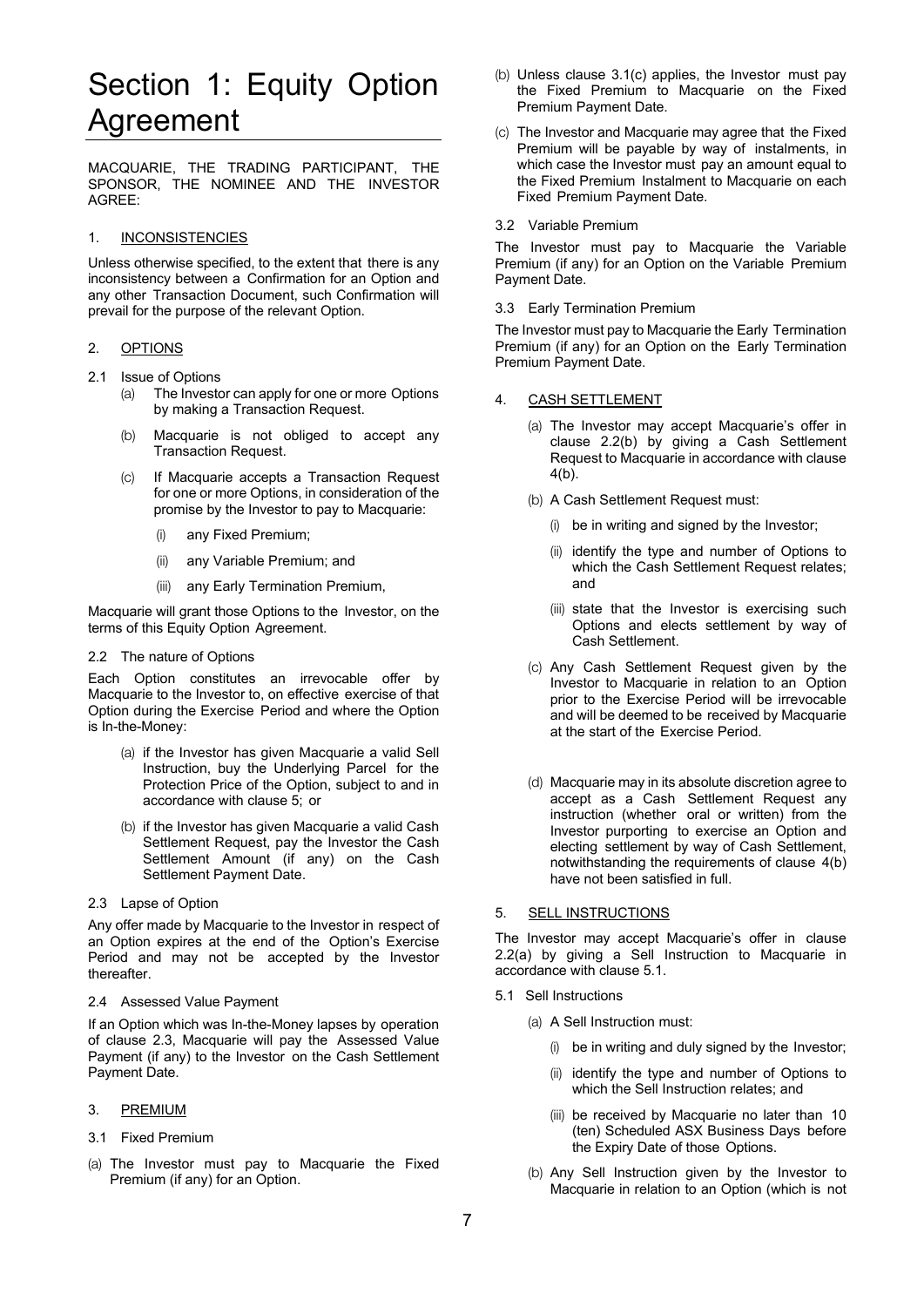validly revoked) will be deemed to be received by Macquarie at the start of the relevant Exercise Period.

- (c) A Sell Instruction given to Macquarie may be revoked by the Investor:
	- (i) at any time prior to 5 (five) Scheduled ASX Business Days before the Expiry Date of those Options, without Macquarie's consent; and
	- (ii) otherwise, only with the written consent of Macquarie (such consent not to be unreasonably withheld, for example, if Macquarie would not incur any loss, cost or expense (or risk thereof) by agreeing to the revocation).
- (d) Any request to revoke a Sell Instruction in accordance with clause 5.1(b) must be made in writing to Macquarie.
- (e) Macquarie may agree to accept as a Sell Instruction any instruction (whether oral or written) from the Investor purporting to exercise an Option and electing settlement by way of Physical Settlement, notwithstanding the requirements of clause 5.1(a) have not been satisfied in full.
- 5.2 Effect of a Sell Instruction

A Sell Instruction (which is not validly revoked) constitutes, where the relevant Option is:

- (a) In-the-Money, a notice to Macquarie during the Exercise Period to exercise all of the Options to which that Sell Instruction relates in accordance with clause 5.3; and
- (b) Out-of-the-Money, a notice to the Trading Participant to sell, on the Investor's behalf, all of the Reference Securities for each of the Options to which that Sell Instruction relates in accordance with clause 5.5.
- 5.3 Sell Instructions Option In-the-Money

Subject to clause 5.4, if the Investor validly exercises an Option that is In-the-Money in accordance with clause 5.2(a):

- (a) the Investor:
	- (i) must Deliver to Macquarie each Reference Security in the Deliverable Parcel on the Delivery Date; and
	- (ii) irrevocably directs the Sponsor to procure the Delivery of the relevant Reference Securities to Macquarie in accordance with the Investor's obligation under this clause 5.3, to the extent the Reference Securities are sponsored by the Sponsor under the Facility;
- (b) if Macquarie receives the Deliverable Parcel in accordance with clause 5.3(a), Macquarie will pay to the Investor the Physical Settlement Amount (less any Secured Monies outstanding) on the Physical Settlement Payment Date.
- 5.4 Macquarie's discretion regarding Sell Instructions
	- (a) Where Macquarie is, or becomes, unable to

acquire the Deliverable Parcel under clause 5.3 because of an Internal Trading Restriction or other legal or regulatory considerations, Macquarie may elect not to Physically Settle any of the Options to which that Sell Instruction relates (even if it has previously accepted that Sell Instruction).

- (b) If Macquarie makes the election referred to in clause 5.4(a):
	- clause  $2.2(b)$  will apply to those Options as if the Investor had exercised those Options during the Exercise Period by giving a valid Cash Settlement Request to Macquarie; and
	- (ii) clause 5.5 will apply to each Reference Security related to the affected Options,

and Macquarie will ensure that the sum of:

- (1) the Cash Settlement Amount paid in respect of each of the affected Options; and
- (2) the Sale Proceeds of the Reference Securities related to the affected **Options**

is at least equal to the Physical Settlement Amount the Investor would have received had Physical Settlement of the Options occurred in accordance with clause 5.3.

- 5.5 Sell Instructions Option Out-of-the-Money
	- $(a)$  If:
		- (i) the Investor has given a valid Sell Instruction for an Option that is Out-of- the-Money, or Macquarie has made an election under clause 5.4; and
		- (ii) the Trading Participant has accepted the Sell Instruction,

the Investor irrevocably directs the Trading Participant to sell the relevant Reference Securities on their Valuation Date (and in accordance with any applicable Trading Participant Terms).

Macquarie will ensure that the Investor receives a price per Reference Security equal to the Final Reference Price.

- (b) If clause 5.5(a) applies, the Investor irrevocably directs:
	- (i) Macquarie to instruct the Sponsor and the Trading Participant to take whatever action Macquarie deems appropriate or necessary in connection with the sale of the relevant Reference Securities contemplated by clause 5.5(a) (and the settlement of such sale);
	- (ii) the Sponsor or the Trading Participant (as the case may be) to pay the Sale Proceeds to Macquarie; and
	- (iii) Macquarie to pay:
- (1) to Macquarie any amounts currently due and payable by the Investor to Macquarie from the Sale Proceeds; and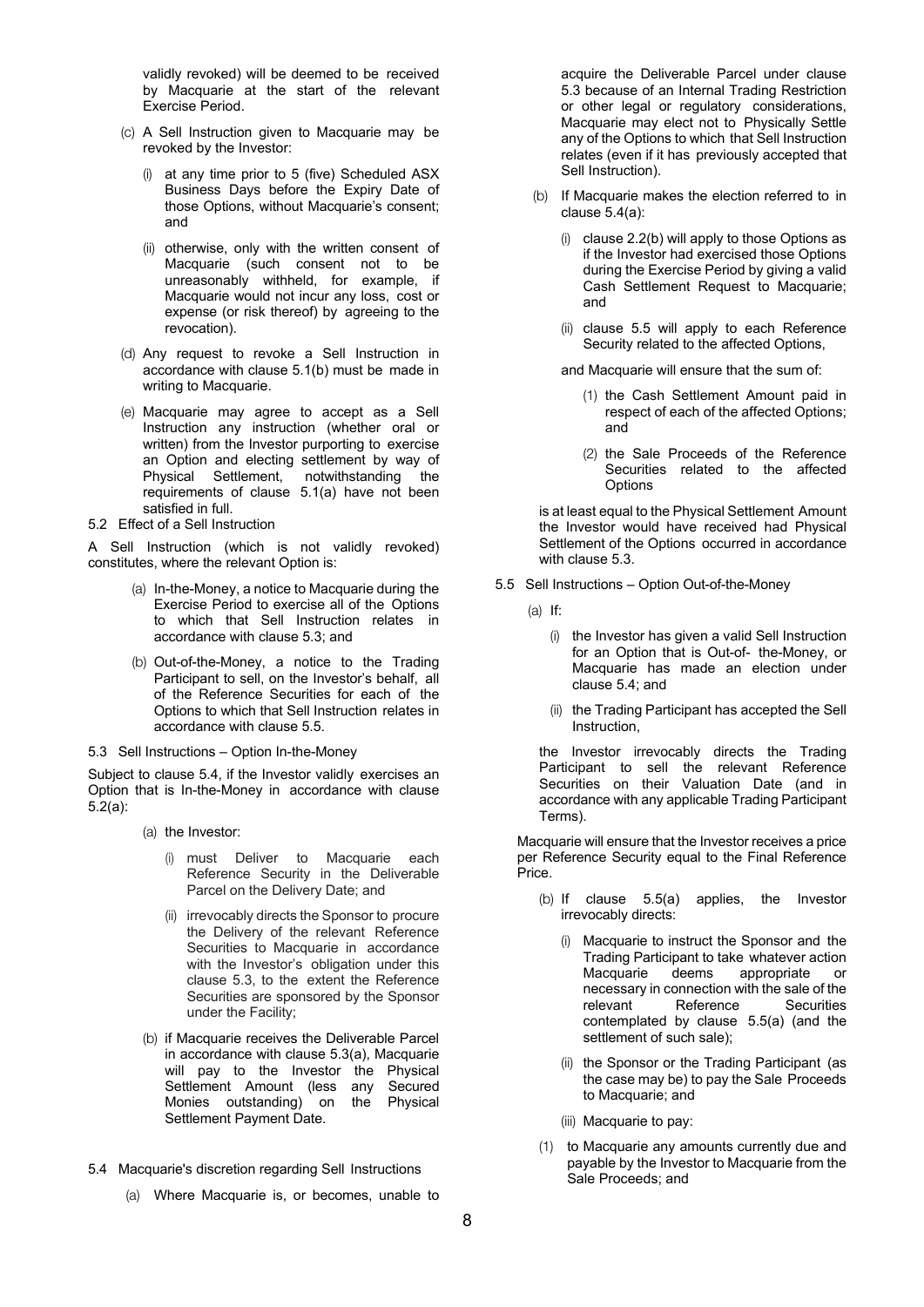- (2) the balance to the Investor, on the Payment Date.
- (c) Any sale effected by the Trading Participant pursuant to clause 5.5 will be effected in accordance with any applicable Trading Participant Terms, and may be effected:
- (i) on a Regulated Exchange; or
- (ii) as an off-market transaction (which may include a sale to Macquarie as principal),

provided always that each Reference Security is sold at its Final Reference Price.

# 6. EARLY TERMINATION AND EARLY LAPSE

## 6.1 Early Termination

Clause 2 of the General Conditions sets out the circumstances in which an Option may be terminated as a result of the occurrence of an Early Termination Event and the consequences of that termination.

- 6.2 Early Lapse: Option Acceleration Events
- (a) If an Option Acceleration Event occurs in relation to an Option, Macquarie may declare a date earlier than the Expiry Date for that Option to be the Lapse Date of that Option.
- (b) Macquarie will give not less than one Business Day's prior notice to the Investor of the declaration of any Lapse Date pursuant to clause 6.2(a), unless:
	- (i) the giving of prior notice is not reasonably practicable given the risk such Option Acceleration Event has created for Macquarie (including the risk of incurring any cost, loss or expense); or
	- (ii) the Option Acceleration Event is the event described in sub-paragraph (c) of the definition of Option Acceleration Event.
- (c) If a Lapse Date is declared in relation to one or more Options pursuant to clause 6.2(a):
	- (i) the relevant Options will lapse and clauses 2.2, 2.4, 3.2, 4, and 5 will no longer apply to those Options; and
	- (ii) Macquarie will determine (acting in a reasonable manner) the:
		- (1) Early Termination Premium(s) (if any) payable by the Investor; and
		- (2) Early Lapse Amount(s) (if any) payable by Macquarie.
- (d) If an Early Lapse Amount is payable by Macquarie to the Investor, such amount will be payable within five (5) Business Days of the Lapse Date.

# 7. OPTION ADJUSTMENTS

- 7.1 Potential Adjustment Events
- (a) If a Potential Adjustment Event occurs or is announced in relation to any Reference Security for an Option, Macquarie may, unless clause 7.1(c) applies:

(i) adjust the terms of the Option in accordance with clause 7.1(b); and

- (ii) determine the effective date of such adjustments.
- (b) Adjustments made under clause 7.1(a) will be:
	- (i) consistent with the methodology employed by the ASX (if any) for adjustments to exchange-traded options in respect of events similar to the relevant Potential Adjustment Event; or
	- (ii) as Macquarie determines appropriate (acting in a reasonable manner), having regard to the relevant Potential Adjustment Event and its effect on the Option and the relevant Reference Security,

**provided however** that any such adjustments are made for the purposes of preserving (to the extent reasonably practicable) the economic equivalence of the parties' positions immediately prior to the adjustments being made in relation to the Potential Adjustment Event.

- (c) If Macquarie determines (acting in a reasonable manner) that:
	- (i) if the Option were to be adjusted in accordance with clause 7.1(b):
		- (1) Macquarie would not be able to continue to effectively manage its risk, on an on-going basis, of maintaining the Option on issue; or
		- (2) Macquarie would incur a material increase in costs in managing its risk, on an on-going basis, of maintaining the Option on issue; or
	- (ii) it is not reasonably practicable to adjust the Option in accordance with clause 7.1(b),

Macquarie may treat such Potential Adjustment Event as an Option Acceleration Event in relation to that Option.

- 7.2 Adjustment and consistency with the Secured **Property**
- (a) For the purposes of:
	- (i) better protecting Macquarie's interests as mortgagee; and
	- (ii) preserving the economic equivalence of a Series and the Secured Property related to that Series,
	- if any adjustment is made to:
		- (1) the Secured Property under the Security Arrangements, then an equivalent adjustment will, to the extent reasonably practicable, be made by Macquarie to the Options to which that Secured Property relates; and
		- (2) the terms of an Option under this clause 7, Macquarie will, to the extent reasonably practicable, procure that equivalent adjustments are made to any related Secured Property in accordance with the Security Arrangements.
- (b) The parties agree that any adjustments made to the terms of an Option and any related Secured Property may not occur simultaneously.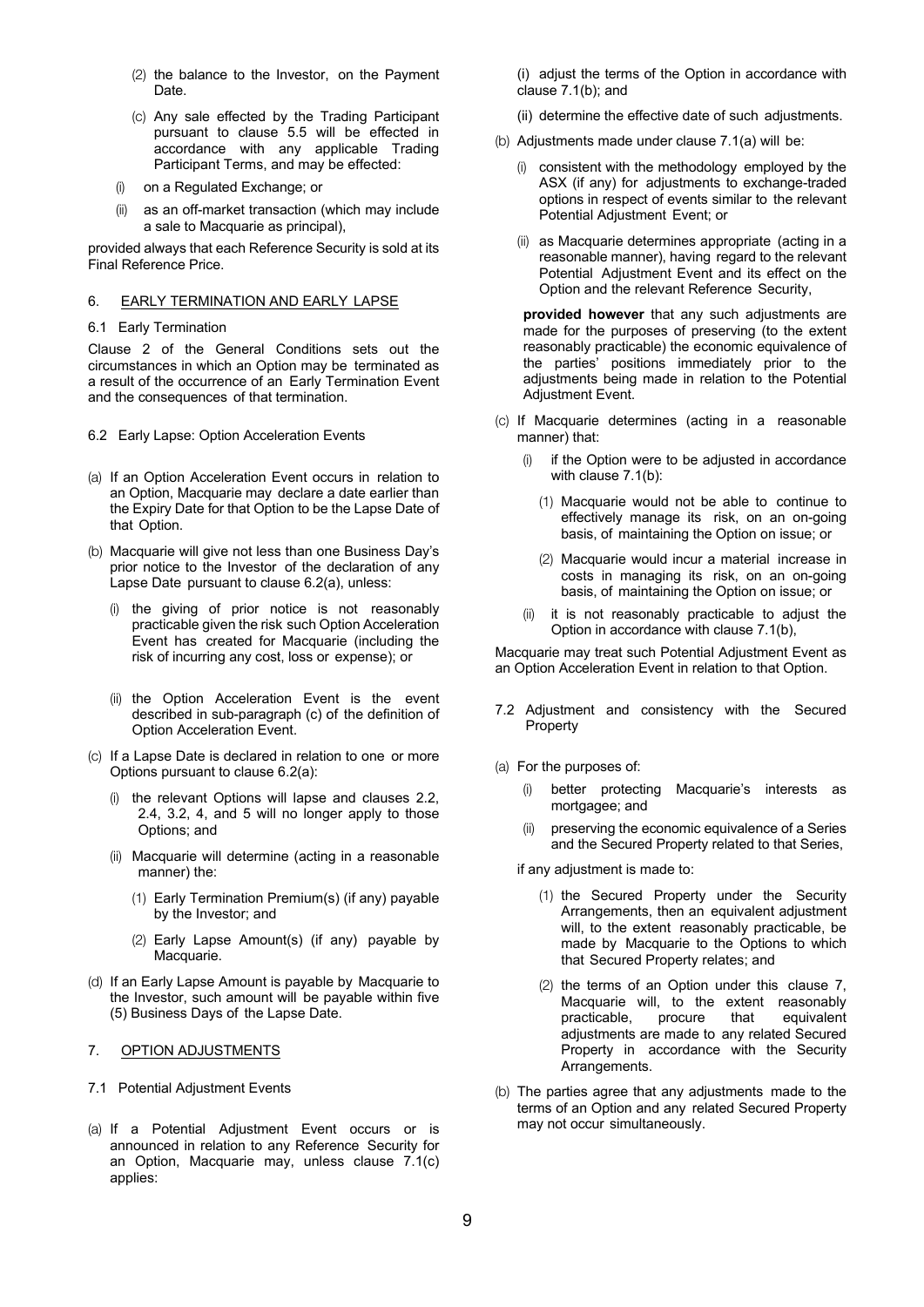# Section 2: Security Arrangements

MACQUARIE AND THE INVESTOR AGREE:

#### 1. INCONSISTENCIES

To the extent that there is any inconsistency between these Security Arrangements and any other Transaction Document, these Security Arrangements will prevail.

## 2. MORTGAGE

2.1 Creation of Mortgage

The Investor:

- (a) as legal and/or beneficial owner; or
- (b) if the Investor is acting in its capacity as a trustee of a trust, as a trustee and in accordance with its powers as trustee,

of the Secured Property mortgages to Macquarie all of its present and future right, title and interest in, and to, the Secured Property as security for the due and punctual payment and satisfaction of the Secured Monies (**Mortgage**).

#### 2.2 Macquarie's rights

Without limiting any rights, powers or remedies Macquarie has under these Security Arrangements or at law, the Investor irrevocably authorises Macquarie, to the extent Macquarie reasonably considers necessary for the purposes of ensuring:

- (a) that Macquarie has the full benefit of the rights, powers and remedies contemplated by these Security Arrangements; and
- (b) the protection or perfection of Macquarie's interests as mortgagee in relation to the Secured Property pursuant to these Security Arrangements,

to do any one or more of the following at any time:

- (i) if registrable, register this Mortgage pursuant to any relevant law (including, without limitation, the Corporations Act, the PPSA and any analogous legislation in any relevant jurisdiction) at the Investor's reasonable expense;
- (ii) if the Mortgage created under these Security Arrangements is an equitable mortgage, instruct the issuer of the Secured Property (or its registry service provider) to register the Secured Property in Macquarie's name (or that of a nominee) as legal mortgagee;
- (iii) to request the issuer of any Secured Property (or its registry service provider) to deliver to Macquarie all documents of title in respect of the Secured Property;
- (iv) to insert Macquarie's name, Macquarie's nominee's name or the name of any purchaser pursuant to a power of sale conferred by law or the power of sale referred to in these Security Arrangements, in all or any transfer documents ("Transfer Documents") (and other relevant documents, if any) relating to any Secured Property;

- (v) to sign in the Investor's name any Transfer Documents (and other relevant ancillary or incidental documents);
- (vi) to cause any Transfer Documents to be stamped and/or registered; and
- (vii) to deliver the certificates (if any) deposited with Macquarie in respect of any Secured Property (and/or any certificate issued consequent on the registration of any Transfer Documents) to any such nominee or any such purchaser named in any Transfer Document.

## 2.3 Power of Attorney

The Investor irrevocably authorises:

- Macquarie and each of its executive directors, division directors and associate directors, severally, to do (either in the Investor's name or Macquarie's name on the Investor's behalf) all acts and things that the Investor is obliged to do under these Security Arrangements or which Macquarie reasonably considers necessary for the purposes of ensuring:
	- (i) that Macquarie has the full benefit of the rights, powers and remedies contemplated by these Security Arrangements; and
	- (ii) the protection or perfection of Macquarie's interests as mortgagee in relation to the Secured Property pursuant to these Security Arrangements; and
- (b) Macquarie, and each of its officers, agents, employees and solicitors to complete any details and fill in any blanks in these Security Arrangements, or any documentation contemplated by these Security Arrangements that Macquarie reasonably considers necessary for the purposes of ensuring:
	- (i) that Macquarie has the full benefit of the rights, powers and remedies contemplated by these Security Arrangements; and
	- (ii) the protection or perfection of Macquarie's interests as mortgagee in relation to the Secured Property pursuant to these Security Arrangements.

# 2.4 Continuing Security

The Mortgage created under these Security Arrangements is a continuing security and remains in full force and effect until the whole of the Secured Monies have been paid or satisfied in full.

- 2.5 Dealing with the Secured Property
- (a) For the purpose of better securing and preserving the value of Macquarie's rights under these Security Arrangements, the Investor agrees to deal with the Secured Property in any manner Macquarie, as mortgagee, reasonably considers necessary for the purposes of ensuring:
	- (i) that Macquarie has the full benefit of the rights,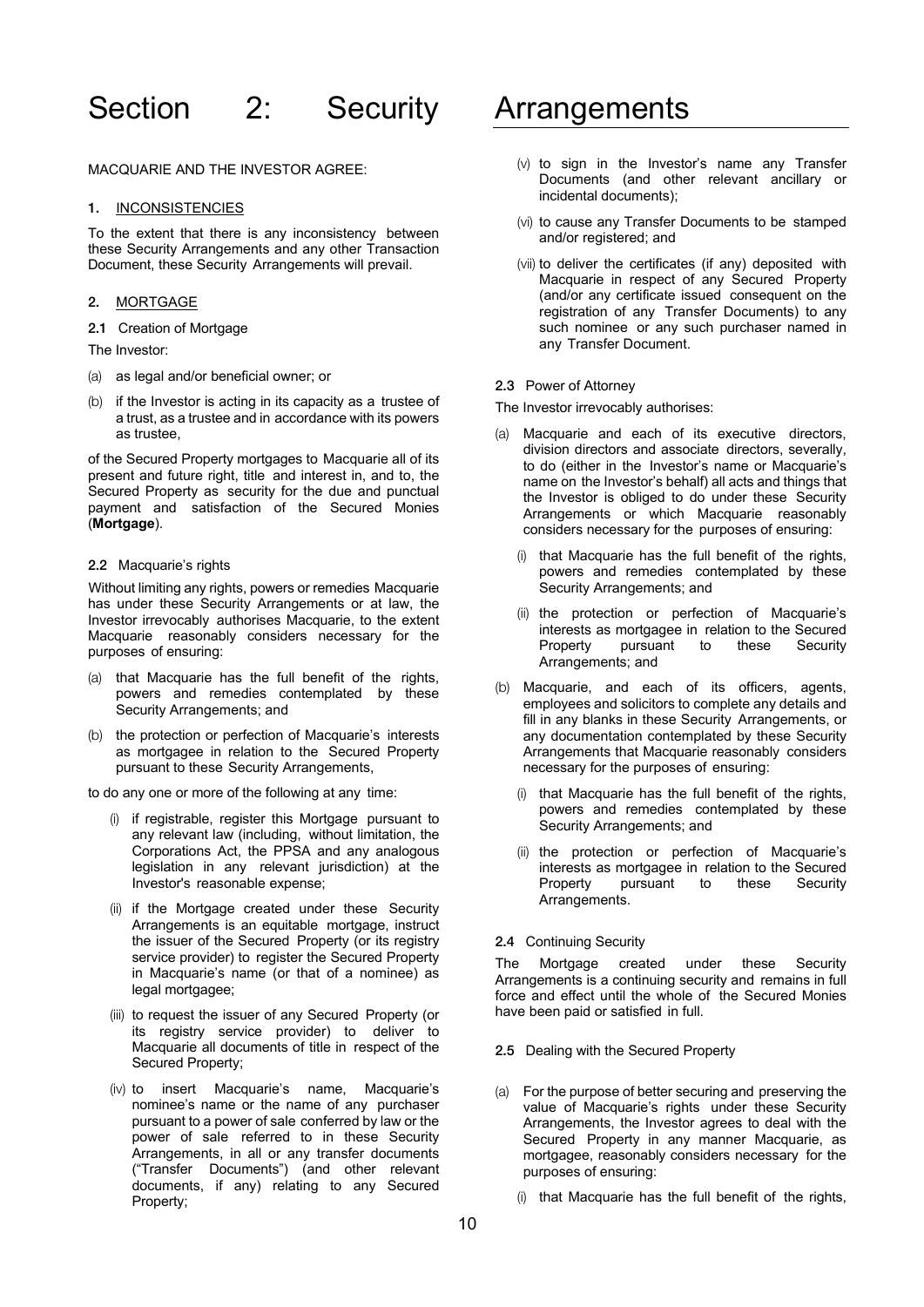powers and remedies contemplated by these Security Arrangements; and

- (ii) the protection or perfection of Macquarie's interests as mortgagee pursuant to these Security Arrangements.
- (b) Clause 2.5(a) includes, without limitation:
	- (i) where documents of title exist in relation to the Secured Property:
		- (1) depositing those documents with Macquarie;
		- (2) instructing the Issuing Entity (or their registry service provider) to deposit with Macquarie (or Macquarie's nominee) all documents of title to the Secured Property and any other documents reasonably requested by Macquarie in relation to the Secured Property; and
		- (3) notifying the Issuing Entity (or their registry service provider) of the details of the Mortgage; and
	- (ii) applying any cash receipts or sale proceeds received in respect of, or derived from, the Secured Property to either the acquisition of Securities or the satisfaction (in whole or in part) of the Secured Monies;
	- (iii) requiring all or any of the Secured Property to be transferred to the Nominee;
	- (iv) requiring any Income derived from the Secured Property to be either re-invested into additional Secured Property (including by way of any distribution reinvestment plan conducted by the Issuing Entity) or applied in satisfaction (in whole or in part) of the Secured Monies;
	- (v) at the Investor's own cost:
		- (1) disposing of, or acquiring, any Securities or Accretions (on commercially reasonable terms, which may include for consideration or otherwise);
		- (2) substituting or replacing any of the Secured Property with other Securities or Accretions.
- 2.6 Additional payments required from the Investors
- (a) If at any time:
	- (i) a Potential Adjustment Event occurs or is expected to occur in relation to the Reference Securities for a Series;
	- (ii) the terms of those Options are, or will be, adjusted under the Equity Option Agreement; and
	- (iii) the Investor does not, or will not, hold the Securities and/or Accretions necessary to effect a Physical Settlement of those Options following any adjustments to the terms of those Options under the Equity Option Agreement,

the Investor hereby:

(1) directs Macquarie to acquire such additional Securities and/or Accretions as are, or would be, necessary to effect a Physical Settlement of those Options following any adjustments to the terms of those Options under the Equity Option Agreement; and

- (2) agrees to pay additional funds to Macquarie in connection with the acquisition of such additional Securities and/or Accretions.
- (b) Where clause 2.6(a) applies:
	- (i) the amount payable by the Investor will be determined by Macquarie having regard to:
		- (1) any value able to be realised in connection with any Potential Adjustment Event affecting the relevant Secured Property (eg, the amount of any Special Dividend attaching to the Secured Property, or the value of any rights attaching to the Secured Property); and
		- (2) the value of the Securities and/or Accretions acquired,

provided always that Macquarie acts in a reasonable manner in determining such values; and

(ii) the amount payable by the Investor must be paid to Macquarie within three (3) Business Days of Macquarie giving the Investor notice of the amount payable by the Investor.

2.7 Further Assurances

- (a) The Investor agrees to do all things reasonably required by Macquarie to:
	- (i) give effect to the intent and purpose of these Security Arrangements;
	- (ii) to ensure that Macquarie has the full benefit of the rights and powers contemplated under these Security Arrangements;
	- (iii) to ensure that the Mortgage is enforceable, perfected (including where possible, by control in addition to registration) and the protection or perfection of Macquarie's interests as mortgagee in relation to the Secured Property pursuant to these Security Arrangements; and
	- (iv) enabling Macquarie to exercise rights in connection with the Mortgage,

which may include, without limitation, the Investor:

- (1) obtaining consents, signing and producing documents, getting documents completed and signed and supplying information; and/or
- (2) providing additional security to Macquarie in relation to the Secured Money under a separate security arrangement.
- (b) Everything the Investor is required to do under this clause is at the Investor's expense. The Investor agrees to pay or reimburse the reasonable Costs of Macquarie in connection with anything the Investor is required to do under this clause.

#### 2.8 No notice required unless mandatory

Unless otherwise expressly provided for in a Transaction Document, before exercising a right under this Mortgage or conferred by law (including a right to sell), neither Macquarie nor the Receiver need give the Investor any notice or demand or allow a lapse of time that is required by law unless the notice, demand or lapse of time cannot be excluded. A reference to a notice under this clause includes any notice under the PPSA (including a notice of a verification statement).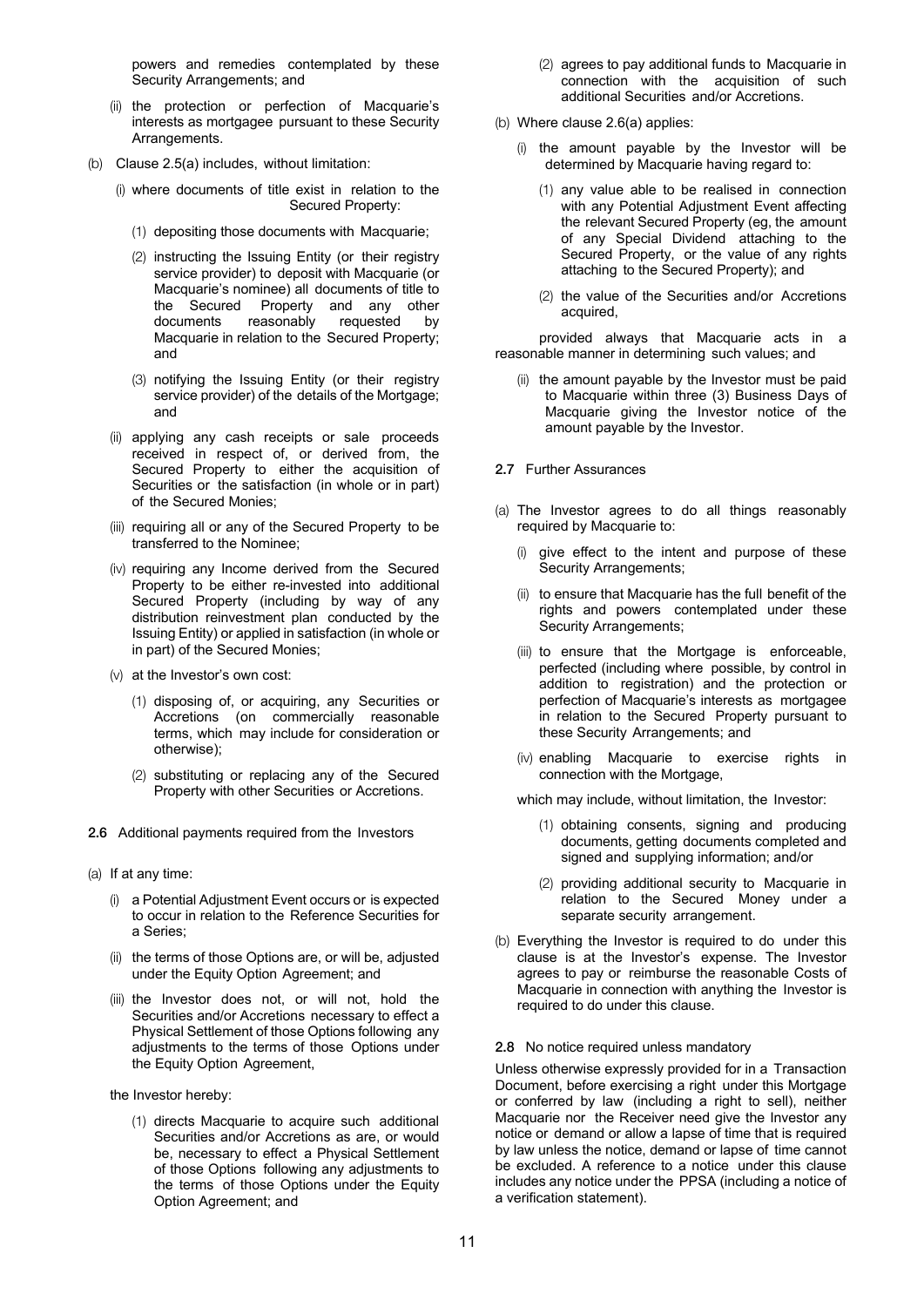### 3. REPRESENTATIONS BY THE INVESTOR

In addition to any other representations given under the Terms and Conditions, the Investor represents to Macquarie:

- (a) on the Commencement Date of each Option and each Linked Loan; and
- (b) on each date on which any Secured Monies remain outstanding, with reference to the facts and circumstances at the time, that:
	- (i) unless clause 3(b)(ii) applies, and subject to Macquarie taking legal title to the Secured Property in accordance with clause 2.2(ii) of these Security Arrangements, on acquisition of any Secured Property by the Investor or on any Secured Property becoming the subject of the Mortgage, the Investor is (or in the case of Secured Property to be acquired, will be), subject to the Mortgage, the legal and beneficial owner of, and have good title to, the Secured Property free from any Security Interest other than the Mortgage;
	- (ii) if the Investor agrees to be bound by the Terms and Conditions in its capacity as trustee of a trust, it is, subject to the Mortgage, the legal owner but not the beneficial owner of, and has good title to, the Secured Property free from any Security Interest other than the Mortgage; and
	- (iii) on:
		- (1) the later to occur of:
			- (A) acquisition of any Secured Property by the Investor; or
			- (B) on such Secured Property becoming the subject of the Mortgage; and
		- (2) deposit of the documents of title (if any) to the Secured Property with Macquarie,

these Security Arrangements create a first ranking security interest over the Secured Property, being an equitable mortgage.

Where the Investor is acting in its capacity as trustee, the representations made under this clause are made by the Investor in its capacity as trustee of the trust and in its personal capacity.

The Investor acknowledges that Macquarie enters into or acts (or omits to act) in relation to each Transaction Document in reliance on the representations in this clause.

#### 4. UNDERTAKINGS BY THE INVESTOR

The Investor undertakes, while any Secured Monies remain outstanding:

- (a) not to create, agree or attempt to create or allow to exist, any Security Interest over or in respect of any Secured Property;
- (b) not to dispose of, or otherwise deal with, or attempt to deal with, any of the Secured Property or any interest in it;
- (c) to notify Macquarie in writing if any representation made by the Investor under the Terms and Conditions is found to have been incorrect or misleading when made;
- (d) to do everything necessary to ensure that no Early

Termination Event or Potential Early Termination Event occurs;

- (e) if an Early Termination Event or Potential Early Termination Event occurs, to immediately notify Macquarie in writing giving full details of the event and any step(s) taken or proposed to be taken to remedy it;
- (f) to pay any calls, instalment or other money which is payable in respect of the Secured Property;
- to deal with the Secured Property as Macquarie (in its capacity as mortgagee) may reasonably consider necessary for the purposes of ensuring:
	- (i) that Macquarie has the full benefit of the rights, powers and remedies contemplated by these Security Arrangements; and
	- (ii) the protection or perfection of Macquarie's interests as mortgagee in relation to the Secured Property pursuant to these Security Arrangements; and
- (h) to supply Macquarie with any information about, or documents affecting:
	- (i) the Secured Property;
	- (ii) this Mortgage; or
	- (iii) the Investor's financial affairs or business.

### 5. RIGHTS OF THE INVESTOR

Without limiting any other rights of the Investor under the Terms and Conditions, until an Early Termination Event or Potential Early Termination Event occurs in relation to the Investor, the Investor has the right to, subject to clause 2.5:

- (a) receive any Ordinary Dividend payable (subject to any deduction for Tax) in cash; and
- (b) exercise the right to vote,

in respect of any Secured Property.

- 6. EARLY TERMINATION EVENTS
- 6.1 General Consequences of an Early Termination Event
- (a) If an Early Termination Event occurs in relation to the Investor, Macquarie may, without being obliged to do so and despite any waiver of any previous Early Termination Event, and in addition to any other rights or remedies Macquarie has under the Terms and Conditions or at law, do all acts and things and exercise all rights, powers and remedies in relation to the Secured Property that:
	- (i) the Investor could do or exercise; or
	- (ii) Macquarie (in its capacity as mortgagee) may reasonably consider necessary for the purposes of ensuring:
		- (1) that Macquarie has the full benefit of the rights, powers and remedies contemplated by these Security Arrangements; and
		- (2) the protection or perfection of Macquarie's interests as mortgagee pursuant to these Security Arrangements.
- (b) Macquarie will give prior notice to the Investor before exercising any of the rights, duties and powers referred to in clause 6.1(a), unless the giving of prior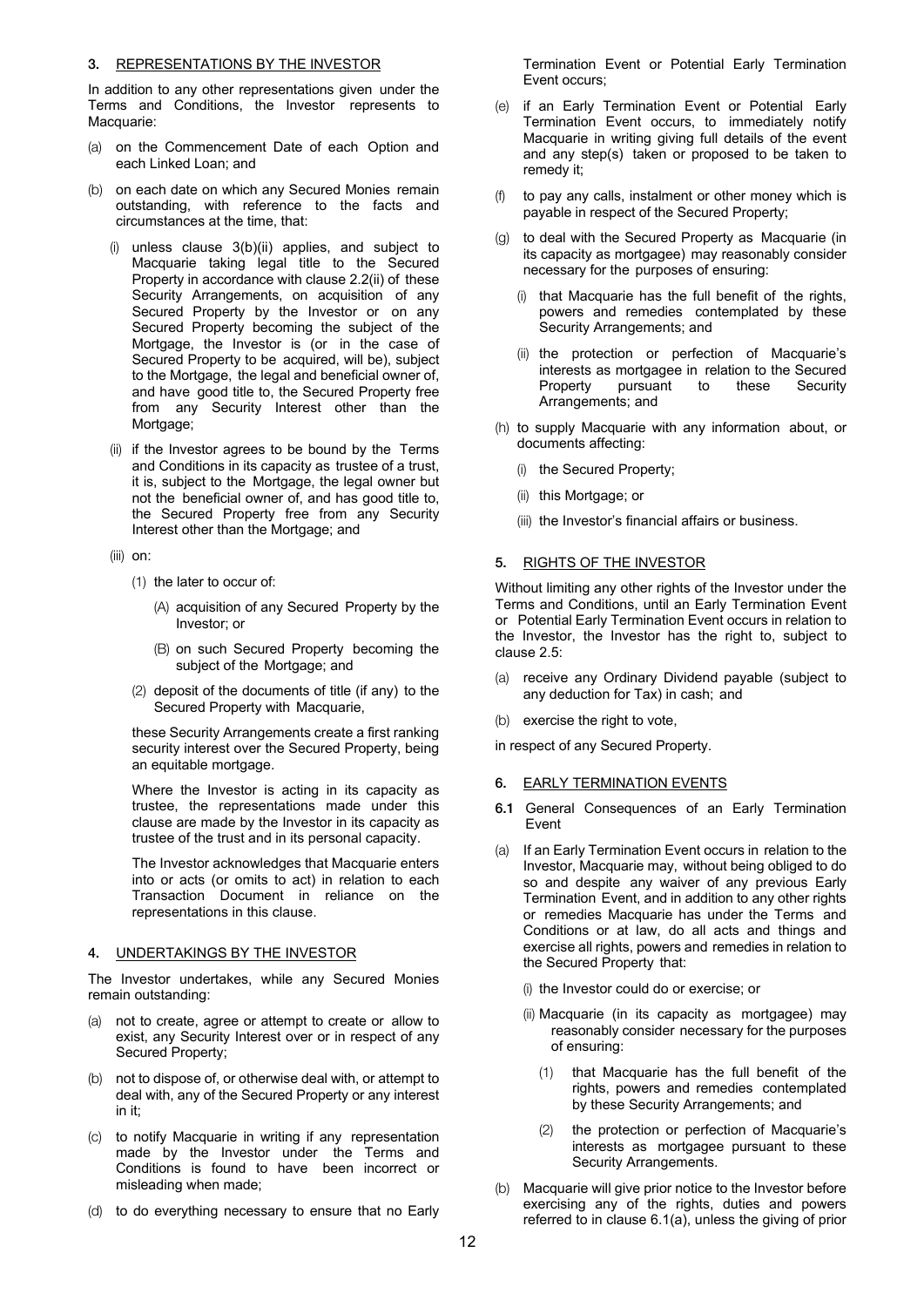notice to the Investor is not reasonably practicable given the risk such Early Termination Event has created for Macquarie (including the risk of incurring any cost, loss or expense).

- (c) Without limiting clause 6.1(a), such acts or things include, but are not limited to Macquarie:
	- (i) taking possession and assuming control of the Secured Property;
	- (ii) receiving, retaining, and/or applying in satisfaction of the Secured Monies, all money or other distributions (whether monetary or otherwise) made or to be made in respect of the Secured Property or the sale proceeds of the Secured Property;
	- (iii) disposing of, redeeming, agreeing to sell or otherwise dealing with the Secured Property (whether or not Macquarie has taken possession) on such terms as Macquarie determines (acting in a reasonable manner);
	- (iv) employing solicitors, agents, accountants, auctioneers and consultants on such terms as Macquarie reasonably thinks fit;
	- (v) carrying out and enforcing, or refraining from carrying out or enforcing, the Investor's rights and obligations that may arise in connection with the Secured Property or obtained or incurred in the exercise of Macquarie's rights, powers and remedies;
	- (vi) instituting, conducting, defending, settling, arranging, compromising and submitting to arbitration any claims, questions or disputes whatsoever which may arise in connection with the Secured Property or in any way relating to these Security Arrangements, and to execute any associated releases or other discharges;
	- (vii) signing or executing documents; and/or
	- (viii) transferring or converting any of the Secured Property in a Participant Sponsored Holding to an Issuer Sponsored Holding in the name of the Nominee or Macquarie.
- (d) Any money which Macquarie pays or becomes liable to pay by reason of doing any of the above, except to the extent that such amount arises due to negligence, fraud or wilful default on the part of Macquarie, forms part of the Secured Money.

#### 6.2 Appointment of Receiver

Where clause 6.1(a) applies, Macquarie may appoint any person to be a receiver or receiver and manager (the Receiver) of the Secured Property and:

- (a) the Receiver may be appointed by Macquarie on such terms as Macquarie reasonably considers appropriate;
- (b) Macquarie may remove a Receiver and may appoint another in their place;
- Macquarie may (acting in a reasonable manner) from time to time determine the remuneration of the Receiver; and
- (d) if two or more persons are appointed as Receiver, they may be appointed jointly and/or severally and may be appointed in respect of different parts of the Secured Property.

#### 6.3 Status and Capacity of Receiver

Unless and until Macquarie otherwise gives notice in writing to the Investor and the Receiver that the Receiver acts as Macquarie's agent, or until an order is made or resolution is passed for the winding up of the Investor, the Receiver is the Investor's agent, and the Investor alone is responsible for the acts and defaults of the Receiver, but in exercising any of Macquarie's powers, the Receiver has both the Investor's and Macquarie's authority.

#### 6.4 Powers of Receiver

Subject to any specific limitations placed on it by the terms of its appointment, the Receiver, in addition to any right, power or remedy conferred on it by law (including under section 420 of the Corporations Act), may do any act, matter or thing and exercise any right, power or remedy that may be done or exercised by Macquarie or the Investor in relation to the Secured Property.

#### 6.5 Deferred Settlement

If, in accordance with clause 5.3(c) of the Equity Option Agreement, Macquarie pays the Physical Settlement Amount for an Option prior to Delivery of the entire Deliverable Parcel in accordance with clause 5.3(a) of the Equity Option Agreement then, without limiting any other rights that Macquarie may have:

- (a) the Investor assigns to Macquarie, free of any Security Interests, the entire beneficial interest in all of the Reference Securities included in the Deliverable Parcel that have not been so Delivered; and
- (b) in order to ensure the perfection and completion of the assignment of the legal title of such Reference Securities as contemplated by the Equity Option Agreement:
	- (i) Macquarie may do any of the things described in clause 2.2; and
	- (ii) clauses 2.3, 2.5, 2.7, 2.8 and 4 will continue to apply whilst clause 5 shall cease to apply,

(with such changes as are necessary), in respect of those Reference Securities.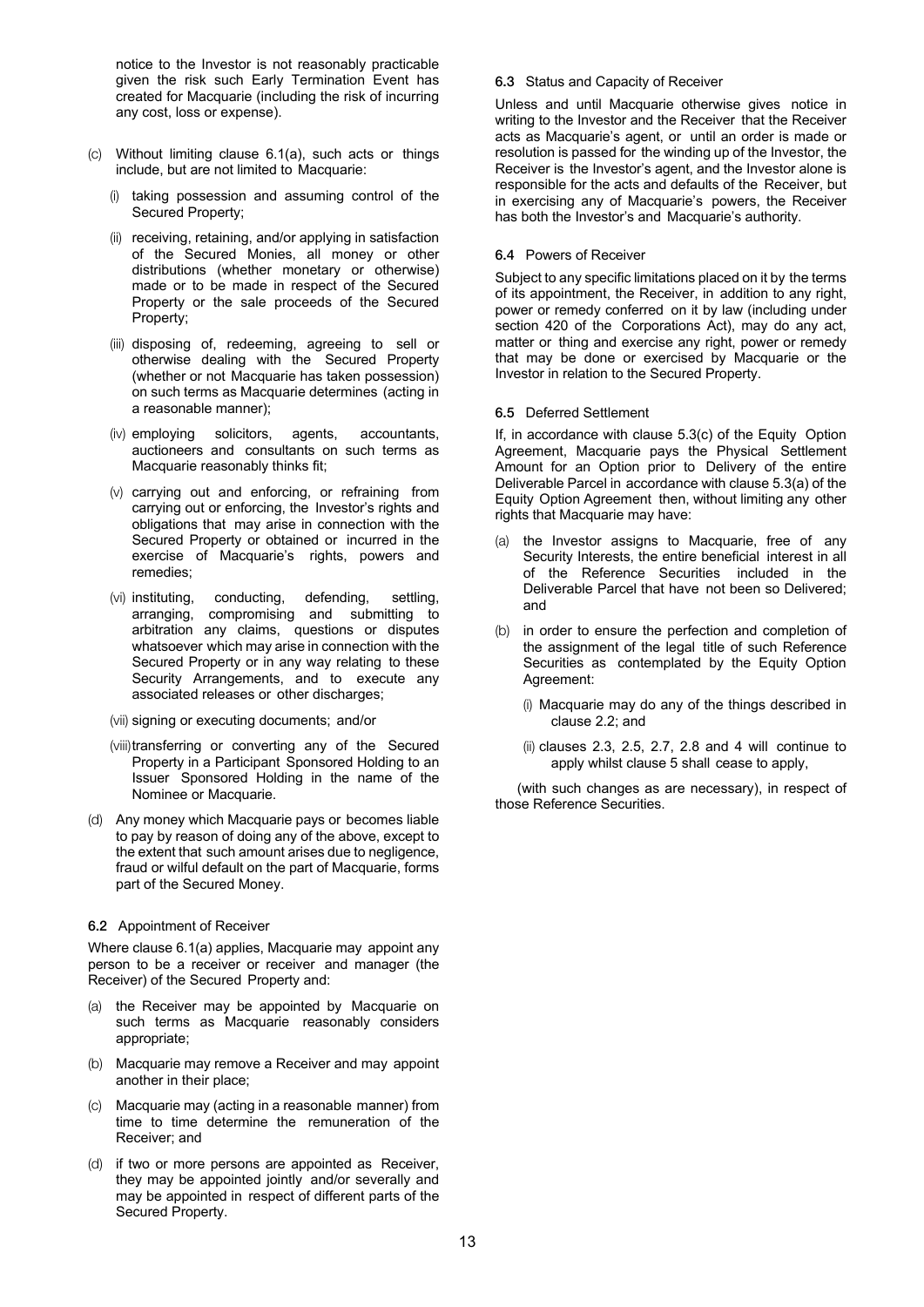# Section 3: Sponsorship Agreement

MACQUARIE, THE SPONSOR AND THE INVESTOR AGREE:

#### 1. INTERPRETATION

1.1 Inconsistencies

To the extent that there is any inconsistency between this Sponsorship Agreement and any other Transaction Document, the other Transaction Document will prevail.

#### 1.2 Variation

If this Sponsorship Agreement is or becomes inconsistent with the ASX Settlement Operating Rules, the Sponsor may, by giving the Investor (the "Participant Sponsored Holder") not less than seven (7) Business Days written Notice, vary this Sponsorship Agreement to the extent the Sponsor considers reasonably necessary to remove any inconsistency.

#### 2. SPONSORSHIP AND AGENCY

#### 2.1 Appointment

- (a) The Investor hereby appoints the Sponsor, and the Sponsor accepts that appointment to:
	- provide, as agent of the Investor, transfer and settlement services in relation to the Securities which form part of the Secured Property for the purposes of this Facility; and
	- (ii) as agent and nominee of the Investor, to:
		- (1) take delivery of any Securities purchased by, or to be delivered to, the Investor; or
		- (2) effect delivery of any Securities sold, or to be delivered, by the Investor (to the extent the same is held by the Sponsor),

on the terms of this Sponsorship Agreement.

- (b) Notwithstanding any other provision of this Sponsorship Agreement, the Investor agrees that while there are any Secured Monies owing under this Facility, the Investor will:
	- (i) not limit, suspend or terminate the appointment of the Sponsor without the prior written consent of Macquarie:
	- (ii) not provide any direction to the Sponsor which is inconsistent with the provisions of the Terms and Conditions without Macquarie's prior written consent; and
	- (iii) only exercise its rights under clauses 2.5, 4.2(d) and 6 in accordance with the instructions of Macquarie.

#### 2.2 Transfer

The Investor agrees to, at the time specified by Macquarie, deliver to the HIN specified under clause 2.6 all of the Secured Property for a Series which are Securities.

#### 2.3 Express authorisation

The Investor expressly authorises and directs the Sponsor to take whatever action is reasonably required by Macquarie in accordance with the ASX Settlement Operating Rules to give effect to Macquarie's rights under the Terms and Conditions including (without limitation):

- (a) to transfer or convert any of the Securities which form part of the Secured Property which are in an Issuer Sponsored Holding to a Participant Sponsored Holding with the Sponsor acting as the Sponsor for the Securities pursuant to this Sponsorship Agreement;
- (b) to act in accordance with any direction or instruction which it receives from Macquarie or the Nominee in respect of any of the Secured Property, including in relation to the utilisation of the HIN under which the Secured Property is registered; and
- (c) providing an Issuing Entity (or the registry service provider thereof) with information required for administrative purposes in relation to the Secured Property.

#### 2.4 Sponsor to notify Macquarie

The Sponsor must, as soon as practicable, notify Macquarie as soon as it becomes aware of any action taken by the Investor:

- (a) to limit, suspend or terminate either the terms of this Sponsorship Agreement or the Sponsor's appointment; or
- (b) to transfer or convert any of the Securities which form part of the Secured Property of which it is the Sponsor under the terms of this Sponsorship Agreement, except for any transfer to Macquarie or the Nominee or any other transfer which is otherwise required to give effect to the Investor's obligations under the Terms and Conditions.

#### 2.5 Termination

- (a) Subject to the other terms of this Sponsorship Agreement, the ASX Settlement Operating Rules and the rights of Macquarie under the Terms and Conditions, this Sponsorship Agreement will be terminated on the occurrence of any of the following events:
	- on Macquarie giving written notice to the Investor of the closure of the Facility under clause 1.7 of the General Conditions;
	- (ii) by notice in writing from either the Investor or the Sponsor to the other;
	- (iii) on the Sponsor becoming insolvent;
	- (iv) on the termination or suspension of the Sponsor; or
	- (v) on the giving of Withdrawal Instructions by the Investor to a Controlling Participant in accordance with ASX Settlement Operating Rule 7.1.10(c).
- (b) Termination by either the Sponsor or the Investor under clause 2.5(a)(ii) will be effective on receipt of the notice by the other party to this Sponsorship Agreement, subject to Macquarie's rights under the Terms and Conditions.

#### 2.6 HINs to which this Sponsorship Agreement applies

The parties agree that all of the Securities which form part of the Secured Property will be registered under the HIN or such other HIN as may be agreed by Macquarie (unless such Securities are transferred to the Nominee in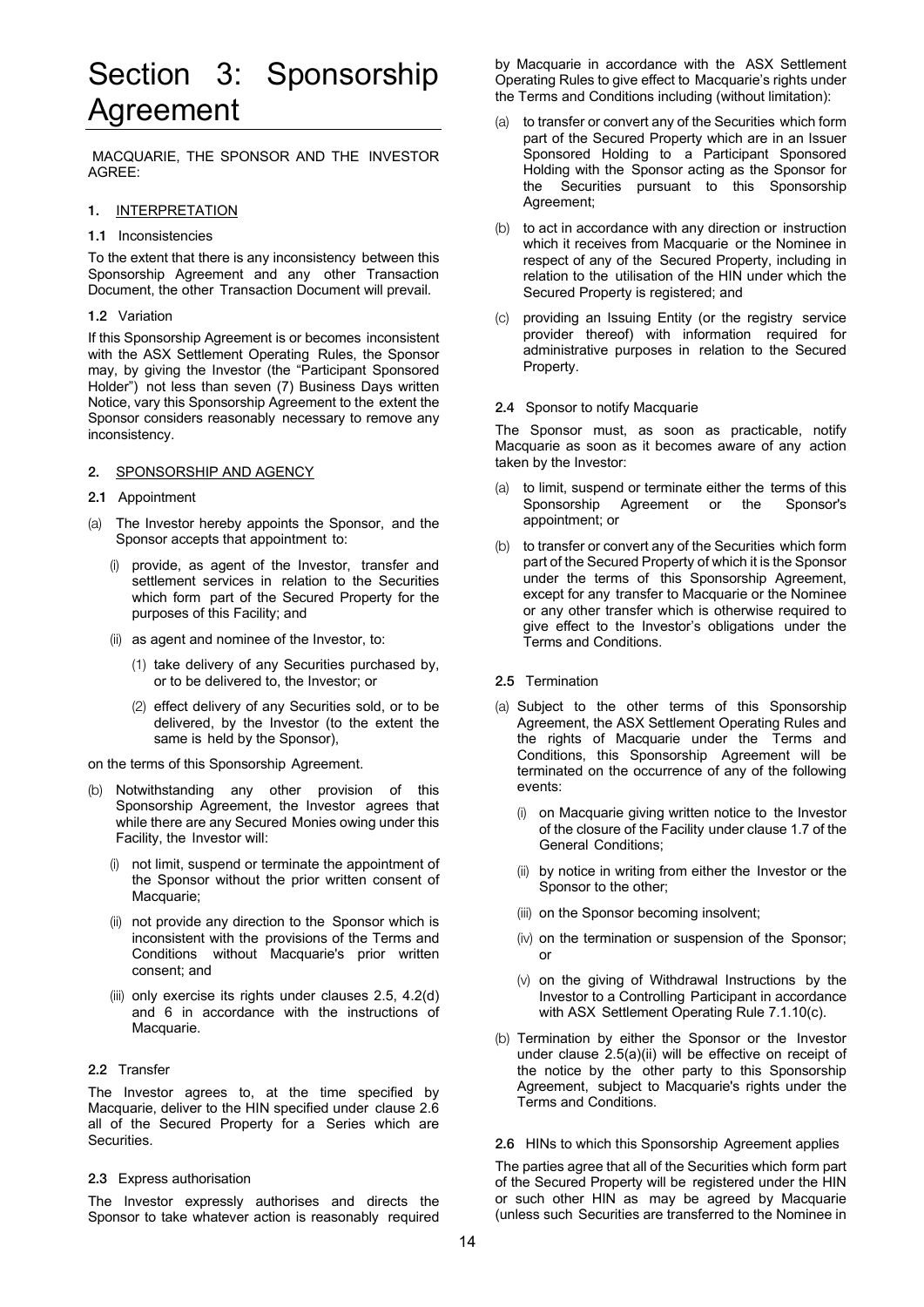accordance with the Terms and Conditions).

The HIN(s) to which this Sponsorship Agreement applies will be specified in the relevant term sheet that is agreed between Macquarie and the Investor as part of the account opening process. If any one or more of the HINs are not known at the time the relevant term sheet is agreed, the Investor authorises Macquarie to insert it once it is available.

### 2.7 Instructions

The parties agree that:

- (a) if the Sponsor receives instructions concerning the Secured Property from both the Investor and Macquarie, the instruction given by Macquarie will take precedence over the instruction given by the Investor; and
- (b) for the avoidance of doubt, any instruction or direction to the Sponsor from Macquarie under this Sponsorship Agreement is an instruction or direction given on behalf of the Investor; provided however that Macquarie may only give instructions or directions in accordance with its rights under the Terms and Conditions.

#### 2.8 Appointment of agents and other third parties

The Sponsor may, in accordance with the ASX Settlement Operating Rules and subject to the approval of Macquarie, appoint any agent, independent contractor or other third party to perform any of its obligations, or take any action required by it, under this Sponsorship Agreement or the ASX Settlement Operating Rules.

- 2.9 Pledging and sub-positions
- (a) Subject to the terms of this Sponsorship Agreement, where the Investor arranges with any person to give a charge or any other interest in Financial Products in a Participant Sponsored Holding, the Investor authorises the Sponsor to take whatever action is reasonably required by the person in accordance with the ASX Settlement Operating Rules to give effect to that arrangement.
- (b) The Investor acknowledges that where, in accordance with this Sponsorship Agreement and/or Macquarie's or the Investor's instructions, the Sponsor initiates any action which has the effect of creating a sub-position over Financial Products in the Participant Sponsored Holding, the right of the Investor to transfer, convert or otherwise deal with those Financial Products is restricted in accordance with the terms of the ASX Settlement Operating Rules relating to sub-positions.
- (c) Nothing in this Sponsorship Agreement operates to override any interest of ASX Clear in the financial products.

#### 2.10 Security Interest

Where Macquarie (or a Related Body Corporate of Macquarie) (such person, the "Security Holder") has a security interest (as that term is defined in the Personal Property Securities Act 2009) in or over any of the rights of the Participant Sponsored Holder under this Sponsor Agreement, the Participant Sponsored Holding and/or any financial products in the Participant Sponsored Holding (the "Collateral") (for example, in connection with a margin lending or other lending arrangement), the Sponsor and the Participant Sponsored Holder acknowledge and agree:

- (a) the Sponsor agrees to take action in relation to the Collateral (including any Transfer or Conversion into or out of the Participant Sponsored Holding) in accordance with any instructions given by the Security Holder (without seeking the consent of the Participant Sponsored Holder or any other person on behalf of the Participant Sponsored Holder);
- (b) only the Security Holder (or the Sponsor acting on the instructions of the Security Holder in accordance with this Clause 2.10) is able to initiate or control the sending of any electronic messages or other electronic communications in relation to the Participant Sponsored Holding (including any Transfer or Conversion into or out of the Participant Sponsored Holding)*;* and
- (c) the Sponsor is under no duty to enquire whether the Security Holder may validly give any such instruction.

The Participant Sponsored Holder irrevocably authorises and directs Sponsor to transfer or otherwise deal or act in connection with the Collateral (including any Transfer or Conversion into or out of the Participant Sponsored Holding) in accordance with any instruction the Security Holder gives.

This Clause 2.10 is an agreement of the type described in section 26 of the Personal Property Securities Act 2009 and applies despite anything to the contrary in this Sponsorship Agreement (including Clause 3.2).

#### 2.11 Payment of fees

The Investor will pay all brokerage fees and associated transactional costs within the period prescribed by the Sponsor (if any).

# 3. MANDATORY PROVISIONS

- 3.1 Sponsor's Rights
- (a) Where the Investor authorises the Sponsor to buy Financial Products, the Investor will pay for those Financial Products within two (2) Business Days of the date of purchase, unless otherwise agreed by the parties.
- (b) Subject to clause 3.1(c), the Sponsor is not obliged to transfer Financial Products into the Participant Sponsored Holding, where payment for those Financial Products has not been received, until payment is received.
- (c) Where a contract for the purchase of Financial Products remains unpaid, after the Sponsor has made a demand of the Investor to pay for the Financial Products, the Sponsor may sell those Financial Products that are the subject of that contract at the Investor's risk and expense and that expense will include brokerage and stamp duty.
- (d) Where the Sponsor claims that an amount lawfully owed to it has not been paid by the Investor, the Sponsor has the right to refuse to comply with the Investor's Withdrawal Instructions, but only to the extent necessary to retain Financial Products of the minimum value held in a Participant Sponsored Holding (where the minimum value is equal to 120% of the current market value of the amount claimed).
- 3.2 Investor's Rights
- (a) Subject to the terms of this Sponsorship Agreement, including clauses 3.1(c) and (d), the Sponsor will initiate any Transfer, Conversion or other action necessary to give effect to Withdrawal Instructions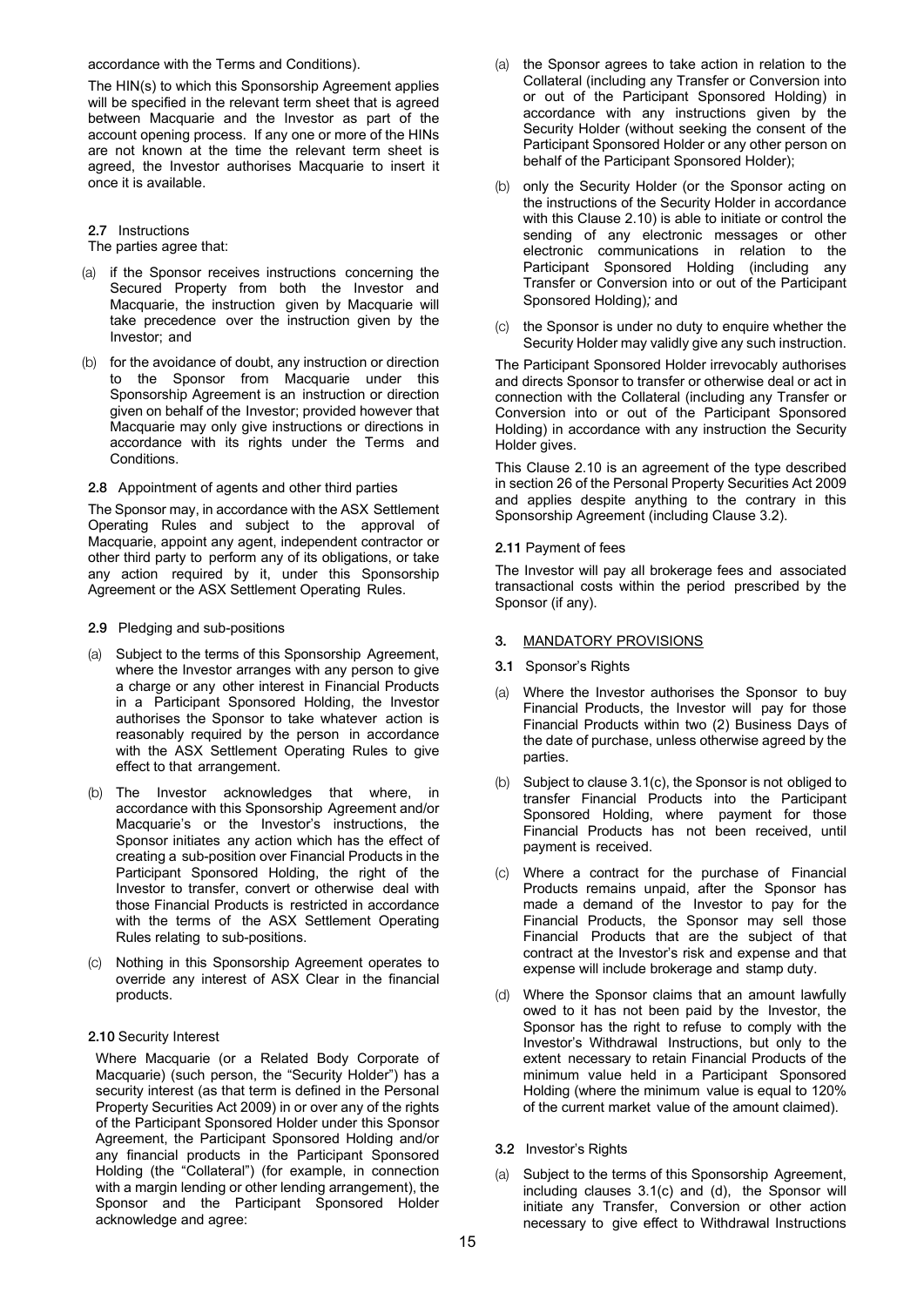within two (2) Business Days of the date of the receipt of the Withdrawal Instructions.

- (b) Subject to ASX Settlement Operating Rule 7.4 and the terms of this Sponsorship Agreement, the Sponsor will not initiate any Transfer or Conversion into or out of the Investor's Participant Sponsored Holding without the Investor's express authority.
- (c) The Sponsor holds an Australian financial services license under the Corporations Act and is a participant of ASX Clear and ASX Settlement. The Investor can obtain information as to the status of the Sponsor from the Australian Securities & Investments Commission and from the ASX.
- (d) In certain circumstances, the Investor may lodge a complaint about the Sponsor with the Australian Banking Industry Ombudsman or the National Guarantee Fund.

#### 4. OTHER RIGHTS AND DUTIES

4.1 Supply of Information

The Investor will supply all information and supporting documentation which is reasonably required to permit the Sponsor to comply with the registration requirements, as are in force from time to time, under the ASX Settlement Operating Rules.

- 4.2 Mandatory Notifications and Acknowledgements
- (a) The Investor acknowledges that if the Sponsor is not a Market Participant of an Approved Market Operator, neither the Approved Market Operator nor any Related Party of the Approved Market Operator has any responsibility for regulating the relationship between the Investor and the Sponsor, other than in relation to the ASX Settlement Operating Rules relating to sponsorship agreements.
- (b) The Investor acknowledges that if a Transfer is taken to be effected by the Sponsor under section 9 of the ASX Settlement Operating Rules and the Source Holding for the Transfer is a Participant Sponsored Holding under this Sponsorship Agreement, then:
	- (i) the Investor may not assert or claim against ASX Settlement or the relevant Issuer that the Transfer was not effected by the Sponsor or that the Sponsor was not authorised by the Investor to effect the Transfer; and
	- (ii) unless the Transfer is also taken to have been effected by a Market Participant of Approved Market Operator or a Clearing Participant of ASX Clear, the Investor has no claim arising out of the Transfer against the compensation arrangement applicable to the Approved Market Operator or a Clearing Participant of ASX Clear under the Corporations Regulations.
- (c) If the Sponsor breaches any of the provisions of this Sponsorship Agreement, the Investor may refer that breach to any regulatory authority, including ASX Settlement.
- (d) Subject to Macquarie's rights under the Terms and Conditions, if the Sponsor is suspended from CHESS participation, subject to the assertion of an interest in Financial Products controlled by the Sponsor, or by the liquidator, receiver, administrator or trustee of that Sponsor:
	- (i) the Investor has the right, within twenty (20)

Business Days of ASX Settlement giving Notice of suspension, to give notice to ASX Settlement requesting that any Participant Sponsored Holdings be removed either:

- (1) from the CHESS Subregister; or
- (2) from the control of the suspended Sponsor to the control of another Sponsor with whom they have concluded a valid Sponsorship Agreement pursuant to ASX Settlement Operating Rule 12.19.10; or
- (ii) where the Investor does not give notice under clause 4.2(d)(i), ASX Settlement may effect a change of Controlling Participant under ASX Settlement Operating Rule 12.19.11 and the Investor will be deemed to have entered into a new Sponsorship Agreement with the new Sponsor on the same terms as this Sponsorship Agreement; and
- (iii) where the Investor is deemed to have entered into a Sponsorship Agreement in accordance with clause 4.2(d)(ii) the new Sponsor must enter into a Sponsorship Agreement with the Investor within ten (10) Business Days of the change of Controlling Participant.
- (e) The Investor confirms that before the Investor executed this Sponsorship Agreement, the Sponsor provided the Investor with an explanation of this Sponsorship Agreement and that the Investor understood the effect of this Sponsorship Agreement.
- (f) The Investor acknowledges that:
	- (i) in the event of the Investor's death or bankruptcy, a Holder Record Lock will be applied to all Participant Sponsored Holdings in accordance with the ASX Settlement Operating Rules, unless the Investor's legally appointed representative or trustee elects to remove the Participant Sponsored Holdings from the CHESS Subregister; and
	- (ii) if the Investor dies, the provisions of this Sponsorship Agreement are deemed to remain in operation, in respect of the legally appointed representative authorised to administer the Investor's estate, subject to the consent of the legally appointed representative, for a period of up to three calendar months after the removal of a Holder Record Lock applied pursuant to clause 4.2(f)(i), unless the Investor's legally appointed representative or trustee elects to remove the Participant Sponsored Holdings from the CHESS Subregister.

#### 5. FOR JOINT HOLDINGS ONLY

- (a) With respect to joint holdings only, each Investor acknowledges that, if one of the Investors dies, the Sponsor will transfer all Holdings under the joint Holder Record into new Holdings under a new Holder Record in the name of the survivor, and that this Sponsorship Agreement will remain valid for the new Holdings under the new Holder Record.
- (b) Each Investor acknowledges that in the event of the bankruptcy of one of the Investors, the Sponsor will:
	- (i) establish a new Holder Record in the name of the bankrupt Investor, transfer the interest of the bankrupt Investor into new Holdings under the new Holder Record and request that ASX Settlement apply a Holder Record Lock to all Holdings under that Holder Record, unless the legally appointed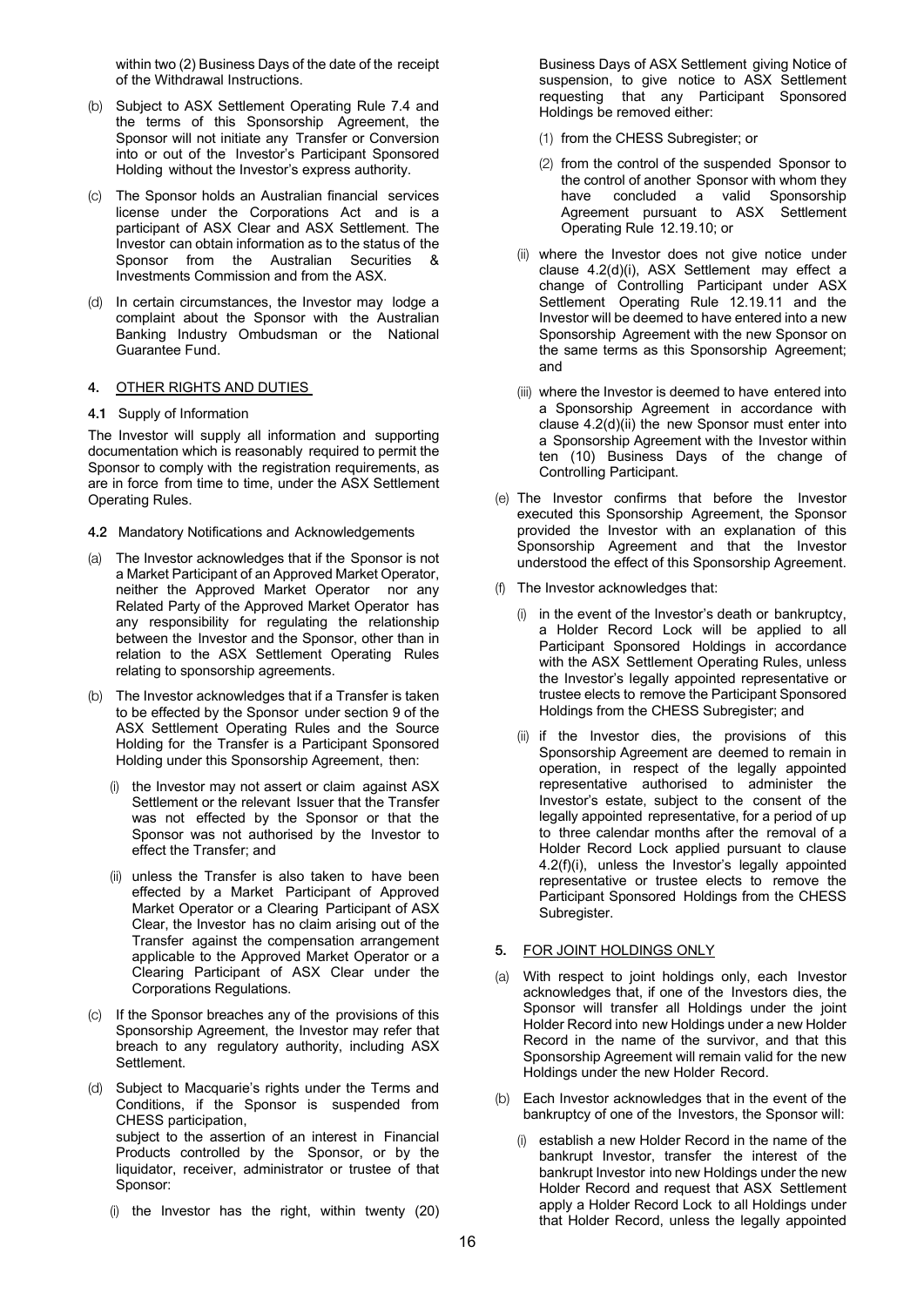representative of the bankrupt Investor elects to remove the Participant Sponsored Holdings from the CHESS Subregister; and

(ii) establish a new Holder Record in the name(s) of the remaining Investors and Transfer the interest of the remaining Investors into new Holdings under the new Holder Record.

# 6. CHANGE OF CONTROLLING PARTICIPANT

- (a) The Sponsor will notify Macquarie in writing at least ten (10) Business Days before issuing a Participant Change Notice to the Investor.
- (b) If the Investor receives a Participant Change Notice from the Controlling Participant of the Participant Sponsored Holding and the Participant Change Notice was received at least twenty (20) Business Days prior to the date proposed in the Participant Change Notice for the change of Controlling Participant, the Investor is not obliged to agree to the change of Controlling Participant, and may choose to do any of the things set out in sub-clauses (i) and (ii):
	- (i) the Investor may choose to terminate this Sponsorship Agreement by giving Withdrawal Instructions under the ASX Settlement Operating Rules to the Controlling Participant, indicating whether the Investor wishes to transfer its Participant Sponsored Holding to another Controlling Participant or one or more Issuer Sponsored Holdings.
	- (ii) If the Investor does not take any action to terminate this Sponsorship Agreement in accordance with clause 6(b)(i), and does not give any other instructions to the Controlling Participant which would indicate that the Investor does not agree to the change of Controlling Participant then, on the date referred to in clause 6(c) below (the "Effective Date"), Macquarie, the Sponsor and the Investor authorise the Controlling Participant to novate this Sponsorship Agreement to the new Controlling Participant without obtaining any further approval, consent or authorisation from Macquarie, the Sponsor or the Investor and this Sponsorship Agreement will then be binding on all parties as if, on the Effective Date:
		- (1) the new Controlling Participant is a party to this Sponsorship Agreement in substitution for the existing Controlling Participant;
		- (2) any rights of the existing Controlling Participant are transferred to the new Controlling Participant; and
		- (3) the existing Controlling Participant is released by the Investor from any obligations arising on or after the Effective Date.
- (c) The novation in clause 6(b)(ii) will not take effect until the Investor has received a notice from the new Controlling Participant confirming that the new Controlling Participant consents to acting as the Investor's Controlling Participant. The Effective Date may as a result be later than the date set out in the Participant Change Notice.
- (d) The Investor will be taken to have consented to the novation referred to in clause 6(b)(ii) by doing any act consistent with the novation of this Sponsorship Agreement to the new Controlling Participant (for example, by giving an instruction to the new Controlling Participant), on or after the Effective Date,

and such consent will be taken to be given as of the Effective Date.

- (e) This Sponsorship Agreement continues for the benefit of the existing Controlling Participant in respect of any rights and obligations accruing before the Effective Date and, to the extent that any law or provision of any agreement makes the novation in clause 6(b)(ii) not binding or effective on the Effective Date, then:
	- (i) this Sponsorship Agreement will continue for the benefit of the existing Controlling Participant until such time as the novation is effective; and
	- (ii) the existing Controlling Participant will hold the benefit of this Sponsorship Agreement on trust for the new Controlling Participant.
- (f) Nothing in this Sponsorship Agreement will prevent the completion of CHESS transactions by the existing Controlling Participant where the obligation to complete those transactions arises before the Effective Date and this Sponsorship Agreement will continue to apply to the completion of those transactions, notwithstanding the novation of this Sponsorship Agreement to the new Controlling Participant.

# 7. CLAIMS FOR COMPENSATION

- (a) If the Sponsor breaches a provision of this Sponsorship Agreement and the Investor makes a claim for compensation in respect of that breach, the ability of the Sponsor to satisfy that claim will depend on the financial circumstances of the Sponsor.
- (b) No compensation arrangements apply to the Investor.
- (c) If a breach by a Sponsor of a provision of this Sponsorship Agreement falls within the circumstances specified in the compensation arrangements applicable to the Approved Market Operator or the Clearing Participant of ASX Clear under the Corporations Act and Corporations Regulations, the Investor may be able to make a claim under the relevant compensation arrangements.

# 8. NO PREJUDICE

The Investor agrees that the rights of Macquarie under the Security Arrangements will not be affected by:

- (a) any change of Sponsor;
- (b) any removal of the Participant Sponsored Holdings from the CHESS Subregister; or
- (c) the transfer of any of the Securities which form part of the Secured Property to a new Holding,

occurring in accordance with this Sponsorship Agreement.

# 9. CONTACT DETAILS

The Investor may wish to discuss the terms and conditions of the Sponsorship Agreement with the Sponsor. The contact details for this purpose are set out in the Directory. The Investor is entitled to receive a copy of the executed Sponsorship Agreement on request.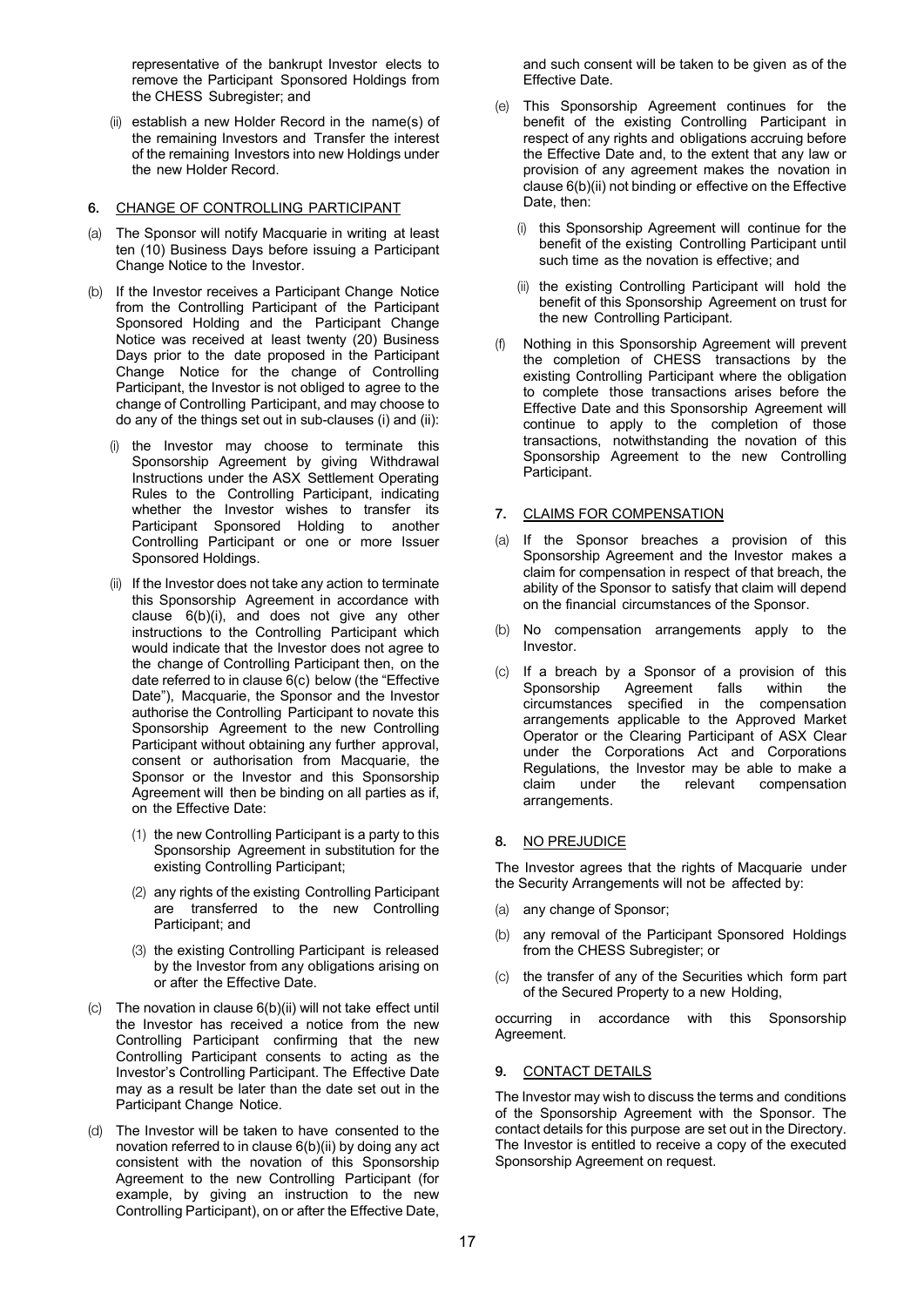MACQUARIE AND THE INVESTOR AGREE:

- 1. LINKED LOANS
- 1.1 Transaction Requests for Linked Loans
- (a) The Investor may apply for a Linked Loan by making a Transaction Request:
	- in conjunction with a Transaction Request for the Linked Options; or
	- (ii) on and from the Commencement Date of the Linked Options.
- (b) By making a Transaction Request, the Investor offers to borrow the amount specified in the Transaction Request on the terms of this Loan Agreement, as supplemented by any applicable Confirmation.
- (c) Macquarie has no obligation to accept any Transaction Request for a Linked Loan.
- 1.2 Drawdown and application of Linked Loan proceeds
- (a) If Macquarie accepts the Investor's Transaction Request for a Linked Loan, Macquarie will pay the proceeds of the Linked Loan:
	- (i) where the Investor has also provided a Buy Instruction in conjunction with such Transaction Request, in accordance with any applicable Trading Participant Terms; or
	- (ii) to the Investor's nominated account, on the Linked Loan's Commencement Date.
- (b) If Macquarie provides a Linked Loan to the Investor, the Investor undertakes to use the loan proceeds wholly or predominantly for a business or investment purpose (other than investment in residential property) or both. Macquarie may, but is not obliged to, monitor whether the proceeds are actually applied in accordance with this clause.
- 1.3 Interest
- (a) The Investor must pay interest on the amount of each Linked Loan in advance on each Interest Payment Date.
- (b) The amount of interest payable on each Interest Payment Date is calculated as follows:

I = L x R% x IP/365

#### where:

 $I =$  the interest payable;

 $L =$  the amount of the Linked Loan outstanding;

R = the Interest Rate; and

IP = the number of days in the relevant Interest Period.

1.4 Repayment

Subject to clause 2 of this Loan Agreement and clause 2 of the General Conditions, the Investor must repay each Linked Loan to Macquarie on its Repayment Date.

2. EARLY TERMINATION, EARLY REPAYMENT DATES AND PREPAYMENT

#### 2.1 Early Termination

Clause 2 of the General Conditions sets out the circumstances in which Linked Loans may be terminated and the consequences of that termination.

- 2.2 Early Repayment Dates
- (a) If a Loan Acceleration Event occurs in relation to a Linked Loan, Macquarie may declare a date on which that Linked Loan will terminate ("**Acceleration Date**").
- (b) Macquarie will give at least one Business Day's prior notice to the Investor of the declaration of any Acceleration Date unless the giving of prior notice to the Investor is not reasonably practicable given the risk such Loan Acceleration Event has created for Macquarie (including the risk of incurring any cost, loss or expense).
- (c) If an Acceleration Date is declared in respect of a Loan, Macquarie will, on the Acceleration Date, calculate (acting in a reasonable manner):
	- (i) the amount of the Loan to be repaid;
	- (ii) the Loan Break Value payable by the Investor (if any and if negative) or Macquarie (if any and if positive) in relation to that Loan.
- (d) The amount of the Loan to be repaid, together with, if the Loan Break Value is payable by the Investor to Macquarie, the Loan Break Value, will be payable:
	- (i) unless paragraph (ii) applies, within three (3) Business Days of the Investor receiving notice of the amount payable by it; and
	- (ii) if:
		- (1) the Loan Acceleration Event giving rise to the Acceleration Date for the relevant Loan is the occurrence of an Option Acceleration Event in relation to the Linked Options for that Loan; and
		- (2) an Exceptional Circumstance occurs at any time:
		- 1. on or after the Lapse Date; and
		- 2. before the amount referred to in clause 2.2(d) is paid by the Investor to Macquarie,

within 12 hours of the occurrence of that Exceptional Circumstance.

- (e) If the Loan Break Value is payable by Macquarie to the Investor, such amount will be payable within five (5) Business Days of the Acceleration Date.
- 2.3 Prepayment
- (a) If the Investor wishes to prepay all or any part of a Loan:
	- (i) the Investor must notify Macquarie of the proposed prepayment (and the amount thereof) by 11am (Sydney time) on the fourth Business Day before the intended date of prepayment;
	- (ii) Macquarie will notify the Investor of the Loan Prepayment Amount (if any) and which party is obliged to pay it by the second Business Day before the proposed prepayment; and
	- (iii) on the date of prepayment, and, where the Loan Prepayment Amount is: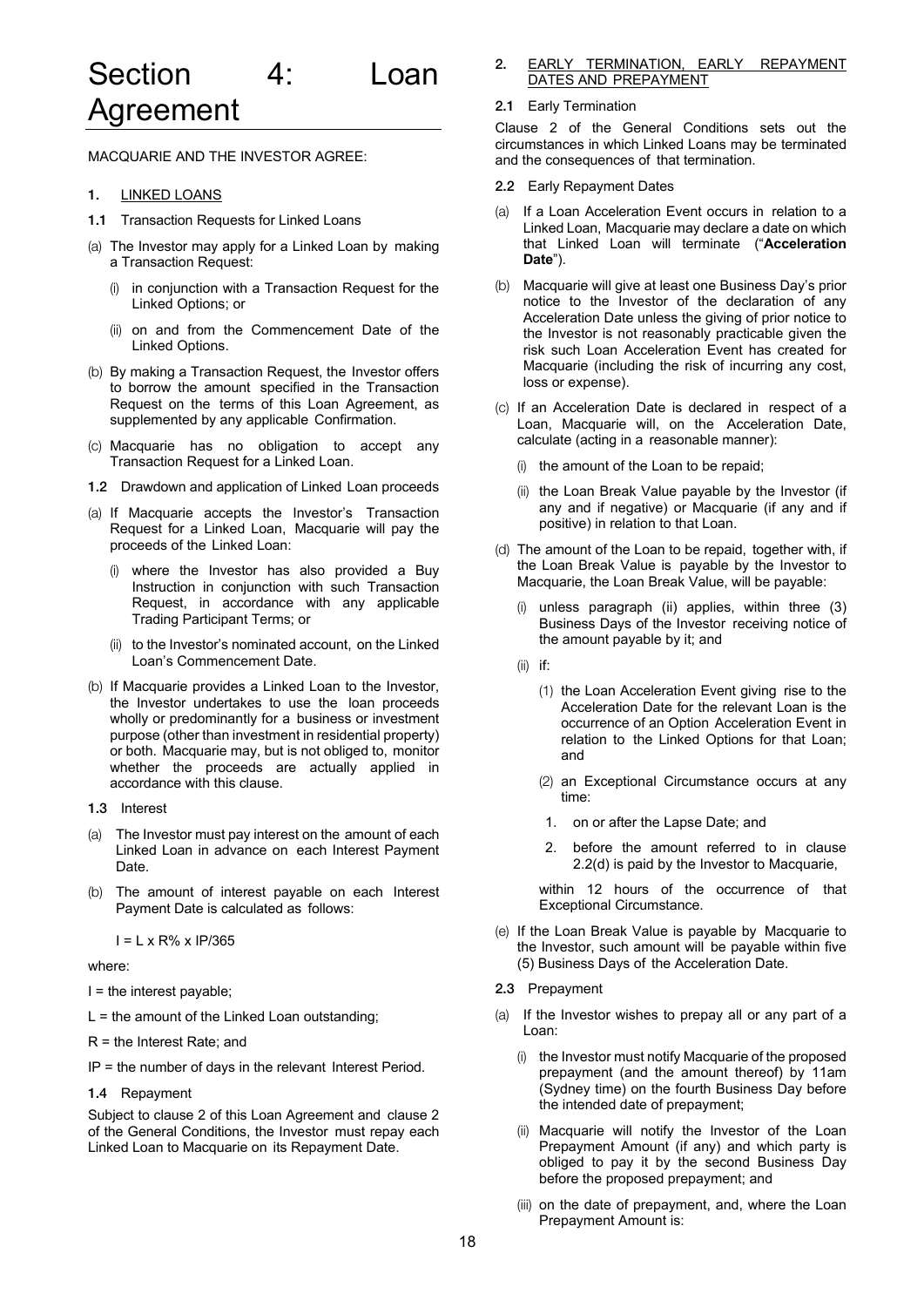- (1) positive, the Investor must; or
- (2) negative, Macquarie must,

pay to the other party the absolute value of the Loan Prepayment Amount.

(b) Any notice of prepayment given by the Investor may not be revoked by the Investor unless otherwise agreed by Macquarie (such consent not to be unreasonably withheld, for example, where Macquarie would not incur any loss, cost or expense (or risk thereof) by agreeing to the revocation).

#### 3. ADDITIONAL REPRESENTATIONS

- (a) In addition to any other representations made under the Terms and Conditions, on:
	- (i) the date the Investor submits a Transaction Request for a Loan; and
	- (ii) the Loan's Commencement Date,

with reference to the facts and circumstances at the time, the Investor represents to Macquarie that any financial accommodation provided by Macquarie under this Loan Agreement will be applied wholly or predominantly for business or investment purposes (other than investment in residential property), or both.

(b) The Investor acknowledges that:

- (i) if the representations made under this clause 4 are made by the Investor in its capacity as trustee of a trust, the representations are also made by the Investor in its personal capacity; and
- (ii) Macquarie enters into, acts, or omits to act, in relation to this Loan Agreement (including making any Loan) in reliance on the representations in this clause 3.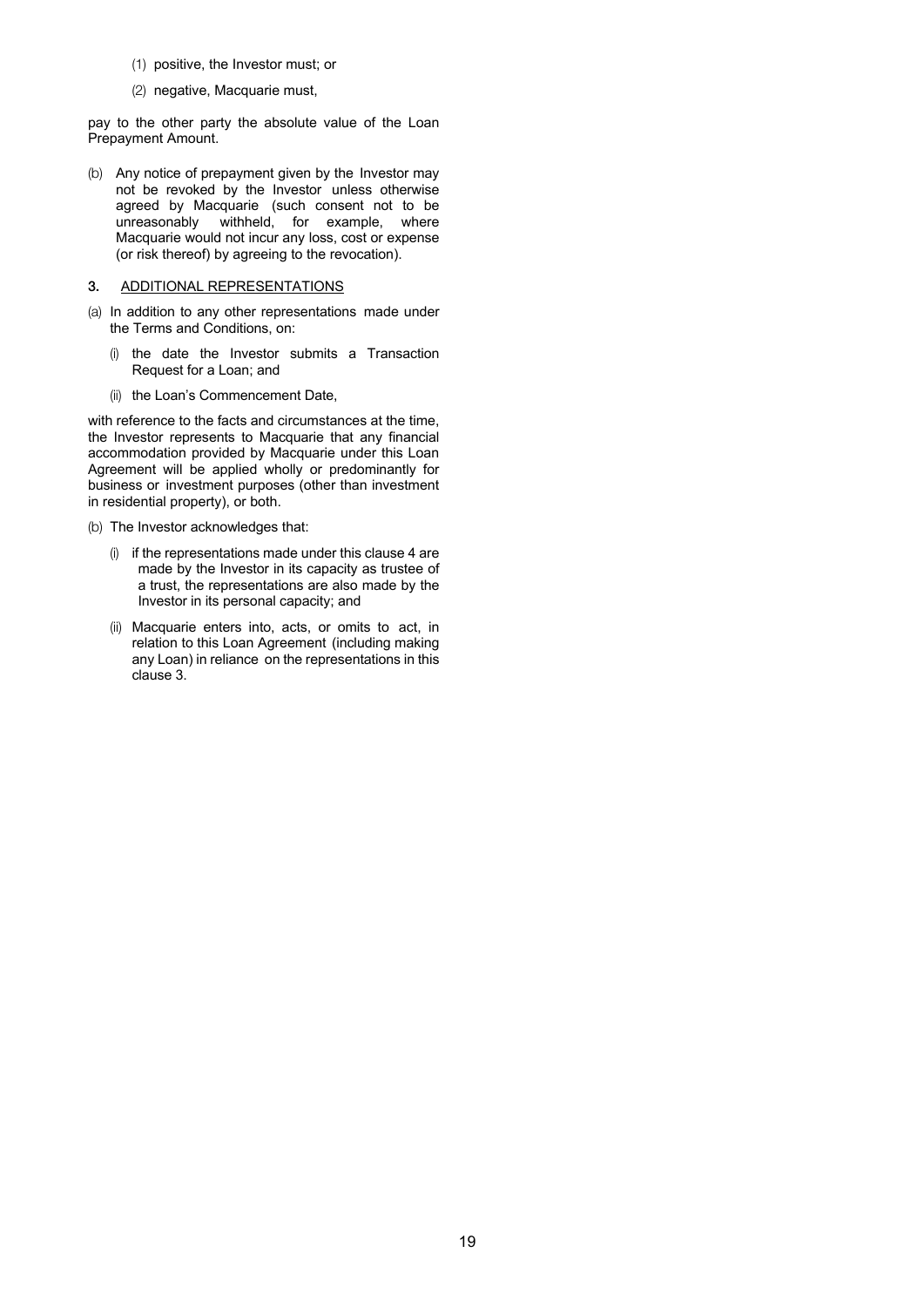# Section 5: Nominee Terms

MACQUARIE, THE NOMINEE AND THE INVESTOR AGREE:

# 1. INTERPRETATION

#### 1.1 Nature of agreement

These Nominee Terms set out the terms on which the Nominee will hold Reference Securities and any Accretions for the Investor.

#### 1.2 Inconsistency with Transaction Documents

If there is any inconsistency between the provisions of these Nominee Terms and any other Transaction Document (other than the General Conditions), the other Transaction Documents will prevail to the extent of the inconsistency.

#### 2. APPOINTMENT OF NOMINEE

#### 2.1 Appointment

- (a) The Investor hereby appoints the Nominee to hold any Reference Securities and Accretions transferred to it, on the Investor's behalf as its nominee, subject to the Terms and Conditions.
- (b) The Investor agrees not to provide any direction to the Nominee which is inconsistent with the Terms and Conditions and any such direction is void.
- (c) The Investor agrees not to, without Macquarie's prior written consent, terminate the appointment of the Nominee or attempt to change the arrangements with the Nominee for any of the Secured Property while any Secured Monies remain outstanding.
- (d) The Nominee must keep, or cause to be kept, proper records in respect of any of the Secured Property held by it under these Nominee Terms.

#### 2.2 Transfer to Nominee

- (a) In consideration of Macquarie accepting a Transaction Request for a Series, the Investor will, on request by Macquarie, cause legal title to any Reference Securities and Accretions included in the Secured Property for that Series to be held by the Nominee, as the Investor's nominee in accordance with these Nominee Terms.
- (b) For the avoidance of doubt, the Investor shall be absolutely entitled to the Secured Property transferred in accordance with this clause as against the Nominee. Subject to Macquarie's rights under the Terms and Conditions, the Investor is entitled to instruct and direct the Nominee about any matter concerning the Secured Property and the Nominee shall (to the extent it is capable) comply with such instructions, including without limitation, with regard to all voting rights (to the extent available) attached to the Secured Property.
- 2.3 Express authorisation
- (a) The Investor expressly authorises and directs the Nominee to:
- (i) use, transfer, sell or convert the Secured Property; and/or
- (ii) to take whatever action is reasonably required,

to give effect to the Investor's obligations under the Terms and Conditions, including to act in accordance with any direction or instruction which it receives from the Investor or Macquarie (in its capacity as mortgagee) in respect of the Secured Property, provided that such direction or instruction is not inconsistent with the Terms and Conditions.

- (b) The Investor:
	- (i) authorises the Nominee to (in good faith) comply with any instructions purported to be given by Macquarie in accordance with these Nominee Terms, without the need to enquire as to the validity of such instruction; and
	- agrees that the Nominee shall have no liability to the Investor for complying with such instruction in good faith.

#### 2.4 Other Permitted Actions

The Investor hereby authorises the Nominee to, in providing the services referred to in these Nominee Terms:

- (a) endorse for collection cheques, drafts and other negotiable instruments as may be required under, or contemplated by, the Terms and Conditions;
- (b) in general, attend to all non-discretionary details in connection with the sale, exchange, substitution, purchase or transfer of the Secured Property and any other dealings with the Secured Property as may be required under, or contemplated by, the Terms and Conditions;
- (c) hold the Secured Property in any account, in the Nominee's own name or that of any sub-custodian, suitable for the holding of the Secured Property (without establishing any separate account designated for the exclusive custody of the Secured Property) and, on a pooled basis with the property of other persons or other clients of the Nominee, provided that the Nominee maintains a record of the Secured Property held for the Investor;
- (d) participate in any rights issue, dividend or other reinvestment schemes in accordance with any instruction given by Macquarie on the Investor's behalf;
- (e) collect cash or other distributions paid or distributed on or in relation to the Secured Property and apply those funds as required under the Terms and Conditions; and
- (f) do everything reasonably necessary to effect the custody of the Secured Property by the Nominee or any sub-custodian (as the case may be) in accordance with applicable laws and the Terms and Conditions.

#### 2.5 Notice to Macquarie

The Nominee must, as soon as reasonably practicable, notify Macquarie as soon as it becomes aware of any action taken by the Investor to limit, suspend or terminate any provision of these Nominee Terms or the Nominee's appointment.

2.6 Indemnification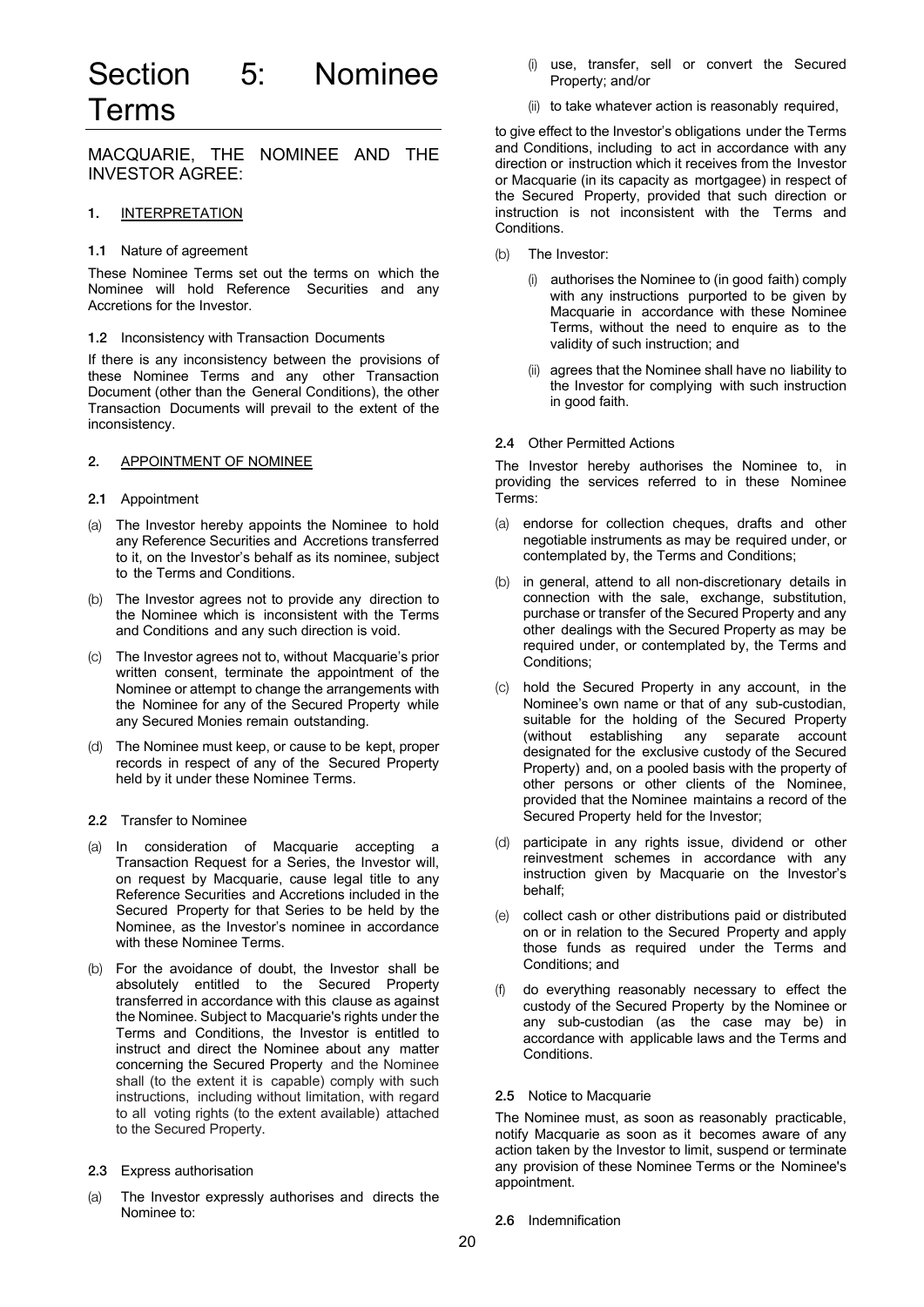The Nominee indemnifies Macquarie for all liability, loss, costs, charges and expenses arising from or incurred by Macquarie as a result of the breach by it of any of its obligations under the Terms and Conditions.

# 2.7 Termination

Subject to the provisions of these Nominee Terms, the appointment of the Nominee under these Nominee Terms will apply until the Facility has been closed pursuant to clause 1.7 of the General Conditions.

### 2.8 Delivery of Secured Property

The Nominee must release and deliver, and procure that its sub-custodian releases and delivers, to the Investor any part of the Secured Property that Macquarie has notified it that it no longer relies on as Secured Property.

- 2.9 General
- (a) (appoint advisers) The Nominee may appoint or engage, at the Investor's reasonable expense, accountants, auditors, barristers, solicitors, advisers, consultants, brokers, counterparties, couriers and other persons where it considers their appointment or engagement necessary or desirable for the purpose of exercising its powers or performing its obligations under these Nominee Terms. The Nominee is not liable for any loss or damage or expense suffered or incurred as a result of any act or omission whatsoever (including a negligent act or omission) of that person beyond the extent to which the Nominee is able to get recovery from such person. Such persons may or may not be associated or related to the Nominee.
- (b) (conflicts of interest) The Nominee may effect transactions which involve a potential conflict of interest with the Nominee's duty to the Investor and the Nominee is not liable to account to the Investor for any profit, commission or remuneration made or received in relation to those transactions or any connected transactions.
- (c) (comply with law) The Nominee is authorised to comply with any obligations imposed on it by law, and the powers conferred on the Nominee by these Nominee Terms are in addition to any statutory powers conferred on the Nominee.
- (d) The Nominee:
	- (i) is not responsible for reviewing or providing advice to the Investor on the Secured Property or any part of it;
	- (ii) disclaims any knowledge of the terms on which any Secured Property is issued, and it is the responsibility of the Investor to investigate and satisfy itself as to those matters;
	- (iii) is not responsible for the accuracy or completeness of any information received from third parties and passed to, or accessed by, the Investor;
	- (iv) is not obliged to institute or defend legal proceedings unless indemnified to its satisfaction; and
	- (v) is free to provide similar services to others, and is not obliged to disclose to any person anything

which comes to its notice in the course of providing services to others unless otherwise required by these Nominee Terms.

# 3. APPOINTMENT OF SUB-CUSTODIAN

- (a) The Nominee may appoint, substitute and remove sub-custodians to carry out any provision of the Transaction Documents as the Nominee may from, time to time, direct. Any such appointment will not relieve the Nominee of its responsibilities or liabilities under the Terms and Conditions.
- (b) All Secured Property delivered to or otherwise held by the Nominee or its sub- custodian must be held and dealt with in accordance with the Terms and Conditions.
- (c) As against the Nominee, the Investor's entitlement to the relevant Secured Property is subject to the Nominee's lien (as the case may be) over the Secured Property in its capacity as nominee to secure any expenses or outlays reasonably incurred or paid by it in accordance with the Terms and Conditions (but excluding any unpaid bank fees or other expenses or outlays incurred or paid as a result of the Nominee's own fraud, negligence or wilful default).
- (d) The Investor consents to the Nominee disclosing to any sub-custodian any information in that party's possession about the Investor, the Terms and Conditions or any matter contemplated by the Terms and Conditions that such party may request from time to time provided that the giving of such information to such party must only occur to the extent that:
	- (i) it is required by law;
	- (ii) the request for information arose as a result of a request by any governmental or judicial body; or
	- (iii) the giving of such information is considered by the Nominee to be reasonably necessary in connection with either:
		- (1) the issuing, lapsing, expiry or administration of any Secured Property, any Options and/or any Loan;
		- (2) effecting transactions in connection with the Terms and Conditions (including in order to allow a party to make a payment under the Terms and Conditions without any deduction or withholding for or on account of any tax or with such deduction or withholding at a reduced rate); or
		- (3) the Macquarie Group's internal risk management requirements, procedures and policies,

and the recipient of such information has agreed to maintain the confidentiality of such information on terms acceptable to the Nominee (acting in a reasonable manner).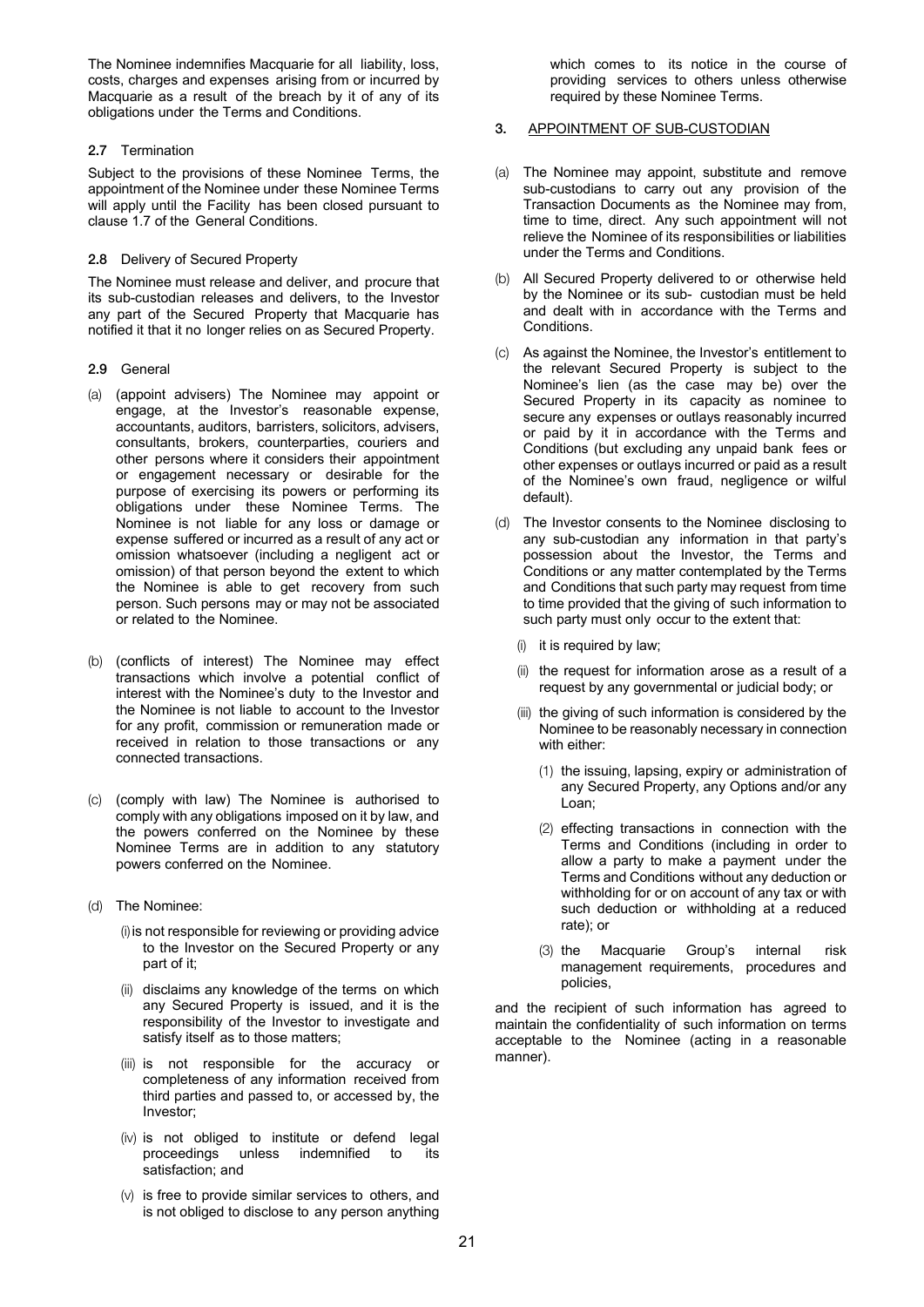# Section 6: General **Conditions**

EACH MACQUARIE ENTITY AND THE INVESTOR AGREES:

# 1. INTERPRETATION

- 1.1 Incorporation and Inconsistencies
- (a) In each Transaction Document, unless the context otherwise requires, the definitions contained in the Glossary apply.
- (b) The General Conditions apply to each Transaction Document. To the extent there is any inconsistency between the General Conditions and any other Transaction Document, that other Transaction Document will prevail to the extent of the inconsistency.

#### 1.2 Interpretation

In each Transaction Document, unless the context otherwise requires:

- (a) a reference to an agreement or to any deed, document or instrument includes, respectively, that agreement, deed, document or instrument as amended, novated, supplemented, varied or replaced from time to time;
- (b) a reference to any statute, ordinance, code or other law, or to any sections or provisions thereof includes any statutory modification or enactment or any statutory provision substituted therefore and all ordinances, by-laws, regulations and other statutory documents or instruments issued thereunder;
- (c) the singular includes the plural and vice versa;
- (d) the word "person" includes a firm, a body corporate, an unincorporated association and a statutory authority;
- (e) a reference to any party includes a reference to that party's executors, administrators, successors, substitutes and permitted assigns and any person taking by way of novation;
- a reference to anything (including any amount) is a reference to the whole or any part of it and a reference to a group of persons is a reference to any one or more of them;
- (g) a reference to the words "including" or "such as" when introducing an example, does not limit the meaning of the words to which the example relates to that example or examples of a similar kind;
- (h) where any word or phrase is given a defined meaning, any other part of speech or other grammatical form in respect of such word or phrase, has a corresponding meaning;
- (i) headings are inserted for convenience only and do not affect the interpretation of the relevant document;
- (j) unless otherwise expressly provided for, a reference to a time and day are references to the time and day in Sydney, Australia;
- (k) a reference in a Transaction Document to a clause is

a reference to a clause in that Transaction Document unless otherwise expressly provided;

- (l) a reference to "transfer" means:
	- (i) in relation to certificated Securities that cannot, or which the parties have agreed will not, be paid or delivered by book-entry, payment or delivery in appropriate physical form to the recipient or its account accompanied by any duly executed instruments of transfer, assignments in blank, transfer tax stamps and any other documents necessary to constitute a valid and legally effective transfer to the recipient;
	- (ii) in relation to Securities that must, or which the parties have agreed will, be paid or delivered by book-entry, initiating the transfer by the giving of written instructions (including instructions given by facsimile transmission, telex, e-mail or message generated by an electronic messaging system or otherwise) to the relevant depository institution or other entity specified by the recipient, together with a written copy thereof to the recipient, sufficient if complied with to result in a valid and legally effective transfer of the relevant property to the recipient; and
	- (iii) in relation to cash, payment.
- (m) unless the contrary intention appears in a Transaction Document, a reference to a term which is defined in the PPSA has the meaning it has in the PPSA; and
- (n) a reference to a payment of an amount means a payment in cleared and unencumbered funds and, in the case of a payment by the Investor, a payment by way of direct debit of the Investor's Linked Account (unless otherwise agreed with us).

#### 1.3 Confirmations

If a Confirmation and a Transaction Document are inconsistent, the Confirmation will prevail to the extent of the inconsistency.

#### 1.4 Discretion

If a Macquarie Entity has the discretion to require or determine something, consent to something, or act in a certain way under the Terms and Conditions, that discretion must be exercised in a reasonable manner.

- 1.5 Single Agreement
- The parties agree that:
- (a) the Transaction Documents constitute one single agreement between the parties; and
- (b) each Series, Loan, Stock Loan and all related margining is entered into in reliance on the fact that all Transaction Documents form a single agreement between the parties, and the parties would not otherwise enter into any Series, Loan, Stock Loan or related margining.

#### 1.6 Business Day Convention

Unless otherwise provided for in a Transaction Document, if the day on or by which a party must do something under a Transaction Document is not a Business Day, CHESS Business Day or Scheduled ASX Business Day, the parties agree and confirm that the party may do it on or by the next Business Day, CHESS Business Day or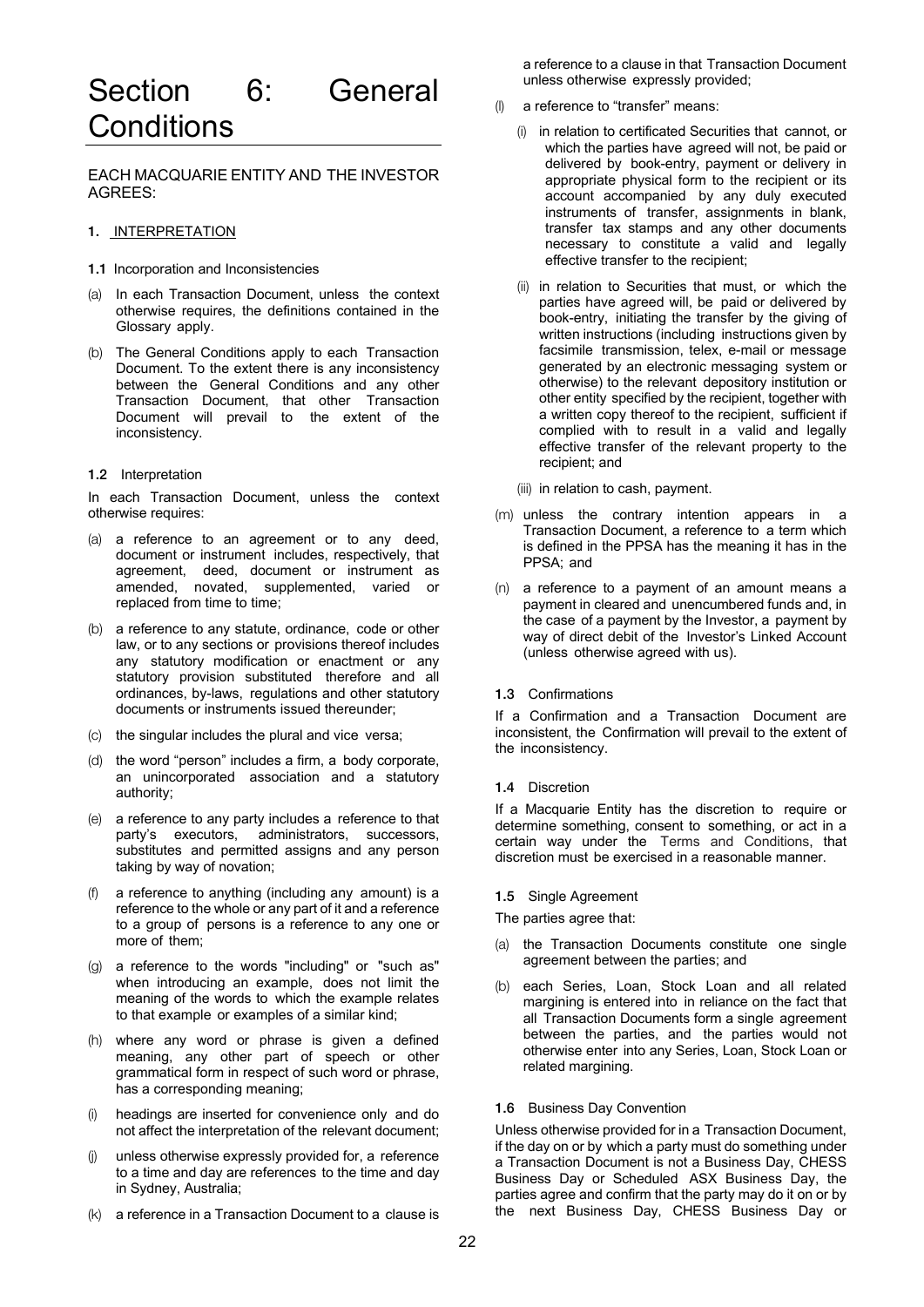Scheduled ASX Business Day (as appropriate) or if that day is in another calendar month, on the previous Business Day, CHESS Business Day or Scheduled ASX Business Day.

- 1.7 Closure of Facility
- (a) Notwithstanding any other provision of a Transaction Document, if at any time:
	- each of Macquarie and the Investor have no further obligations to each other under the Facility; and
	- (ii) there are no Secured Monies outstanding,

Macquarie, or the Investor, may, on giving 10 (ten) Business Days prior written notice, give a notice to the other party specifying a date on which the Facility will close.

- (b) On the giving of such notice under clause 1.7(a), each parties' rights and obligations in respect of the Facility, other than those which accrued prior to such Facility close date, will cease.
- 1.8 Payments Netting

If on any day, amounts would otherwise be payable by each party to the other under this Facility in the same currency, then, on such date, each party's obligation to make payment of any such amount will be:

- (a) automatically satisfied and discharged; and
- (b) replaced by an obligation on the party owing more to the other party to pay that other party the excess of the larger aggregate amount over the smaller aggregate amount.

# 2. SET-OFF AND TERMINATION

#### 2.1 Set-off

Where an Early Termination Event or Potential Early Termination Event has occurred, Macquarie may (in addition to any general or banker's lien, right of set-off, right to combine accounts or any other right to which it may be entitled at law), set-off and apply any amount payable by the Investor to Macquarie under the Facility (whether payable at such time or in the future or on the occurrence of a contingency) against any amount payable by Macquarie to the Investor (whether payable at such time or in the future or on the occurrence of a contingency).

For the purposes of this clause 2.1, if an obligation is unascertained, Macquarie may, acting reasonably, estimate that obligation and set off in respect of the estimate, subject to Macquarie accounting to the Investor when the obligation is ascertained.

- 2.2 Termination
- (a) If an Early Termination Event occurs with respect to the Investor, Macquarie may, and without being obliged to do so, despite any waiver of any previous Early Termination Event, and in addition to any other rights or remedies conferred by the Terms and Conditions or by law, nominate a date (the "**Early Termination Date**") on which:
	- (i) each Series;
- (ii) each Loan;
- (iii) each Stock Loan; and
- (iv) all related margining,

will terminate and Macquarie's and the Investor's obligations under such Series, Loans, Stock Loans and related margining (other than those set out in this clause 2.2) will cease.

- (b) Macquarie will give prior notice to the Investor of the declaration of any Early Termination Date, unless the giving of prior notice to the Investor is not reasonably practicable given the risk such Early Termination Event has created for Macquarie (including the risk of incurring any cost, loss or expense).
- (c) If an Early Termination Date is nominated pursuant to clause 2.2(a) Macquarie (acting in a reasonable manner) will calculate, as at the Early Termination Date:
	- (i) the amount of each Loan to be repaid by the Investor on the Early Termination Date;
	- (ii) the Early Termination Premium payable by the Investor (if any) or the Early Lapse Amount payable by Macquarie (if any) in relation to the terminated Options;
	- (iii) the Loan Break Value payable by the Investor (if any and if negative) or Macquarie (if any and if positive) in relation to the terminated Loans;
	- (iv) an amount equal to the number of Borrowed Securities multiplied by the price at which those Reference Securities are able to be sold at that time (as determined by Macquarie in its absolute discretion);
	- (v) the value of any Stock Loan Margin Balance (which shall be deemed to be an amount payable by the Investor to Macquarie);
	- (vi) the value of the Margin Balance (which shall be deemed to be any amount payable by Macquarie to the Investor); and
	- (vii) the value of any other outstanding obligations of Macquarie and the Investor under the Terms and Conditions.
- (d) If clause 2.2(c) applies, Macquarie will, on the basis of the values so established, take an account (as at the Early Termination Date) of what is due from:
	- (i) the Investor to Macquarie; and
	- (ii) Macquarie to the Investor,

and the sums due from Macquarie to the Investor will be set-off against the sums due from the Investor to Macquarie to determine a single net sum that is payable by whichever party has the claim valued at the lower amount (the "**Net Early Termination Amount**"). The Net Early Termination Amount will be payable by the applicable party on the Early Termination Payment Date.

- 3. CURRENCY CONVERSION AND CONVERSION EVENTS
- 3.1 Currency Conversion
- (a) Where an amount is to be converted from one currency to another currency under the Terms and Conditions, Macquarie will act as calculation agent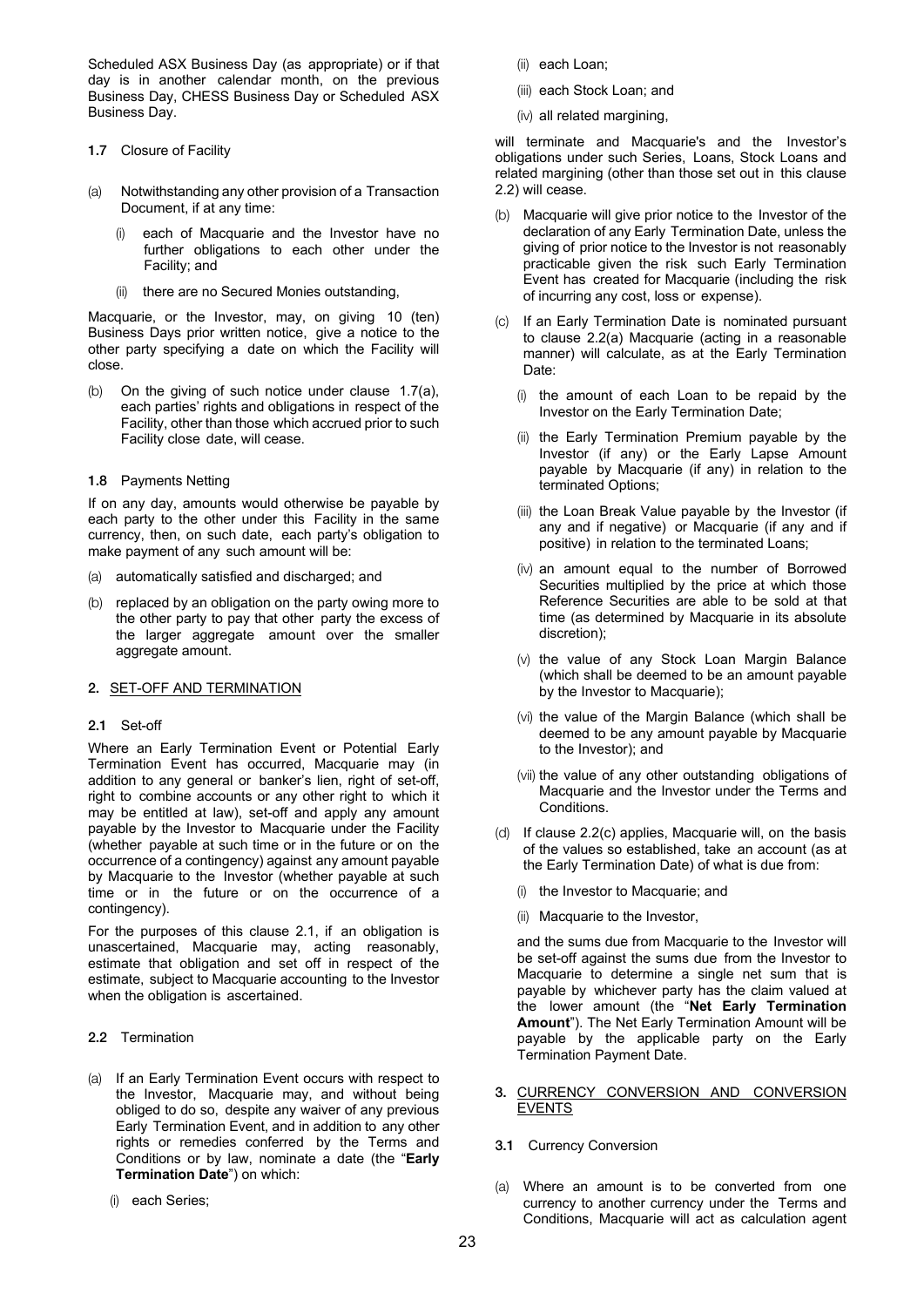for the conversion of the currency.

- (b) All determinations and calculations made by Macquarie in respect of the rate at which a conversion of currency will occur, or has occurred, will be made by Macquarie acting in a reasonable manner having regard to:
	- (i) market exchange rates at the time such conversion occurs or occurred; and
	- (ii) the exchange rates that Macquarie is able to, or would be able to, transact at, or effect, the relevant currency conversion required under the Terms and Conditions.

#### 3.2 Conversion Events

Where a Conversion Event occurs on a date on which an amount is to be calculated or paid under the Terms and Conditions or on which a Macquarie Entity is to determine a rate for which an amount is to be converted from one currency to another:

- (a) the Macquarie Entity may defer the calculation, determination or payment (as the case may be) to the next succeeding Business Day on which no Conversion Event exists; or
- (b) where there is a Conversion Event on each of the five (5) Business Days following the date on which the amount is to be calculated or paid under the Terms and Conditions or on which the conversion rate was to be determined, the Macquarie Entity may:
	- (i) direct that payment to be made in Australian dollars in an amount calculated by that Macquarie Entity (acting in a reasonable manner); and/or
	- (ii) determine (in a reasonable manner) the rate at which such currency will be converted to the other currency.

#### 4. DEFAULT INTEREST

(a) If the Investor does not pay any amount payable under the Terms and Conditions on the due date for payment, the Investor must pay interest on the overdue amount at the Default Rate.

Interest charged at the Default Rate accrues daily from (and including) the due date to (but excluding) the date of actual payment and is calculated based on actual days elapsed.

- (b) If a liability becomes merged in a judgment, the Investor agrees to pay interest on the amount of that liability as an independent obligation. This interest:
	- accrues daily from (and including) the date the liability becomes due for payment both before and after the judgment up to (but excluding) the date the liability is paid; and
	- (ii) is calculated at the judgment rate or the Default Rate (whichever is higher).
- (c) The Investor agrees to pay interest under this clause 4 on demand by Macquarie.

#### 5. CONDITIONAL SETTLEMENT

Any settlement or discharge by a party ("discharging party") in favour of another party is conditional on any security or payment given or made to the discharging party by that other party or by any other person in consideration for, or in connection with, that settlement or discharge in relation to that other party's obligations under the Terms and Conditions, not being avoided, repaid or reduced for any reason whatsoever. If the relevant security or payment is avoided, repaid or reduced, the discharging party will be entitled subsequently to recover the value or amount of that security or payment from that other party, as if that settlement or discharge had not occurred.

# 6. INDEMNITIES

Each indemnity in a Transaction Document:

- (a) is a continuing obligation despite any settlement of account or the occurrence of any other thing;
- (b) must be discharged without set-off, deduction, abatement, counterclaim, suspension or deferment;
- (c) constitutes a separate and independent obligation of the party giving the indemnity from its other obligations under the Transaction Documents; and
- (d) survives the termination of any Transaction Document.

#### 7. TAXATION

- 7.1 Deductions
- (a) If the Investor:
	- (i) is not, or ceases to be, an Australian resident for taxation purposes; and
	- (ii) is or becomes required to deduct any tax from any payment due to a Macquarie Entity in connection with a Transaction Document,
	- then:
		- (1) the Investor must pay that amount to the appropriate authority and promptly provide the Macquarie Entity with evidence of payment; and
		- (2) the amount payable to the Macquarie Entity will be increased so that (after deducting that tax and paying any taxes on the increased amount) the Macquarie Entity receives the same amount the Macquarie Entity would have received had the Investor been an Australian resident for taxation purposes at the relevant time and had no deduction been required.
- (b) If a Macquarie Entity is required to deduct any tax from any payment due to the Investor in connection with a Transaction Document because:
	- (i) that Investor is not, or has ceased to be, an Australian resident for taxation purposes; or

(ii) of any other withholding required by law,

then:

- (1) the Macquarie Entity must pay that amount to the appropriate authority and promptly provide the Investor with evidence of payment; and
- (2) the amount payable to the Investor will be reduced as a result of, and by the amount of, the deductions referred to in clause 7.1(b)(i) and (ii).
- 7.2 GST
- (a) To the extent that any supply made in connection with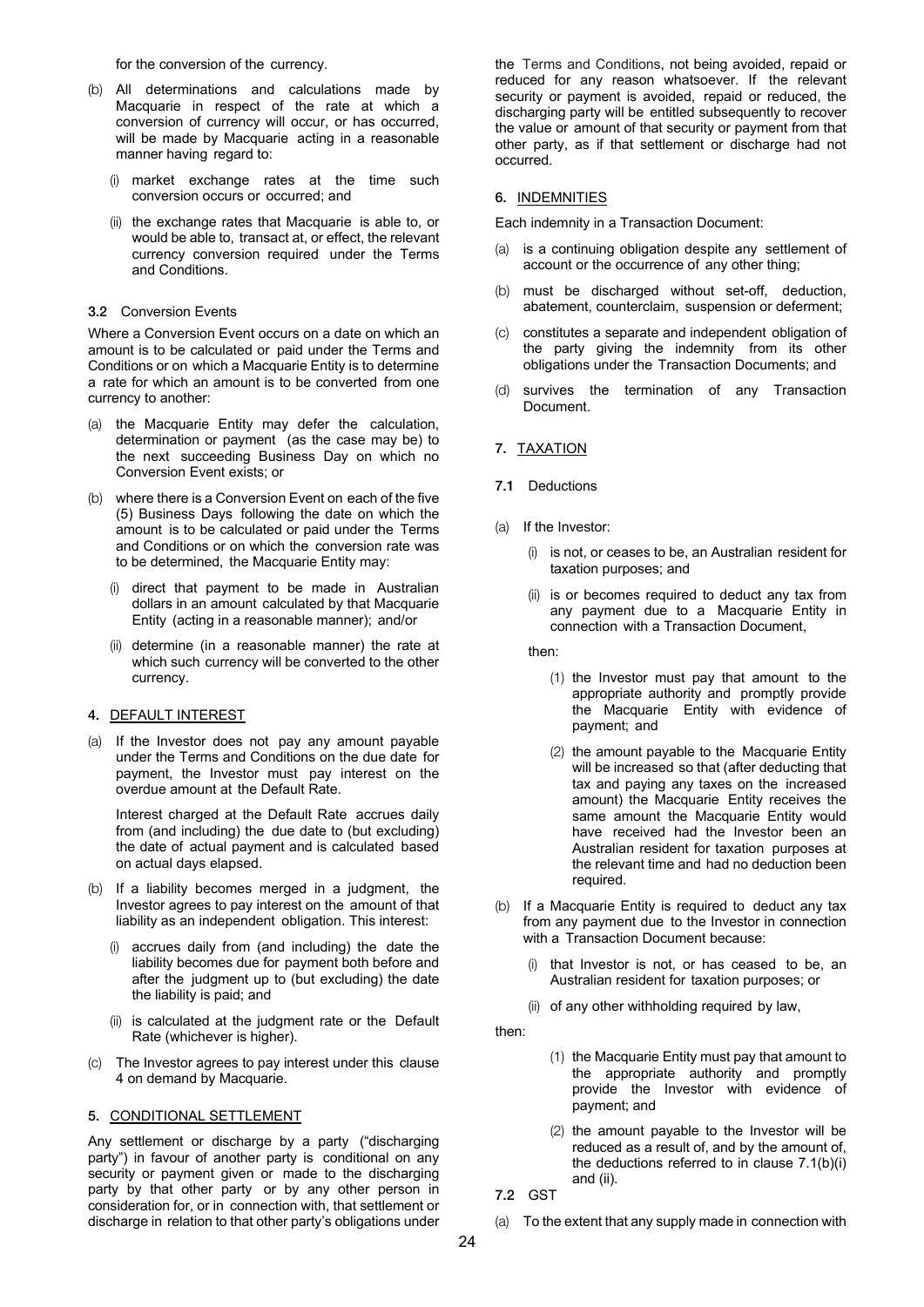a Transaction Document is a taxable supply, the recipient must pay, in addition to the consideration provided under the Transaction Document for that supply (unless it expressly includes GST), an amount (additional amount) equal to the amount of the consideration (or its GST exclusive market value) multiplied by the rate at which GST is imposed in respect of the supply. The relevant Macquarie Entity will issue a tax invoice in respect of any taxable supply it makes to the Investor.

- (b) Terms used in this clause 7.2 which are defined in the GST Act have the same meaning in this clause.
- (c) If either party is entitled under a Transaction Document to be reimbursed or indemnified by the other party for a cost or expense incurred in connection with that Transaction Document, the reimbursement or indemnity payment must not include any GST component of the cost or expense for which an input tax credit may be claimed by the party being reimbursed or indemnified, or by its representative member.

#### 7.3 Stamp Duty

The Investor must pay and account for:

- (a) any transfer or similar duties or taxes (if any); and
- (b) any loan security or other stamp duties (if any),

chargeable in connection with any transaction effected pursuant to, or contemplated by, a Transaction Document, and will indemnify and keep indemnified each Macquarie Entity against any liability arising as a result of the Investor's failure to do so.

#### 8. PAYMENTS

Macquarie may apply any money payable to the Investor in accordance with a Transaction Document or received or recovered by it towards the satisfaction of any Secured Money currently outstanding in the following order:

- (a) first to those amounts that have been outstanding longest; and
- (b) thereafter as Macquarie may reasonably determine.

#### 9. CONFIDENTIALITY

Each party agrees not to disclose information provided by any other party that is not publicly available (including the existence or contents of any Transaction Document) except:

- (a) to any person in connection with an exercise of rights or a dealing with rights or obligations under the Mortgage (including preparatory steps such as negotiating with any potential assignee of Macquarie's rights or other person who is considering contracting with Macquarie or a receive in connection with the Mortgage);
- (b) to officers, employees, legal and other advisers and auditors of the Investor, Macquarie or a receiver;
- (c) to any party to this Mortgage or any Related Body Corporate of any party to the Transaction Document, provided the recipient agrees to act consistently with this clause; or
- (d) with the disclosing party's consent (not to be unreasonably withheld); or
- (e) any disclosure the disclosing party reasonably believes is required by any law or a Regulated

Exchange (except this paragraph does not permit Macquarie to disclose any information of the kind referred to in section 275(1) of the PPSA).

Each party consents to the disclosures made in accordance with this clause.

#### 10. REPRESENTATIONS

- (a) Each party represents to each other party on each date:
	- (i) it enters into a Transaction Document;
	- (ii) it provides or accepts a Transaction Request or an Instruction;
	- (iii) it is issued or issues a Confirmation;
	- (iv) it makes any binding communication in accordance with a Transaction Document; and
	- (v) on which any Secured Monies are outstanding,

with reference to the facts and circumstances at the time, that:

- (1) it has the power and authority to enter into the Transaction Document and comply with its obligations under it;
- (2) its obligations under the Transaction Document are valid and binding and are enforceable against it in accordance with the Transaction Document's terms;
- (3) it obtains various benefits by entering into, exercising its rights and performing its obligations under, the Transaction Document;
- (4) it is able to pay its debts as and when they become due and payable;
- (5) there are no actions or claims pending, the adverse determination of which might have a material adverse effect on its ability to perform its obligations under the Transaction Document, or on the rights granted to another party under this Facility; and
- (6) no Early Termination Event or Potential Early Termination Event continues unremedied.
- (b) The Investor represents to each other party on each date:
	- (i) it enters into a Transaction Document;
	- (ii) it provides a Transaction Request or an Instruction;
	- (iii) it is issued a Confirmation;
	- (iv) it makes any binding communication in accordance with a Transaction Document; and
	- (v) on which any Secured Monies are outstanding,

with reference to the facts and circumstances at the time, that:

- (1) unless it has told Macquarie otherwise in writing, all information contained in the Application Form and any Transaction Request, Instruction, Confirmation or other Transaction Document is complete and accurate;
- (2) without limiting the above, it is a wholesale client (as defined in the Corporations Act) in relation to the services provided under the Transaction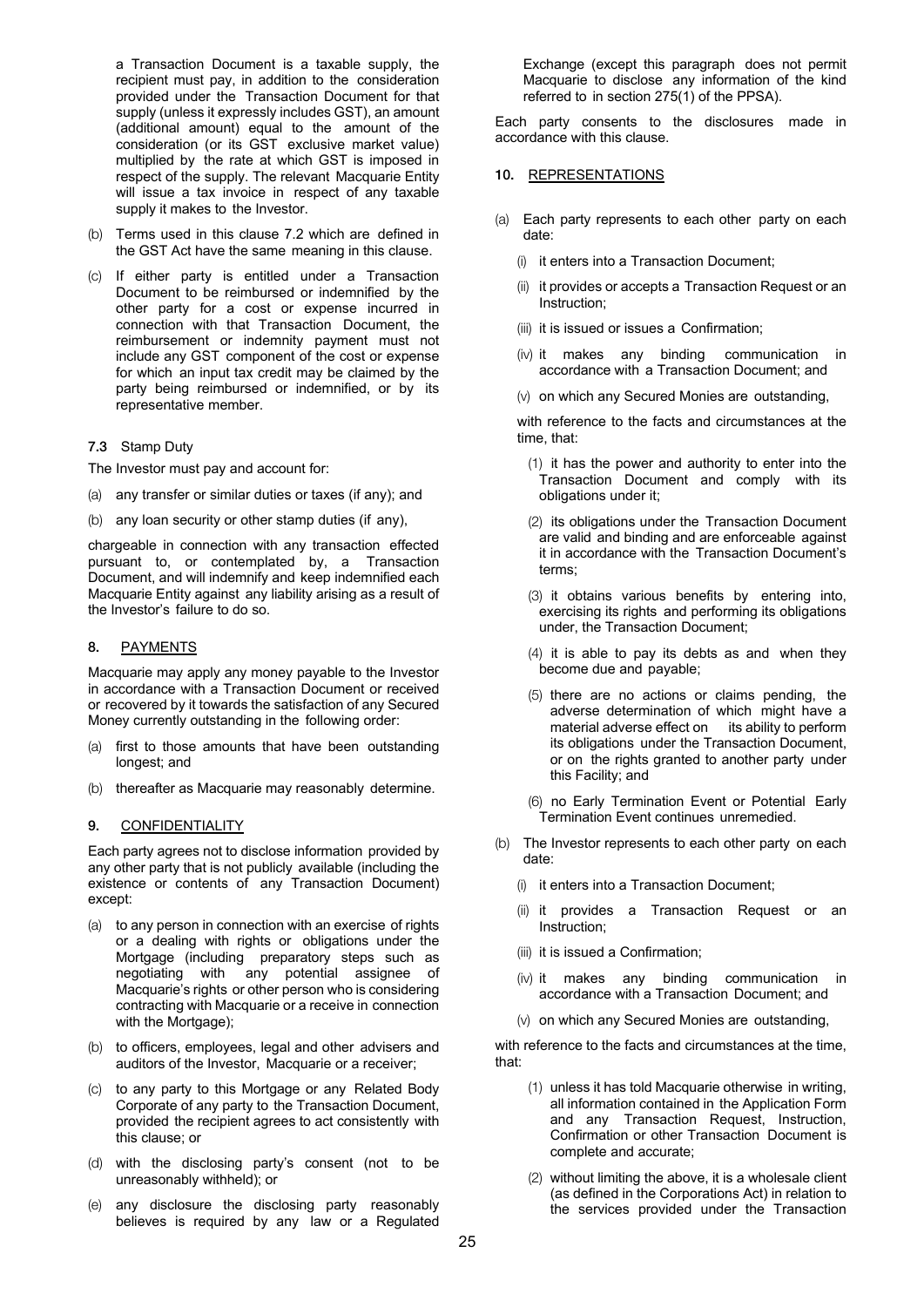Documents. In the event that the Investor ceases to be a wholesale client, Macquarie, the Sponsor and/or the Trading Participant may cease to deal with the Investor;

- (3) if it is a director, officer or employee of an Issuing Entity, it will not contravene any applicable policy or procedure of the Issuing Entity relating to dealing in Reference Securities and that it has obtained any necessary approval to enter into a Transaction;
- (4) it has complied and will comply with all applicable disclosure obligations in relation to the holding of Reference Securities and entry into a Transaction (including any requirements imposed by an Issuing Entity, a Regulated Exchange or under the Corporation Act);
- (5) entry into a Transaction will not contravene any applicable law, or any contractual obligations that apply to it or its associates or Related Bodies Corporate;
- (6) if it is providing a Mortgage, the Secured Property and all sums deposited with Macquarie are not subject to any Security Interest (other than as provided for under a Transaction Document) and are beneficially owned by it, unless it acts as trustee of a trust, in which case it is the legal owner, but not the beneficial owner;
- (7) if it enters into a Transaction Document (including by signing, giving or making that document) in its capacity as trustee of a trust (including a superannuation fund):
- (i) it is the sole trustee of the trust, having been properly appointed;
- (ii) the trust is properly established under the relevant trust deed and is validly subsisting;
- (iii) as trustee, it has the power to and is authorised to borrow money, enter into derivative transactions, provide any security as contemplated under the Transaction Document, perform all of its obligations under the Transaction Document and carry on the business or make the investments contemplated by entering into the Transaction Document;
- (iv) it is not in breach of trust;
- (v) it has the right to be fully indemnified out of the trust assets for obligations incurred under the Transaction Document before the claims of beneficiaries and that this right of indemnity has not been limited in any way;
- (vi) no property of the trust has been resettled or set aside in any way;
- (vii) the Transaction Document is for the benefit of the trust; and
- (viii) entry into a Transaction will not contravene any applicable law or regulation, including but not limited to the *Superannuation Industry (Supervision) Act 1993* (Cth) and related regulations.
- (c) If the representations made under this clause are made by a party in its capacity as trustee of a trust, the representations are also made by that party in its personal capacity.
- (d) Each party acknowledges that each other party enters into or acts (or omits to act) in relation to any

Transaction Document in reliance on the representations in these General Conditions.

# 11. DISCLAIMER

#### 11.1 Generally

Subject to the remainder of this clause, no Macquarie Entity is responsible for any losses or any financial consequence or inconvenience of any kind whatsoever which may occur in or about, as a result of, or in relation to the exercise, attempted exercise or non-exercise of any Macquarie Entity's rights, powers or remedies under the Terms and Conditions, except to the extent that such losses, financial consequence or inconvenience arise as a result of that Macquarie Entity's own fraud, negligence or wilful default.

#### 11.2 Reference Securities

The Investor's obligations under a Transaction Document, including its obligations to repay monies owing by it

under a Transaction Document are not affected by:

- (a) the success or failure of any Reference Security; or
- (b) the level of return from, or loss of money invested in, a Reference Security.

# 12. WRITTEN NOTICES

- 12.1 Sending notices
- (a) Subject to clause 12.2, all notices and other communications required under a Transaction Document to be in writing must be sent to the recipient by hand, prepaid post (airmail if outside Australia) or Electronic Communication.
- (b) All notices and other communications are to be sent to the address of the respective parties as set out in the Application Form or as a party may notify to the other party in writing from time to time.
- (c) A communication sent by Electronic Communication must state the first and last name of the sender and the Electronic Communication is taken to be signed by the named sender.

#### 12.2 Effectiveness of notices by a Macquarie Entity

A notice or other communication given by a Macquarie Entity is deemed to be duly received by the Investor as follows:

- (a) if sent by hand, when left at the address of the recipient;
- (b) if sent by prepaid post, 3 Business Days after the date of posting; or
- (c) if sent by Electronic Communication, either:
	- (i) on receipt by the sender of an acknowledgement or transmission report generated by the device from which the Electronic Communication was sent indicating that the Electronic Communication was sent in its entirety to the recipient; or
	- (ii) four hours after the time sent (as recorded on the device from which the sender sent the Electronic Communication) unless the sender receives an automated message that the Electronic Communication has not been delivered, whichever happens first.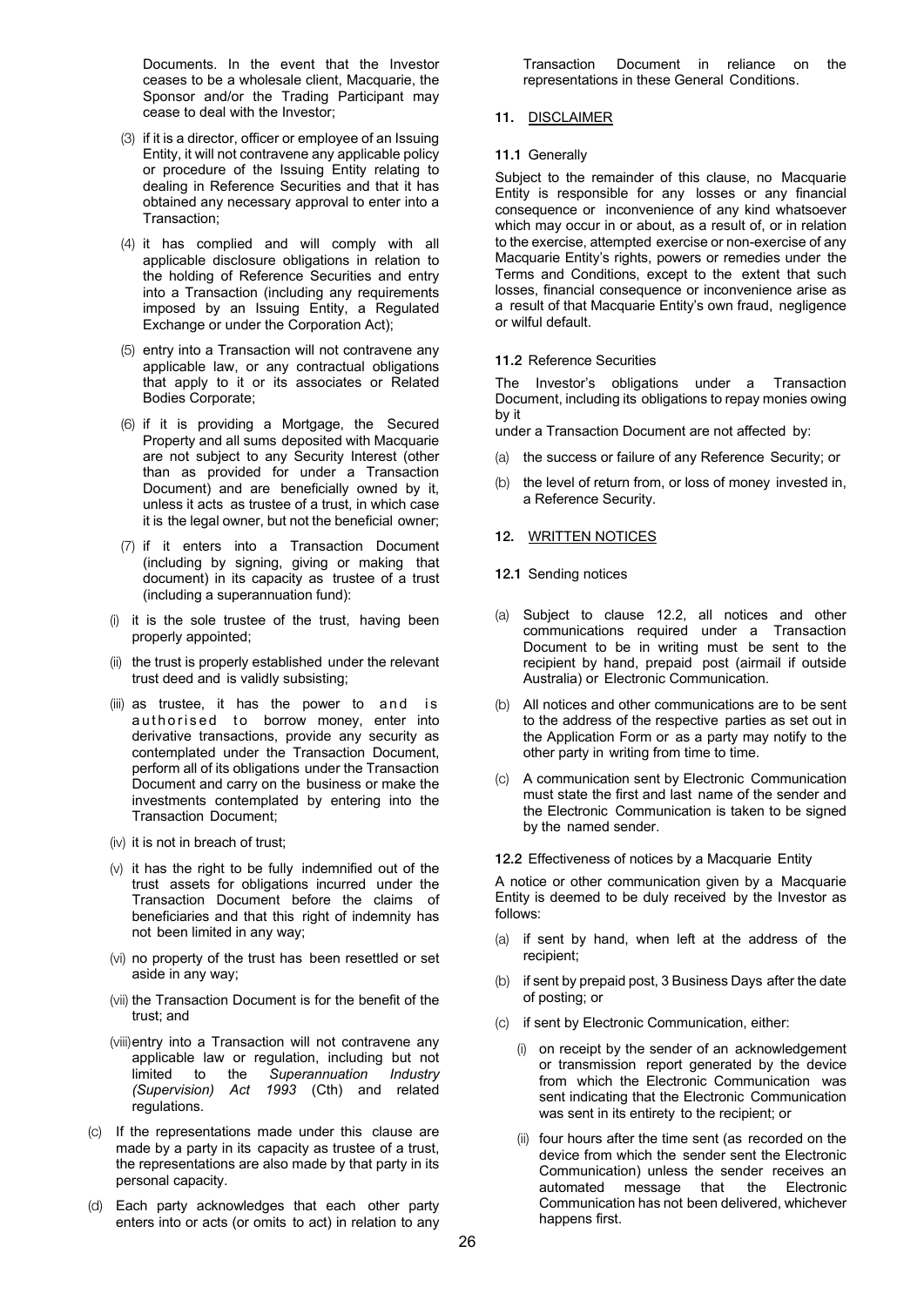#### 12.3 Effectiveness of notices by the Investor

A notice or other communication given by the Investor is deemed to be duly received by a Macquarie Entity when it is actually received by that Macquarie Entity.

#### 12.4 Posting notices on Macquarie's website

A Macquarie Entity may also give a communication to the Investor by making it available at Macquarie's website for the Investor's retrieval by Electronic Communication, on condition that a Macquarie Entity notify the Investor by Electronic Communication that the communication is available for the Investor's retrieval. A communication a Macquarie Entity makes available for the Investor's retrieval is deemed to be duly received when the Electronic Communication a Macquarie Entity sends the Investor to notify the Investor of the availability of the communication for retrieval is deemed to be received under clause 12.2(c).

# 12.5 Good faith reliance

The Investor agrees that each Macquarie Entity will be entitled to rely and act on any communication it believes, in good faith, to be given by the Investor in accordance with this clause 12 provided that the Macquarie Entity did not, at that time, have reasonable grounds to believe that the communication was not given by the Investor.

#### 13. DIRECT DEBIT REQUEST SERVICE AGREEMENT

The Investor authorises and requests Macquarie (User ID 161320), or its nominated administrator or custodian, to debit each account nominated by the Investor in the Application Form (or as may otherwise be notified by the Investor to Macquarie from time to time in writing) ("Linked Account/s") until further notice from the Investor in writing, with any amount which the Investor becomes obliged to pay to Macquarie in connection with the Facility, through BECS (Bulk Electronic Clearing System). Any such debit will be subject to the provisions of this clause 13. The Investor understands and acknowledges that:

- (a) the nominated financial institution of the Investor's Linked Account/s may in its absolute discretion, decide the order of priority of payment by it of any moneys pursuant to this request or any authority or mandate;
- (b) the financial institution may, in its absolute discretion, at any time by notice in writing to the Investor, terminate this request as to future debits;
- (c) Macquarie (or its nominated administrator) may, by providing at least 14 days prior notice in writing to the Investor, vary the timing of future debits or any of the terms within this clause 13;
- (d) the Investor can cancel a given direct debit service instruction at any time by giving Macquarie (or its nominated administrator), or the nominated financial institution of the Investor's Linked Account/s at least 14 days prior notice in writing;
- (e) where the debit obligation does not fall on a Business Day, the Investor will be responsible for contacting the Investor's financial institution directly to determine the date the debit will be processed and to ensure that sufficient cleared funds are available;
- (f) it is the Investor's responsibility to ensure that there are sufficient cleared funds in the Investor's Linked Account/s to honour any direct debit instruction;
- (g) the Investor's direct debit request service agreement may be cancelled if three direct debit payments are dishonoured because of insufficient funds within a 12-month period. Macquarie (or its nominated administrator) will give the Investor at least 14 days' notice in writing if it intends to cancel the Investor's direct debit request. Macquarie (or its nominated administrator) will also charge the cost of any dishonoured direct debits against the Investor's Linked Account/s;
- (h) if at any time the Investor feels that a direct debit against the Investor's Linked Account/s is inappropriate or wrong, it is the Investor's responsibility to notify Macquarie (or its nominated administrator) or the Investor's financial institution as soon as possible;
- direct debiting through BECS is not available on all accounts. The Investor understands that the Investor is advised to check the Investor's account details against a recent statement or check with the financial institution as to whether the Investor can request a direct debit from the Investor's Linked Account. If the Investor is uncertain about this, the Investor should contact the financial institution directly; and
- Macquarie (or its nominated administrator) may need to pass on details of the Investor's direct debit request to its sponsor bank in BECS to assist with the checking of any incorrect or wrongful debits to the Investor's Linked Account. In all other circumstances, Macquarie will keep all information relating to the Investor private and confidential unless otherwise required by law or unless otherwise permitted by the Terms and Conditions.

# 14. CONSENT TO TELEPHONE RECORDING

Each party:

- (a) consents to the recording of all telephone conversations in connection with a Transaction Document or in connection with future dealings in relation to a Transaction Document or the Facility, with or without the use of an automatic tone warning device;
- (b) agrees to obtain any necessary consent of, and give notice of such recording to, its affected personnel;
- (c) agrees that recordings may be submitted in evidence in any proceedings relating to a Transaction Document or the Facility; and
- (d) agrees that no party is obliged to maintain copies of such recordings and transcripts for the benefit of any other party.
- 15. ANTI-MONEY LAUNDERING COUNTER-TERRORIST FINANCING (AML-CTF)
- (a) The Investor acknowledges and agrees that each Macquarie Entity may be subject to AML/CTF Laws.
- (b) The Investor undertakes that it:
	- (i) will not knowingly do anything to put any Macquarie Entity in breach of AML/CTF Laws;
	- (ii) will notify Macquarie if it is, or becomes aware of anything that would put a Macquarie Entity or the Investor in breach of AML/CTF Laws; and
	- (iii) will, following a reasonable request, provide additional information and assistance, and comply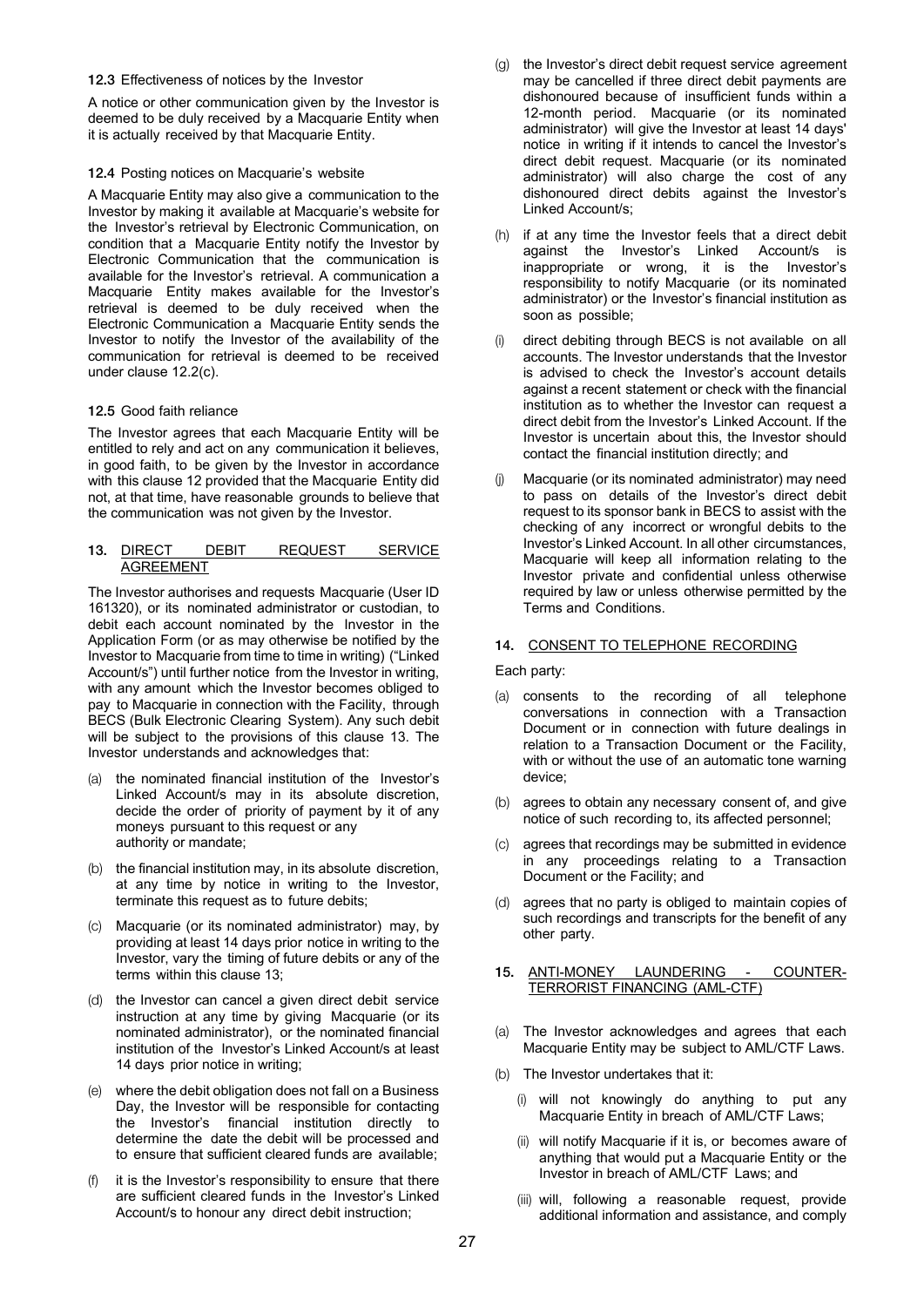with all reasonable requests, to facilitate a Macquarie Entity's compliance with AML/CTF Laws in Australia or equivalent laws in an overseas jurisdiction;

- (c) The Investor represents that it is not aware, and has no reason to suspect that:
	- (i) the money used to fund its investment in the Facility is derived from or related to money laundering, terrorism financing or similar activities (Illegal Activities); and
	- (ii) proceeds of any investment made pursuant to the Facility will fund Illegal Activities; and
- (d) The Investor:
	- (i) consents to each Macquarie Entity disclosing, in connection with AML/CTF Laws, any of its Personal Information (as defined in the Privacy Act 1988 (Cth)) that that Macquarie Entity holds;
	- (ii) that, in certain circumstances, a Macquarie Entity may be obliged to freeze or block the Facility (or part thereof) or an associated account where they are used in connection with Illegal Activities or suspected Illegal Activities. Freezing or blocking can arise as a result of the monitoring that is required by AML/CTF Laws. If this occurs, no Macquarie Entity will be liable to the Investor for any consequences or losses whatsoever, and the Investor agrees to indemnify each Macquarie Entity if such party is found liable to a third party in connection with the freezing or blocking of this Facility (or part thereof) or an associated account where it occurs in connection with AML/CTF Laws; and
	- (iii) each Macquarie Entity retains the right not to provide services and/or issue any financial products to any person that that Macquarie Entity decides that it does not wish to supply.

#### 16. ADDITIONAL UNDERTAKINGS

- The Investor undertakes to:
- (a) supply, promptly following receipt of such request, a Macquarie Entity with any financial or other information relating to the Investor that the Macquarie Entity may reasonably request from time to time; and
- (b) do anything that a Macquarie Entity reasonably requires so that full effect is, or can be, given to each party's rights and obligations under the Terms and Conditions, including signing or executing additional documents.

# 17. PRIVACY

- (a) The Investor consents to Macquarie giving, from time to time, to:
	- (i) any other Macquarie Entity;
	- (ii) any other third parties; or
	- (iii) a person notified to Macquarie in writing by the Investor as its representative (including financial adviser) for the purposes of any Transaction Document,

any information in Macquarie's possession about the Investor, a Transaction Document or any matter contemplated by a Transaction Document that such parties may reasonably request from time to time.

- (b) In the case of Macquarie giving information to any of the persons referred to in paragraphs (a)(i) and (ii) above, the giving of such information to such parties must only occur to the extent that:
	- (i) it is required by law, or requested by any governmental or judicial body; or
	- (ii) the giving of such information is considered by Macquarie to be reasonably necessary in connection with either:
		- (1) the issuing, lapsing, expiry or administration of any Options, Loans, Reference Securities or other transactions in connection with the Transaction Documents;
		- (2) effecting transactions in connection with a Transaction Document; or
		- (3) Macquarie's internal risk management requirements, procedures and policies,

and the recipient of such information has agreed to maintain the confidentiality of such information on terms acceptable to Macquarie (acting in a reasonable manner).

- (c) Any information given by Macquarie in accordance with this clause 17 may be given in electronic, paper or spoken form.
- (d) Macquarie is not in any way liable to the Investor, and the Investor releases Macquarie, Macquarie's directors and employees from any liability, for the unauthorised accessing or release of any such information by such parties (except to the extent, and only to the extent, such unauthorised accessing or release arises from Macquarie's negligence, fraud or wilful default).

# 18. ASSIGNMENT

- (a) The Investor may not assign or otherwise transfer the benefit of a Transaction Document or any of their respective rights, remedies, powers, duties or obligations under a Transaction Document without the prior written consent of each Macquarie Entity a party to that Transaction Document.
- (b) A Macquarie Entity may:
	- (i) assign, transfer and otherwise grant participations or sub-participations in all or any part of the benefit of a Transaction Document and any of the rights, remedies, powers, duties and obligations of that Macquarie Entity under a Transaction Document without the Investor's consent; and
	- (ii) disclose to a potential assignee, transferee, participant or sub- participant such information about the Investor and the relevant Transaction Document as the Macquarie Entity reasonably considers necessary.

Where a Macquarie Entity does any of the acts or matters referred to in clause 18(b)(i), that Macquarie Entity will give the Investor written notice of such occurrence as soon as is reasonably practicable following such act or matter occurring.

#### 19. NO MERGER

Unless expressly provided in a Transaction Document, no right of a party or Transaction Document merges in, adversely affects or is adversely affected by any other right, Transaction Document, Security Interest, judgment or remedy which a party (or anyone claiming through it) may have or obtain.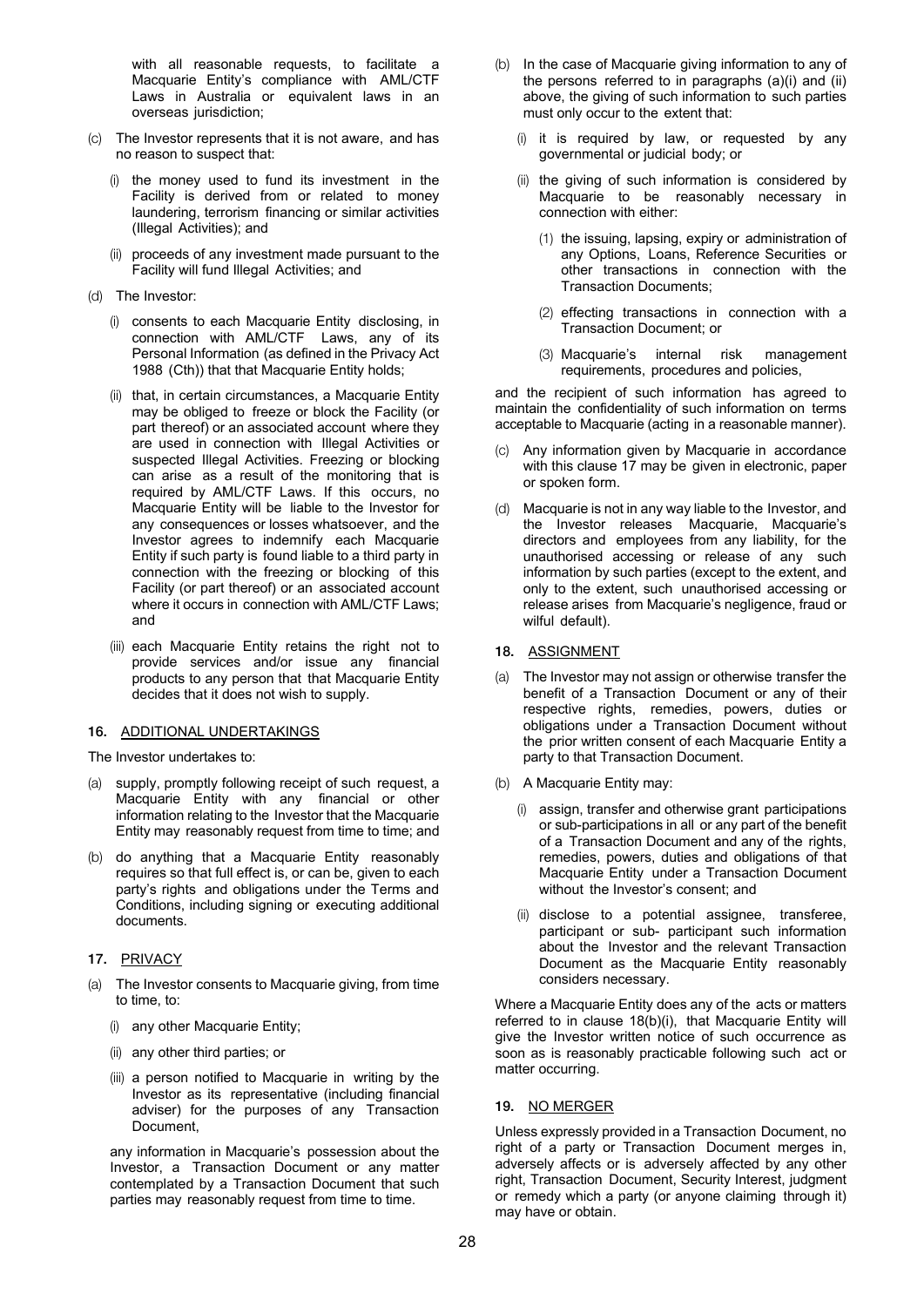### 20. VARIATION

Macquarie may, from time to time, by prior written notice sent to the Investor, make any Change to a Transaction Document provided that such Change:

- is necessary in the reasonable opinion of Macquarie to comply with any statutory or other requirements of law or any requirement of a Regulated Exchange, ASX Clear, ASX Settlement or CHESS; or
- (b) does not, in the reasonable opinion of Macquarie, materially prejudice the interests of the Investor.

### 21. SEVERABILITY

- (a) Any part of a Transaction Document which is illegal, void or unenforceable will be ineffective to the extent only of that illegality, voidness or unenforceability, without invalidating the remaining parts of that Transaction Document.
- (b) If any condition, clause, provision or term ("Condition") of these Terms and Conditions contains within it any sub- conditions, sub-clauses, subprovisions or sub-terms ("Sub-Conditions"), each of those Sub-Conditions and any combination of any Sub-Conditions is a separate Condition and is to be read as if it was a separately expressed Condition.

# 22. WAIVER

- (a) The:
	- (i) failure or delay by a party in exercising any right under a Transaction Document does not operate as a waiver of any right (provided that such failure or delay is not unreasonable in all the circumstances); and
	- (ii) exercise of a single right, or partial exercise of any right, by a party under a Transaction Document does not prevent that party from exercising any other right.
- (b) The rights of a party under Transaction Documents are cumulative and are not exclusive of any other rights provided by law.
- (c) A waiver by a party is effective only if it is in writing signed by that party.

#### 23. TIME OF ESSENCE

Time is of the essence in respect of the obligations of a party under a Transaction Document to:

- (a) pay any money or amount to another party when due; and
- (b) deliver Securities or Accretions to another party when due.

#### 24. JOINT HOLDERS

If more than one person is the Investor (eg, joint holders of an Option or joint borrowers under a Loan):

- all notices, payments and other correspondence to such Investor may be directed, given or made to the first-named person in the Application Form or Transaction Document;
- (b) each of those persons is jointly and severally liable in their capacity as the Investor; and
- (c) one of those persons dies, the survivor(s) will be the only person(s) recognised by Macquarie as being the

Investor.

#### 25. GOVERNING LAW AND SUBMISSION TO JURISDICTION

### 25.1 Governing law

Each Transaction Document is governed by, and will be construed in accordance with, the laws of New South Wales.

# 25.2 Jurisdiction

Each party to a Transaction Document irrevocably:

- (a) submits to and accepts, generally and unconditionally, the non-exclusive jurisdiction of the courts and appellate courts of New South Wales with respect to any legal action or proceedings which may be brought at any time and relating in any way to a Transaction Document; and
- (b) waives any objection it may now or in the future have to the venue of any such action or proceedings and any claim it may now or in the future have that any such action or proceeding has been brought in an inconvenient forum.

# 26. ROUNDING

All calculations of amounts payable in respect of the Facility will be rounded to four decimal places. For the purposes of making any payment, any fraction of a cent will be disregarded.

# 27. TRADE REPORTING CONSENT

Notwithstanding anything to the contrary in this Agreement or in any non-disclosure, confidentiality or other agreement between the parties, each party hereby consents to the disclosure of information:

- (a) to the extent required or permitted by any applicable law, rule or regulation which mandates reporting and/or retention of transaction and similar information or to the extent required by any order or directive regarding reporting and/or retention of transaction and similar information issued by any authority or body or agency in accordance with which the other party is required or accustomed to act ("Reporting Requirements"); or
- (b) to and between the other party's head office, branches or affiliates, or any persons or entities who provide services to such other party or its head office, branches or affiliates, in each case, in connection with such Reporting Requirements.

Each party acknowledges that pursuant to global regulatory reform initiatives, regulators require reporting of trade data to increase market transparency and enable regulators to monitor systemic risk to ensure safeguards are implemented globally.

Each party further acknowledges that disclosures made pursuant hereto may include, without limitation, the disclosure of trade information including a party's identity (by name, address, corporate affiliation, identifier or otherwise) to any swap or trade data repository or one or more systems or services operated by any trade repository ("TR") and any relevant regulators and that such disclosures could result in certain anonymous swap transaction and pricing data becoming available to the public. Each party further acknowledges that, for purposes of complying with regulatory reporting obligations, a party may use a third party service provider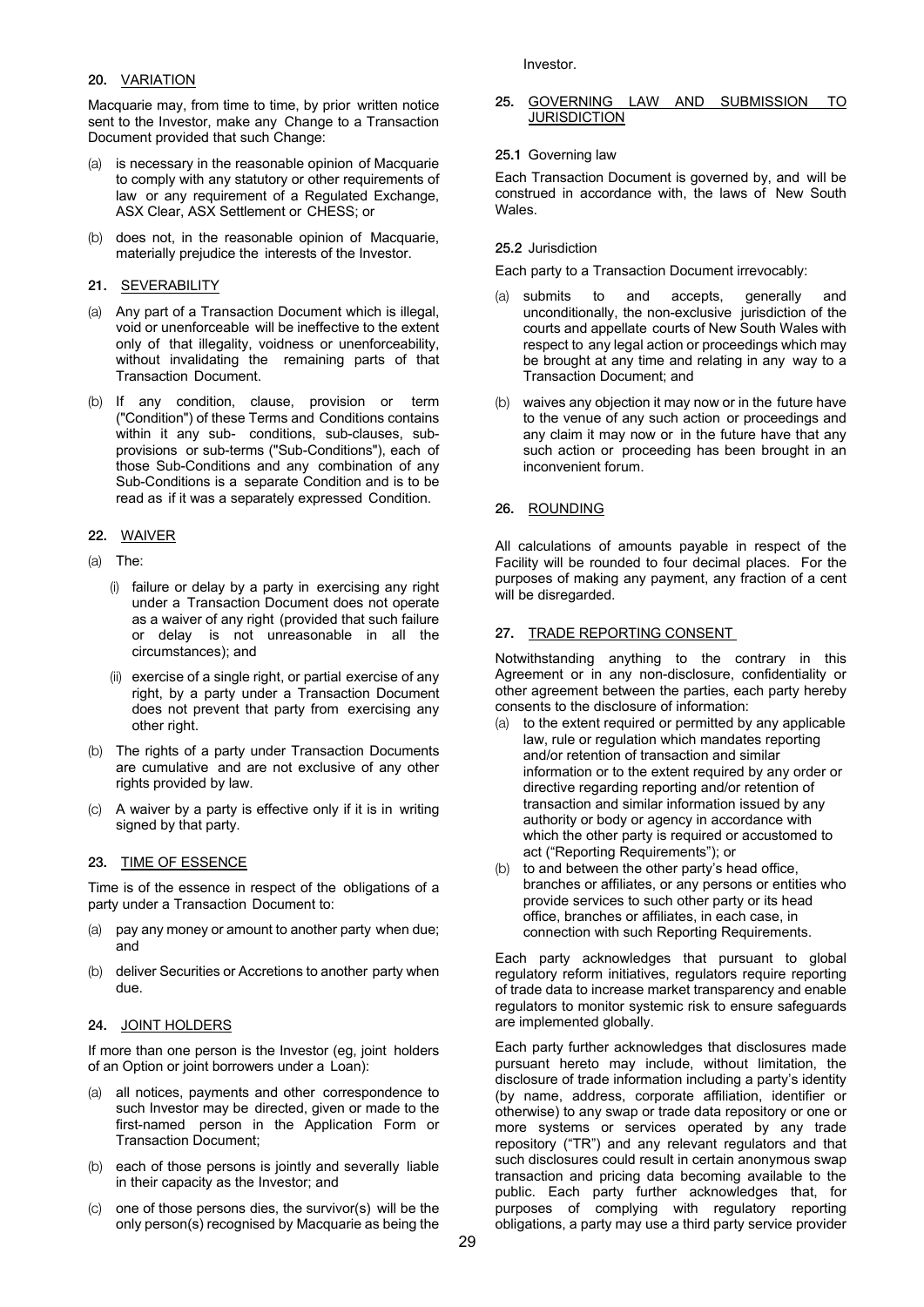to transfer trade information into a TR and that a TR may engage the services of a global trade repository regulated by one or more governmental regulators.

### 28. LIMITED RECOURSE

Unless otherwise agreed with the Investor and set out in the Confirmation, Macquarie's recourse to the Investor for payments under the Facility is limited to the value of the Secured Property.

This applies despite anything else in these Terms and Conditions but is subject to the following:

- (a) this does not affect Macquarie's rights under clause 2 of the General Conditions or Macquarie's other termination, acceleration, netting or set-off rights under these Terms and Conditions or otherwise;
- (b) this does not affect Macquarie's rights to enforce its rights in connection with the Secured Property;
- (c) Macquarie may take action against the Investor to recover any shortfall in the amounts owing to Macquarie under these Terms to the extent the shortfall arises (directly or indirectly) as a result of: the Investor's fraud or wilful default in connection with these Terms and Conditions and, if the Investor is acting as trustee or responsible entity, the Investor's breach of trust.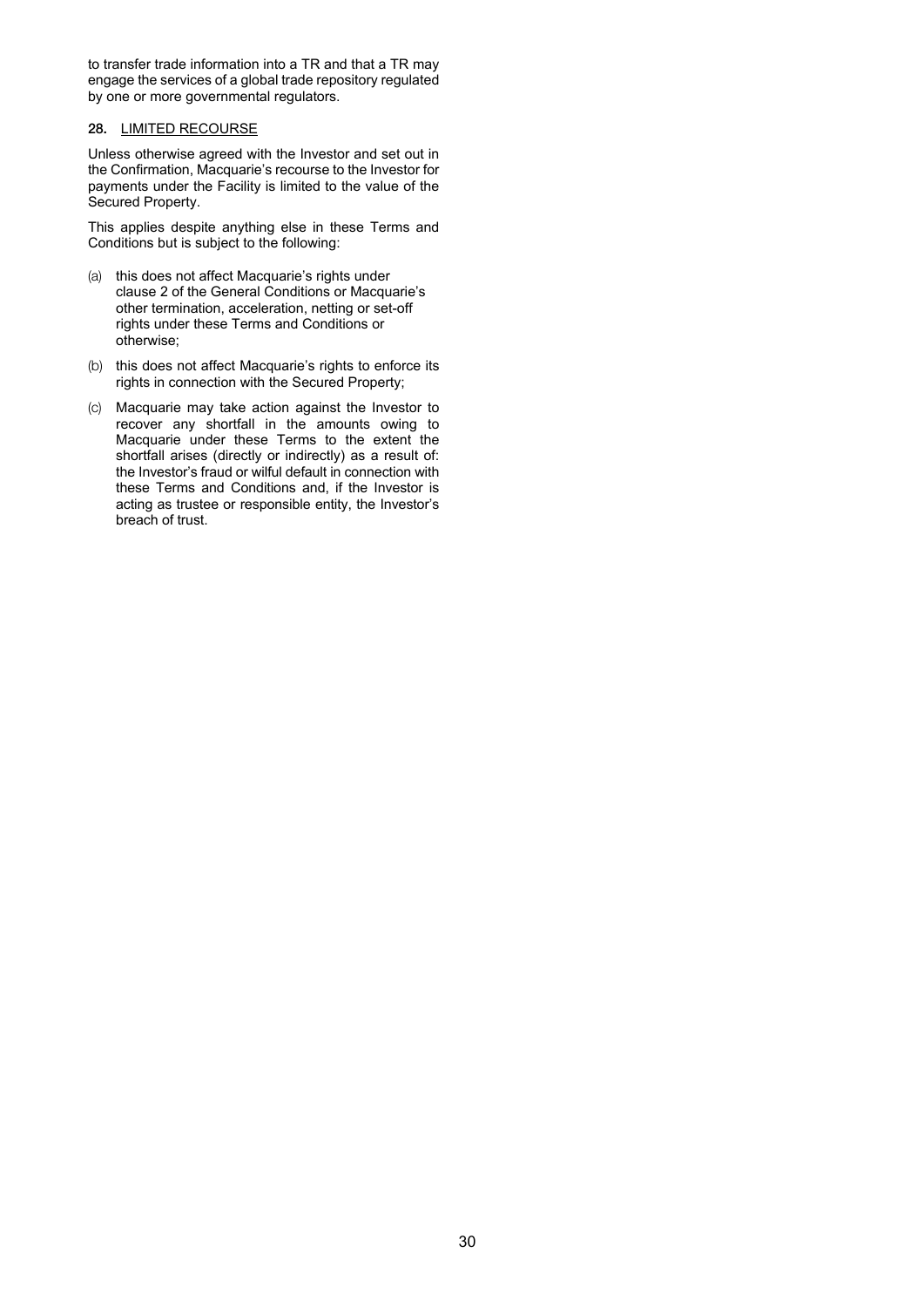# Section 7: Stock Borrow Agreement

# 1. APPLICATION

- (a) This Section 7 will only apply to a Series of Options if noted in your Confirmation.
- (b) Notwithstanding the use of expressions such as "borrow", "lend", which are used to reflect terminology used in the market for transactions of the kind provided for in this Section 7, title to the Reference Securities "borrowed" or "lent" provided in accordance with this Facility shall pass from one party to another as provided for in this Facility.

# 2. BORROWING REFERENCE SECURITIES

- (a) In consideration of Macquarie entering into the Facility, the Investor agrees that upon the giving of notice by Macquarie, it will lend to Macquarie Reference Securities that are comprised in the Secured Property in such number as is required by Macquarie on the terms of the Stock Borrow Agreement set out in this Section 7.
- (b) Macquarie may use the Borrowed Securities for any purpose.
- (c) Macquarie must notify the Investor where it has Borrowed Securities from the Investor.

# 3. DELIVERY OF REFERENCE SECURITIES

The Investor shall deliver or procure the delivery of the requested number of Reference Securities to Macquarie together with appropriate instruments of transfer (where necessary) duly stamped (where necessary) and such other instruments (if any) as may be requisite to vest title thereto in Macquarie. The Investor will execute and deliver all necessary documents and give all necessary instructions to ensure that all right, title and interest in any Reference Securities borrowed shall pass from Investor to Macquarie.

#### 4. DISTRIBUTIONS AND VOTING

- (a) Unless otherwise agreed, where any dividend or other distribution (whether in property or money) is made or paid in relation to any Borrowed Securities and the record date of the dividend or distribution is a date on which such Borrowed Securities are on loan to Macquarie, Macquarie will, on the date determined by Macquarie, pay and deliver to Investor the dividend or distribution, or a sum of money equivalent (or property identical) to the same to Investor.
- (b) If the record date for the dividend or distribution occurs whilst Reference Securities are on loan to Macquarie, and had Investor been the holder of the Reference Securities on the relevant record date Investor would have received a franked distribution (including a franked distribution that flows indirectly to Investor) in respect of the Reference Securities, then provided Investor is an Australian resident as defined in section 6(1) of the Income Tax Assessment Act 1936 and Investor and Macquarie

have not otherwise agreed that Investor will not receive any compensation for loss of franking credits, then Macquarie must either

- (i) If Section 216-10 of the Income Tax Assessment Act 1997 applies, give Investor a statement in the form approved by the Commissioner of Taxation for the purposes of section 216-30 of the Income Tax Assessment Act 1997 setting out such information in relation to that distribution as is required by the approved form; or
- (ii) Pay to Investor an amount equal to the franking credit allocated (or under section 202-65 of the Income Tax Assessment Act 1997, taken to have been allocated) to the dividend or distribution.
- (c) Subject to clause 4(d), where in respect of any Borrowed Securities any rights relating to the conversion, subdivision, consolidation, pre-emption, rights arising under a takeover offer or other rights, including those requiring election by the holder for the time being of such Borrowed Securities, become exercisable prior to the redelivery of the Equivalent Securities then, on redelivery of Equivalent Securities Macquarie will deliver Equivalent Securities in such form as will arise if the right is exercised or, in the case of a right which may be exercised in more than one manner, is exercised as specified by Macquarie.
- (d) Notwithstanding clause 4(c), where in respect of any Borrowed Securities the relevant Issuer issues any right or option in respect of the Borrowed Securities, Macquarie must deliver or make available to Investor on the date determined by Macquarie:
	- (i) the right, or option; or
	- (ii) an identical right or option; or
	- (iii) a payment equal to the value to Investor of the right or option (as determined by Macquarie at its discretion);

together with any such endorsements or assignments as shall be customary and appropriate.

- (e) If Macquarie is required to make any payments to acquire or exercise any right or option which it is obliged to acquire or exercise under the provisions of this clause 4 Investor must indemnify Macquarie for the amount of any such payment.
- (f) If a call in respect of Borrowed Securities that are not fully paid is announced to the ASX by the relevant Issuer, then Macquarie will notify Investor of the call. On receipt of such notification, Investor must pay to Macquarie the amount referred to in such call in respect of the Borrowed Securities no later than 5 Business Days before the date that is the last day that payment for the call can be made, in which case the Borrowed Securities, as adjusted for the call amount having been paid, will be taken to be Equivalent Securities with respect to the relevant Stock Loan, without prejudice to any other right a party may have under this Facility.
- (g) In the case of a conversion, subdivision or consolidation of the Borrowed Securities, the securities into which the Borrowed Securities have been converted, subdivided or consolidated will be taken to be Equivalent Securities with respect to the relevant Stock Loan, without prejudice to any other right a party may have under this Facility.
- (h) If: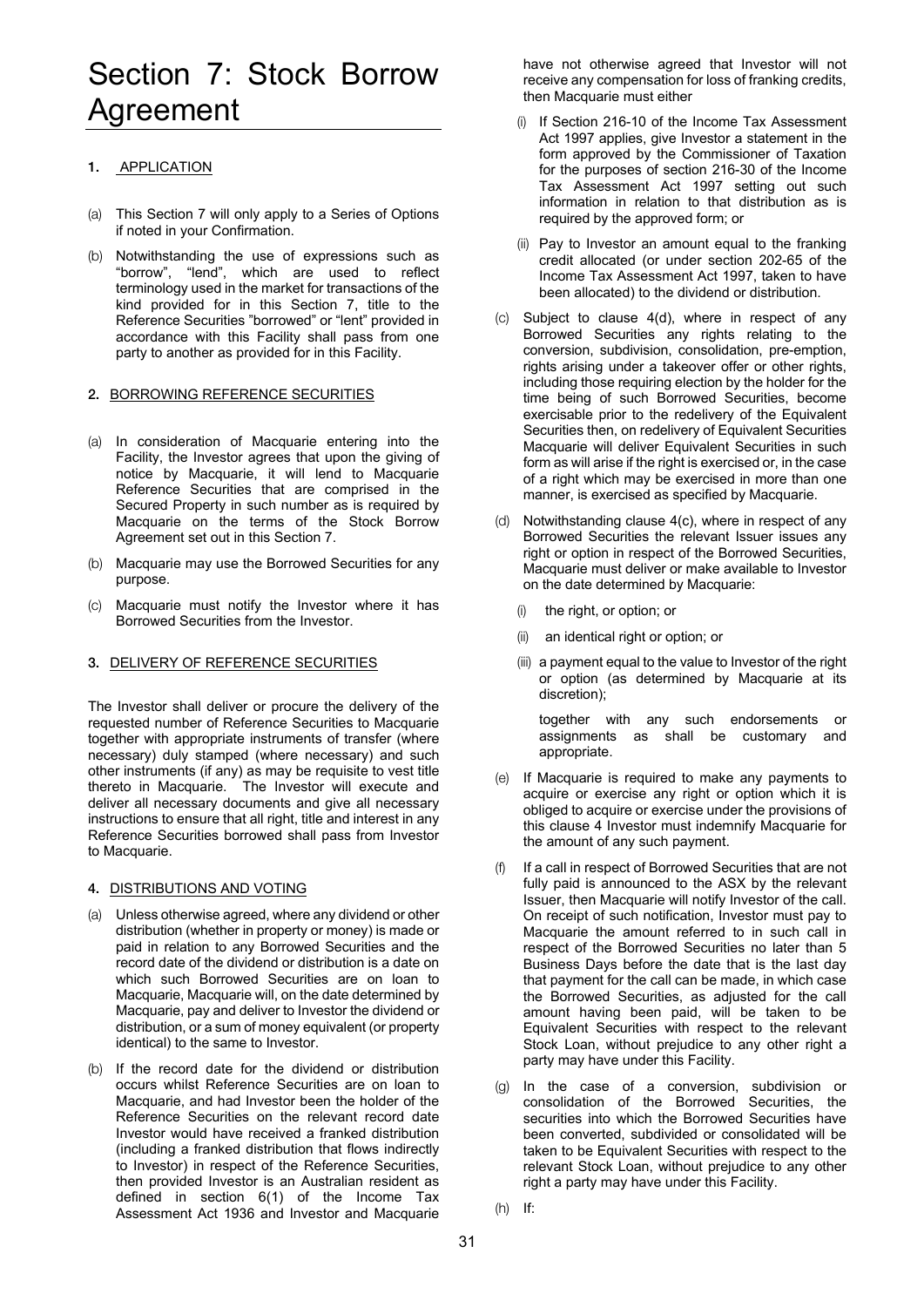- (i) An event of a kind specified in this clause 4 occurs, and Macquarie considers that any of the provisions of this clause 4 are not appropriate in any particular situation; or
- (ii) An event occurs which is not dealt with in this clause 4 which Macquarie considers should have been dealt with,

Macquarie may:

- (iii) Make, or refrain from making, any adjustment to the Borrowed Securities as Macquarie considers appropriate, and determine the effective date of such adjustment; or
- (iv) Re-deliver the Equivalent Securities.
- (i) If, pursuant to the Facility, Macquarie may require you to take any action in respect of any Securities (including pay any call, instalments or other monies, acquire or dispose of rights, sell, dispose, redeem, make any adjustment to or otherwise deal with Securities) those rights will apply equally to the manner in which you exercise your rights pursuant to any Stock Loan, with the intent that the Equivalent Securities will be adjusted in an equivalent manner to the way in which the corresponding Securities would have been adjusted in the event that they were not Borrowed Securities.
- (j) Neither Investor nor the Nominee may exercise voting rights in respect of the Borrowed Securities.
- 5. EARLY TERMINATION AND CASH SETTLEMENT OF STOCK LOAN
- (a) Notwithstanding any other provision in these terms, Macquarie may, if it is not able to access Equivalent Securities or is not able to access Equivalent Securities at a reasonable cost or price (determined by Macquarie) to meet its redelivery obligation under the Stock Borrow Agreement, nominate an early termination of the Stock Loan. Upon such early termination, Macquarie may, instead of redelivering Equivalent Securities pay you an amount equal to the number of Borrowed Securities multiplied by the price at which those Reference Securities are able to be sold at that time (as determined by Macquarie in its absolute discretion) (the "**Stock Loan Cash Settlement Amount**").
- (b) You agree that upon payment of the Stock Loan Cash Settlement Amount, all of Macquarie's obligations under the Stock Loan are extinguished and Investor shall have no further claim against Macquarie in respect of that Stock Loan.
- (c) For the avoidance of doubt, you acknowledge that Macquarie 's election to cash settle the Stock Loan as provided herein does not constitute an Event of Default or a breach of the Facility, and if Macquarie makes the election to cash settle the Stock Loan in accordance with clause 5(a), you are not entitled to demand specific performance or any other legal or equitable remedy in respect of the redelivery of Equivalent Securities.

#### 6. REDELIVERY OF EQUIVALENT SECURITIES

- (a) Subject to clause 5, Macquarie undertakes to redeliver Equivalent Securities to you at the time agreed in the notice provided under clause 2(a);
- (b) Macquarie also undertakes to redeliver Equivalent Securities at such times, in such number and in such

manner as to enable you to comply with your obligations and to exercise your rights pursuant to the terms of any other transaction between Investor and Macquarie under the Facility. For the avoidance of doubt, and without limitation, Macquarie undertakes to redeliver Equivalent Securities to Investor:

- (i) Where the Borrowed Securities secured your obligations under a Loan – immediately on or before the Repayment Date for the Loan;
- (ii) Where the Borrowed Securities secured your obligations under an Option – immediately on or before the Repayment Date for the Option;
- (iii) Where the Early Termination Date (including as a result of an Event of Default occurring) occurs in relation to a Transaction secured by the Borrowed Securities – immediately on or before the Early Termination Date.
- (c) Macquarie may at any time terminate a particular Stock Loan and redeliver the Equivalent Securities due and outstanding to Investor under the Stock Borrow Agreement.
- 7. STOCK BORROW FEE AND NOTIFIABLE **CONSIDERATION**
- (a) On the drawdown date of each Stock Loan, Macquarie may pay you a Stock Borrow Fee. Unless otherwise specified, no Stock Borrow Fee is payable.
- (b) Macquarie may reduce the premium payable by Investor in respect of an Option or the interest amount payable by Investor under a Loan by an amount equal to any Stock Borrow Fee.
- (c) For the purposes of section 26BC(3)(d) of the Income Tax Assessment Act (Cth) 1936 the "notifiable consideration" in respect of the Stock Borrow Agreement under this Section 7 is:
	- (i) A fee where applicable, the Stock Borrow Fee;
	- (ii) An adjustment if made under clause 4;
	- (iii) Other consideration where applicable, a reduction in the premium payable by Investor in respect of an Option or the interest amount payable by Investor in respect of the Loan as set out in the Confirmation;
	- (iv) Other consideration Macquarie's obligations to pay the amounts and/or to deliver the property set out in clauses 4 and 6.

#### 8. SECURITIES OWNER WARRANTY

- (a) Investor agrees that Investor will not dispose of (by transfer, declaration of trust or otherwise) your right to receive any part of the total consideration to be given by Macquarie under this Stock Borrow Agreement being the right to redelivery of the Equivalent Securities under clause 6 and the notifiable consideration in clause 7.
- (b) Notwithstanding anything else in this Agreement, Macquarie indemnifies Investor for all brokerage, charges and stamp duty incurred by Investor as a result of Macquarie borrowing Borrowed Securities under the Stock Borrow Agreement.

#### 9. OBSERVANCE OF PROCEDURES

Each party will, in taking an action that may be required in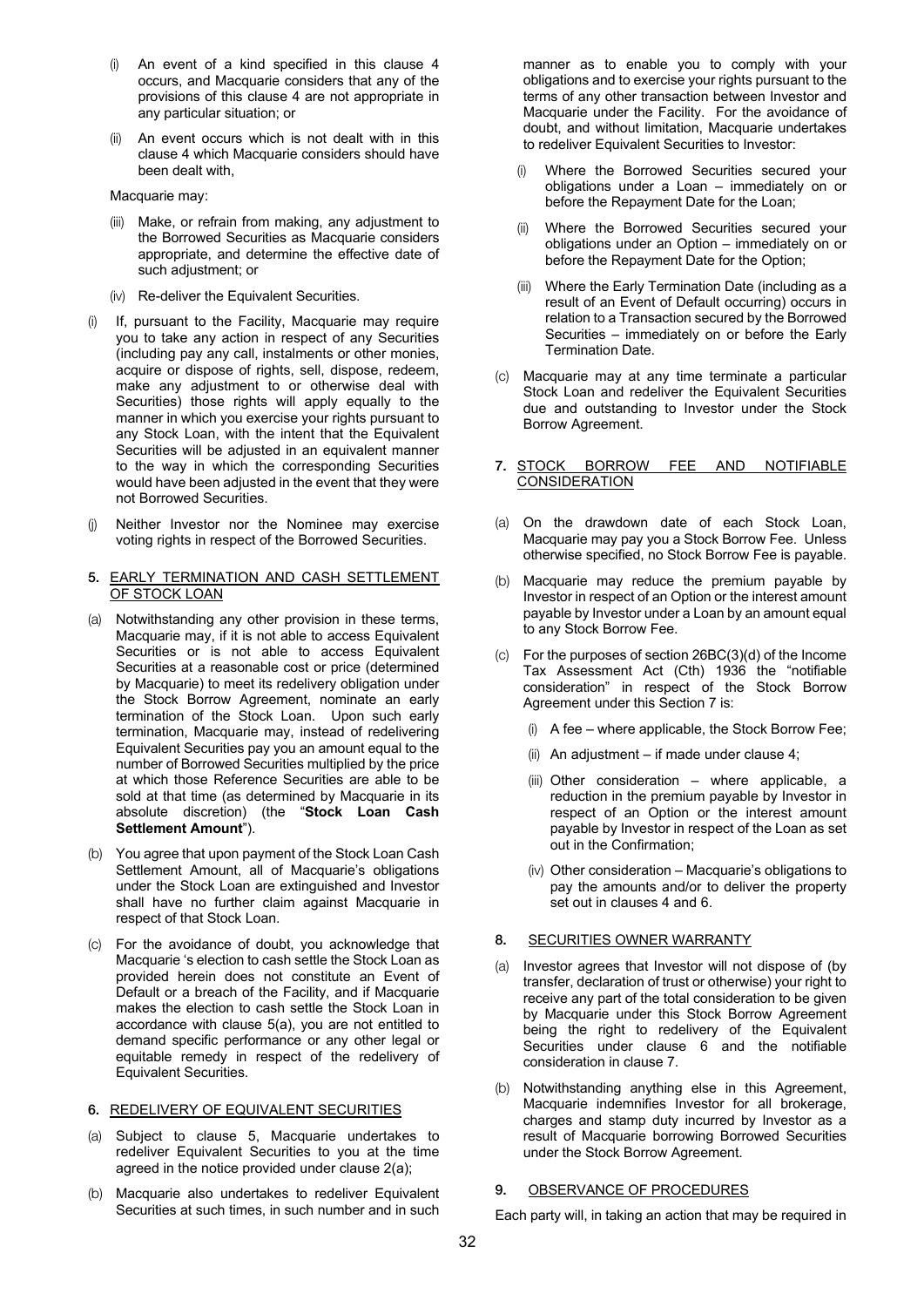accordance with this Stock Borrow Agreement observe the procedures and timetable applied by the ASX Operating Rules (if and to the extent applicable) and, further, will observe any agreement (oral or otherwise) as to the time for delivery or redelivery of any money, Borrowed Security or Equivalent Securities entered into pursuant to this Stock Borrow Agreement.

### 10. SECURITY INTEREST

- (a) The Borrowed Securities are released from the Security Interest granted under Section 2 upon transfer of those Borrowed Securities pursuant to a Stock Borrow Agreement.
- (b) By entering into a Stock Borrow Agreement Investor does not breach any of its obligations under this Facility.
- (c) For the avoidance of doubt, any Equivalent Securities redelivered to Investor pursuant to a Stock Borrow Agreement form part of the Secured Property, in accordance with the terms of this Facility.
- (d) By entering into a Stock Borrow Agreement Investor:
	- (i) Acknowledges that the Nominee will hold your rights under the Stock Borrow Agreement for you and that those rights will form part of the Secured Property;
	- (ii) Irrevocably authorises and directs the Nominee to act in accordance with any directions of Macquarie, without seeking Investor consent, for any purpose under, or in respect of, the Stock Borrow Agreement, even if the directions contradict instructions that Investor has given or will give later in relation to the Stock Borrow Agreement;
	- (iii) In respect of any Secured Property that is a right under a Stock Borrow Agreement, Investor acknowledges that Macquarie is able to initiate sending instructions by which the right under the Stock Borrow Agreement can be exercised, transferred or otherwise dealt with.

# 11. COLLATERAL PROVISIONS

- (a) *Stock Loan Delivery Amount.* Subject to clause 12, on or promptly following a Stock Loan Margining Date, Macquarie will transfer to the Investor an amount of Cash Collateral at least equal to each applicable Stock Loan Delivery Amount. Unless otherwise specified in the applicable Confirmation, the "**Stock Loan Delivery Amount**" applicable to the Investor in respect of each Stock Loan for any Stock Loan Margining Date will equal the amount as notified by Macquarie by which the Stock Loan Exposure exceeds the Stock Loan Margin Balance in respect of that Stock Loan.
- (b) *Stock Loan Return Amount.* Subject to clause 12, on or promptly following a Stock Loan Margining Date, the Investor will transfer to Macquarie Cash Collateral having a value as close as practicable to each applicable Stock Loan Return Amount and the Stock Loan Margin Balance will, upon such transfer, be reduced accordingly. Unless otherwise specified in the applicable Confirmation, the "**Stock Loan Return Amount**" applicable to the Investor in respect of each Stock Loan for any Stock Loan Margining Date will equal the amount by which the Stock Loan Margin Balance exceeds the Stock Loan Exposure in respect of that Stock Loan.
- 12. TRANSFERS AND CALCULATIONS
- (a) *Transfers.* All transfers under this Section of any Cash Collateral shall be made in accordance with the instructions of Macquarie or the Investor, as applicable, by transfer into one or more bank accounts specified by the recipient.
- (b) *Calculations.* All calculations for the purposes of clause 11 will be made by the Valuation Agent as of the relevant Valuation Time using commercially reasonable measures.
- 13. TRANSFER OF TITLE AND NO SECURITY INTEREST
- (a) *Transfer of Title.* Each party agrees that all right, title and interest in and to any Cash Collateral which it transfers to the other party under the terms of this Section shall vest in the recipient free and clear of any liens, claims, charges or encumbrances or any other interest of the transferring party or of any third person.
- (b) *No Security Interest.* Nothing in this Section is intended to create or does create in favour of either party any mortgage, charge, lien, pledge, encumbrance or other security interest in any cash or other property transferred by one party to the other party under the terms of this Section.
- 14. ADDITIONAL REPRESENTATION BY THE INVESTOR

In addition to any other representations given under the Terms and Conditions, the Investor represents (which representation will be deemed to be repeated as of each date on which it transfers Cash Collateral) that it is the sole owner of or otherwise has the right to transfer all Cash Collateral it transfers to Macquarie under this Section, free and clear of any security interest, lien, encumbrance or other restriction.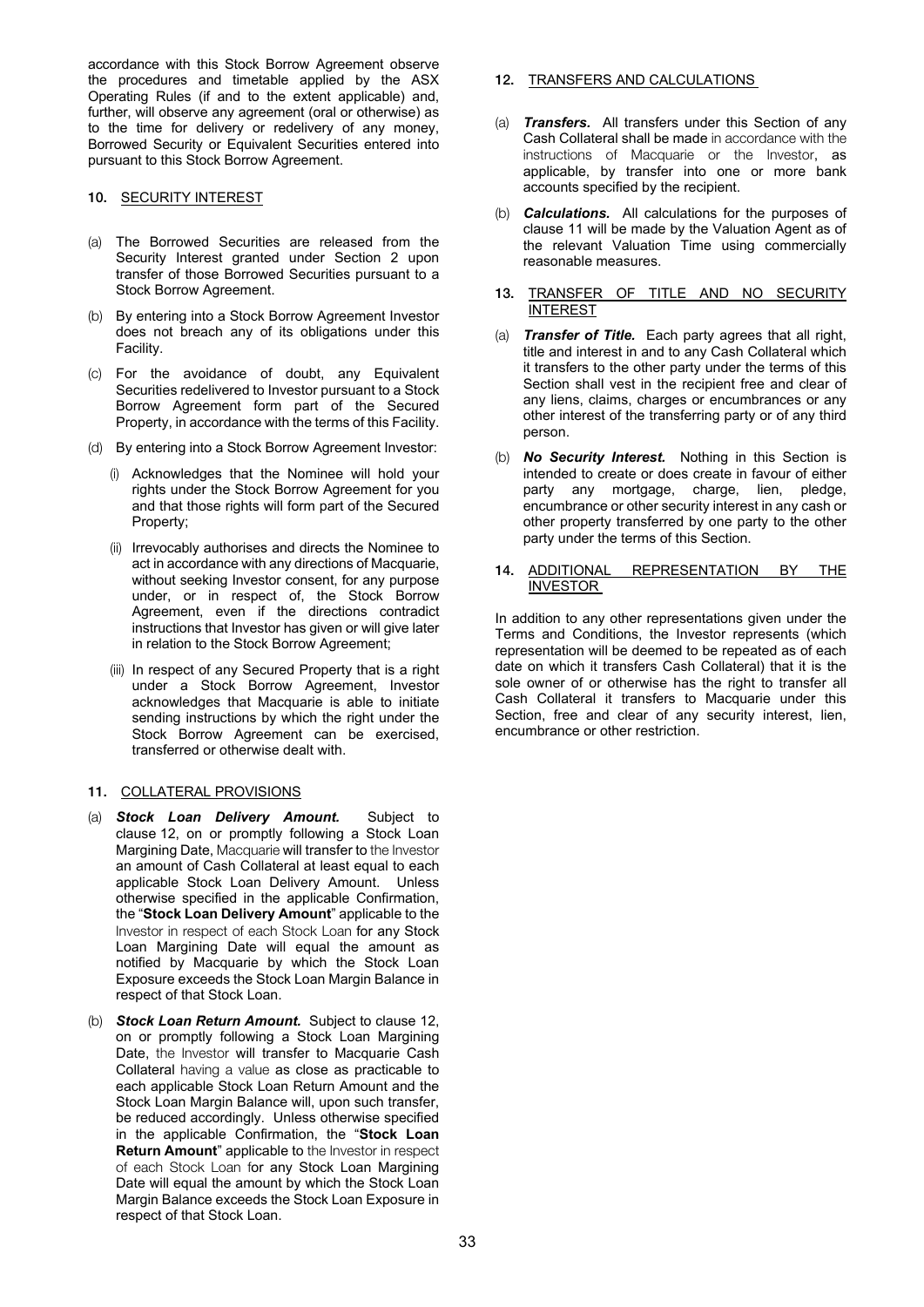# Section 8: Margining Provisions

# 1. COLLATERAL

(a) *Margin Delivery Amount.* Subject to clause 2 and clause 5, on or promptly following a Margining Date, the Investor will transfer to Macquarie an amount of Cash Collateral at least equal to the applicable Margin Delivery Amount. Unless otherwise specified in the applicable Confirmation, the "**Margin Delivery Amount**" applicable to the Investor for any Margining Date will equal the amount as notified by Macquarie that is given by the following formula:

**A + B** 

where:

**A** = the amount by which the Net Margin Exposure exceeds the Margin Balance on that date;

**B** = an amount equal to the amount (if any) of Cash Collateral delivered by Macquarie to the Investor under the Stock Borrow Agreement on that date; and

**Net Margin Exposure** means the amount by which the Margin Exposure exceeds the Secured Shares Value on that date.

(b) *Margin Return Amount.* Subject to clause 2, on or promptly following a Margining Date, Macquarie will transfer to the Investor Cash Collateral having a value as close as practicable to the applicable Margin Return Amount and the Margin Balance will, upon such transfer, be reduced accordingly. Unless otherwise specified in the applicable Confirmation, the "**Margin Return Amount**" applicable to Macquarie for any Margining Date will equal the amount as notified by Macquarie that is given by the following formula:

#### **A + B**

Where:

**A** = the amount by which the Margin Balance exceeds the Net Margin Exposure; and

**B** = an amount equal to the amount (if any) of Cash Collateral returned by the Investor to Macquarie under the Stock Borrow Agreement on that date.

#### 2. TRANSFERS AND CALCULATIONS

- (a) *Transfers.* All transfers under this Section of any Cash Collateral shall be made in accordance with the instructions of Macquarie or the Investor, as applicable, by transfer into one or more bank accounts specified by the recipient.
- (b) *Calculations.* All calculations for the purposes of clause 1 will be made by the Valuation Agent as of the relevant Valuation Time using commercially reasonable measures.
- 3. TRANSFER OF TITLE AND NO SECURITY INTEREST
- (c) *Transfer of Title.* Each party agrees that all right, title and interest in and to any Cash Collateral which it transfers to the other party under the terms of this Section shall vest in the recipient free and clear of

any liens, claims, charges or encumbrances or any other interest of the transferring party or of any third person.

- (d) *No Security Interest.* Nothing in this Section is intended to create or does create in favour of either party any mortgage, charge, lien, pledge, encumbrance or other security interest in any cash or other property transferred by one party to the other party under the terms of this Section.
- 4. ADDITIONAL REPRESENTATION BY THE INVESTOR

In addition to any other representations given under the Terms and Conditions, the Investor represents (which representation will be deemed to be repeated as of each date on which it transfers Cash Collateral ) that it is the sole owner of or otherwise has the right to transfer all Cash Collateral it transfers to Macquarie under this Section, free and clear of any security interest, lien, encumbrance or other restriction.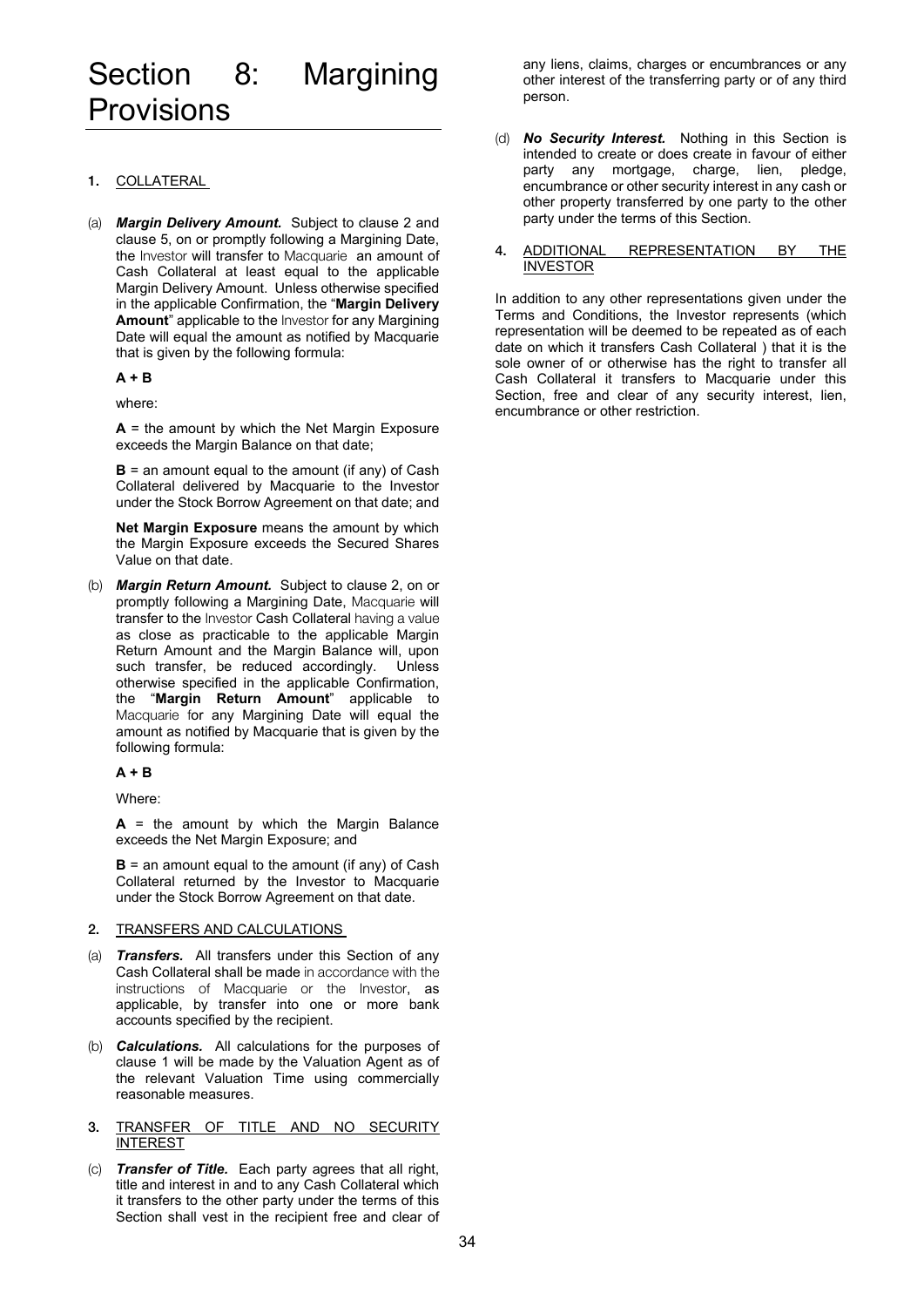# Section 9: Glossary

**Acceleration Date** means, in respect of a Loan, the date nominated pursuant to clause 2.2(a) of the Loan Agreement.

**Accretions** means all money, dividends, interest, distributions, bonus shares, rights, issues, options, warrants, notes, convertible instruments, securities, units and other property or instruments of any kind whatsoever, and all allotments, accretions, offers, benefits, privileges and advantages whatsoever, now or hereafter made, granted, issued or otherwise distributed in respect of, in substitution for, in addition to, or in exchange for, any property forming part of the Secured Property and all of the Investor's rights consequent on any conversion, redemption, cancellation, reclassification, forfeiture, consolidation, subdivision, reduction of capital, liquidation or scheme of arrangement or takeover in connection with any property forming part of the Secured Property.

**Adjusted Stock Loan Percentage** means a percentage, determined by Macquarie, acting in good faith and in a commercially reasonably manner, reflecting:

- (a) any additional or increased costs imposed on Macquarie or any other member of the Macquarie Group; or
- (b) any reduction in the rate of return to Macquarie or any other member of the Macquarie Group (including, without limitation, as a result of any reduction in the rate of return on capital as more capital is required to be allocated), or any amount due and payable to Macquarie or any other member of the Macquarie Group,

in each case, under any Transaction Document in connection with the Stock Loan or any linked or related transactions or margining under any Transaction Document, arising as a result of a Regulatory Event.

**AML/CTF Laws** means the Anti-Money Laundering and Counter-Terrorism Financing Act 2006, rules and other subordinate instruments.

**Application** means an application to Macquarie for the Facility by way of an Application Form.

**Application Form** means the application form included in, derived from, or accompanying, these Terms and Conditions.

**Approved Market Operator** has the meaning set out in the ASX Settlement Operating Rules.

**ASIC** means the Australian Securities and Investments Commission.

**ASIC Market Integrity Rules** means the market integrity rules provided for under the *Corporations Amendment (Financial Market Supervision) Act 2010*, as may be amended or supplemented from time to time.

**Assessed Value Payment** means, in relation to an Option, 100% (one hundred per cent) of the Cash Settlement Amount that would have been payable in relation to that Option if a Cash Settlement Request had been validly given in relation to that Option.

**ASX** means ASX Limited (ABN 98 008 624 691) or the securities market conducted by ASX Limited, as the context requires.

**ASX Business Day** means a Scheduled ASX Business Day on which the ASX is open for trading during its regular trading session.

**ASX Clear** means ASX Clear Pty Ltd (ABN 48 001 314 503).

**ASX Operating Rules** means the operating rules of the ASX from time to time. These rules are available from www.asx.com.au or from Macquarie on request.

**ASX Settlement** means ASX Settlement Pty Ltd (ABN 49 008 504 532).

**ASX Settlement Operating Rules** means the settlement operating rules of ASX Settlement from time to time. These rules are available from www.asx.com.au or from Macquarie on request.

**Australian dollars** means the lawful currency of Australia.

**Available Loan Balance** means, in relation to Linked Options, if Macquarie agrees that a Linked Loan is available:

- (a) initially either:
	- (i) the amount agreed by Macquarie and the Investor at the time acceptance of the relevant Transaction Request occurs; or
	- (ii) if no such amount is agreed, an amount equal to the Protected Value of the Linked Options; and
- (b) thereafter, the amount determined under (a) above, less the aggregate of all amounts outstanding (if any) under Linked Loans relating to the Linked Options.

**Basket** means for an Option, a basket composed of each Reference Security to which that Option relates in the relative proportions or numbers specified in the related Confirmation.

**Borrowed Securities** means securities borrowed from Investor by Macquarie in accordance with Section 7 of the Facility.

#### **Business Day**:

- (a) where used in the Sponsorship Agreement, has the meaning set forth in the ASX Settlement Operating Rules; and
- (b) otherwise, means a day on which commercial banks are open for business (including dealings in foreign exchange and foreign currency deposits) in Sydney and Melbourne other than a Saturday, Sunday, New Year's Day, Good Friday, Easter Monday, Christmas Day and Boxing Day.

**Buy Instruction** means an instruction to acquire Securities given to the Trading Participant by the Investor, or by Macquarie on behalf of the Investor in accordance with the Terms and Conditions.

**Cap Price** means, for an Option, either:

- (a) the price agreed by Macquarie and the Investor at the time acceptance of the Transaction Request for that Option occurs;
- (b) the price determined in accordance with the method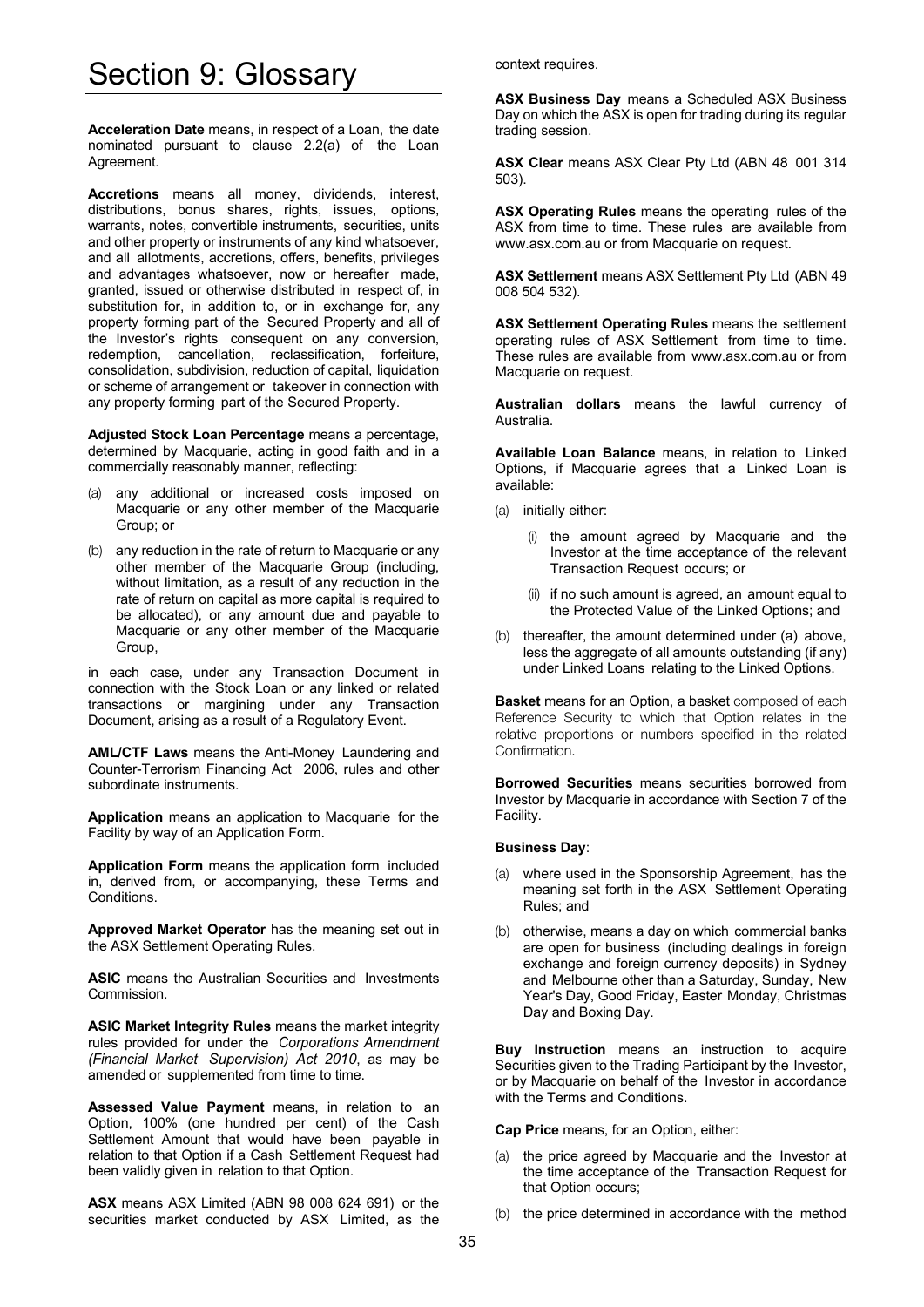agreed by Macquarie and the Investor for determining the Cap Price of the relevant Option; or

(c) if sub-paragraphs (a) and (b) do not apply, the price determined by multiplying the Cap Price Percentage by the Initial Reference Price of the Underlying Parcel for that Option,

as adjusted from time to time in accordance with the Terms and Conditions.

**Cap Price Percentage** means, for an Option, the cap price percentage agreed by Macquarie and the Investor for that Option at the time acceptance of the relevant Transaction Request occurs, as adjusted from time to time in accordance with the Terms and Conditions.

**Cash Collateral** means cash in Australian dollars.

**Cash Settlement** means, in relation to an Option, settlement of the Option in accordance with clause 2.2(b) of the Equity Option Agreement.

**Cash Settlement Amount** means, in relation to an Option, an amount equal to the greater of:

- (a) the Protection Price minus the Final Reference Price for the Underlying Parcel for that Option; and
- (b) zero.

**Cash Settlement Payment Date** means, in relation to an Option, the day which is five (5) Business Days after the Final Valuation Date for that Option.

**Cash Settlement Request** means a request for Cash Settlement made in accordance with clause 4 of the Equity Option Agreement.

**Change** means a modification, variation, alteration or deletion of, or addition to, the Terms and Conditions.

**CHESS** means the Clearing House Electronic Subregister System.

**CHESS Account** means the Participant Sponsored Holding.

**CHESS Business Day** means any day which is a Business Day and a day on which CHESS is able to execute settlement instructions.

**CHESS Subregister** has the meaning set forth in the ASX Settlement Operating Rules.

**Chi-X Australia** means Chi-X Australia Pty Ltd (ABN 47 129 584 667) or the securities market conducted by Chi-X Australia Pty Ltd, as the context requires.

**Clearing Participant** has the meaning set forth in the ASX Settlement Operating Rules.

#### **Commencement Date** means:

- (a) for an Option, the date agreed by Macquarie and the Investor at the time acceptance of the relevant Transaction Request occurs; provided however that if a Hedging Disruption occurs on such date, Macquarie may postpone the Commencement Date to the next relevant ASX Business Day on which no Hedging Disruption occurs; and
- (b) for a Linked Loan, the date agreed by Macquarie and the Investor at the time acceptance of the relevant

Transaction Request occurs; provided however that if a Hedging Disruption occurs on such date, Macquarie may postpone the Commencement Date to the next Business Day on which no Hedging Disruption occurs.

#### **Commercial Terms** means:

- for a Series the Commencement Date, Protection Price, the Protection Price Percentage, the Cap Price (if any), the Cap Price Percentage (if any), the Underlying Parcel, the Number of Options, the Fixed Premium (if any), the Fixed Premium Payment Date (if any) and the Expiry Date for the Options comprising that Series;
- (b) for a Linked Loan the Commencement Date, the amount of the Linked Loan, the Interest Rate, the Interest Payment Dates and the Repayment Date; and
- (c) any other variables or parameters relating to an Option or a Loan (as agreed in writing by the parties).

**Confirmation** means, for a Series or a Loan, a document issued by Macquarie to the Investor that confirms the terms (including some or all of the Commercial Terms) of the Series or the Loan (as applicable).

**Controlling Participant** has the meaning set out in the ASX Settlement Operating Rules.

**Conversion** has the meaning set out in the ASX Settlement Operating Rules.

**Conversion Event** means in relation to a calculation or payment of a currency, any event beyond the reasonable control of Macquarie that, in Macquarie's reasonable opinion, makes it impractical for that currency to be calculated, converted, delivered or paid in accordance with the Terms and Conditions.

**Corporations Act** means the *Corporations Act 2001*  (Cth).

**Corporations Regulations** means the regulations made under the Corporations Act.

**Costs** include costs, charges and expenses, including those incurred in connection with advisers and any legal costs on a full indemnity basis.

**Default Rate** means 2% plus the 90 day bank bill swap bid rate (expressed as a percentage) for that day quoted on the page designated as "BBSW" on the Reuters Monitor or another page that replaces that system to display the bank bill swap rate, calculated daily.

**Deliver** means, in relation to Reference Securities, to transfer the Reference Securities as an off-market transfer in accordance with the ASX Settlement Operating Rules, or such other means as is reasonably determined by the relevant Macquarie Entity.

**Deliverable Parcel** means, where a valid Sell Instruction has been given, the Reference Securities included in the Underlying Parcel for each Option in relation to which the Sell Instruction has been validly given (and not revoked).

**Delivery Date** means, in relation to a Reference Security, the Final Valuation Date for that Reference Security.

**Directory** means the back page of the Terms and Conditions.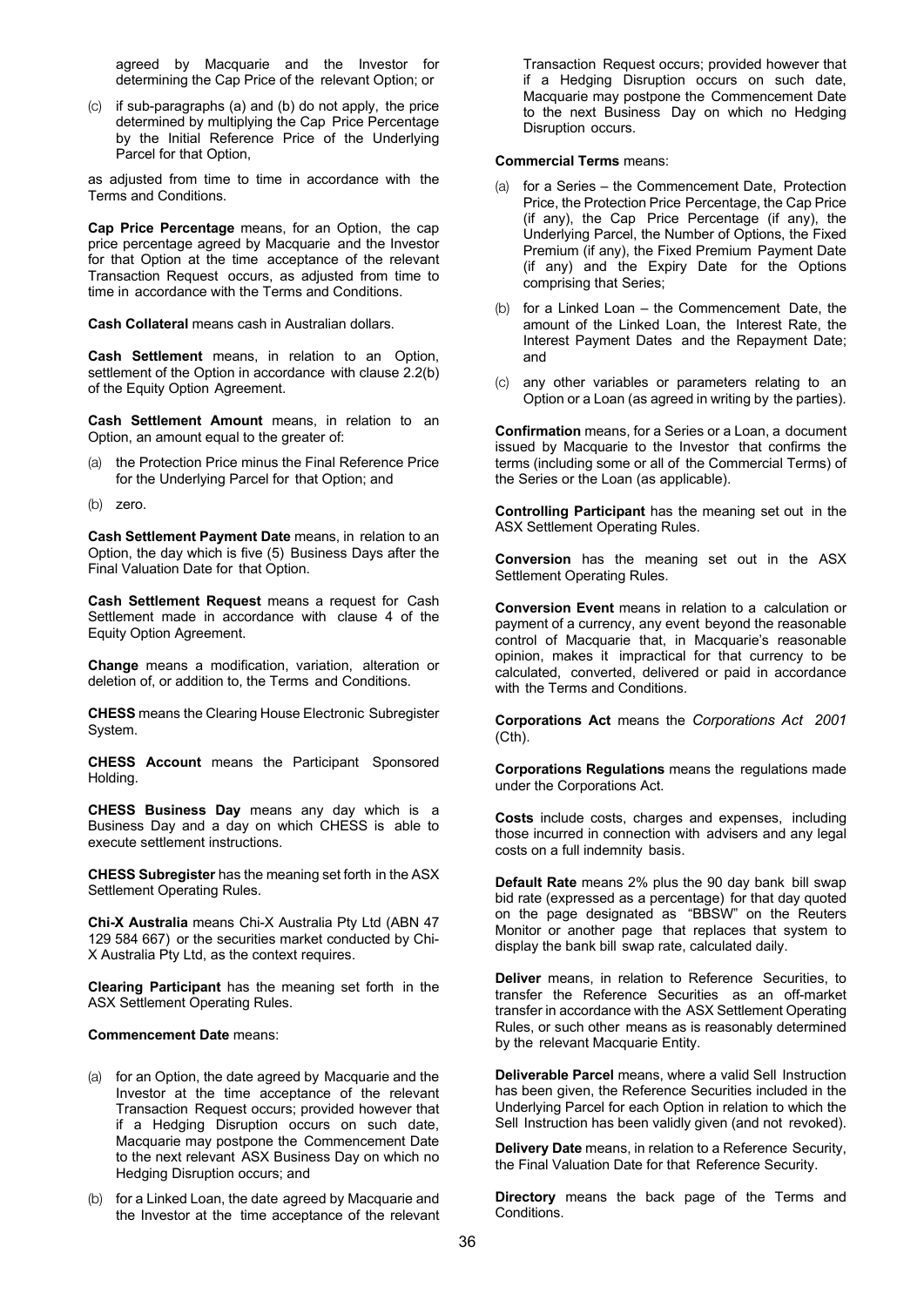**Early Lapse Amount** means in relation to an Option, the amount payable by Macquarie in consideration of the early lapse or termination of the Option, calculated as the greater of:

- (a) zero; and
- (b) the sum of:
	- (i) if the Option Termination Value for that Option is positive, an amount equal to the Option Termination Value; minus
	- (ii) any Fixed Premium Instalments not yet paid to Macquarie (whether or not yet due); minus
	- (iii) other than where an Early Termination Event has occurred in relation to Macquarie, the amount of any Option Break Costs; plus
	- (iv) the amount of any Option Break Gains.

**Early Termination Date** means the date nominated pursuant to clause 2.2(a) of the General Conditions.

**Early Termination Event** means the occurrence of one or more of the following events:

(a) a party fails to:

- (i) pay any money; or
- (ii) deliver or transfer any Securities,

when due in accordance with a Transaction Document, and, other than in the case of a failure to pay any money under:

- (1) clause 2.2(d) of the General Conditions; or
- (2) clause 6.2(d) of the Equity Option Agreement,

such failure has not been remedied within one (1) Business Day (in the case of (i)) or one (1) CHESS Business Day (in the case of (ii));

- (b) a party fails to duly and punctually perform or comply with any of its obligations under a Transaction Document (other than as contemplated by subparagraph (a)) and such party's failure or noncompliance:
	- has, or may have, a material adverse effect on the other party's substantive rights, and obligations under the Facility; and
	- (ii) is not remedied within two (2) Business Days of the other party notifying such party of the relevant failure or non- compliance;
- (c) an Insolvency Event occurs in relation to a party;
- (d) the Investor breaches, or engages in any conduct which would constitute a breach of, clause 4(a) or (b) of the Security Arrangements;
- (e) a party dies or loses capacity (whether mental or otherwise) for any reason whatsoever;
- (f) any representation made by a party in connection with a Transaction Document is found to have been incorrect or misleading when made and such party's misrepresentation has, or may have, a material adverse effect on the other party's substantive rights, and obligations under the Facility; unless, if such misrepresentation is reasonably capable of being remedied, the misrepresentation is remedied within two (2) Business Days of such misrepresentation occurring;
- (g) the Investor creates or allows to be created any form

of Security Interest over any property (other than the Mortgage or any other Security Interest permitted by a Transaction Document), including over any Reference Security or Secured Property which is, or which is to be, held by or with the Sponsor or the Nominee under the Facility; or

- (h) if the Investor is a trustee of a trust either:
	- (i) the Investor ceases to be the trustee of the trust or any step is taken to either:
		- (1) appoint another trustee of the trust; or
		- (2) remove the Investor as trustee of the trust,

in either case without Macquarie's consent; or

- (ii) an application or order is sought or made in any court for:
	- (1) the Investor's removal as trustee of the trust; or
	- (2) the property of the trust to be brought into court or administered by the court or to be brought under its control.

**Early Termination Payment Date** means the day which is:

- (a) in the case of an amount payable by Macquarie, 5 (five) Business Days following the Early Termination Date; and
- (b) in the case of an amount payable by the Investor, 3 (three) Business Days following the date on which Macquarie notifies the Investor in writing of the amount it is required to pay.

**Early Termination Premium** means in relation to an Option, the amount payable as part of the consideration for issuing the Option calculated as the greater of:

- (a) zero; and
- (b) the sum of:
	- (i) if the Option Termination Value for that Option is negative, an amount equal to the absolute value of that Option Termination Value; plus
	- (ii) any Fixed Premium Instalments not yet paid to Macquarie (whether or not yet due); plus
	- (iii) other than where an Early Termination Event has occurred in relation to Macquarie, the amount of any Option Break Costs; minus
	- (iv) the amount of any Option Break Gains.

#### **Early Termination Premium Payment Date**  means:

- (a) for the purposes of clause 6.2 of the Equity Option Agreement,
	- unless paragraph (ii) applies, within three (3) Business Days of the Investor receiving notice of the amount payable by it; and
	- (ii) if an Exceptional Circumstance occurs at any time:
		- (1) on or after the Lapse Date; and

(2) before the Early Termination Premium is paid by the Investor to Macquarie,

within 12 hours of the occurrence of that Exceptional Circumstance; and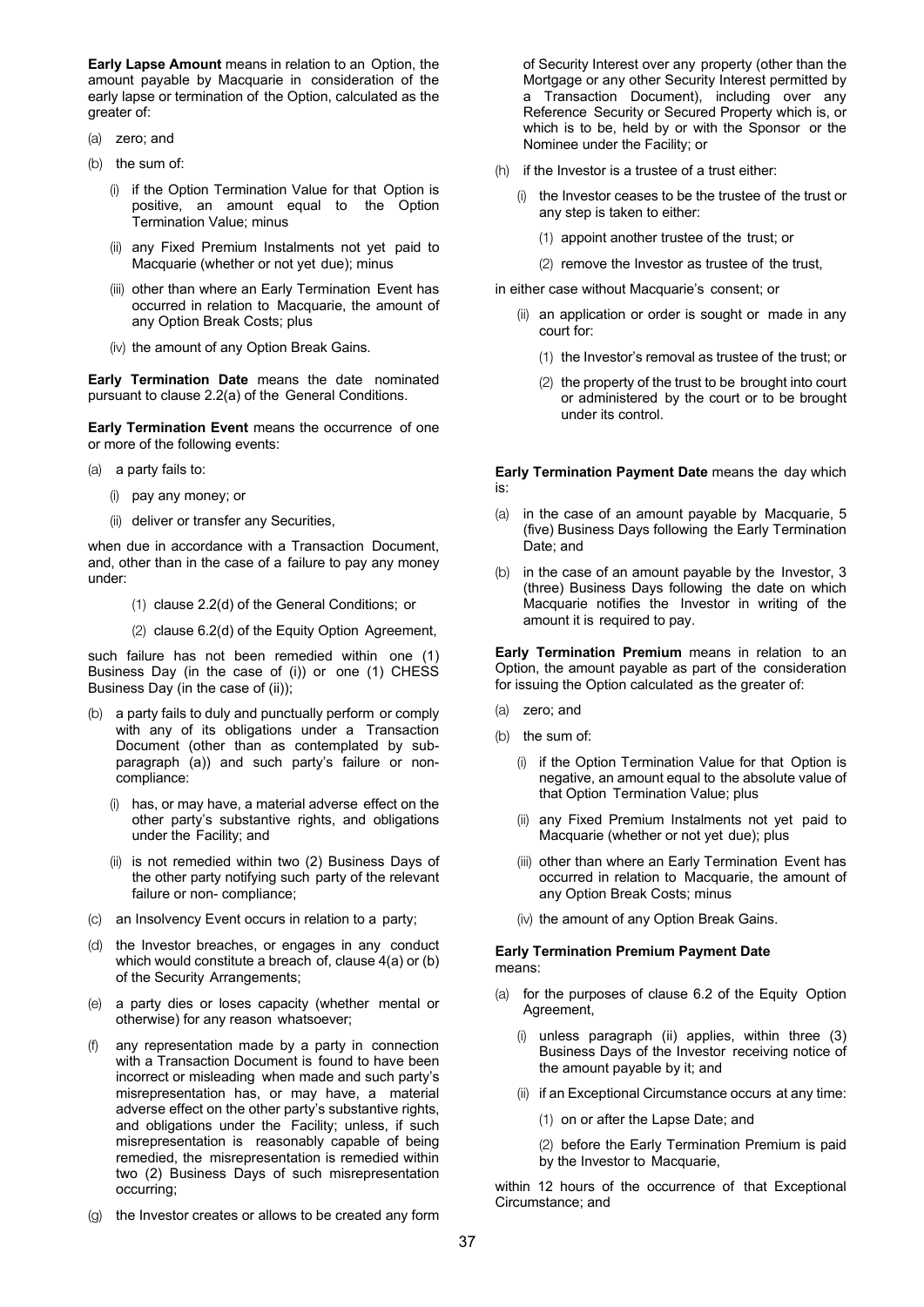(b) for the purposes of clause 2.2 of the General Conditions (in the case of an Early Termination Event), the Early Termination Payment Date.

**Effective Date**, where used in the Sponsorship Agreement, has the meaning set out in clause 6(b) of the Sponsorship Agreement.

**Electronic Communication** means a communication of information in the form of data, text or images by means of guided or unguided electromagnetic energy, or both. Electronic Communications include email.

**Equity Option Agreement** means Section 1 of the Terms and Conditions.

**Equivalent Securities** means securities of an identical type, nominal value, description and amount to the Reference Securities of a Stock Loan.

**Exceptional Circumstance** means, in relation to an Option, the value of the Reference Securities (as determined by Macquarie) declines by 5% or more.

**Exercise Period** means, for an Option, the period commencing at 10:00am (Sydney time) on the Option's Expiry Date and ending at 4.00pm (Sydney time) on that day.

**Expiry** means in respect of an Option, the Final Valuation Date for that Option.

**Expiry Date** means, for an Option, the date agreed by Macquarie and the Investor at the time acceptance of the relevant Transaction Request occurs, as adjusted in accordance with the Transaction Documents and clause 1.6 of the General Conditions if such date is not a Business Day.

**Facility or Equity Option and Loan Facility** means the facility for acquiring Options and Linked Loans offered on the terms and conditions set out in the Terms and **Conditions** 

**Final Reference Price** means, in relation to a Reference Security:

- (a) unless paragraph (b) applies, either:
	- (i) the official closing price of that Reference Security on the ASX (or, if Macquarie determines acting reasonably that the closing price on another Relevant Exchange is more reflective of supply and demand for the Reference Security, the closing price on that other Relevant Exchange) on the Valuation Date;
	- (ii) if Macquarie determines (acting in a reasonable manner) that it is, or would be, unable to acquire, dispose or exit all of its Hedge Positions in connection with the Option to which that Reference Security relates at such price, the Final Reference Price will be the VWAP on the Valuation Date;
	- (iii) if the Valuation Date for that Reference Security is deemed to occur as a result of the application of sub-paragraph (b)(ii) of the definition of Valuation Date, then the Final Reference Price will be Macquarie's estimate of the price of that Reference Security on the ASX or other Relevant Exchange at the Scheduled Closing Time;

(b) if Macquarie determines (acting in a reasonable

manner) that:

- (i) given the expected daily liquidity of the relevant Reference Security on Regulated Exchanges; and/or
- (ii) in order to ensure Macquarie's compliance with applicable law (including the Corporations Act) or the rules, market practices, operating guidelines of a Regulated Exchange,

Macquarie is, or would be, unable to acquire, dispose or exit all of its Hedge Positions in connection with the Option to which that Reference Security relates on the Valuation Date, the Final Reference Price will be the arithmetic average of either the:

- (1) official closing price of that Reference Security on the ASX; or
- (2) VWAP for that Reference Security,

over the term of the Valuation Period, provided however that if sub-paragraph (2) of the definition of Valuation Period applies to such Option and/or Reference Security, the Final Reference Price will be Macquarie's estimate of the price of that Reference Security on the ASX at the Scheduled Closing Time.

**Final Valuation Date** means, in relation to:

- (a) a Reference Security:
	- (i) where the Final Reference Price of such Reference Security is determined on a Valuation Date, that Valuation Date; or
	- (ii) where the Final Reference Price of such Reference Security is determined over the course of a Valuation Period, the last day in that Valuation Period; and
- (b) an Option, the last Final Valuation Date to occur in relation to a Reference Security in the Underlying Parcel.

**Financial Products** has the meaning set forth in the ASX Settlement Operating Rules.

**Fixed Premium** means, for an Option, the amount (if any) determined by Macquarie and agreed by the Investor.

**Fixed Premium Instalment** means, for an Option, the Fixed Premium for that Option, divided by the number of Fixed Premium Payment Dates for that Option.

**Fixed Premium Payment Date** means each date agreed by Macquarie and the Investor for payment of the Fixed Premium or a Fixed Premium Instalment (as the cased may be) at the time acceptance of the relevant Transaction Request occurs for that Option, subject to adjustment in accordance with clause 1.6 of the General Conditions if such date is not a Business Day.

**General Conditions** mean Section 6 of the Terms and Conditions.

**Glossary** means Section 7 of the Terms and Conditions.

**GST** means any goods and services tax levied under the GST Act.

**GST Act** means A New Tax System (Goods and Services Tax) Act 1999.

**Hedge Positions** means: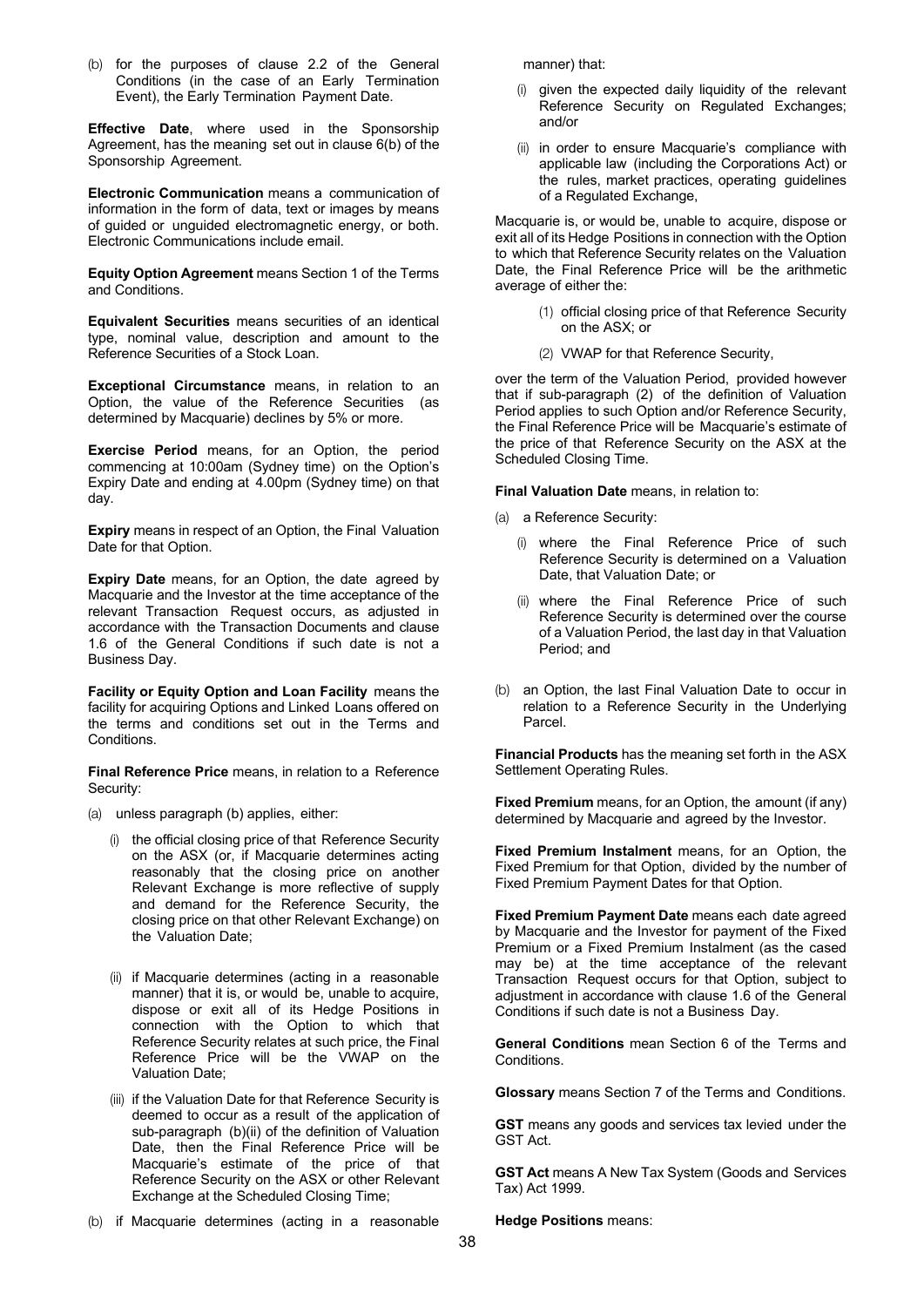- (a) in relation to an Option or a Series, any of the following:
	- (i) Securities equivalent to the Reference Security;
	- (ii) options, futures or other derivatives relating to Securities equivalent to the Reference Security; and
	- (iii) any other transactions or assets Macquarie reasonably considers necessary to manage its risk associated with issuing the Option; and
- (b) in the case of a Loan, any transactions or assets Macquarie reasonably considers necessary to manage its risk associated with issuing that Loan.

#### **Hedging Disruption** occurs:

- (a) in respect of an Option where:
	- (i) Macquarie is unable, whether due to:
		- (1) Internal Trading Restrictions;
		- (2) legal or regulatory issues;
		- (3) the unavailability of stock borrow in relation to the relevant Reference Security (other than as a result of Macquarie's own actions);
		- (4) any change announced to any applicable short selling or stock borrowing/lending laws in Australia, or any governmental or regulatory interpretation thereof;
		- (5) the occurrence of a Conversion Event; or
		- (6) any other circumstance(s) beyond the reasonable control of Macquarie,

to acquire, substitute, maintain, unwind or dispose of any Hedge Positions in respect of such Option, or realise, recover or remit the proceeds of any such Hedge Positions; or

- (ii) due to:
	- (1) the adoption of, or any change in, any applicable law or regulation, including any tax law; or
	- (2) any change in the interpretation by any court, tribunal or regulatory authority of any applicable law or regulation (including any action taken by a taxing authority);
	- (3) any reduction in either:
		- (A) the liquidity of; or
		- (B) the availability of stock-borrow for,

a Security equivalent to a Reference Security (other than as a result of Macquarie's own actions); or

(4) any other circumstance(s) beyond the reasonable control of Macquarie;

Macquarie has incurred, or will incur, a materially increased cost to acquire, substitute, maintain, unwind or dispose of any Hedge Positions in respect of such Option(s), or realise, recover or remit the proceeds of any such Hedge Positions when compared with circumstances existing on the Commencement Date of the Option; and

- (b) in respect of a Loan where, whether due to:
	- (i) the adoption of, or any change in, any applicable law or regulation, including any tax law;
- (ii) any change in the interpretation by any court, tribunal or regulatory authority of any applicable law or regulation (including any action taken by a taxing authority); or
- (iii) other circumstances beyond the reasonable control of Macquarie,

either:

- (1) Macquarie is unable to acquire, substitute, maintain, unwind or dispose of any Hedge Positions, or realise, recover or remit the proceeds of any such Hedge Positions; or
- (2) Macquarie has incurred, or will incur, a materially increased cost in performing its obligations in respect of a Loan when compared with circumstances existing on the Commencement Date of the Loan (including due to any increase in tax liability, decrease in tax benefit or other adverse effect on Macquarie's tax position),

provided however that where Macquarie determines that, notwithstanding the occurrence of such event:

- $(X)$  it would be able to continue to effectively manage its risk, on an on-going basis, if the Series or the Loan (as the case may be) were to remain on issue; and
- (Y) it would not incur a material increase in costs in managing its risk, on an on-going basis, if the Series or the Loan (as the case may be) were to remain on issue,

Macquarie may elect to not treat such event as a Hedging Disruption.

**HIN or Holder Identification Number** has the meaning set out in the ASX Settlement Operating Rules and means, in the context of any Secured Property which are ASX-listed Securities, the HIN notified by the Sponsor or Macquarie to the Investor.

**Holder Record** has the meaning set out in the ASX Settlement Operating Rules.

**Holder Record Lock** has the meaning set out in the ASX Settlement Operating Rules.

**Holding** has the meaning set out in the ASX Settlement Operating Rules.

**Illegal Activities** has the meaning set forth in clause 15(c) of the General Conditions.

**In-the-Money** means, in relation to an Option, the Final Reference Price of the Underlying Parcel being below the Protection Price.

**Income** means any dividends, interest or other distributions of any kind whatsoever (whether in money or property and including the issue of bonus Securities, Ordinary Dividends and Special Dividends) with respect to a Reference Security.

**Initial Reference Price** means, in relation to a Reference Security for an Option, the official closing price of that Reference Security on the ASX (or, if Macquarie determines acting reasonably that the closing price on another Relevant Exchange is more reflective of supply and demand for the Reference Security, the closing price on that other Relevant Exchange) on the Commencement Date; provided however that if Macquarie determines (acting in a reasonable manner) that it is, or would be,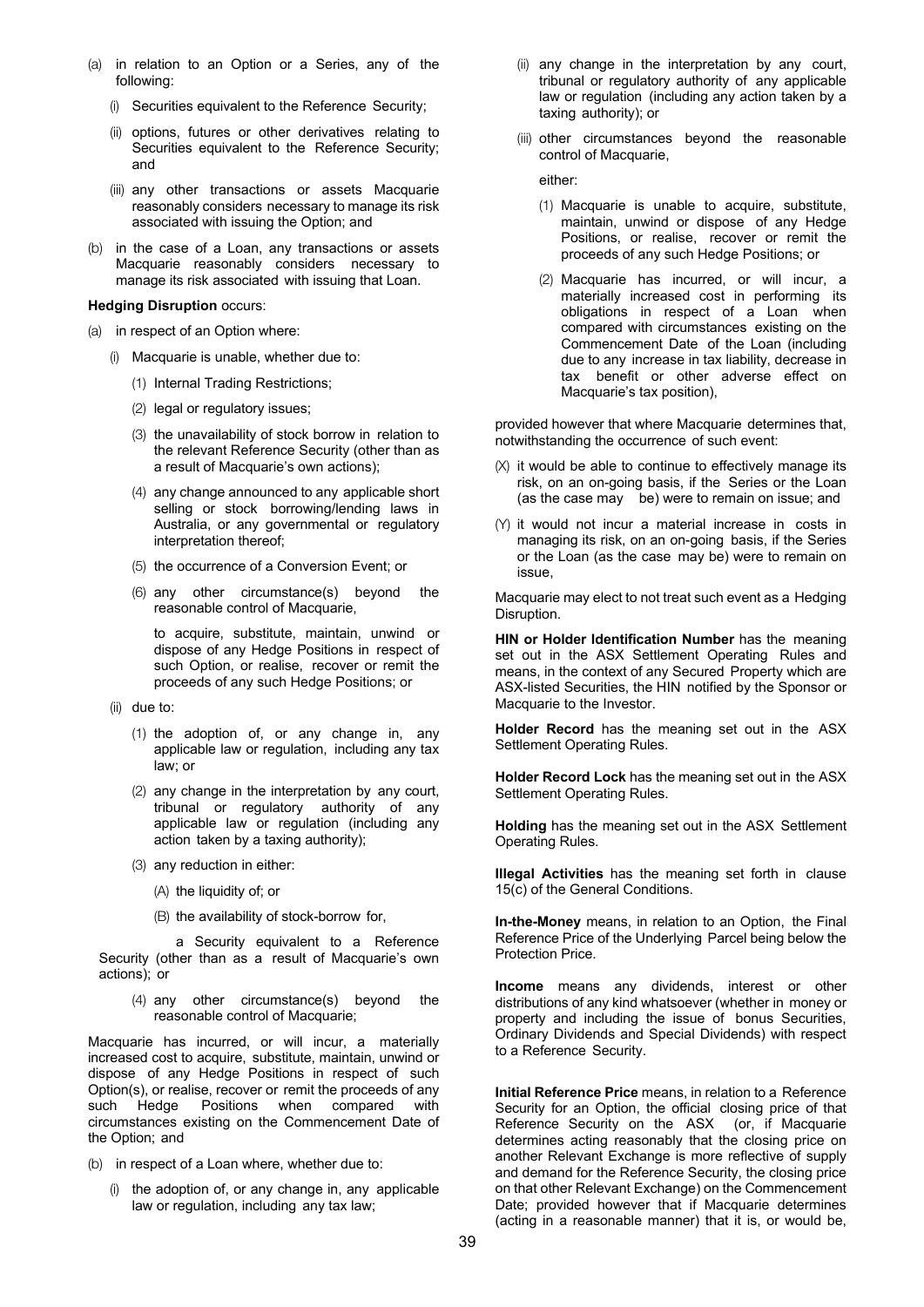unable to acquire or dispose of its Hedge Positions for that Option at that price, the Initial Reference Price for such Reference Security will be:

- (a) the VWAP for that Reference Security on the Commencement Date; or
- (b) otherwise determined by Macquarie (acting in a reasonable manner).

**Insolvency Event** means in relation to a party:

- (a) where a party is a corporation:
	- (i) except to reconstruct or amalgamate while solvent, an application is made for an order, a meeting is convened to consider a resolution, a resolution is passed or an order is made that the party be wound up or otherwise dissolved or that an administrator, liquidator or provisional liquidator of the party be appointed; or
	- (ii) a receiver, receiver and manager, administrator, controller, trustee or similar officer is appointed in respect of all or any part of the business, assets or revenues of the party;
- (b) the party dies, becomes insolvent (or is presumed to be insolvent under any applicable law) or is subject to any arrangement, assignment or composition (except to reconstruct or amalgamate while solvent), or is protected from any creditors or otherwise unable to pay their debts when they fall due;
- (c) where a party is an individual, the party commits an act of bankruptcy or is insolvent (as that term is understood for the purposes of the Bankruptcy Act 1966 (Cth), or any other analogous term under any analogous legislation;
- (d) as a result of the operation of the Corporations Act, the party is taken to have failed to comply with a statutory demand and such failure has a material adverse effect on the other party's substantive rights, and obligations under the Facility; or
- (e) anything analogous to, or of a similar effect to, anything described above occurring in relation to a party.

**Instruction** means a written instruction (unless otherwise agreed by Macquarie) from the Investor to enter into a Transaction, including a Buy Instruction and a Sell **Instruction** 

**Interest Payment Date** means in relation to a Linked Loan and an Interest Period, each date agreed by the parties at the time acceptance of the relevant Transaction Request occurs, subject to adjustment in accordance with clause 1.6 of the General Conditions if such date is not a Business Day.

**Interest Period** means, in relation to a Linked Loan:

- (a) initially, the period from (and including) the Commencement Date to (and excluding) the earlier of the first Interest Period End Date and the Repayment Date; and
- (b) thereafter, each period from (and including) an Interest Period End Date to (and excluding) the earlier of:
	- (i) the next Interest Period End Date; and
	- (ii) the Repayment Date.

**Interest Period End Date** means, in relation to a Linked

Loan:

- (a) initially the date agreed between the parties at the time of acceptance of the relevant Transaction Request; and
- (b) thereafter each anniversary of the initial Interest Period End Date (or as otherwise agreed between the parties).

**Interest Rate** means, in respect of a Linked Loan, the rate agreed by the Investor and Macquarie at the time acceptance of the relevant Transaction Request occurs.

**Internal Trading Restrictions** means any internal restriction imposed on Macquarie that has the effect of limiting the ability of Macquarie to acquire, substitute, maintain, unwind or dispose of any Hedge Positions in relation to a Series, including where:

- (a) the Macquarie Group is advising an Issuing Entity in relation to a proposed Potential Adjustment Event; or
- (b) any further acquisitions or substitutions of any Hedge Positions or the Reference Security for an Option may require Macquarie, or another member of the Macquarie Group, to make a take-over offer in relation to the Reference Security under the Corporations Act or any other applicable or analogous law in any overseas jurisdiction.

**Investor** means a wholesale client (as defined in the Corporations Act) submitting an Application for the Facility.

**Issuer** has the meaning set forth in the ASX Settlement Operating Rules.

**Issuer Sponsored Holding** has the meaning set out in the ASX Settlement Operating Rules.

**Issuing Entity** means in relation to Reference Securities, the entity that issued those Reference Securities and in the case of a Stapled Security, any of the entities which issued a Security forming part of that Stapled Security.

**Lapse Date** means, in relation to any Option, the date nominated pursuant to clause 6.2 of the Equity Option Agreement.

**Linked Account** has the meaning set forth in clause 13 of the General Conditions.

**Linked Loan** means, in relation to a Series of Options, a loan provided to the Investor by Macquarie in relation to which the Investor nominates that Series as being the Series to which that loan is linked in the Transaction Request for that Loan.

**Linked Loan Exposure** means the amount of each Linked Loan that is outstanding, together with any accrued and unpaid interest payable in respect of each Linked Loan, in each case, as determined by the Valuation Agent.

**Linked Option Exposure** means the amount, if any, as determined by the Valuation Agent that would be payable to Macquarie by the Investor (expressed as a positive number) or by Macquarie to the Investor (expressed as a negative number) if each Linked Option were terminated as of the relevant Valuation Time in accordance with clause 2.2 of the General Conditions.

**Linked Options** means in relation to a Linked Loan, the Series nominated in the Transaction Request for that Loan.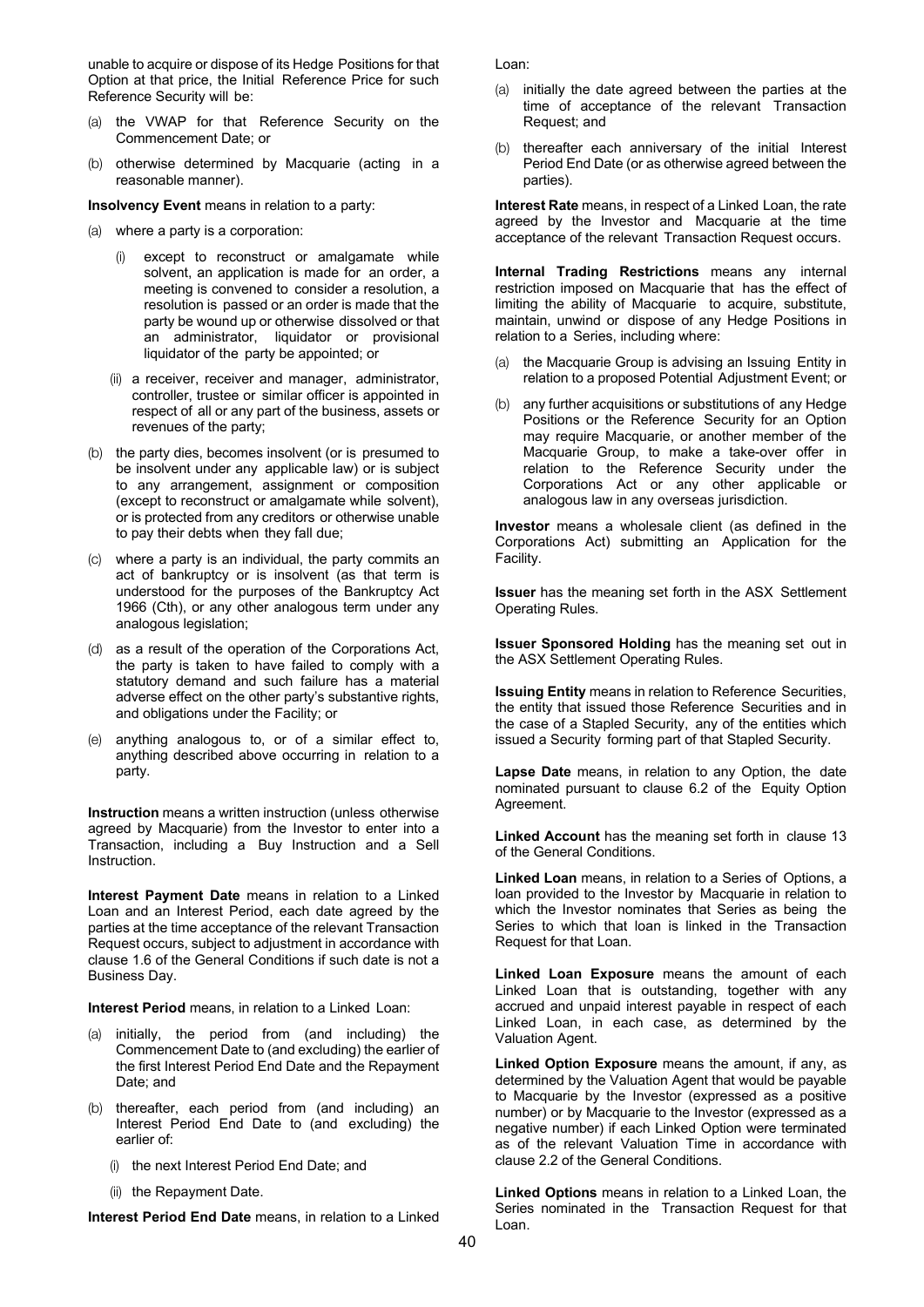**Loan** means a loan made to the Investor under the Loan Agreement, including a Linked Loan.

**Loan Acceleration Event** means, in relation to a Loan, the occurrence of any one or more of the following events:

- (a) the occurrence of a Hedging Disruption in respect of the Loan; and
- (b) an Option Acceleration Event occurring in relation to the Linked Options for that Loan.

**Loan Agreement** means Section 4 of the Terms and Conditions.

**Loan Break Costs** means in relation to a Loan, the amount determined by Macquarie (acting in a reasonable manner) of any costs, expenses and losses incurred by Macquarie in respect of the early liquidation or redeployment of any Hedge Positions entered into by Macquarie in connection with providing the Loan to the Investor. Loan Break Gains means in relation to a Loan, the amount determined by Macquarie (acting in a reasonable manner) of any gains incurred by Macquarie in respect of the early liquidation or redeployment of any Hedge Positions entered into by Macquarie in connection with providing the Loan to the Investor.

**Loan Break Value** means in relation to a Loan, the amount determined by Macquarie (acting in a reasonable manner) having regard to:

- (a) the amount (expressed as a negative number and payable by the Investor to Macquarie) calculated as the present value of any interest unpaid (whether or not yet due) in respect of the Loan which Macquarie reasonably determines to be attributable to its costs (including internal costs and charges) of providing the Investor with that Loan; and
- (b) the amount (expressed as a positive number and payable by Macquarie to the Investor) calculated as the difference between:
	- (i) the amount of the Loan repaid or prepaid (as the case may be); and
	- (ii) the present value of such amount, as calculated by Macquarie;
- (c) where:
	- (i) a Linked Loan (or part thereof) is prepaid early by the Investor;
	- (ii) an Early Termination Event occurs in relation to the Investor; or
	- (iii) a Loan Acceleration Event occurs in relation to a Linked Loan as a result the Option Acceleration Event described in sub-paragraph (c) of the definition of Option Acceleration Event occurring in relation to the Linked Options,

the amount (expressed as a negative number and, if any, payable by the Investor to Macquarie) equal to a portion of any commission paid to the Investor's adviser in relation to that Linked Loan as it relates to:

- (1) the amount of the Linked Loan repaid or prepaid early (as the case may be); and
- (2) the time between the date of repayment or prepayment (as the case may be) and the end of the current Interest Period;
- (d) the amount (expressed as a positive number and, if any, payable by Macquarie to the Investor) equal to

the Loan Break Gains; and

(e) in all circumstances other than where an Early Termination Event occurs in relation to Macquarie, and without duplication of any amount referred to in paragraphs (a), (b) or (c), the amount (expressed as a negative number and, if any, payable by the Investor to Macquarie) of any Loan Break Costs.

For the purposes of paragraph (a) and (b), the present value of any amount will be calculated by Macquarie having regard to:

- (1) the time period between the dates on which such amount was originally scheduled to be paid by the Investor to Macquarie and the date on which such amounts will be paid to Macquarie in connection with the prepayment of the Loan or the occurrence of the Loan Acceleration Event or Early Termination Event (as the case may be); and
- (2) prevailing market interest rates for the relative time period.

**Loan Prepayment Amount** means an amount equal to the sum of:

- (a) the amount of the Loan to be prepaid, expressed as a positive number and payable by the Investor to Macquarie;
- (b) where the Loan Break Value is payable by:
	- (i) the Investor, plus; or
	- (ii) Macquarie, minus,

the absolute value of the Loan Break Value.

**Macquarie** means Macquarie Bank Limited (ABN 46 008 583 542 and AFSL 237502).

**Macquarie Entity** means Macquarie and any of its Related Bodies Corporate.

**Macquarie Group** means the Macquarie Entities, and their employees, officers and directors.

**Margin Balance** means, subject to clause 1(b) of the Margining Provisions, with respect to the Investor on a Margining Date, the Cash Collateral that has been transferred to or received by Macquarie under the Margining Provisions.

**Margining Date** means each Business Day which, if treated as a Margining Date, would result in a Margin Delivery Amount or a Margin Return Amount.

**Margin Delivery Amount** has the meaning given in clause 2(a) of the Margining Provisions.

**Margin Exposure** means, with respect to the Investor on a Margining Date, the aggregate of:

- (a) the Linked Option Exposure; and
- (b) the Linked Loan Exposure.

**Margin Return Amount** has the meaning given in clause 2(b) of the Margining Provisions.

**Market Disruption Event** means any event beyond the reasonable control of Macquarie that disrupts or impairs the ability of Macquarie to effect transactions in, or obtain market values for: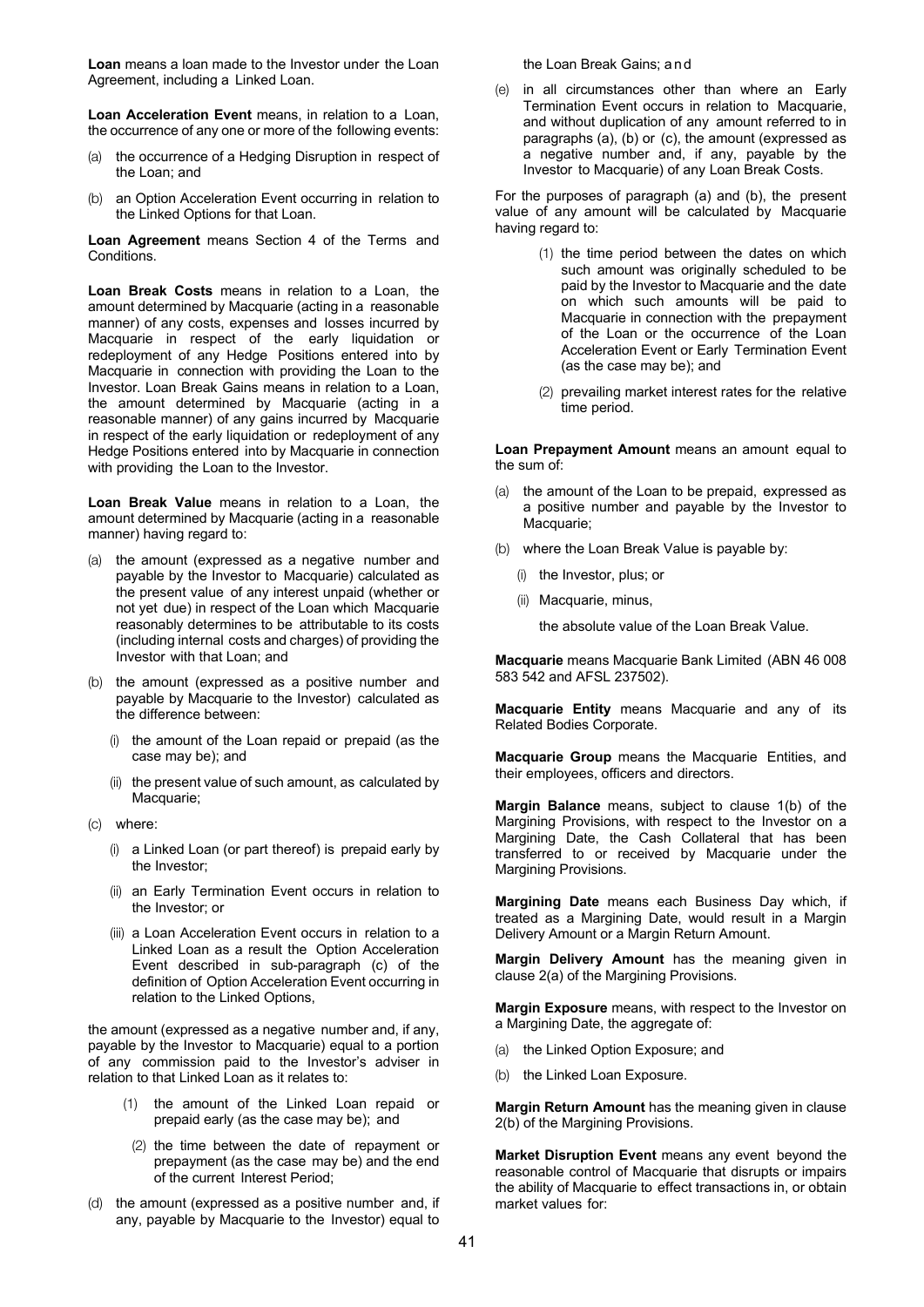- (a) Securities equivalent to the Reference Securities; or
- (b) futures, options or other derivatives relating to Securities equivalent to the Reference Securities,

on any Regulated Exchange or otherwise (as the case may be) including, without limitation:

- any suspension of, or limitation imposed on trading by a Regulated Exchange;
- (ii) the closure of a Regulated Exchange prior to its Scheduled Closing Time; or
- (iii) the failure of a Regulated Exchange to open on a Scheduled ASX Business Day.

**Market Participant** has the meaning set forth in the ASX Operating Rules.

**Mortgage** means the mortgage created under clause 2.1 of the Security Arrangements.

**Nationalisation** occurs where it is announced that any Reference Security for an Option, or if applicable, all or substantially all of the assets of the relevant Issuing Entity are, or will be, nationalised, expropriated or are otherwise required to be transferred to any governmental agency, authority, entity or instrumentality thereof.

**Net Early Termination Amount** has the meaning given in clause 2.2(d) of Section 6.

**Nominee** means Belike Nominees Limited (ABN 31 008 604 966 and AFSL 238164), or such other entity as Macquarie may nominate from time to time.

**Nominee Terms** means Section 5 of the Terms and Conditions.

**Notice** has the meaning set forth in the ASX Settlement Operating Rules.

**Number of Options** means, in relation to a Series, the number of Options comprising that Series.

**Option** means an option granted by Macquarie to the Investor under the Equity Option Agreement.

**Option Acceleration Event** means, in respect of an Option, the occurrence of any one or more of the following events:

(a) a Reference Security for the Option:

- (i) or the relevant Issuing Entity is, or will be de-listed or withdrawn from admission to trading status on the ASX;
- (ii) ceases, or will cease, to be able to be settled through the principal clearance system customarily used for settling trades in that Reference Security on the Commencement Date of the Option;
- (iii) is, or will be, subject to an Insolvency Event;
- (iv) is, or will be, subject to a Nationalisation; or
- (v) is, or will be, subject to a Potential Adjustment Event in relation to which clause 7.1(c) of the Equity Option Agreement applies;
- (b) a Hedging Disruption; or
- (c) Macquarie consents to a request from the Investor that the Expiry Date be accelerated to an earlier date specified by the Investor.

**Option Break Costs** means, in respect of an Option, all costs, expenses and losses (and, if any, payable by the Investor to Macquarie) incurred by Macquarie in connection with the termination, unwind or disposal of any Hedge Position entered into in connection with the Option.

**Option Break Gains** means, in respect of an Option, all gains (and, if any, payable by the Macquarie to Investor) made by Macquarie in connection with the termination, unwind or disposal of any Hedge Position entered into in connection with the Option.

**Option Termination Value** means the amount determined by Macquarie (acting in a reasonable manner) as of the Early Termination Date or Lapse Date (as the case may be) as the current value to the Investor of the Option. For the purposes of determining the value of the Option, Macquarie will have regard to:

- (i) the methodology and practices used to determine the cost of the Option to the Investor when it was first acquired;
- (ii) the factors referred to in these Terms and Conditions as being relevant to the determination of the cost to the Investor of the Option when first acquired; and
- (iii) the circumstances existing on the Early Termination Date or Lapse Date as the case may be (eg, the price and volatility of the Reference Assets, the time remaining until the Expiry Date, the expected future dividends or distributions of the Reference Assets and prevailing market interest rates).

**Ordinary Dividend** means Income which Macquarie determines (acting in a reasonable manner) is not a Special Dividend.

**Out-of-the-Money** means in relation to an Option, the Final Reference Price of the Underlying Parcel being equal to, or above, the Protection Price.

**Participant Change Notice** has the meaning set out in the ASX Settlement Operating Rules.

Participant Sponsored Holding means the Participant Sponsored Holding (as that term is defined in the ASX Settlement Operating Rules) established in relation to the Investor pursuant to the Sponsorship Agreement.

**Payment Date** means, in respect of an Option, within 5 (five) Business Days of the Final Valuation Date for that Option.

**Physical Settlement** means, for an Option, the settlement of the Option under clause 5.3 of the Equity Option Agreement.

**Physical Settlement Amount** means, in relation to a Series, an amount equal to the Protection Price for those Options multiplied by the number of Options in that Series in relation to which a Sell Instruction has been validly given (and not revoked).

**Physical Settlement Payment Date** means, in relation to an Option, the day which is no later than five (5) Business Days following the Delivery of the Deliverable Parcel in accordance with clause 5.3(a) of the Equity Option Agreement.

**Potential Adjustment Event** means, in relation to a Reference Security, any one or more of the following: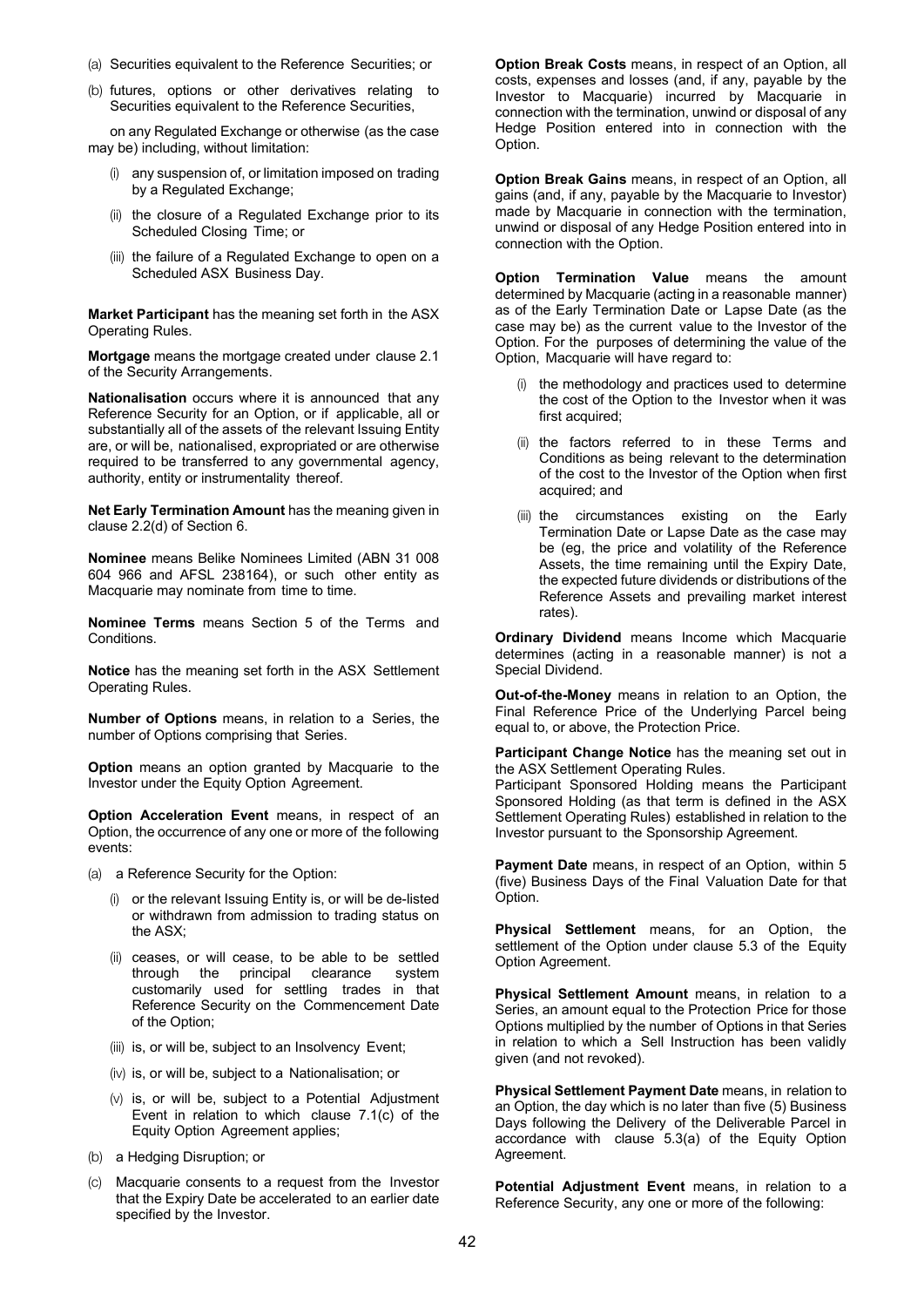- (a) a subdivision, consolidation or reclassification of the Reference Security;
- (b) a distribution or dividend of any Reference Securities to existing holders of a Reference Security by way of bonus, capitalisation or similar issue;
- (c) a distribution, issue or dividend to existing holders of a Reference Security of (i) Securities; or (ii) other share capital or Securities granting the right to payment of dividends, distributions and/or the proceeds of liquidation of the relevant Issuing Entity (or any other entity); or (iii) share capital or other Securities of another issuer as a result of a spin-off or other similar transaction, or (iv) any other type of Securities, rights or warrants or other assets;
- (d) a Special Dividend;
- (e) a Share Call;
- (f) in respect of the relevant Issuing Entity, any event that results in any shareholder or unitholder rights being distributed or becoming separated from shares of common stock or other shares of the capital stock or units of the Issuing Entity pursuant to a shareholder rights plan or arrangement directed against hostile takeovers that provides for a distribution of preferred stock, warrants, debt instruments or stock rights or other Securities;
- (g) a redemption, cancellation or re-purchase by the Issuing Entity or any of its related bodies corporate of Reference Securities, whether out of profits or capital and whether the consideration for such redemption, cancellation or repurchase is cash, Securities or otherwise;
- (h) a tender offer, exchange offer or a takeover bid for Reference Securities or any analogous offer;
- a consolidation, amalgamation, de-merger, merger or binding share exchange of the Issuing Entity with or into another entity or person;
- (j) the Issuing Entity (i) instituting or having instituted against it by a regulator, supervisor or any similar official with primary insolvency, rehabilitative or regulatory jurisdiction over it in the jurisdiction of its incorporation or organisation or the jurisdiction of its head or home office, (ii) consenting to a proceeding seeking a judgment of insolvency or bankruptcy or any other relief under any bankruptcy or insolvency law or other similar law affecting creditors' rights, (iii) having presented in relation to it a petition for its winding-up or liquidation;
- (k) it is announced that the Reference Security will be delisted from the ASX but re-listed on another exchange acceptable to Macquarie;
- (l) any amendment or change to the terms, or cancellation, of a Potential Adjustment Event previously announced by an Issuing Entity; and
- (m) any other event which Macquarie reasonably determines may have a dilutive or concentrative effect on the theoretical value of the Reference Security.

**Potential Early Termination Event** means any event which, with the passing of time and/or the giving of notice, would constitute an Early Termination Event.

**PPSA** means the *Personal Property Securities Act 2009*  (Cwlth).

**Protected Value** means, in relation to a Series, an amount

equal to the Protection Price of that Option multiplied by the Number of Options of that Series.

**Protection Price** means, for an Option and a Series, either the price:

- (a) agreed by Macquarie and the Investor at the time acceptance of the Transaction Request for the relevant Series occurs;
- (b) determined in accordance with the method for determining the Protection Price agreed by Macquarie and the Investor; or
- (c) if sub-paragraphs (a) and (b) do not apply, the price determined by multiplying the Protection Price Percentage by the Initial Reference Price for that Underlying Parcel,

as adjusted from time to time in accordance with the Transaction Documents.

**Protection Price Percentage** means, in relation to a Series, the protection price percentage agreed by Macquarie and the Investor at the time acceptance of the Transaction Request for that Series occurs, as adjusted in accordance with the Terms and Conditions.

**Receiver** has the meaning set forth in clause 6.2 of the Security Arrangements.

**Reference Securities** means for an Option, the Securities which are included in the Underlying Parcel for an Option (as adjusted from time to time in accordance with the Transaction Documents) and, in the case of an Option in respect of which the Underlying Parcel comprises one or more Baskets, includes each Security included in such Basket.

**Regulated Exchange** means the securities markets operated by ASX Limited and Chi-X Australia (as the context requires), and any other securities market on which Reference Securities are quoted or can be purchased and sold in accordance with the Trading Participant Terms.

#### **Regulatory Event** means:

- (a) the introduction, of any change in (or in the interpretation, administration or application of) any law, regulation, rule, prudential standard, guideline or direction regarding regulatory capital or prudential requirements applicable to Macquarie or any other member of the Macquarie Group [(whether having the force of law or otherwise)]; or
- (b) the adoption by Macquarie (acting in good faith and a commercially reasonable manner) of a change in its interpretation or application of any law, regulation, rule, prudential standard, guideline or direction regarding regulatory capital or prudential requirements applicable to Macquarie or any other member of the Macquarie Group [(whether having the force of law or otherwise)],

in each case, occurring after the date the Stock Loan Percentage is specified in the applicable Confirmation or otherwise notified to the Investor.

**Related Body Corporate** has the meaning set out in section 50 of the Corporations Act.

**Related Party** has the meaning set forth in the ASX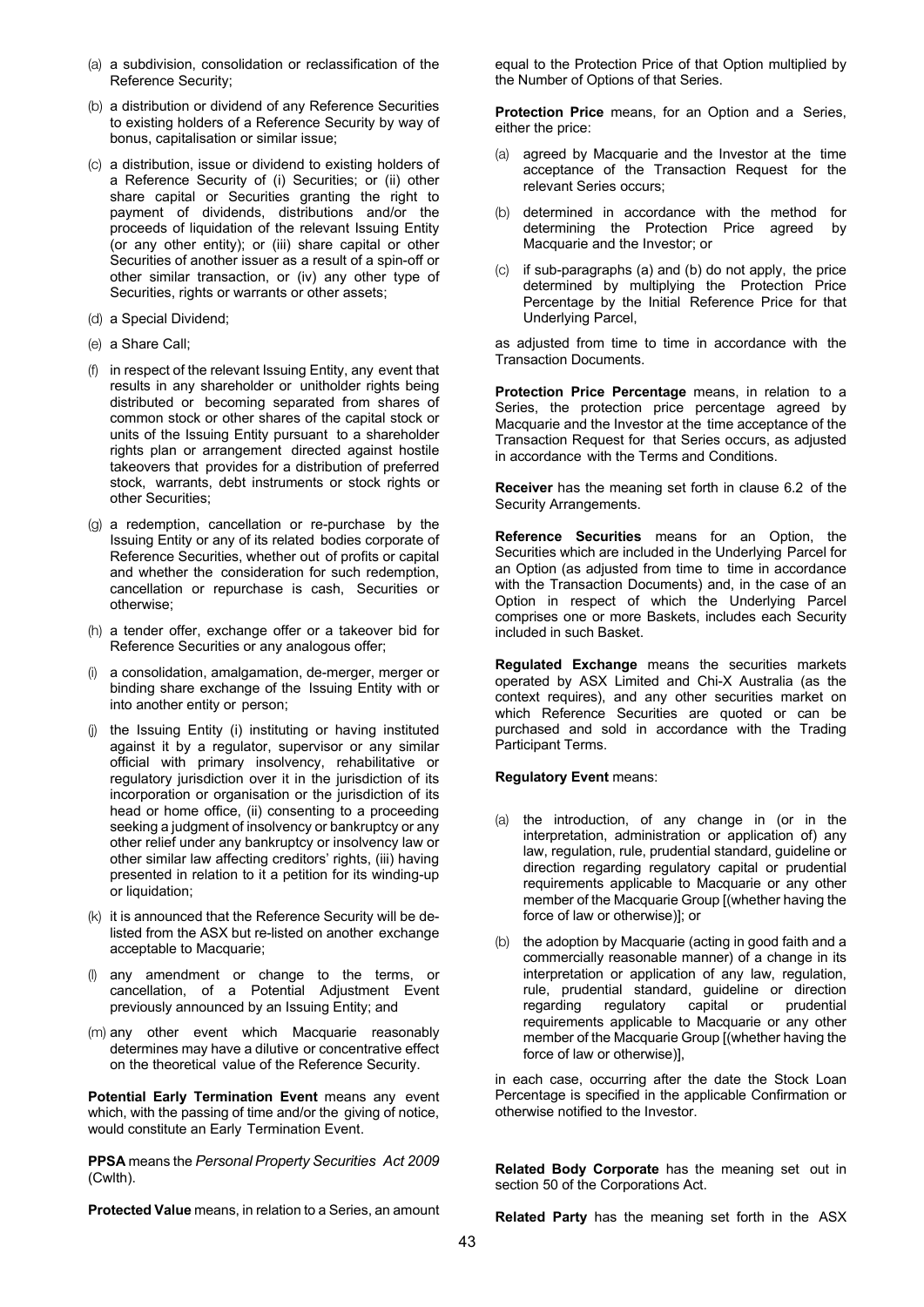Settlement Operating Rules.

**Repayment Date** means, in relation to a Linked Loan either:

- (a) the date agreed by Macquarie and the Investor at the time the Transaction Request for that Linked Loan is accepted; or
- (b) if no such date is agreed, the Expiry Date of the Linked Options,

subject to adjustment in accordance with clause 1.6 of the General Conditions if such date is not a Business Day.

**Sale Proceeds** means the sum of the Final Reference Prices for each Reference Security to which clause 5.4 or clause 5.5 of the Equity Option Agreement applies (as the case may be).

**Scheduled Closing Time** means the usual or customary closing time of a Regulated Exchange.

**Scheduled ASX Business Day** means any day which is a Business Day and a day on which the ASX is scheduled to be open for trading for its regular trading sessions.

**Secured Shares Value** means the value, as determined by the Valuation Agent, to be the fair market value of the Secured Property in the form of Securities which has been transferred to the HIN to which the Sponsorship Agreement applies under and in accordance with the Sponsorship Agreement.

**Secured Money** means the totality of the Investor's obligations and liabilities to Macquarie (whether liquidated or not and whether contingent, prospective or currently accrued or due and whether relating to paying money or performing or omitting any act or thing and including all claims for damages and all obligations not currently owing but which might become owing in the future (whether or not of a type Macquarie or the Investor contemplated at the time the Investor became a party to a Transaction Document) arising in or by reason of any transaction, matter, thing or event in or by which Macquarie may become, in any manner whatsoever, a creditor of the Investor under a Transaction Document.

#### **Secured Property** means:

- (a) all property included in the Underlying Parcel for each Option and all Accretions thereto (as adjusted from time to time);
- (b) all Securities and Accretions held by the Nominee in accordance with the Nominee Terms;
- (c) any other asset or property Macquarie and the Investor may agree from time to time to be Secured Property for the purposes of the Facility; and
- (d) the proceeds of any sale or redemption of any of the assets or property described in paragraphs (a), (b) or (c) in accordance with the Terms and Conditions.

**Securities** means (whether or not fully or partially paid):

- (a) shares or units issued by an Issuing Entity; and
- (b) any other financial product, unit, Stapled Security or security acceptable to Macquarie,

including for the avoidance of doubt, any fraction thereof.

**Security Arrangements** means Section 2 of the Terms and Conditions.

#### **Security Interest** includes any:

- security interests under the PPSA or security for the payment of money or performance of obligations, including a mortgage, charge, lien, pledge, trust or title retention or flawed deposit arrangement;
- (b) right, interest or arrangement which has the effect of giving another person a preference, priority or advantage over creditors including any right of setoff;
- (c) right that a person (other than the owner) has to remove something from land (known as a profit a prendre), easement, public right of way, restrictive or positive covenant, lease, or licence to use or occupy; or
- (d) third party right or interest, or any right arising as a consequence of the enforcement of a judgment,

or any agreement to create any of them or allow them to exist.

**Series** means a series of Options issued to an Investor with the same terms

**Sell Instruction** means a notice given by the Investor in accordance with clause 5.1 of the Equity Option Agreement.

**Share Call** means a call by the Issuing Entity in relation to any Reference Security that is not fully paid.

**Source Holding** has the meaning set forth in the ASX Settlement Operating Rules.

**Special Dividend** means, in relation to a Reference Security, Income attributable to a special or abnormal dividend or distribution and includes an issue of bonus Securities and those dividends or distributions which are described by the Issuing Entity as:

- (a) special, abnormal, extraordinary or extra;
- (b) part of a scheme of arrangement or takeover consideration;
- (c) part of a special distribution involving a return of capital;
- (d) part of a buy-back,

or which are otherwise characterised by the ASX as a special dividend (or any other analogous term).

**Sponsor** means Macquarie Bank Limited (ABN 46 008 583 542 and AFSL 237502), or such other entity as Macquarie may nominate from time to time.

**Sponsorship Agreement** means Section 3 of the Terms and Conditions.

**Stapled Security** means a combination of any financial product, unit, or security (or combination thereof).

**Stock Borrow Agreement** means the agreement set out in Section 7 of the Facility pursuant to which Macquarie borrows Reference Securities from Investor.

**Stock Loan** means in respect of the Stock Borrow Agreement, a loan of securities made by the Investor to Macquarie under the Stock Borrow Agreement.

**Stock Loan Delivery Amount** has the meaning given in clause 11(a) of the Stock Loan Agreement.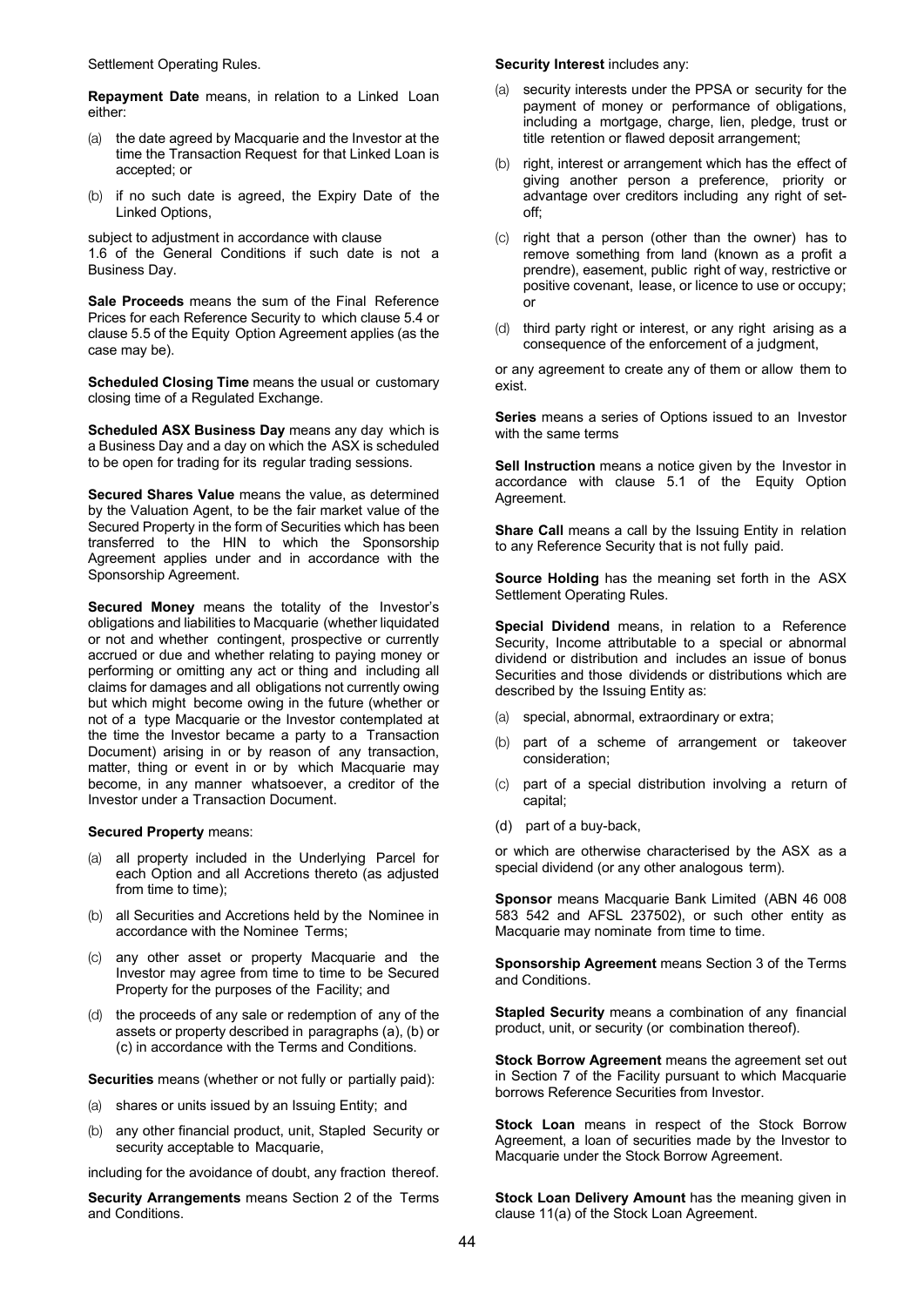**Stock Loan Exposure** means, with respect to a Stock Loan, the Stock Loan Value *multiplied by* the Stock Loan Percentage.

**Stock Loan Margin Balance** means, subject to clause 11(b) of the Stock Borrow Agreement, with respect to each Stock Loan on a Stock Loan Margining Date, the sum of the Cash Collateral that has been transferred to or received by the Investor under the Stock Borrow Agreement.

**Stock Loan Margining Date** means each Business Day which, if treated as a Stock Loan Margining Date, would result in a Stock Loan Delivery Amount or a Stock Loan Return Amount.

**Stock Loan Percentage** means, in relation to a Stock Loan to which the Stock Borrow Agreement applies:

- (a) a percentage not greater than 100% specified as such in the applicable Confirmation or otherwise notified in writing by Macquarie to the Investor on or before the drawdown date applicable to that Stock Loan; or
- (b) if Macquarie has given a Stock Loan Percentage Adjustment Notice, on and from the date the Adjusted Stock Loan Percentage is to take effect in accordance with that Stock Loan Percentage Adjustment Notice, the Adjusted Stock Loan Percentage.

**Stock Loan Percentage Adjustment Notice** means a notice in writing from Macquarie to the Investor, specifying:

- (a) that Macquarie has determined that a Regulatory Event has occurred;
- (b) the Adjusted Stock Loan Percentage; and
- (c) the date on which the Adjusted Stock Loan Percentage shall take effect (which date shall be no earlier than 10 Business Days from the date of the Stock Loan Percentage Adjustment Notice).

**Stock Loan Return Amount** has the meaning given in clause 11(b) of the Stock Loan Agreement.

**Stock Loan Value** means the value determined by the Valuation Agent to be the fair market value of the Borrowed Securities that are the subject of a Stock Loan.

**Tax** includes any tax, levy, impost, deduction, charge, rate, duty or withholding which is levied or imposed by a government or government agency, and any related interest, penalty, charge, fee or other amount.

**Terms and Conditions** means the terms and conditions of the Facility as set forth in the Transaction Documents (other than the Application Form).

**Total Purchase Price** means the dollar value of Securities to be acquired, as specified by the Investor in the Buy Instruction.

**Trading Participant** means Macquarie Securities (Australia) Limited (ABN 58 002 832 126 and AFSL 238947), or such other entity as Macquarie may nominate from time to time.

**Trading Participant Terms** means any terms and conditions that are provided to the Investor by the Trading Participant in relation to the buying and selling of Reference Securities in connection with the Transaction **Documents** 

**Transaction** means a purchase or sale of Securities or

other property entered into by the Investor under the Facility (including any purchase or sale arising as a result of a Buy Instruction and a Sell Instruction).

#### **Transaction Documents** means:

- (a) the Equity Option Agreement;
- (b) the Security Arrangements;
- (c) any arrangement entered into as a result of clause 2.8(a)(2) of the Security Arrangements;
- (d) the Sponsorship Agreement;
- (e) the Loan Agreement;
- (f) any applicable Trading Participant Terms;
- (g) the Nominee Terms;
- (h) the General Conditions;
- (i) the Stock Borrow Agreement;
- (j) the Margining Provisions;
- (k) the Glossary;
- (l) any Confirmation;
- (m) the Application Form; and
- (n) any other document that the parties agree in writing to be a Transaction Document from time to time.

**Transaction Request** means a request either orally or in writing by the Investor to:

- acquire one or more Options. A Transaction Request for one or more Options must (unless Macquarie otherwise agrees) specify:
	- (i) the type and number (or face value) of Reference Securities that the Options will relate to;
	- (ii) the Protection Price or Protection Price Percentage of the Options;
	- (iii) the Cap Price or Cap Price Percentage (if any) of the Options;
	- (iv) the desired Expiry Date;
	- (v) if the Reference Securities comprise a Basket, the number of Baskets that the Options will relate to and the relative proportion or numbers of each Reference Security that each Basket will be composed of; and
	- (vi) any other information reasonably requested by Macquarie; and
- (b) drawdown a Linked Loan. A Transaction Request for a Linked Loan must (unless Macquarie otherwise agrees) specify:
	- (i) the Linked Options for the Linked Loan;
	- (ii) a loan amount (which must be greater than any minimum loan amount as may be required by Macquarie in its absolute discretion and less than or equal to the then Available Loan Balance);
	- (iii) the Commencement Date of the Linked Loan and a Repayment Date that is no later than the Expiry Date for the Linked Options;
	- (iv) the Interest Rate and Interest Payment Date(s) of the Linked Loan; and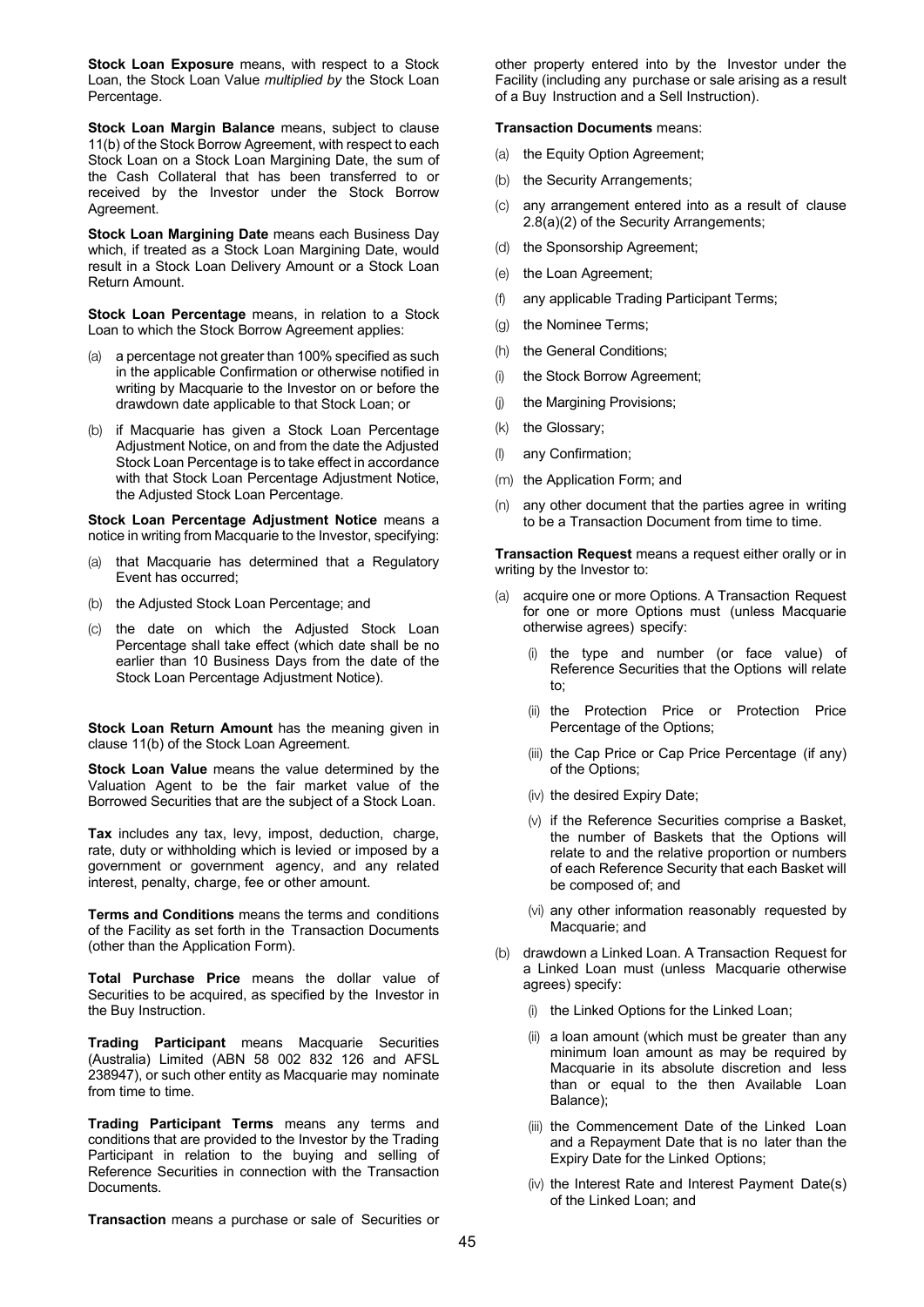(v) any information reasonably requested by Macquarie.

**Transfer**, where used in the Sponsorship Agreement, has the meaning set forth in the ASX Settlement Operating Rules.

**Transfer Document** has the meaning set out in clause 2.3(iv) of the Security Arrangements.

**Underlying Parcel** means (unless otherwise agreed by the Macquarie and the Investor):

- (a) one Reference Security per Option; or
- (b) one Basket per Option,

as adjusted from time to time in accordance with the Terms and Conditions.

**Valuation Agent** means Macquarie (or such other Macquarie Entity as is designated by notice in writing to the Investor as the "Valuation Agent").

**Valuation Date** means, in relation to an Option and/or a Reference Security, the Expiry Date of that Option, but if:

- (a) that date is not a Scheduled ASX Business Day, the Valuation Date will be the next day which is a Scheduled ASX Business Day; and
- (b) a Market Disruption Event occurs on:
	- (i) that day, the Valuation Date will be, subject to paragraph (ii), the next Scheduled ASX Business Day on which no Market Disruption Event occurs; or
	- (ii) on that day and on each of the eight (8) Scheduled ASX Business Days following that day, Macquarie may deem that eighth Scheduled ASX Business Day to be the Valuation Date notwithstanding the occurrence of a Market Disruption Event on such day.

**Valuation Time** means 5pm (Sydney time) on the Business Day immediately preceding the relevant Margining Date, Stock Loan Margining Date or date of calculation.

**Valuation Period** means, in relation to an Option and/or a Reference Security, such number of Scheduled ASX Business Days up to and including the Expiry Date, as determined by Macquarie (acting in a reasonable manner) having regard to:

- (a) the number of Reference Securities the subject of Series;
- (b) the expected daily liquidity of the relevant Reference

Security on Regulated Exchanges; and

(c) Macquarie's compliance with the Corporations Act or the rules, market practices, operating guidelines of Regulated Exchanges,

provided that if a Market Disruption Event occurs with respect to, or affects, that Reference Security on:

(1) any Scheduled ASX Business Day in the Valuation Period, Macquarie may, subject to paragraph (2) below:

- (A) exclude the affected Scheduled ASX Business Days from the Valuation Period; and
- (B) extend the Valuation Period past the Expiry Date of the Options to include an equivalent number of Scheduled ASX Business Days; or
- (2) on each of the eight (8) Scheduled ASX Business Days following the Expiry Date for the relevant Option, Macquarie may deem that eighth (8th) Scheduled ASX Business Day to be the last day in the Valuation Period for that Option or Reference Security (as the case may be) notwithstanding the occurrence of a Market Disruption Event on such day.

**Variable Premium** means for an Option, an amount equal to the greater of:

- (a) the Final Reference Price for the Underlying Parcel of that Option minus the Cap Price of that Option; and
- (b) zero

**Variable Premium Payment Date** means, in relation to an Option, the day which is no later than 2 (two) Business Days following the Final Valuation Date to occur with respect to that Option.

**VWAP** means for a Reference Security on a particular day, the volume weighted average price of all trades in that Reference Security on all Regulated Exchanges during normal trading hours on that day, excluding (to the extent applicable and at Macquarie's discretion):

- (a) New Zealand Stock Exchange purchases or sales;
- (b) option exercises under the ASX Operating Rules;
- (c) all special crossings; and
- (d) any other trades which, in Macquarie's reasonable opinion, are not executed in the normal course of trading on a Regulated Exchange.

**Withdrawal Instruction** has the meaning set out in the ASX Settlement Operating Rules.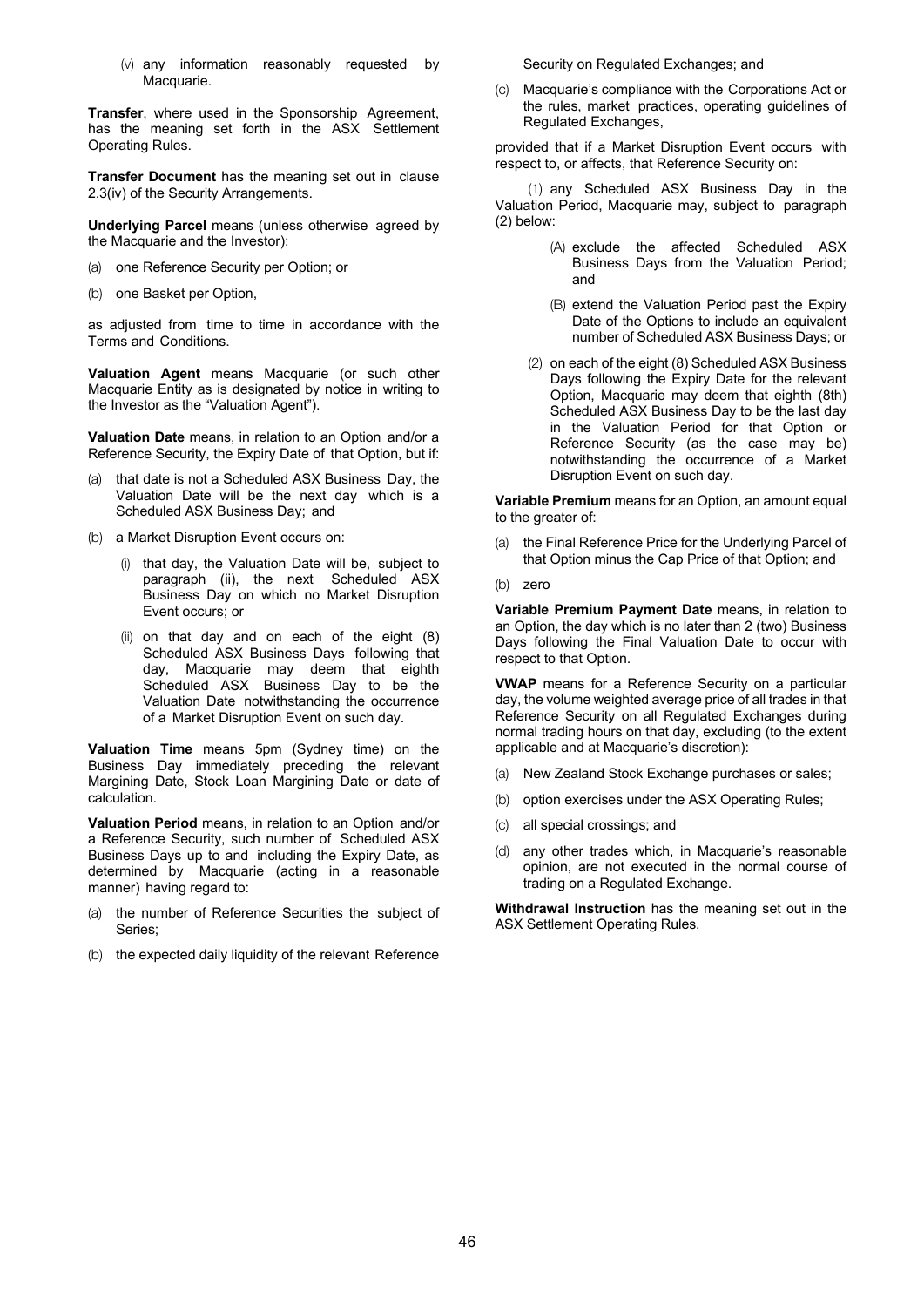# **Directory**

Macquarie Bank Limited ABN 46 008 583 542 AFSL 237502 A participant of ASX Clear and ASX Settlement

Email: cgmedtstructuredproducts@macquarie.com